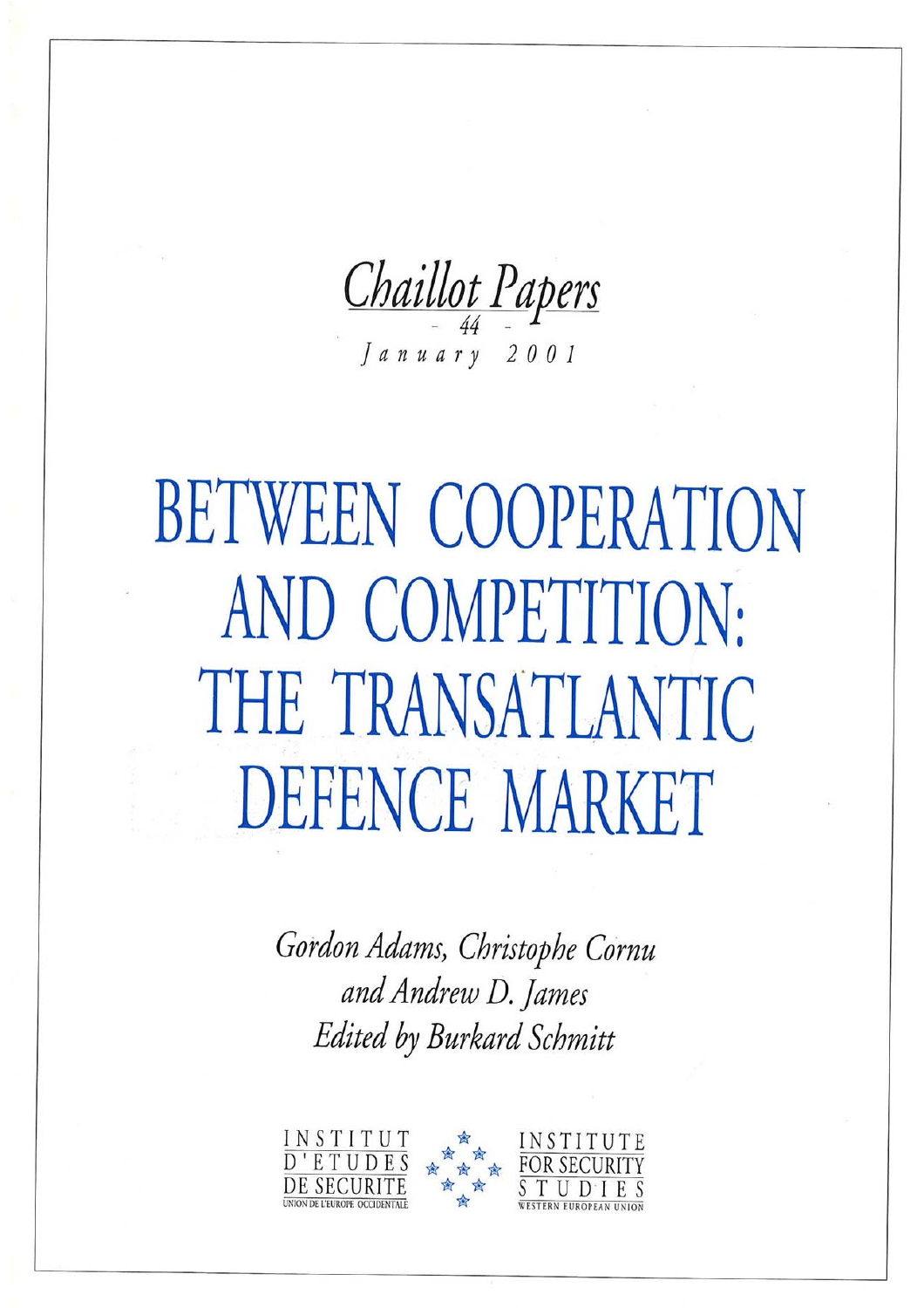CHAILLOT PAPER 44

## **Between cooperation and competition: the transatlantic defence market**

*Gordon Adams, Christophe Cornu and Andrew D. James Edited by Burkard Schmitt*

> **Institute for Security Studies Western European Union**

> > **Paris - January 2001**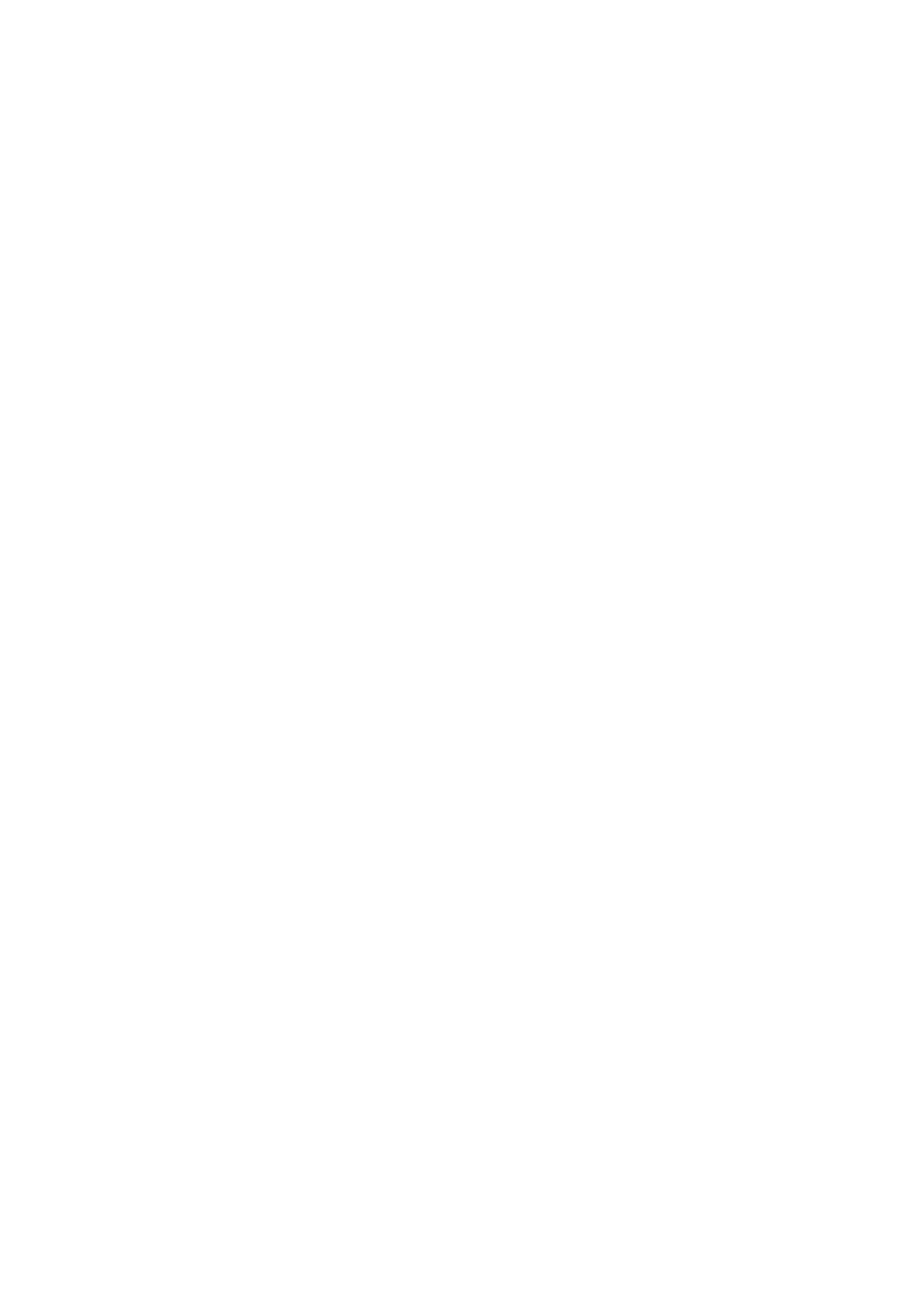#### **CHAILLOT PAPER 44**

(*A French version of this paper is also available from the Institute*)

#### **The Institute for Security Studies of Western European Union**

**Director:** Nicole Gnesotto

© Institute for Security Studies of WEU 2001. All rights reserved. No part of this publication may be reproduced, stored in a retrieval system or transmitted in any form or by any means, electronic, mechanical, photo-copying, recording or otherwise without the prior permission of the Institute for Security Studies of WEU.

#### ISSN 1017-7566

Published by the Institute for Security Studies of Western European Union and printed in Alençon, France, by the Imprimerie Alençonnaise.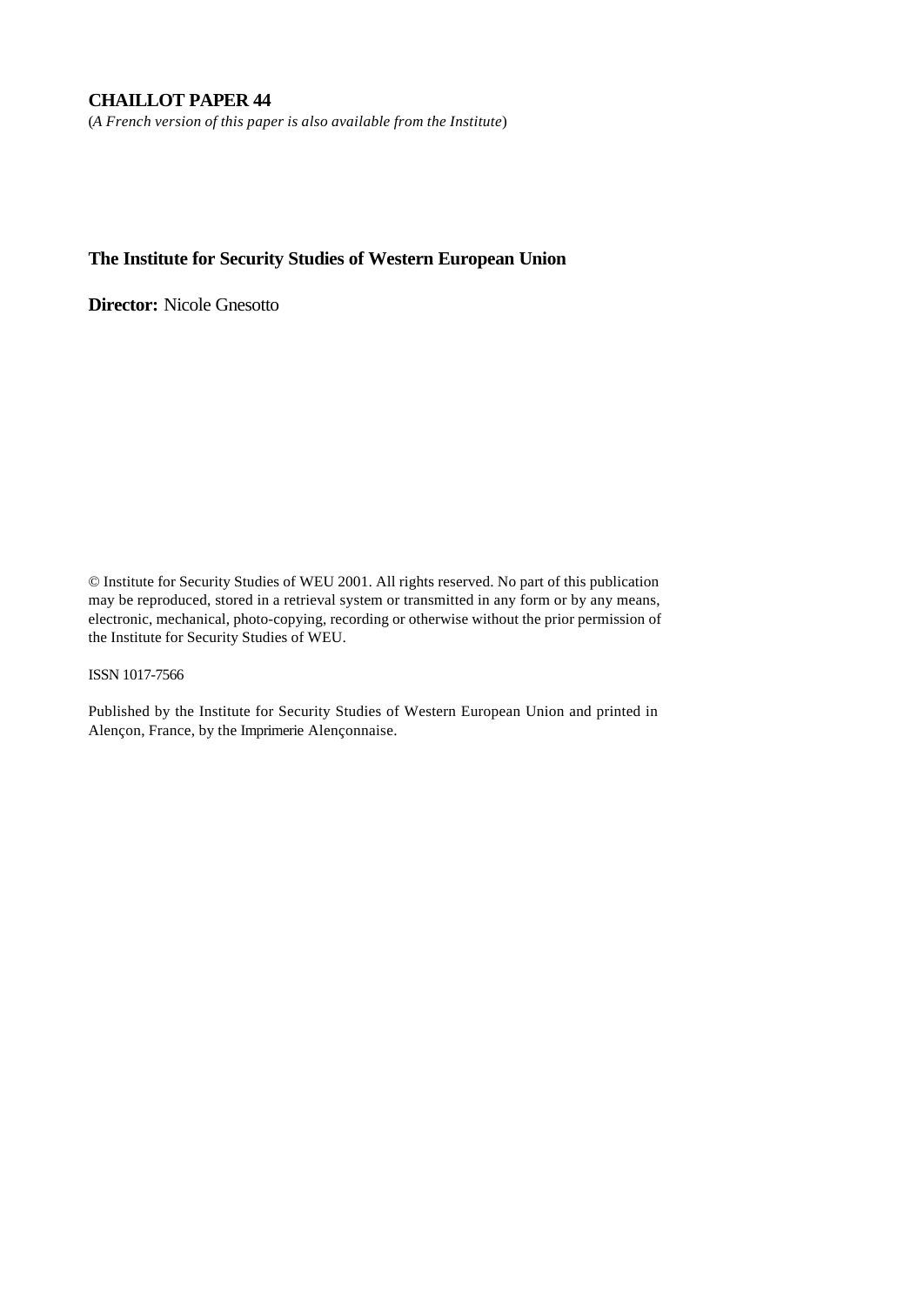## *Contents*

| <b>Preface</b>                                                           | V   |
|--------------------------------------------------------------------------|-----|
| <b>Introduction</b>                                                      | 1   |
| <b>Burkard Schmitt</b>                                                   |     |
| <b>Chapter One: Fortress America in a changing transatlantic</b>         |     |
| defence market                                                           | 3   |
| <b>Gordon Adams</b>                                                      |     |
| Contradictory transatlantic trends                                       | 4   |
| The American fortress: reinforced or disappearing?                       | 21  |
| The transatlantic defence industrial agenda                              | 47  |
| <b>Chapter Two: Fortress Europe – real or virtual?</b>                   | 51  |
| Christophe Cornu                                                         |     |
| Fortress Europe and national 'citadels'                                  | 53  |
| The beginnings of convergence in Europe                                  | 72  |
| Conclusion                                                               | 90  |
| <b>Chapter Three: The prospects for a transatlantic defence industry</b> | 93  |
| Andrew D. James                                                          |     |
| The evolution of transatlantic defence industrial relationships          | 94  |
| Business pressures for closer transatlantic relationships                | 102 |
| Influences on strategic options                                          | 104 |
| The emerging transatlantic industrial landscape                          | 111 |
| Near- and mid-term prospects                                             | 117 |
| Conclusions                                                              | 118 |
| <b>Conclusion</b>                                                        | 123 |
| <b>Burkard Schmitt</b>                                                   |     |
| <b>About the authors</b>                                                 | 131 |
| <b>Abbreviations</b>                                                     | 133 |
| <b>Annexes</b>                                                           | 135 |

iv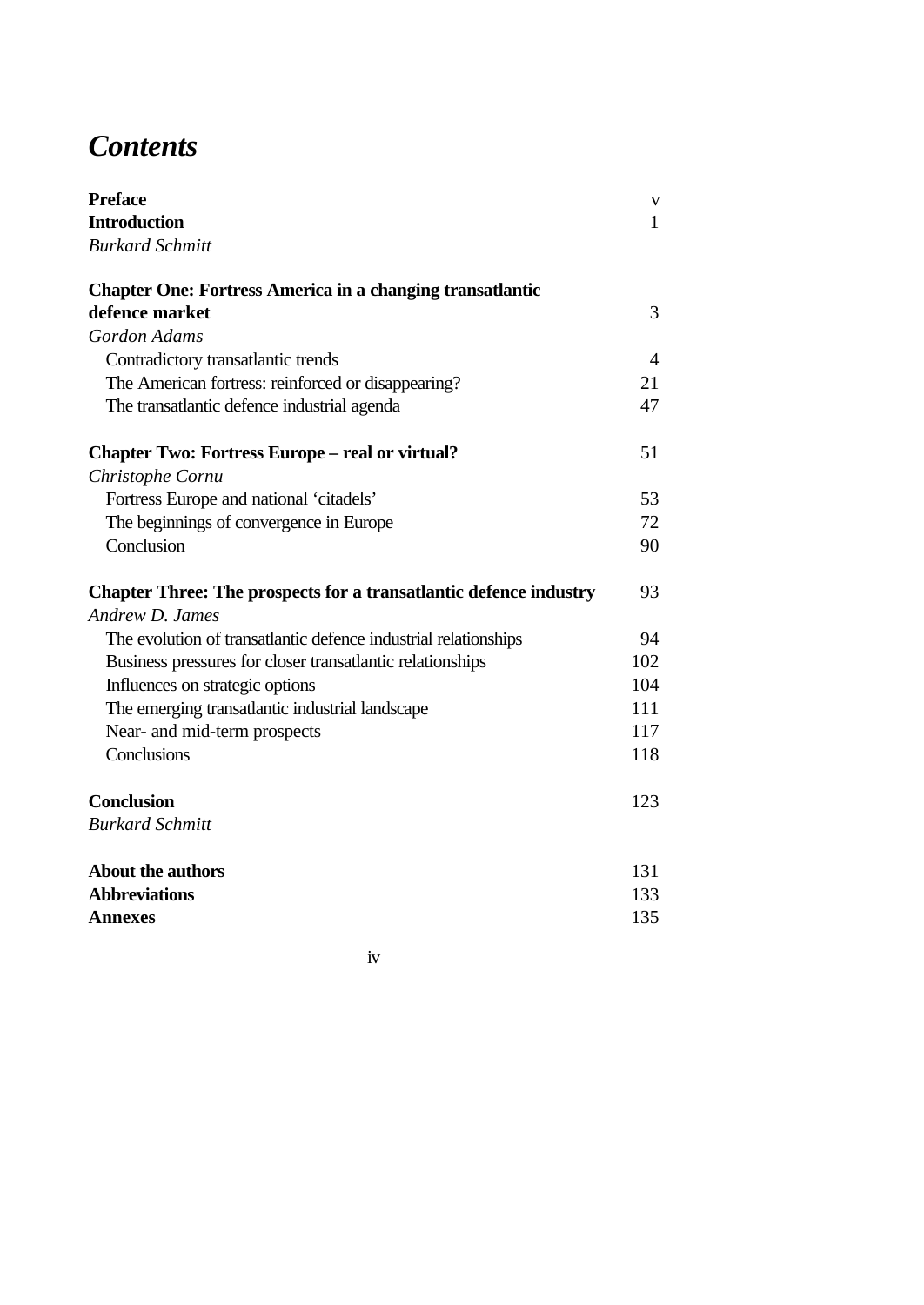### *Preface*

A few months ago, the Institute published a *Chaillot Paper* by Burkard Schmitt dealing specifically with the new industrial integration strategies of the big European armaments groups (*Chaillot Paper* 40, 'From cooperation to integration: defence and aerospace industries in Europe', July 2000). This *Chaillot Paper*, edited by the same author as an essential complement to the earlier one, examines the prospects for transatlantic cooperation in this field, and also the constraints on it.

An old debate if ever there was one. How can European companies gain access to the American defence market, one of the most protected in the world? How can industrial partnerships be arranged in such a way that they do not result in either the dilution of the European groups or US monopoly in the most strategic sectors? To what extent, moreover, are these Euro-American partnerships essential for the survival and competitiveness of European defence industries? Recent political developments on both sides of the Atlantic now justify new approaches and perhaps answers: in the Union, the CESDP has an almost irreversible momentum; in the United States, the arrival in office of a new presidential team is traditionally the occasion for new directives and initiatives.

What is important in Euro-American programmes is not only to fill the technological and strategic gap that is alleged to exist between American and European armed forces: most European countries do not share the Americans' obsession with the RMA, and are not really inclined to adhere to the strategies defined by Washington for future wars. It would therefore be quite illusory to bank on transatlantic industrial cooperation as a way of making the Europeans fall in with American military strategy, even if certain Americans do so. In the same way, while transatlantic armaments cooperation may well bring benefits for Euro-American political relations as a whole, it is obvious that its true merit lies elsewhere: in the commercial advantages that could result from it for all the companies concerned. Indeed, it is very much in the interest of the major European groups to be able to penetrate the American market, which is still far and away the most important. Conversely, the American groups wish to increase the share they already have of certain national markets in Europe and

vi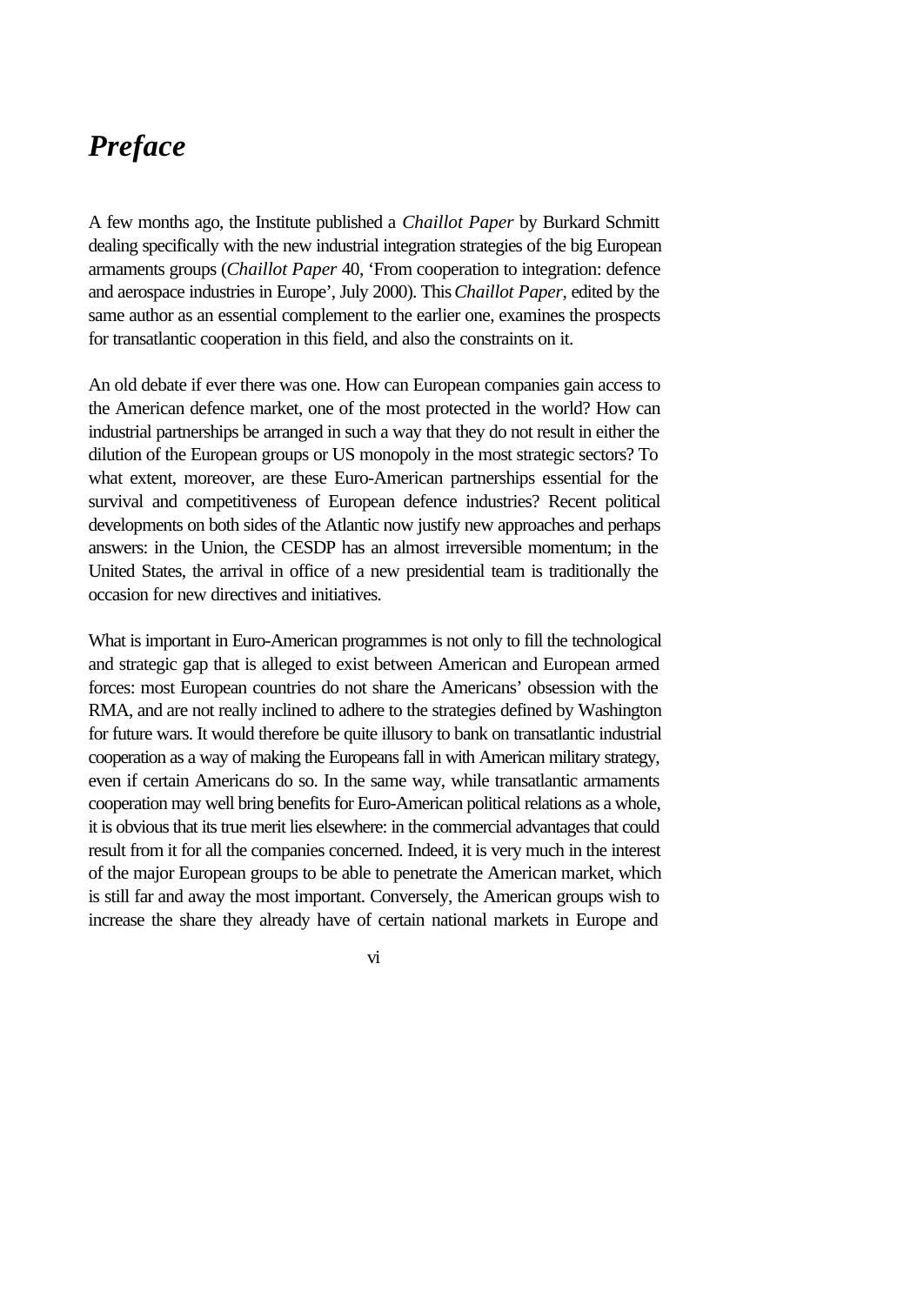consolidate their positions so as to meet the challenge of a future European armaments market.

But it will take a long time to overcome the contradictions that are inherent in the concept of a balanced transatlantic armaments partnership. Two tensions are particularly obvious. The first is between defence companies, whose commercial logic is increasingly 'normalised', and an armaments market that is still largely captive and protected by numerous different national regulations, in both Europe and the United States. The second tension is between differing principles, whether in the political or armaments aspects of European defence: the defence industry is an area where competition and duplication, which are a priori taboo in relations between the Union and NATO, are both legitimate and necessary when it comes to relations between European and American industrial partners.

European companies are, it would seem, the more heavily penalised, possibly doubly so. American protectionism, on the one hand, is so powerful that the quantity of formalities and procedures that have to be gone through in attempting to form a partnership in the United States, given the benefits that these may bring, act as a deterrent. On the other hand, the absence of a truly European market, that is to say a minimum of harmonisation of requirements and military doctrines among EU member countries, handicaps European companies while at the same time reducing member countries' room to negotiate with suppliers that are already highly integrated at the European level.

Which just shows how fundamental politics is here: the true problem is not the impenetrability of the American 'fortress', even if it is very real, but the slowness of European politics. It would be logical for the creation of a European industrial base that is already happening to be accompanied by a minimum of joint military equipment planning and a common armaments market, as essential steps towards successful Euro-American industrial cooperation. European integration is an essential condition for true transatlantic partnership, and here, as in other areas, timing will be paramount.

**Nicole Gnesotto Paris, December 2000**

vii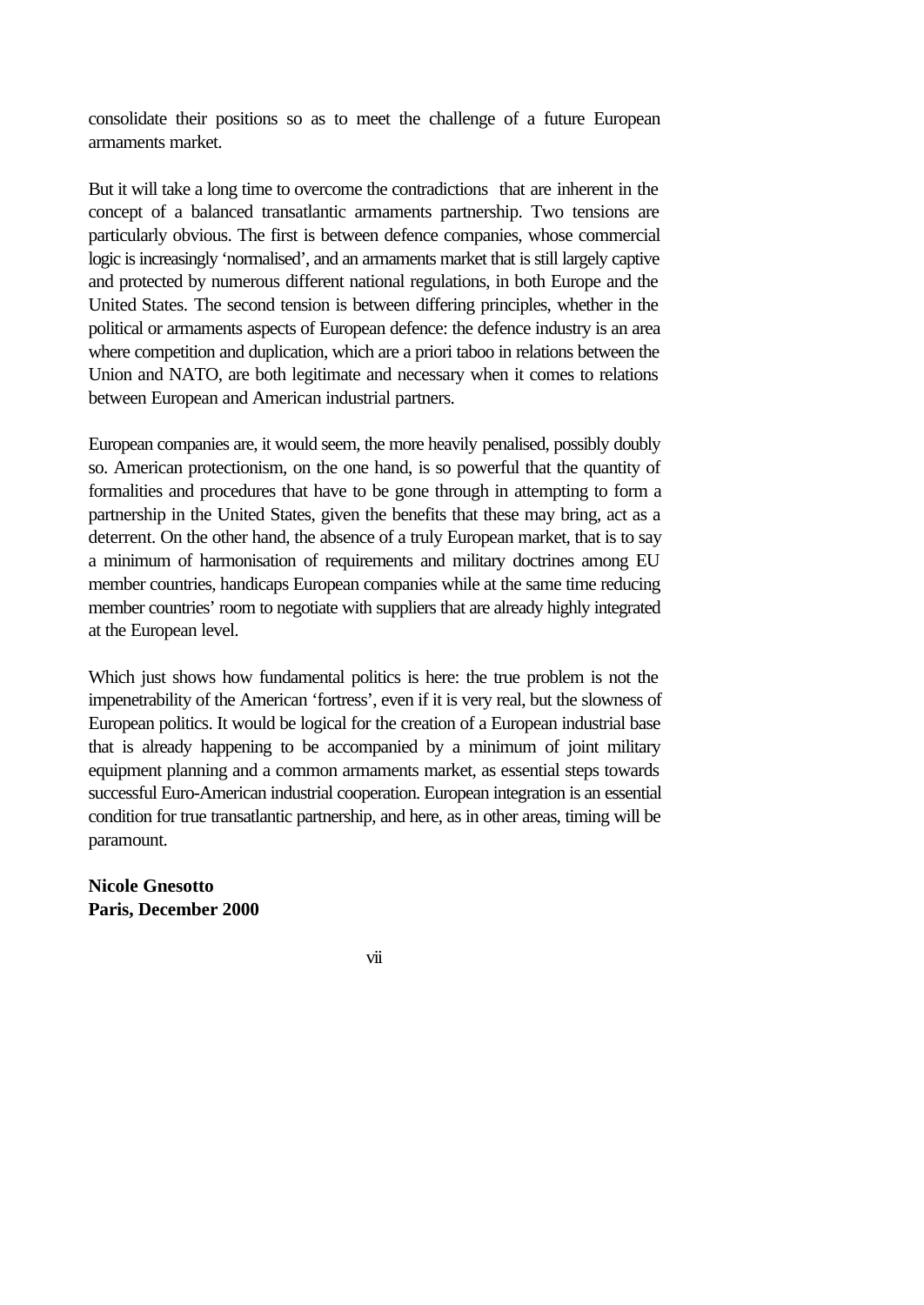## *Introduction*

#### *Burkard Schmitt*

The driving forces underlying Euro-American relations in the field of armaments are changing, with far-reaching implications. Major political, strategic, technological and financial developments have already considerably modified this sector in both the United States and Europe. Today, they extend to the transatlantic level, calling into question the relationship between the two most important defence markets and industries in the world.

The present situation is one of contradictions: commercial and technological logic is driving the major defence groups towards closer transatlantic links, but there are formidable obstacles to be overcome. Very likely, Euro-American relations in this field will continue to be characterised by both competition and cooperation, but what the dominant trend will be is less obvious. Will governments dare take a quantum leap in the matter of cooperation so as to create a truly transatlantic market, or will they rather use their power to keep their markets closed and protect their industries? What are the true interests of the main political, military and industrial actors? How will the Europeans react if the United States refuses to play its part in establishing a fair balance between the two sides? Is the 'fortress' concept itself obsolete, given the new economic and technological realities? If the present political framework does not change, what strategy will the major industrial groups adopt? Can they go ahead with globalisation on their own initiative? To what extent can they do this despite constraints imposed by governments?

These are big issues. If, for example, armaments cooperation intensifies and leads to a balanced partnership, this will both strengthen the Atlantic Alliance and benefit industries' competitiveness. If, on the other hand, 'fortress America' persists, and if Europe develops a common armaments policy 'in opposition' to the United States, there is a risk of confrontation between two closed systems, with damaging consequences for relations within industry in particular, but also for transatlantic relations in general. In reality, the way relations develop will probably not be so clear-cut, but the possible spillover effects between armaments and politics are obvious.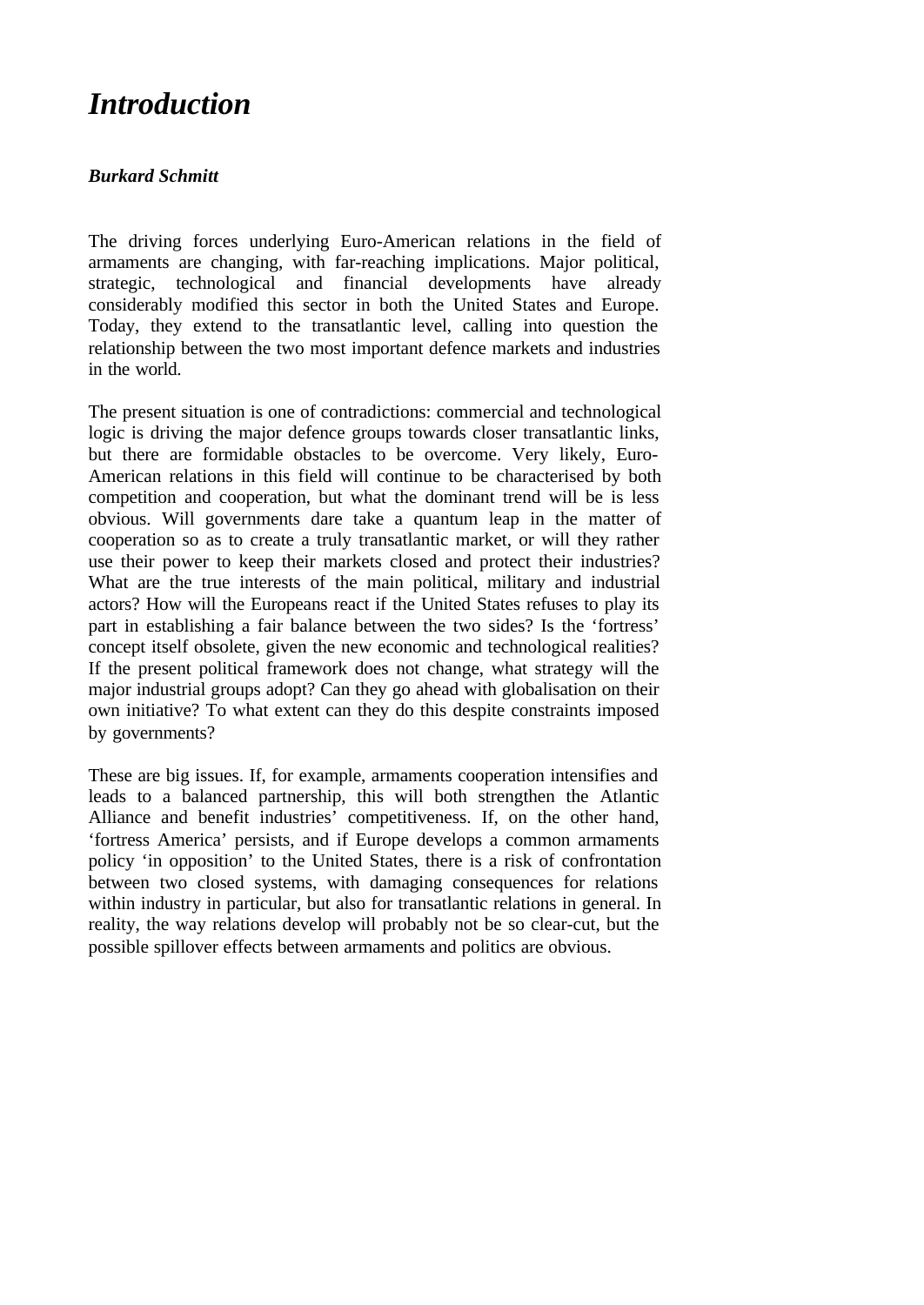Given the importance of the subject, the Institute invited three well-known experts to give their views on the present situation and the future of transatlantic armaments cooperation.

In Chapter One, Gordon Adams firstly analyses the many factors that affect the relationship between Europe and the United States in this field. This allows a better understanding of the complexity of the issue, and gives an insight into possible ways to improve cooperation. In the second part of his analysis, he examines 'Fortress America' in detail and assesses recent efforts by the Pentagon to facilitate international cooperation.

Christophe Cornu covers the situation in Europe in Chapter Two. He evaluates budgetary and legal realities as well as European countries' procurement policies in order to gauge just how far 'Fortress Europe' is a reality. He then looks at the various initiatives in hand and their consequences for future transatlantic cooperation.

In Chapter Three, Andrew James examines cooperation from the standpoint of industry, reviewing the historical development and the driving forces behind industrial cooperation. He then analyses companies' transatlantic strategies and suggests short and medium-term prospects.

While complete in themselves, these three contributions are also complementary. This combination of approaches will hopefully result in as wide a survey of the question as possible.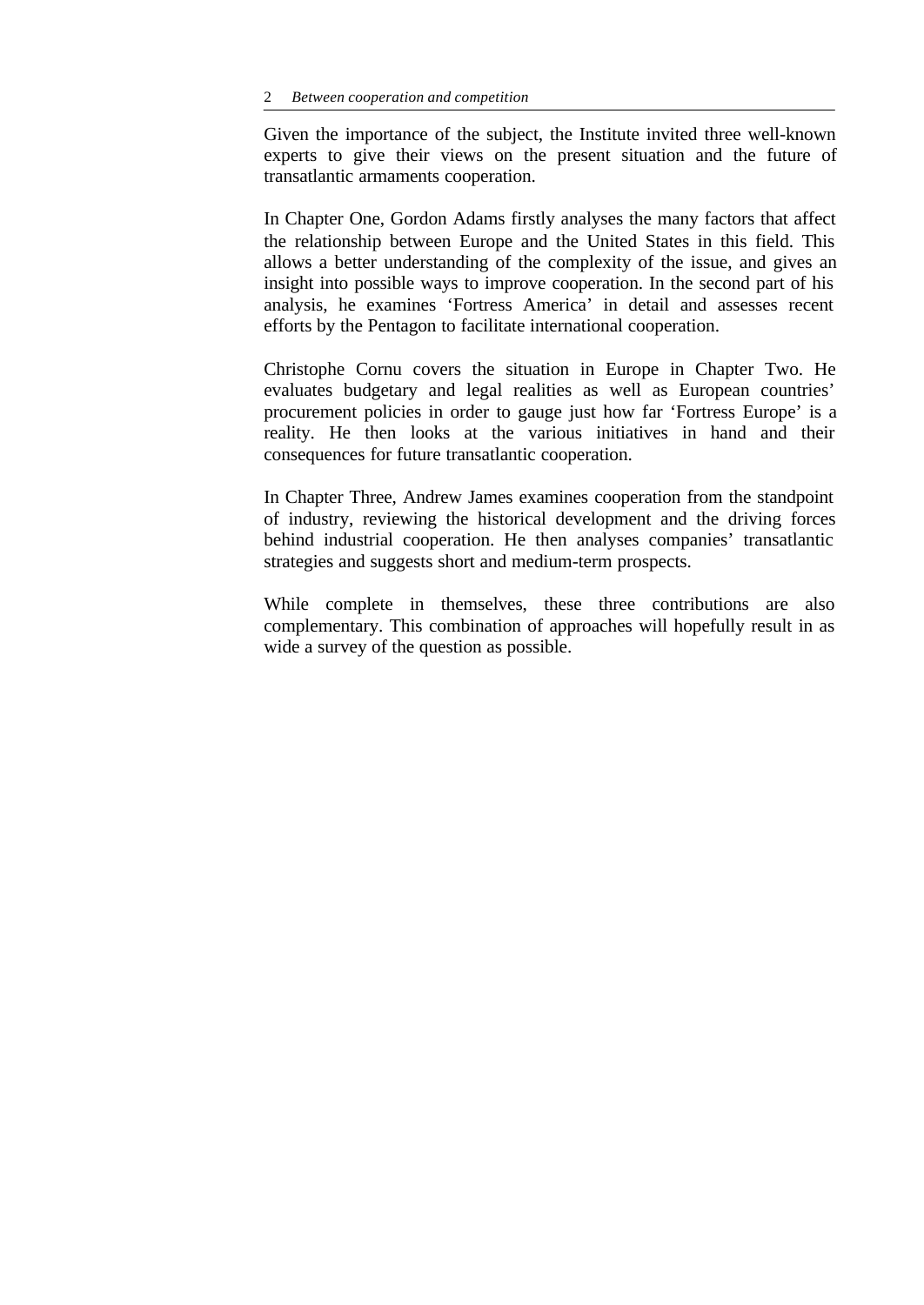## *Chapter One*

#### **FORTRESS AMERICA IN A CHANGING TRANSATLANTIC DEFENCE MARKET**

#### *Gordon Adams*

The transatlantic defence relationship is changing dramatically, but the future remains uncertain: greater integration and cooperation across the ocean or the emergence of two 'fortresses'? Whether at the level of defence cooperation and interoperability of forces or at the level of industrial collaboration and transatlantic trade, there are substantial reasons for the transatlantic defence relationship to grow stronger and more interdependent. From a strategic and military point of view, there is a clear need for enhanced interoperability between American and European military forces. From a budgetary point of view, greater transatlantic industrial integration could help conserve scare resources and focus on priority defence objectives. From a technological point of view, the industrial and technology base meeting defence needs is increasingly commercial and global in nature, making more open defence industrial cooperation attractive, even inevitable.

At the same time, transatlantic rhetoric, policy and political developments are putting increased interdependence at risk. The Europeans are moving towards a defence capability that they will be able to use within or outside of NATO – as expressed in the Common European Security and Defence Policy (CESDP). In support of that goal, many European policy-makers argue for a 'buy-European' bias in defence procurement and resist what some, particularly the French, have described as a unilateralist American security policy. Combined with defence industry consolidation in Europe, institutional changes in the European Union and the emergence of a common defence procurement organisation, there is a pronounced 'fortress Europe' trend emerging in Europe, which is America's most important security partner and the most important international market for US defence products and technology.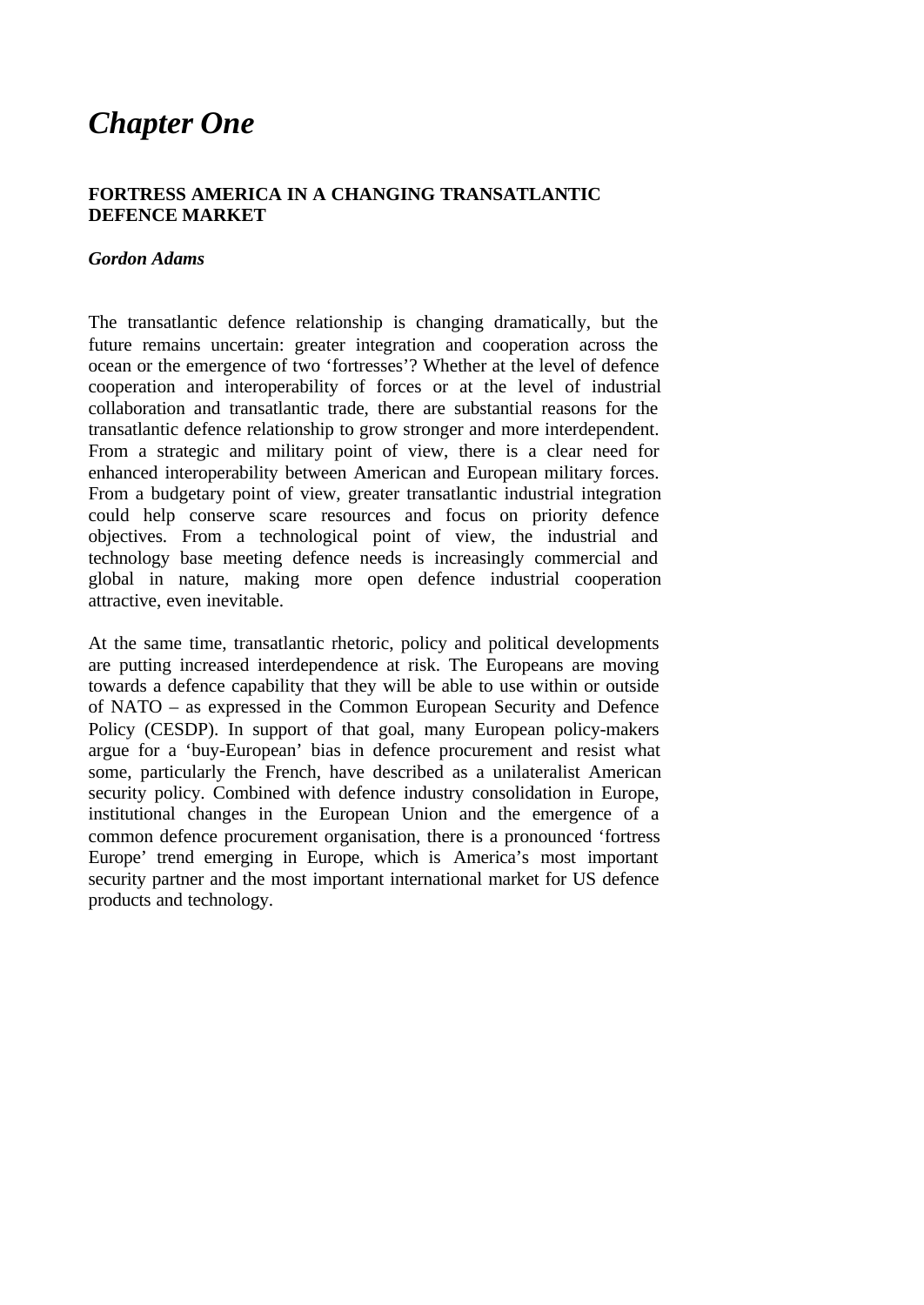Equally important, the evolution of American defence policy and industrial consolidation is pushing towards greater transatlantic integration and a stronger 'fortress America' at the same time. There are clear economic, technological and operational advantages in having closer defence ties and a more open and flexible regime for transatlantic defence industry cooperation. These are counterbalanced by strong political and bureaucratic opposition to any weakening of American rules and regulations that constrain direct foreign investment in the American defence market or the transfer of critical defence technologies to potentially hostile countries via exports to allies and friends.

The logic of coalition-building and military interoperability, and the forces of economic and technological rationality, confront the logic of politics and bureaucracy in the struggle over the future of the transatlantic defence industrial relationship. The issue has some urgency, as Europe gathers together both its defence industry and its defence capabilities, and as a new Administration comes into office in Washington. This article briefly describes the contradictory character of the forces operating in the transatlantic relationship and examines, in greater depth, the evolution of the American defence industry 'fortress'. It proposes a near-term agenda of issues that policy-makers must face if a more open and flexible transatlantic industrial regime is to emerge.

#### **I.1 Contradictory transatlantic trends**

#### *Strategic and military planning*

From a strategic and military perspective, European and American visions have clearly diverged since the end of the Cold War, reinforcing fortress tendencies on both sides. At the same time, the crisis in the Balkans has revealed an increasingly urgent need for greater interoperability within the Atlantic Alliance, strengthening the logic of convergence across the Atlantic.

With the evaporation of the Soviet threat, the unity of vision that characterised NATO for more than 40 years disappeared. For most of the 1990s, the United States and its European allies have struggled, with some difficulty, to define a successor vision. The differing European and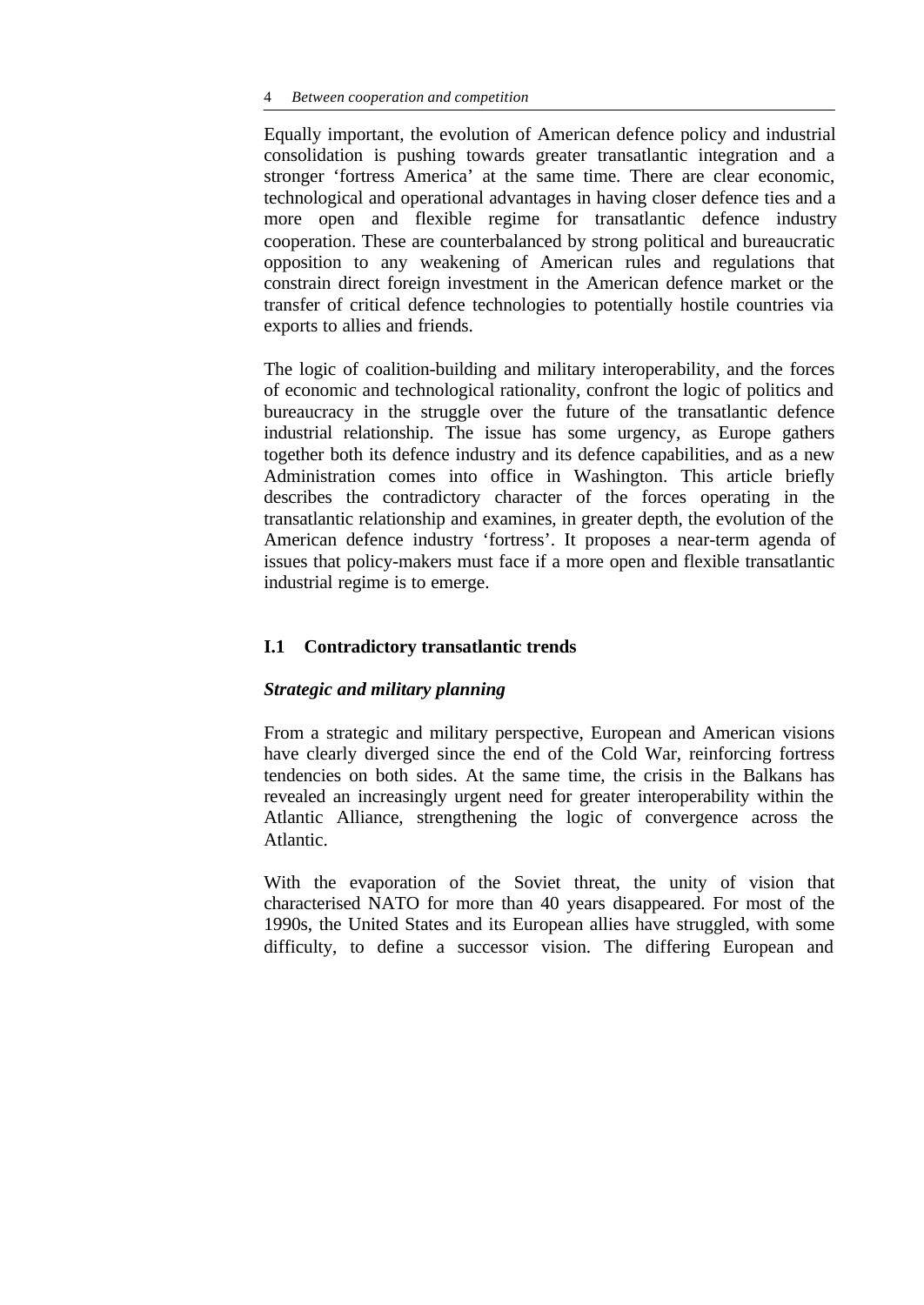American views about their strategic goals, interests and required military capabilities reinforce the arguments of those who would strengthen industrial fortresses to ensure that each side can pursue its own strategic agenda.

The difference in strategic vision is significant. With the end of the Cold War, the American strategic vision has become decidedly more global. Where once that vision focused on the defence of Europe, making the transatlantic relationship central to US strategic thinking and military planning, today European security is less central.<sup>1</sup> With the Base Force (1991) and Bottom-Up Review (1993), the shift away from Europe became evident. The core force-planning algorithm for the Pentagon was no longer defending the Fulda Gap in Germany; it was the requirements of two Major Regional Contingencies (MRC) or Major Theater Wars (MTW) with the Gulf and Korea as the proxies for defence planning purposes.<sup>2</sup>

Consistent with a global security mission, US forces moved towards a highintensity, forward-deployed expeditionary capability capable of a full spectrum of military operations.<sup>3</sup> The Gulf War, the crisis with North Korea in 1994 and the tensions in the Taiwan Straits in 1996 suggested that the two MRC scenario had roots in geostrategic reality. American military deployments in the 1990s were clearly expeditionary in character: to Somalia, Rwanda, Haiti, and, especially, the Balkans. Despite the inertial weight of Cold War force planning in the Pentagon and the heavy investment in current generation equipment, the American military became substantially more mobile, agile and flexible. Moreover, all of the Services are incorporating the technologies of modern warfare into their doctrine and operations: precision-guided munitions, sophisticated interoperable communications, satellite and UAV-generated intelligence, data linkages and the information systems that tie operations and equipment together.

<sup>1</sup> In the early 1990s, American forces deployed in Europe quickly fell from over 300,000 to roughly 100,000. Military forces that were once based in Germany and deployed in the Gulf War in 1990-91 returned to the United States after the war.

<sup>2</sup> See Secretary of Defense Les Aspin, *Report of the Bottom-Up Review* (Washington, DC: Department of Defense, Office of the Secretary of Defense, October, 1993), and Secretary of Defense William Cohen, *Report of the Quadrennial Defense Review* (Washington, DC: Department of Defense, Office of the Secretary of Defense, 1997).

<sup>3</sup> See Joint Chiefs of Staff, *Joint Vision 2020* (Washington, DC: Department of Defense, 1998), and *Joint Vision 2020* (Washington, DC: Department of Defense, 2000).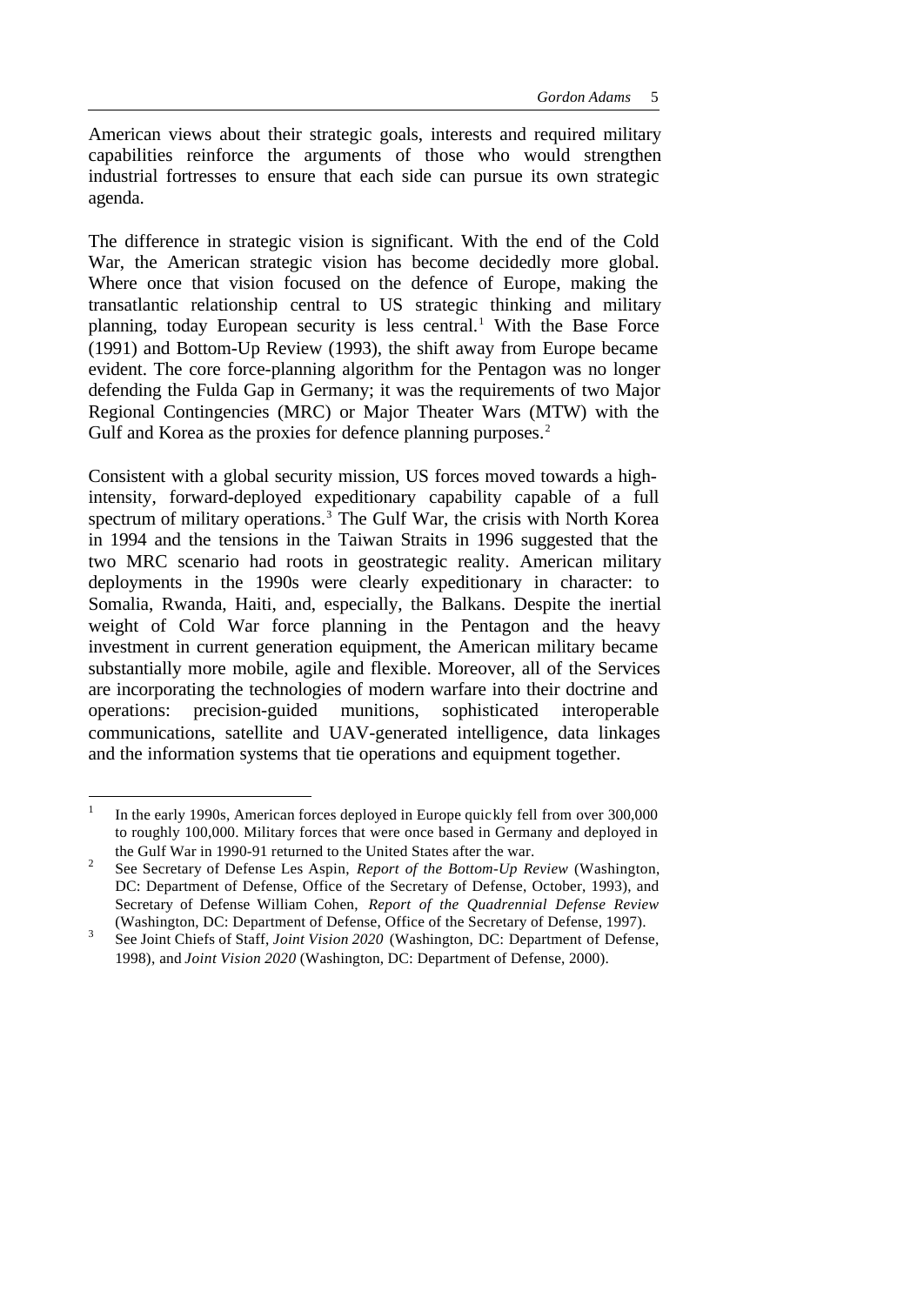Europe's view of its global relationships has a pronounced economic flavour; trade and investment drive European policy outside of the region. Europeans play essentially no role in military security beyond the Gulf region. Even there, the Europeans have played a markedly secondary military role.<sup>4</sup> While most European countries supported the 1991 Gulf campaign, only the British and the French had a significant military presence.<sup>5</sup> Today, the Europeans make little direct military contribution to Gulf security arrangements and have shown minimal concern about a potential ballistic missile threat to the European continent from the Middle East/Gulf region.<sup>6</sup> The difference in strategic focus affected preparations for the April 1999 NATO Washington summit, with the Europeans strongly resisting American proposals to extend NATO's mission beyond the territory of the Alliance.<sup>7</sup>

 $\frac{1}{4}$ See Philip Gordon, 'The Transatlantic Allies and the Changing Middle East'*, Adelphi Paper* 332, September 1998. 5

In military terms, the Europeans contribution in the Gulf War was comparatively small. The United States supplied 1,376 aircraft and 532,000 ground troops, while the British contributed 69 aircraft and 35,000 ground troops and the French 42 aircraft and 13,500 troops. The British deployed these forces slowly, using largely their own transport. The French relied heavily on US transport and were so lightly armoured that they were put on the left flank and supplied with American artillery support. See David C. Gompert, Richard L. Kugler and Martin C. Libicki, *Mind the Gap: Promoting a Transatlantic Revolution in Military Affairs* (Washington, DC: NDU Press, 1999), p. 18. See also James D. Thomas, 'The Military Challenges of Transatlantic Coalitions', *Adelphi Paper* 333, Chapter 2.

<sup>6</sup> For the American perspective on the ballistic missile threat, see Commission to Assess the Ballistic Missile Threat to the US, *Executive Summary of the Report of the Commission to Assess the Ballistic Missile Threat to the United States* (Rumsfeld Report), 15 July 1998.

<sup>7</sup> It is not that the Europeans lack interests elsewhere; simply that they do not see force as an instrument for achieving those interests. This makes the solution proposed by Gompert, et al. hard to achieve. As they put it: 'Interests reflect the underlying vulnerabilities and opportunities of a society, and its economic vitality, relative to developments elsewhere in the world. In this sense, Europeans do have global interests – indeed interests quite similar to those of the United States.' They point to concern with Russian stability, African developments, oil reserves, the spread of WMD, the reality of world economic integration, as well as transnational problems like terrorism, drugs and information warfare, and note that 'the transatlantic disparity in strategic outlook is not really about interests: it is about whether and how to protect them.' (p. 20.) It is not clear the Europeans are persuaded that military force is part of this equation, however.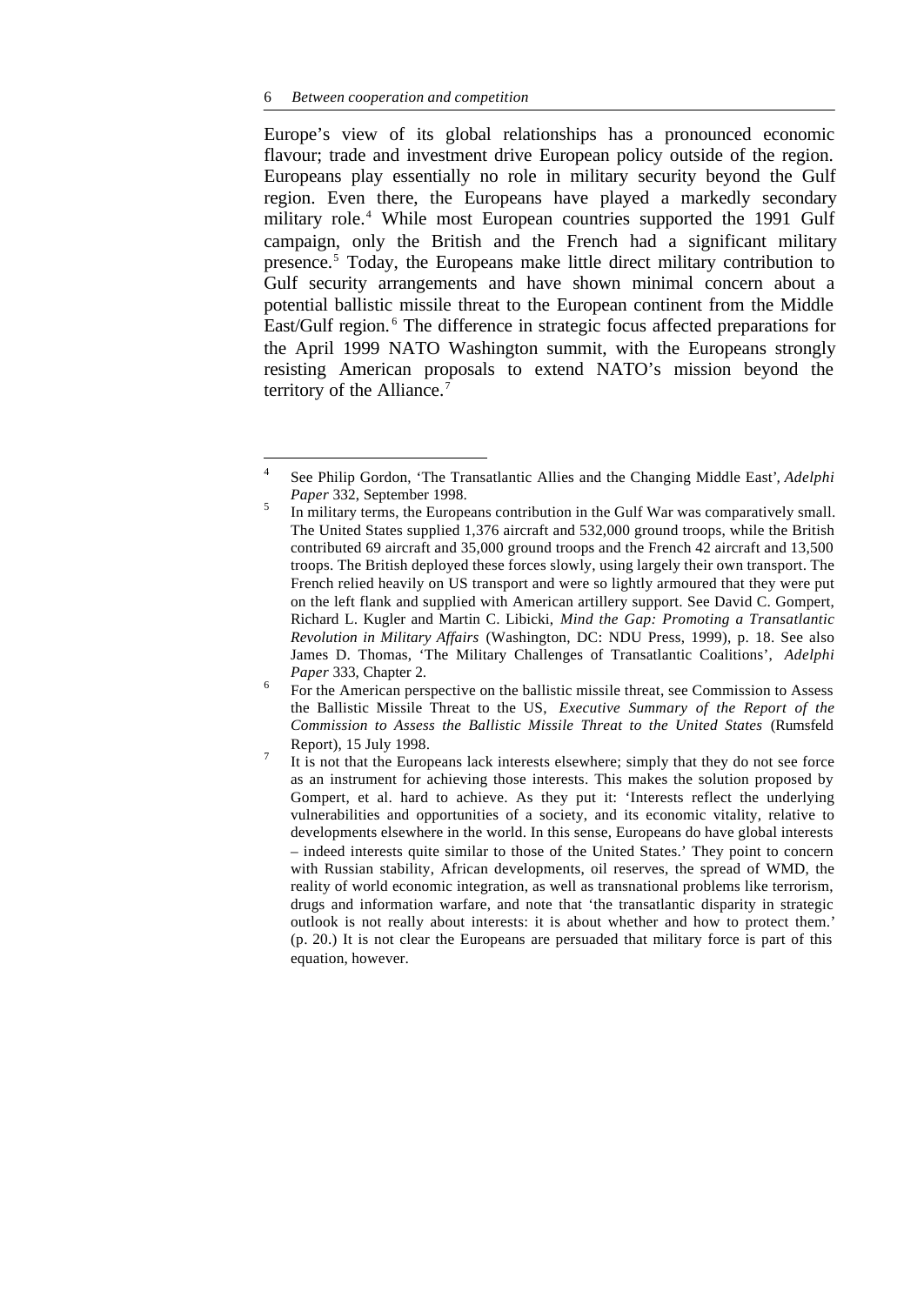European strategic and force planning in the 1990s followed a different logic, as well. The regional threat was low and European force planners were 'prisoners of inertia,' locked largely in a Cold War military paradigm.<sup>8</sup> While European NATO spent significant resources – 60 per cent of the US total – on defence, they were not buying technologically advanced or expeditionary capabilities. The result has been, by and large, a personnelheavy military with aging equipment that has increasing difficulty operating in coalition with the Americans.<sup>9</sup>

Two critical developments in the late 1990s began to change this divergence in strategy and force planning. The first began with the December 1998 Franco-British summit in St-Malo, when Tony Blair and Jacques Chirac agreed on the goal of providing Europe with 'the capacity for *autonomous* [emphasis added] action, backed up by credible military forces, the means to decide to use them, and a readiness to do so, in order to respond to international crises.' This was a watershed in Britain's European policy: for the first time ever, the United Kingdom accepted the idea that European defence actions could be decided on and executed outside the NATO framework. For France, St-Malo was a step away from the traditional French requirement to retain its own *national* autonomy in defence, and a commitment to joint action at the European level.

The other turning point was the Kosovo air war. It had already become clear during the Gulf War and the Bosnian deployments that there were considerable gaps between European and American military capabilities.<sup>10</sup> The Kosovo air campaign demonstrated how wide this gap had become.<sup>11</sup> In

Gompert et al., op. cit. in note 5, p. 10.

<sup>9</sup> The European allies have more than 1.8 million soldiers under arms. Of these, 1.3 million (or two-thirds) are British, French, German and Italian This excludes Greek and Turkish personnel, and includes the new members in Central Europe. NATO, 'Financial and Economic Data Relating to NATO Defence,' Press Release M-DPC-2 (1999) 152, Table 6.

<sup>10</sup> James Thomas, *Adelphi Paper* 333.

Of the 35 satellites positioned over Kosovo during the conflict, two were European (overall the Europeans possess only five such assets, to the Americans' 65). As a result, the United States supplied the bulk of the military intelligence. The Europeans lacked the ability to communicate easily or securely with each other or with the Americans; of the communications capability in theatre, 90 per cent was American. They had virtually no inventories of precision-guided munitions (except for the British *Tomahawks*) and little capability (aside from some French) for all-weather or night fighter operations. As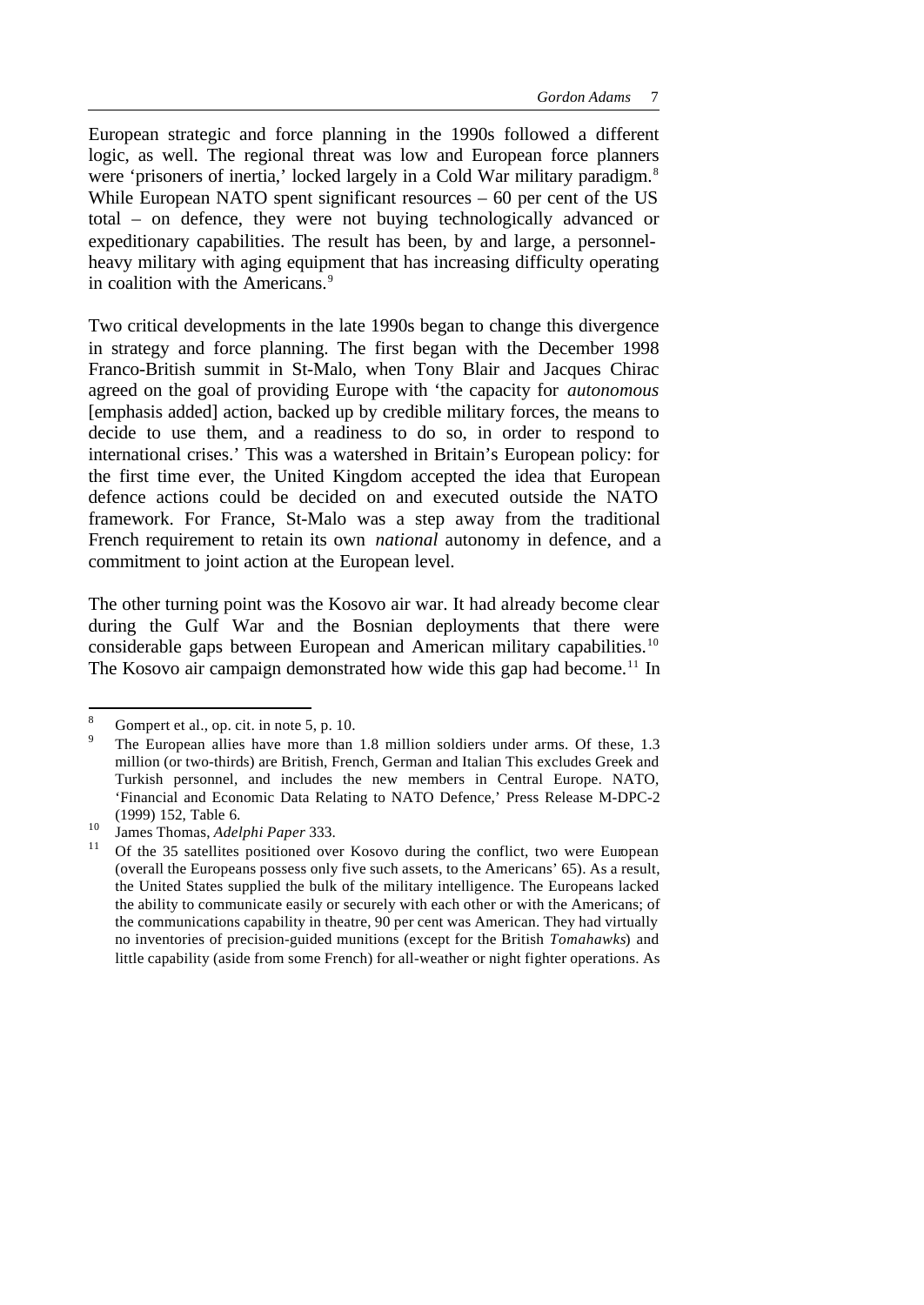l

the American view, European shortfalls in precision-guided weapons, lift, and interoperable command, control and communications 'were real and had the effect of impeding our ability to operate at optimal effectiveness with our NATO allies'.<sup>12</sup> The British, French and Germans also realised that they lacked the flexible, agile and technically capable forces they would need, either for autonomous action or to play an influential part in NATO coalition operations.<sup>13</sup>

St-Malo and Kosovo together had a major impact on European defence planning. At its June 1999 summit in Cologne, the EU subscribed to the Franco-British agreement from St-Malo to develop the capacity for autonomous European military action. <sup>14</sup> The Fifteen decided to absorb the Western European Union into the EU, and to set up their own politicomilitary decision-making machinery: European defence ministers would begin to meet regularly at 15, the EU would create a Political and Security Committee, a Military Committee and a European Military Staff. In addition, the EU members named former NATO Secretary-General Javier Solana as the first High Representative for the CFSP.<sup>15</sup>

a result, 80 per cent of the strike missions in theater (and two thirds of the total aircraft sorties) were flown by Americans. The Europeans depended on American support aircraft for their sorties, especially for battle control, refuelling and for jamming and destroying Serbian radar. At the mundane but critical level of transportation and logistics, European force projection capabilities included only two roll-on, roll-off sealift ships, on lease, as compared to 12 for the United States, no fast sealift capability (8 for the United States); and no large airlift capability (compared to 254 aircraft for the United States). See International Institute for Strategic Studies, 'A Common European Military Policy,' *Strategic Comments*, vol. 5, no. 6, July 1999, p. 2; J. A. C. Lewis, 'Building a European Force,' *Jane's Defense Weekly,* 23 June 1999, p. 22; Carla Anne Robbins, 'Display of US Might Makes Allies, Adversaries Doubt Their Relevance,' *Wall Street Journal*, 6 July 1999, p. 1. See also James Thomas, *Adelphi Paper* 333.

- <sup>12</sup> Secretary of Defense William S. Cohen and Gen. Henry H. Shelton, 'Joint Statement on the Kosovo After Action Review,' 14 October 1999, p. 8.
- <sup>13</sup> See Roger Cohen, 'Uncomfortable with Dependence on US, Europe Aims for New Parity,' *The New York Times*, 15 June 1999, and William Drozdiak, 'War Showed US-Allied Inequality,' *Washington Post*, 28 June 1999, p. 1. See also, Department of Defense, *Kosovo/Operation Allied Force After-Action Report* (Washington, DC: Department of Defense, 31 January 2000).
- <sup>14</sup> European Union website, 'The Council of the European Union and the Common Foreign and Security Policy,' p. 2.
- <sup>15</sup> See David Buchan, 'Solana Hoped to Add Value to EU Foreign Policy-Making,' *Financial Times*, 15 September 1999, p. 2. To facilitate the integration of the WEU, Solana was also named Secretary-General of WEU in November 1999.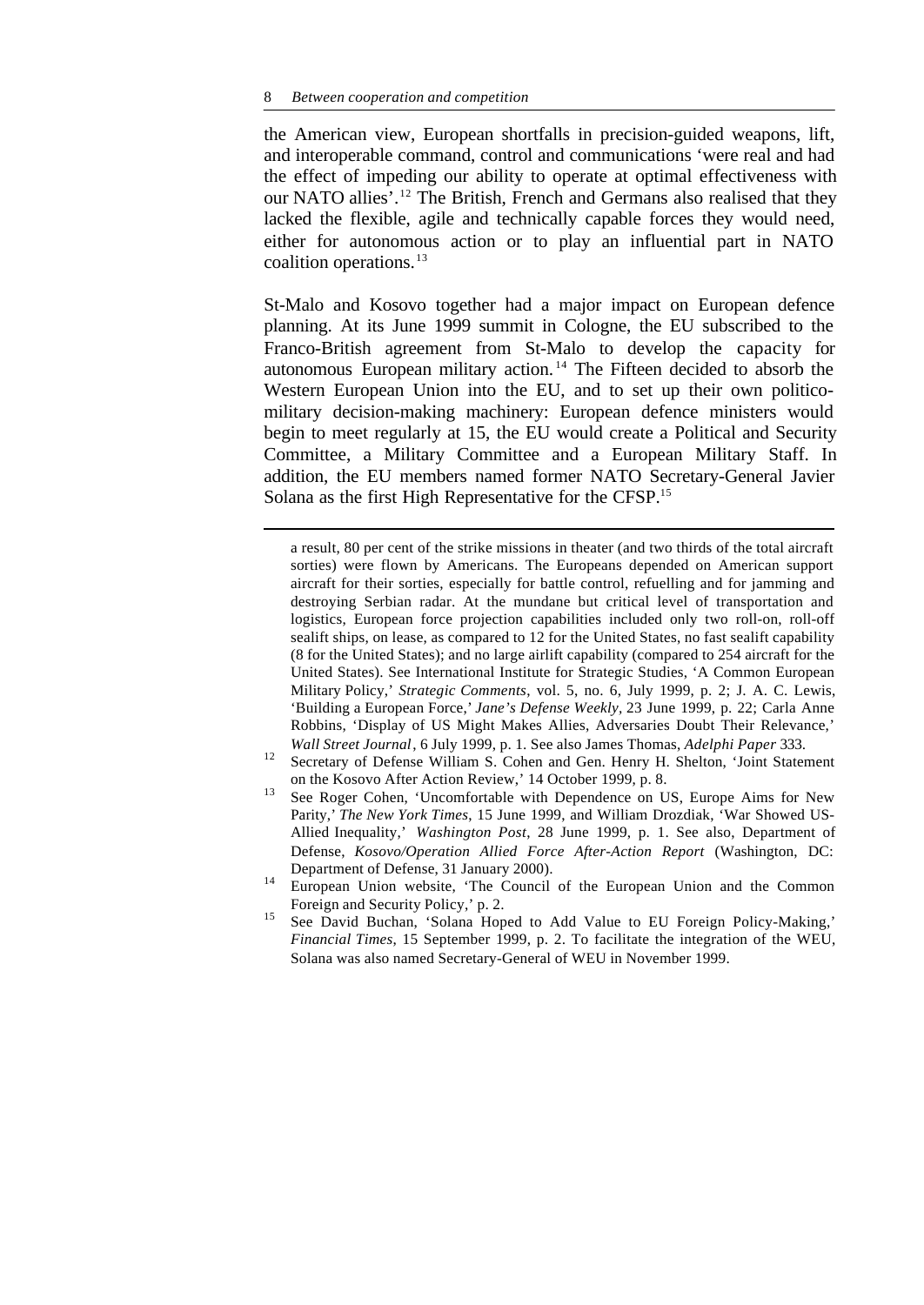The Helsinki summit in December 1999 reinforced this plan. The EU endorsed a Franco-British proposal to create a European rapid reaction force of up to 60,000 troops by 2003, designed to carry out the full range of 'Petersberg tasks', rapidly deployable within 60 days and sustainable for a year, with appropriate back-up rotation capability.<sup>16</sup> The EU partners underscored the European commitment to 'develop rapidly collective capability goals in the fields of command and control, intelligence and strategic transport', and welcomed decisions some members had already made to coordinate early warning systems, open joint headquarters, reinforce the rapid reaction capabilities of existing forces and prepare for a joint European air transport command.<sup>17</sup>

These European moves towards what is now referred to as a Common European Defence and Security Policy (CESDP) have been greeted in Washington with a mixed response. On the one hand, the NATO Washington summit of April 1999 welcomed the development as a 'further impetus . . . to the strengthening of European defence capabilities to enable the European Allies to act more effectively together, thus reinforcing the transatlantic partnership . . .'<sup>18</sup> On the other, there has been concern that this European identity might grow away from NATO into a separate organisation with a separate strategy. <sup>19</sup>

The April 1999 NATO discussions pushed decisively in a transatlantic direction, committing the Alliance to connecting the CESDP more closely to NATO and coalition operations. The Alliance undertook to 'define and adopt the necessary arrangements for ready access by the European Union to the collective assets and capabilities of the Alliance, for operations in which the Alliance as a whole is not engaged militarily.<sup>'20</sup> NATO also made it clear, however, that there would be careful procedural constraints on the ability of the Europeans to act autonomously, noting that ESDI would

<sup>16</sup> See 'Presidency Progress Report to the Helsinki European Council on Strengthening the Common European Policy on Security and Defence,' 10-11 December 1999. The Petersberg tasks include humanitarian and rescue operations, peacekeeping tasks, and the use of combat forces in crisis management, including peace-making.

 $\frac{17}{18}$  Ibid.

<sup>&</sup>lt;sup>18</sup> NATO Summit Declaration, S(99)63, 23 April 1999, para. 6.<br><sup>19</sup> Secondary Department State State Study Tellett, 14.

See speech by Deputy Secretary of State Strobe Talbott, 'America's State in a Strong Europe,' remarks at the Royal Institute of International Affairs (Chatham House), 7 October 1999, p. 3.

<sup>20</sup> Ibid., para. 10.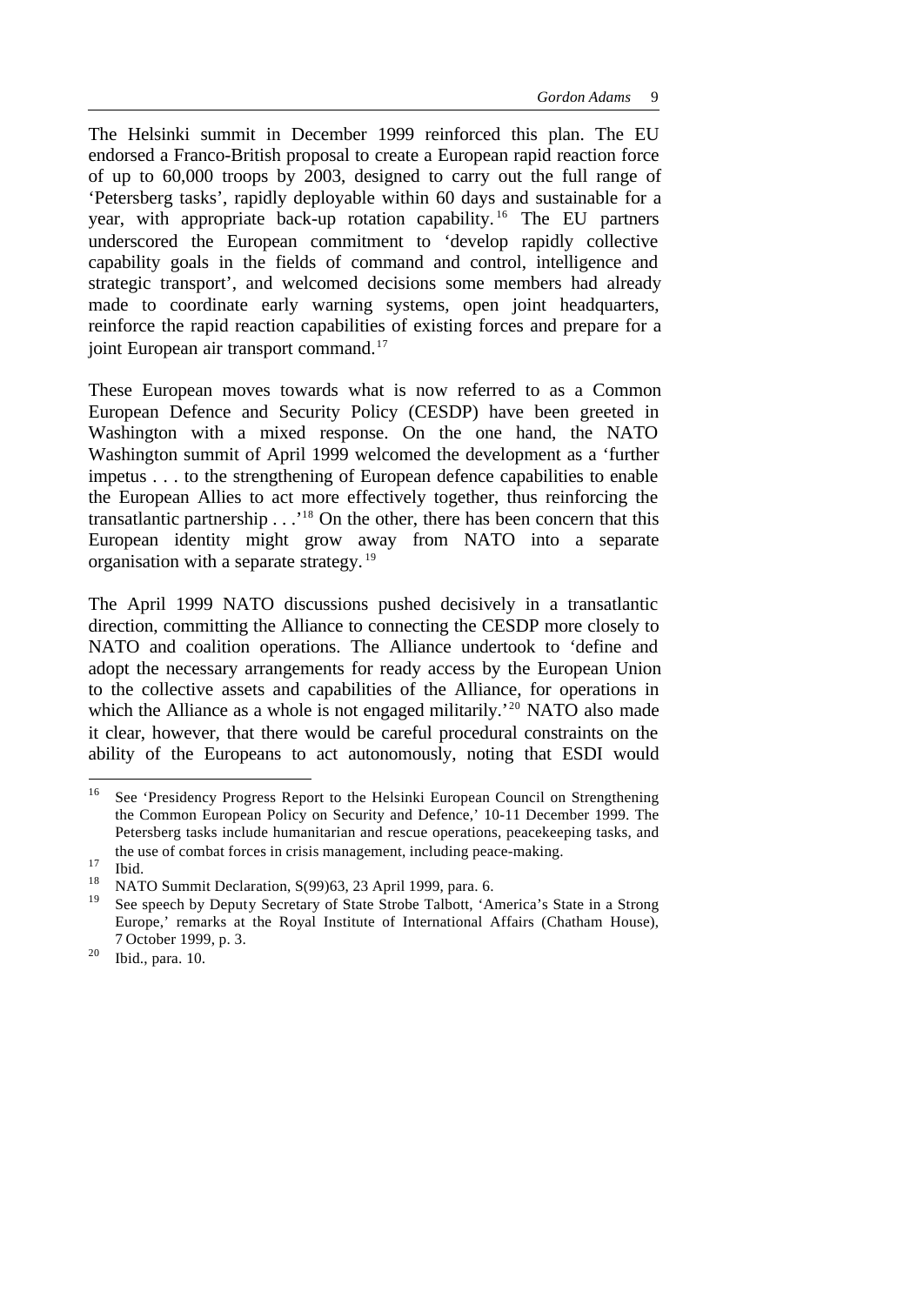'continue to be developed within NATO', and providing that the Alliance would 'assist the European Allies to act by themselves . . . on a case-by-case basis and by consensus'. <sup>21</sup>

Moreover, NATO created a parallel effort to address the capabilities gap exposed in the Kosovo war: the Defence Capabilities Initiative (DCI). The goal of the DCI is to improve NATO capabilities in several key areas: the deployability and mobility of Alliance forces, their sustainability and logistics, their survivability and effective engagement capability, and command and control and information systems.<sup>22</sup>

As the NATO agenda is implemented, it substantially reinforces the importance of greater transatlantic defence industrial cooperation. The underlying tension remains, however. On the one hand, the improvement of European defence capabilities substantially increases the attractiveness and the potential for coalition operations between Europe and the United States. On the other hand, closer European defence cooperation reinforces the tendency towards two defence fortresses, one on each side of the Atlantic. EU operations to carry out the Petersberg tasks, if conducted independently, could open a gap in transatlantic force planning. DCI planning in NATO could produce the forces appropriate to these tasks, but it is not clear that the EU effort will succeed, which undermines this intended capability. Coordination between the two efforts, a process only established in spring 2000, will be critical. <sup>23</sup> Failure to establish a close relationship between these efforts at both the policy and military planning level could undermine the logic of interoperability exposed by the Kosovo air war, and exacerbate political tendencies in Washington to reinforce fortress America.

#### *Budgets*

l

The considerable gap between European and American defence spending, particularly for procurement and research and development, suggests the

<sup>21</sup> NATO, 'The Alliance's Strategic Concept,' Press Release NAC-S(99)65, 24 April 1999, para. 30.

<sup>&</sup>lt;sup>22</sup> Ibid., p. 3. To address these problems, NATO created a Multinational Joint Logistics Center as of the end of 1999 and plans for a C3 system architecture by 2002.

<sup>23</sup> See European Union Council, *Presidency Conclusions*, Santa Maria da Feira, 19 and 20 June, 2000, Section C.9.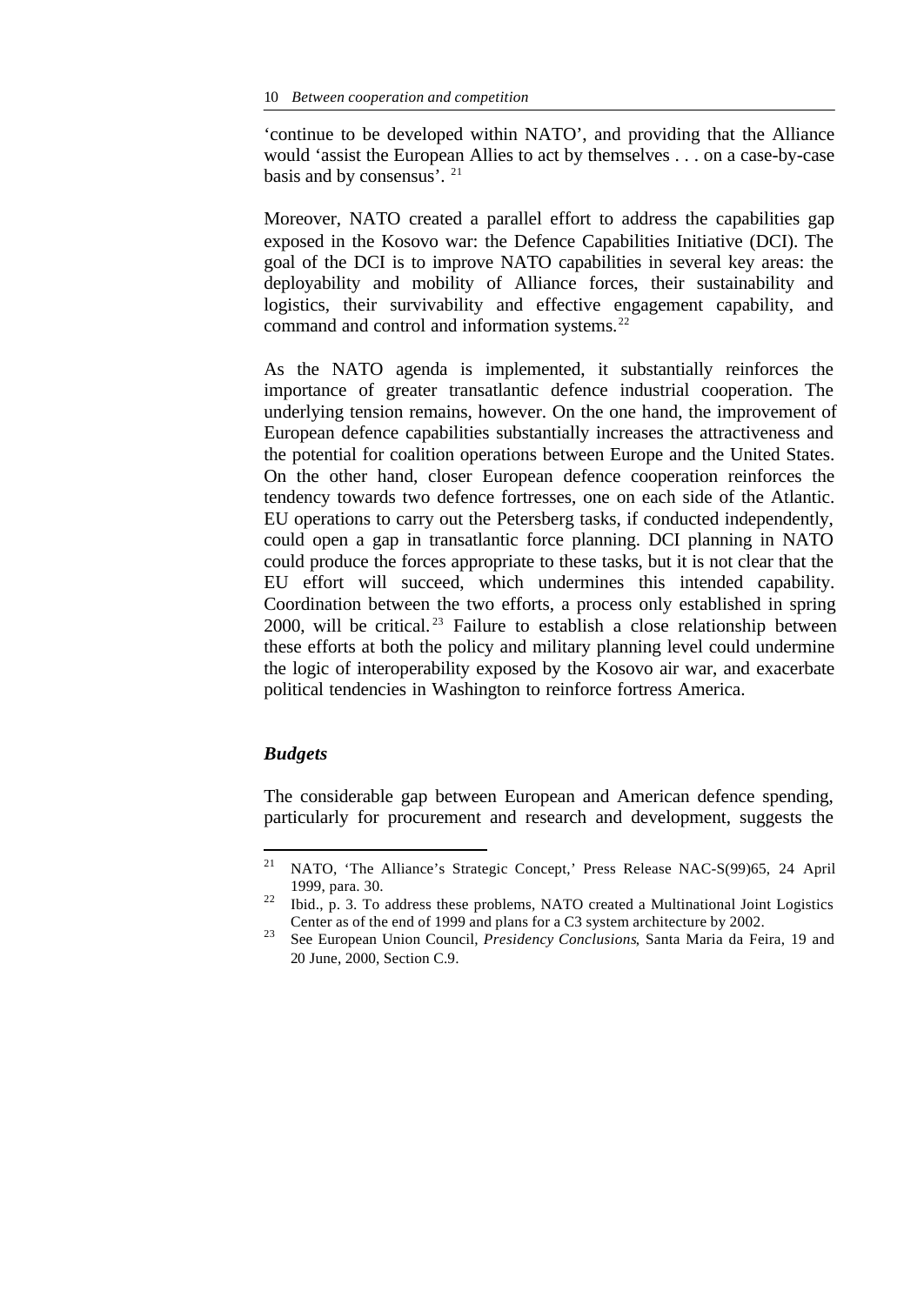importance of greater cooperation across the Atlantic, if only to achieve more efficient use of scarce resources. On the other hand, while the US defence budget is projected to grow in real terms, starting in 2001, European defence budgets are not. Since the Europeans are promising a greater military capability that they may find it difficult to pay for, the promise/performance gap could exacerbate the feeling in the United States that the European allies are not holding up their side of the bargain. This outcome could, in turn, strengthen fortress tendencies in the United States.

Based on current projections, US budgets for procurement and research and development are virtually certain to exceed \$100 billion a year in the next five years, more than twice the level of spending by all the European NATO allies combined. There is growing recognition in Washington, moreover, that a US acquisition budget of this size may still fall short of the funds needed to meet the Defense Department's projected hardware acquisition plans.<sup>24</sup>

The Europeans face an even more stringent budgetary dilemma. Failure to augment European defence investment would mean relying even more on the American military. Ultimately, this could exacerbate transatlantic tensions over burden-sharing, since the Americans would see an unmodernised European military as a potential liability in coalition operations.

However, the costs of a significant European investment in command, control, communications, intelligence, surveillance and reconnaissance, for much of which the Europeans currently depend on the United States, will be high. In addition, European plans for enhanced logistics, sea and airlift, meaningful inventories of precision-guided munitions, all-weather/day-night aircraft, in-flight refueling and search and rescue aircraft will add to the costs. While the total price tag cannot be easily estimated, it could add billions annually to current European defence budgets.

If past performance is any guide, European defence budgets will not meet this challenge. Overall, these budgets, especially those of the largest allies,

 $24$ See Steven Kosiak and Elizabeth Heeter, 'Cost of Defense Plan Could Exceed Available Funding by \$26 Billion a Year Over Long Run' (Washington, DC: Center for Strategic and Budgetary Assessment, March 1998), and General Accounting Office, *Future Years Defense Program: Funding Increase and Planned Savings in Fiscal Year 2000 Program Are at Risk*, NSIAD-00-11 (Washington, DC: GAO, November 1999).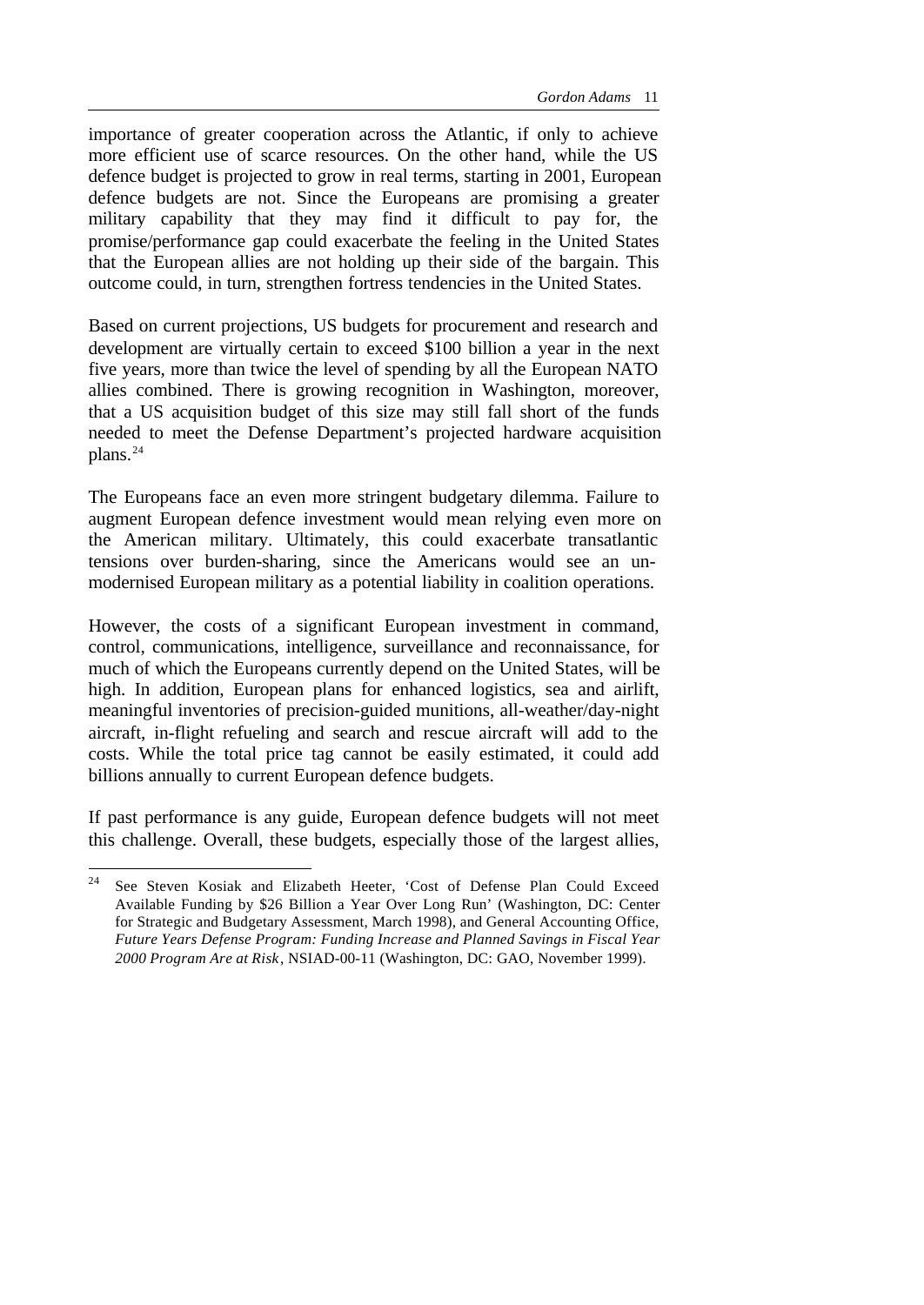l

have declined sharply since 1985: in Britain by 34.5 per cent, Germany by 28.4 per cent and France by 16.1 per cent.<sup>25</sup> Spending on procurement, a key CESDP goal, is a small share of defence spending in a number of European countries: 13.6 per cent in Germany (1999), 12.2 per cent in Italy, and 16 per cent in the Netherlands. Only France, at roughly 25 per cent, and the United Kingdom at 28 per cent, rise close to the US level of more than 30 per cent. Moreover, equipment budgets have been heading down, not up. From 1994 to 1998, French equipment expenditures declined 24.7 per cent in constant dollars; German equipment spending fell 7.5 per cent; only Britain went the other direction, increasing equipment spending by 15.5 per cent.<sup>26</sup>

Spending on research and development, which is critical to the next generation of defence technology, shows an even wider gap: by 1998, the combined R&D spending of the European NATO allies was \$9.7 billion (in 1997 dollars), 90 per cent of which was accounted for by Britain, Germany and France. The US investment was \$35.9 billion. Moreover, the European R&D investment is duplicative, given the lack of sustained R&D coordination among the European allies.

This trend is unlikely to change. No major European ally, with the exception of the United Kingdom, is proposing defence budget increases in real

 $25$  These calculations use NATO definitions and data and are made in constant local currency to avoid the problem of changes in currency values. Only Denmark, Norway and Portugal have increased defence budgets over this period. Greece and Turkey have both increased their defence budgets over this period, but much of this is driven by their local rivalry, not by NATO requirements. For comparison, US defence budgets declined 27.8 per cent over the same period. NATO, Financial and Economic Data, op. cit. in note 9, author's calculations. According to IISS data, the average decline in NATO Europe defence budgets has been 26 per cent since 1986. The new NATO allies do not change this trend; according to IISS data, their budgets have declined since 1990 at twice the average rate for the western European NATO allies; *The Military Balance, 1998/99* (Oxford: Oxford University Press for the IISS, 1998).

<sup>&</sup>lt;sup>26</sup> Author's calculations, based on IISS data. For comparison, US equipment spending declined 6.1 per cent over this period. Italy also increased its spending 41.4 per cent, while the new Allies, preparing for NATO entry, increased it significantly, albeit from a low starting point: the Czech Republic by 115.9 per cent, Hungary by 30.7 per cent and Poland by 89.8 per cent.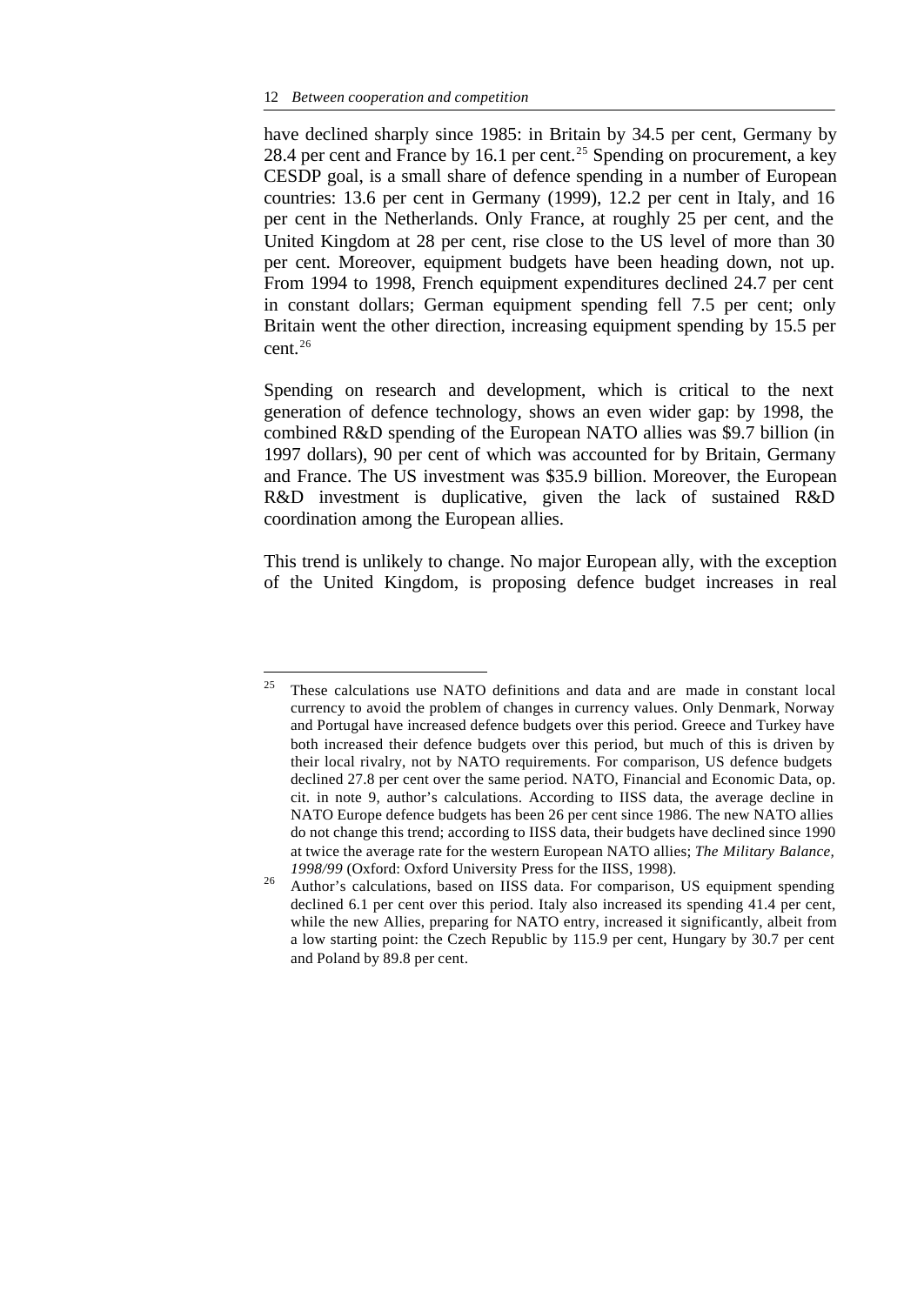terms.<sup>27</sup> The House of Commons, having noted that inadequate resources were leading to 'cancelled exercises, delayed equipment programmes and resources apparently insufficient to reverse the problems of overstretch and undermanning',<sup>28</sup> prompted Defence Minister Geoff Hoon to announce in July 2000 an increase in the equipment budget of £1.25 billion over three years. Overall, the annual rise in the UK defence budget, in real terms, will be from 0.1 per cent to 0.7 per cent between 2001 and 2004.

France and Germany are both squeezed by non-defence needs. Unemployment rates remain high and both governments remain committed to high levels of social spending. In France, the 2000 defence budget was below that of the preceding year, while procurement spending had fallen 3.5 per cent.<sup>29</sup> In Germany, where the continuing costs of absorbing the former East Germany add to budgetary pressures, the Finance ministry is insisting on reductions of \$1.7 to 2.4 billion a year in defence budgets over the next five years from a base of \$23.2 billion.<sup>30</sup> These reductions could have an especially hard impact on German procurement plans.<sup>31</sup>

American leaders have urged the Europeans to reverse this spending trend,  $32$ but resource considerations suggest the Europeans will have a hard time shaping common programmes and equipment plans, especially plans that could lead to greater autonomy from the United States. The combination of a shortage of European resources and growing American investment budgets could create greater transatlantic tension. These trends also suggest, however, that greater transatlantic cooperation in defence equipment would be a cost-effective way for the Europeans to acquire the advanced technical capability needed for modern contingency operations. This would be an

<sup>27</sup> <sup>27</sup> See Colin Clark, 'Lack of European Spending Threatens DCI,' *Defense News*, 13 December 1999, p. 4 (26); Douglas Barrie, 'Defense Budgets Remain Tight Throughout Europe,' *Defense News*, 20 December 1999, p. 26.

<sup>28&</sup>lt;br>As reported in Reuters, BBC Online, 10 February 2000.

<sup>29</sup> Douglas Barrie, 'Defense Budgets Remain Tight Throughout Europe,' *Defense News,* 20 December 1999, p. 26.

 $30$  Based on July 2000 exchange rates.

<sup>31</sup> Barrie, *Defense News,* 20 December 1999.

See Secretary of Defense William S. Cohen, '[I]n the final analysis, allies will have to spend more on defense, if they are to measure up to NATO's military requirement and establish a European Security and Defence Identity that is separable but not separate from NATO,' in 'Europe Must Spend More on Defense,' *Washington Post*, 6 December 1999, p. 27.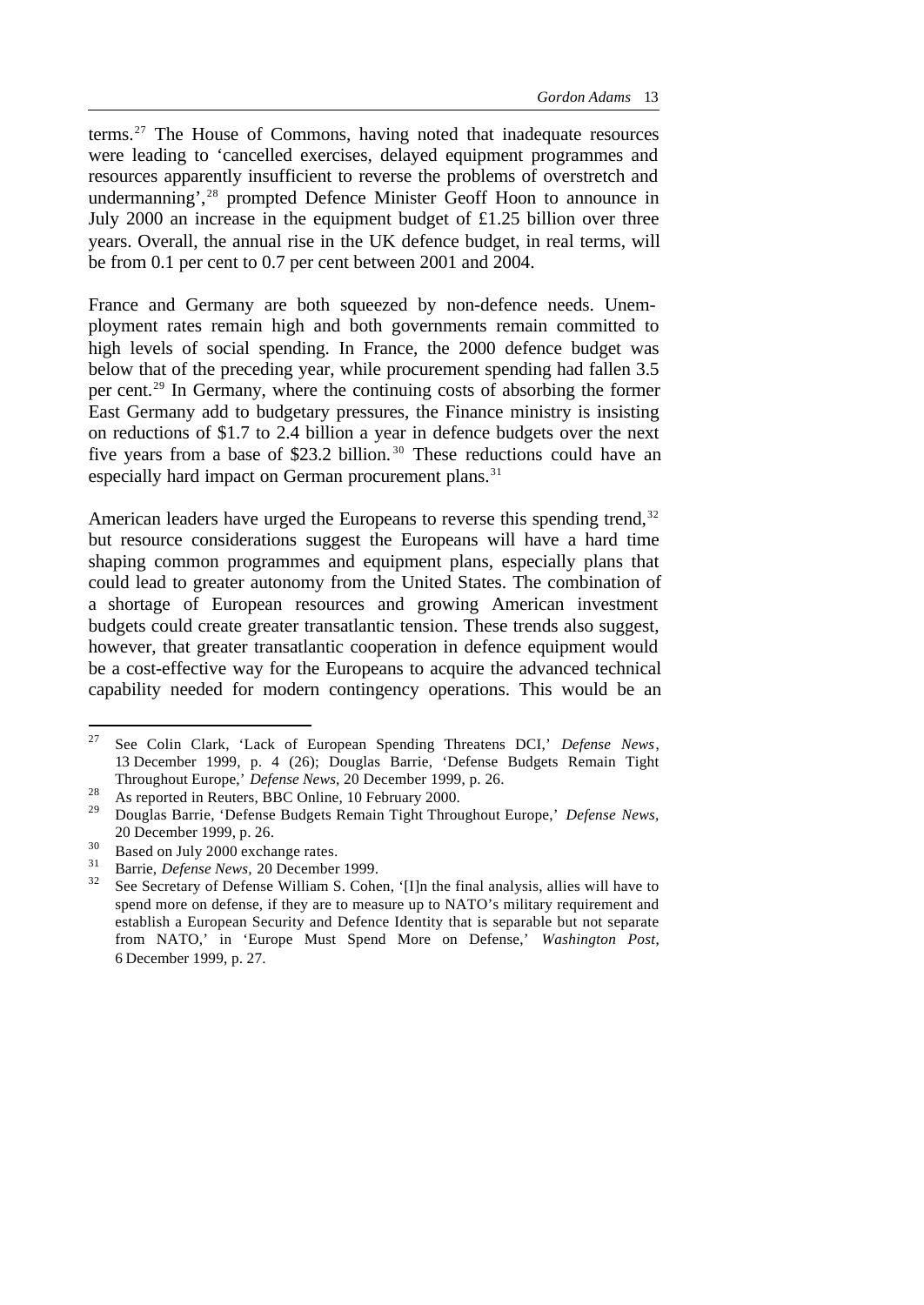important signal to industry about the advantages of greater transatlantic cooperation and integration. Here, again, political considerations could preclude a more efficient allocation of resources, but leave the Europeans unable to afford the autonomous capability they seek.

#### *Technologies*

l

Although a clear gap in defence technological performance was revealed in the Kosovo air campaign, there is every reason to think that a transatlantic market for defence technology is virtually inevitable. The technologies displayed in the Gulf and Kosovo exemplify to a growing extent what has been called the Revolution in Military Affairs (RMA): sophisticated command, control, communications, computers, intelligence, surveillance and reconnaissance (C4ISR), data links, and precision-guided munitions. This package of technological capabilities is one of the great force multipliers of the twenty-first century and its impact on military operations will only increase.

The technology base from which these twenty-first century military capabilities grow is increasingly global and commercial in character. The application of commercial, global technology to military requirements constitutes one of the most fundamental changes ever to strike the defence industrial base. In every advanced economy that base is changing beyond recognition. It is no longer composed largely of companies that provide technologies and equipment exclusively to the military as their primary business. For the sources of RMA technology, defence is a small, even invisible, share of total business, just another market for a product or technology that companies sell commercially, in a global market.<sup>33</sup>

<sup>&</sup>lt;sup>33</sup> Gompert et al., 'Advanced military systems are chock-full of information technology. Yet *non*-military market segments dominate the information technology market. Defense contracts account for a mere 2 per cent share of today's purchases of information technology.' (pp. 68-9.) Reference is to an Institute for Defense Analysis study, IDA, *Research Summary*, vol. 3, no. 2, 1996.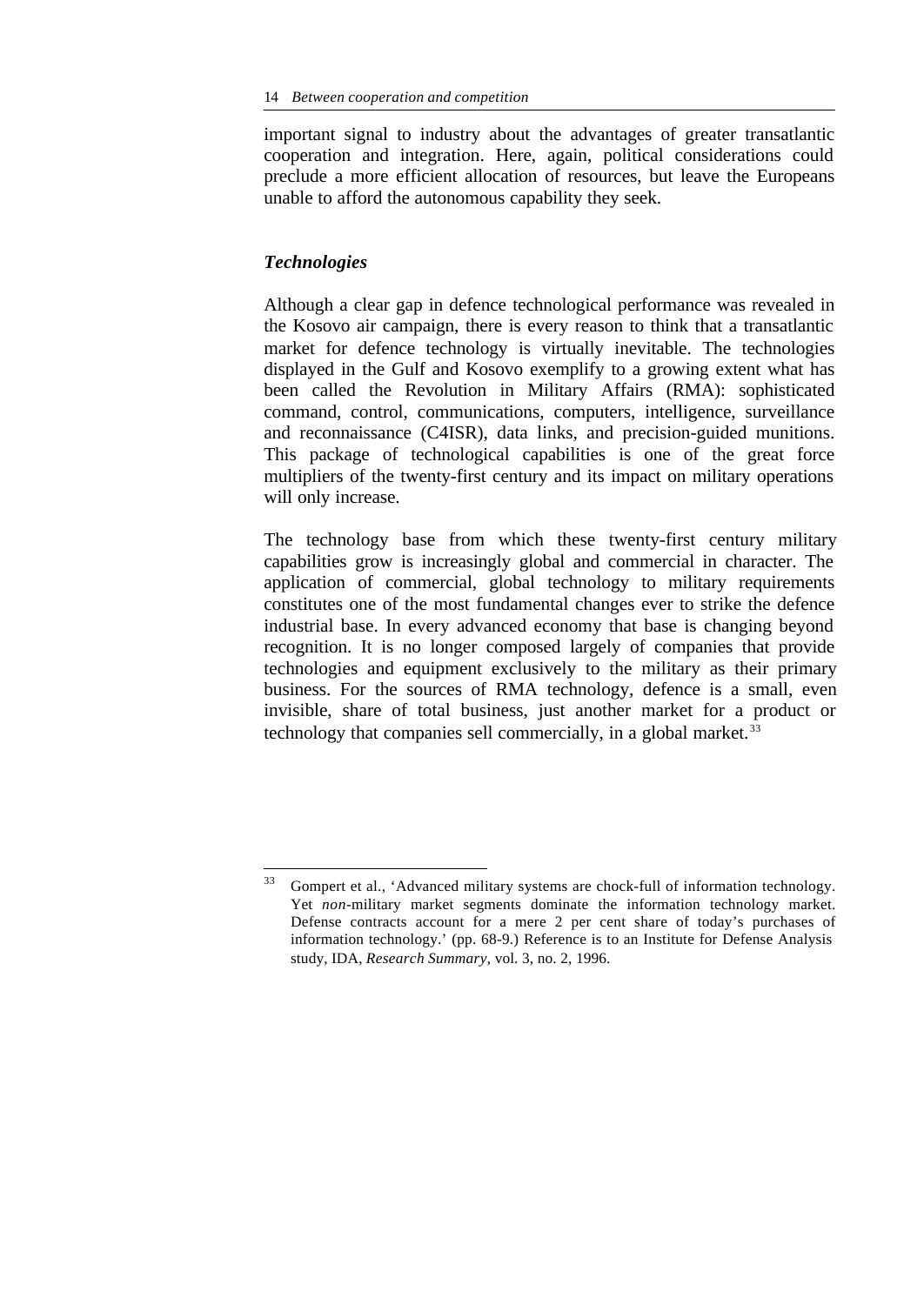This technological base draws Europeans and Americans together into a common, global market.<sup>34</sup> As this commercialising, globalising trend continues, it will be increasingly difficult for any government, including that of the United States, to maintain exclusive control or create a technology 'gap'.

The discriminator between the United States and the Europeans has been the existence of defence contracting firms and defence investments that allow governments to exploit commercial technologies in military platforms and capabilities. This is where the real gap between Europe and the United States lies. The lag in the appearance of large, system-integrating defence contractors in Europe, combined with low defence R&D investment and a lack of defence R&D coordination among the Europeans has created the RMA gap. $35$ 

The commercial origins of the RMA offer an opportunity for greater intra-European and transatlantic cooperation. As larger European systems integrators emerge, they can take greater advantage of those technologies. Moreover, given the American defence investment and the global character of the technology market, European firms are inevitably driven to transatlantic technical cooperation. This process is already clear at the level below prime contractors, since a sub-contractor component and supplier market of roughly \$12 billion is already said to exist across the Atlantic, roughly equal in each direction. <sup>36</sup> The missing ingredient in Europe is

<sup>34</sup> Indeed, examinations of technologies by the US Department of Defense in the 1990s suggest that significant technical capabilities exist in Europe, from which the US military might benefit.

The opposite argument is made by John Deutch, Arnold Kanter and Brent Scowcroft, 'Saving NATO's Foundation,' *Foreign Affairs*, vol. 78, no. 6, November/December 1999, pp. 54-67. These authors consider that advances in communications, computers, software are areas where 'the United States has a considerable advantage (but by no means a monopoly) over Europe.' (p. 61) Gompert et al., make a similar argument in more detail (pp. 74-7). They argue that US commercial firms, such as Motorola and Oracle, are far ahead of Europe and there are significant barriers to commercial exchanges across the Atlantic that re-enforce this advantage. It is not clear, however, that these firms operate exclusively in the American market; all of them research, produce or market on a global basis. The know-how in these businesses is widely disseminated and available in Europe and European firms are not backwards, as the experiences of Ericsson and Nokia suggest. See, for example, *Financial Times*, 'FT Telecoms: Financial Times Survey,' 8 October 1999, pp. I-L.

<sup>36</sup> IISS, *The Military Balance, 1998-99*, p. 273.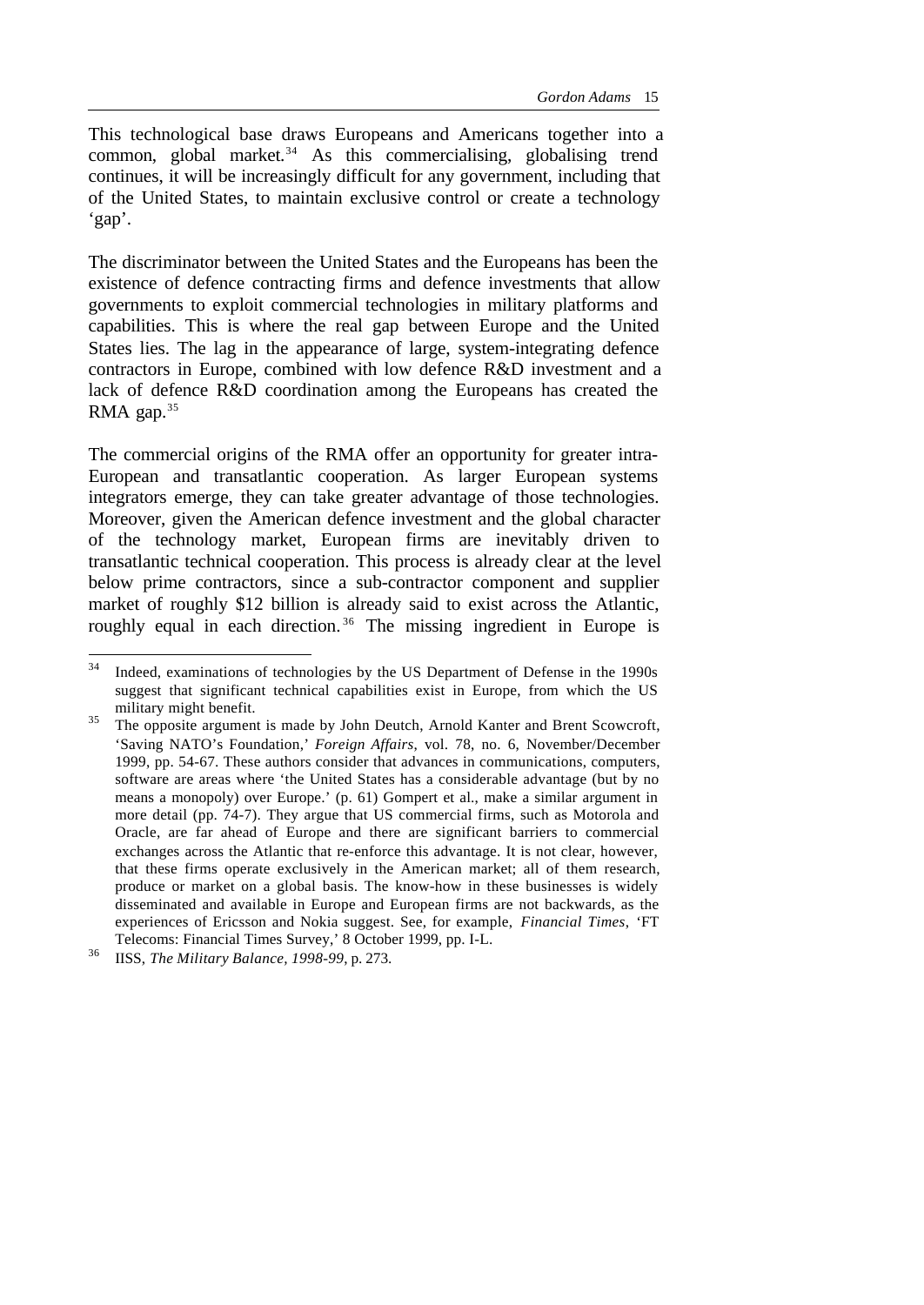funding. A stronger and more coordinated European investment in defence R&D would go a good distance towards closing the gap and strengthening transatlantic defence industrial cooperation, as well as improving interoperability in the Alliance. Here, too, the political will to increase or reallocate resources will determine whether there is transatlantic industry convergence.

#### *Industries*

l

The defence industry on both sides of the Atlantic has been undergoing a profound transformation over the past decade, driven in part by sharp declines in defence budgets and changes in government policy, and in part by trends towards more global and commercially based defence technology. The result has been a quite radically transformed defence industrial and technology base, unlike the days of the Cold War, when dedicated defence suppliers and platform makers served a unique defence market. The defence industry has also taken an increasingly independent course in determining its future shape as the trend towards globalisation has begun to make itself felt in the defence sector.<sup>37</sup>

The consolidation of the industry, combined with greater reliance on commercial technologies and suppliers, has pushed the defence market in a more fluid, flexible, transparent and transatlantic direction. The growth of a transatlantic industry should be welcome for the efficiencies it could bring

 $37$  There is a growing body of research and writing focusing on this trend in the defence sector. See, among others, Gordon Adams, Alex Ashbourne, et al., *Europe's Defence Industry: A Transatlantic Future?* (London: Centre for European Reform, 1999); Gordon Adams, 'Revolution in the Arms Trade: The Emergence of a Transnational Arms Industry,' paper for the Defense Budget Project, Washington, DC, May 1992. Richard A. Bitzinger, *The Globalization of Arms Production: Defense Markets in Transition* (Washington, DC: The Defense Budget Project, December 1993); Bitzinger, 'Globalization in the Post-Cold War Defense Industry: Challenges and Opportunities,' in Ann R. Markusen and Sean S. Costigan, *Arming the Future: A Defense Industry for the 21st Century* (N.Y.: Council on Foreign Relations, 1999), pp. 305-33; Robert P. Grant, 'Transatlantic Armament Relations Under Strain,' *Survival*, vol. 39, no.1, Spring 1997, pp. 111-37; International Institute for Strategic Studies, 'Transatlantic Defence Industry: Fortresses or Integration?', in *Strategic Survey, 1998/99* (Oxford: Oxford University Press for the IISS, 1998); and Andrew D. James, *Post-Merger Strategies of the Leading US Defence Aerospace Companies* (Stockholm: Defense Research Establishment, Division of Defence Analysis, December 1998).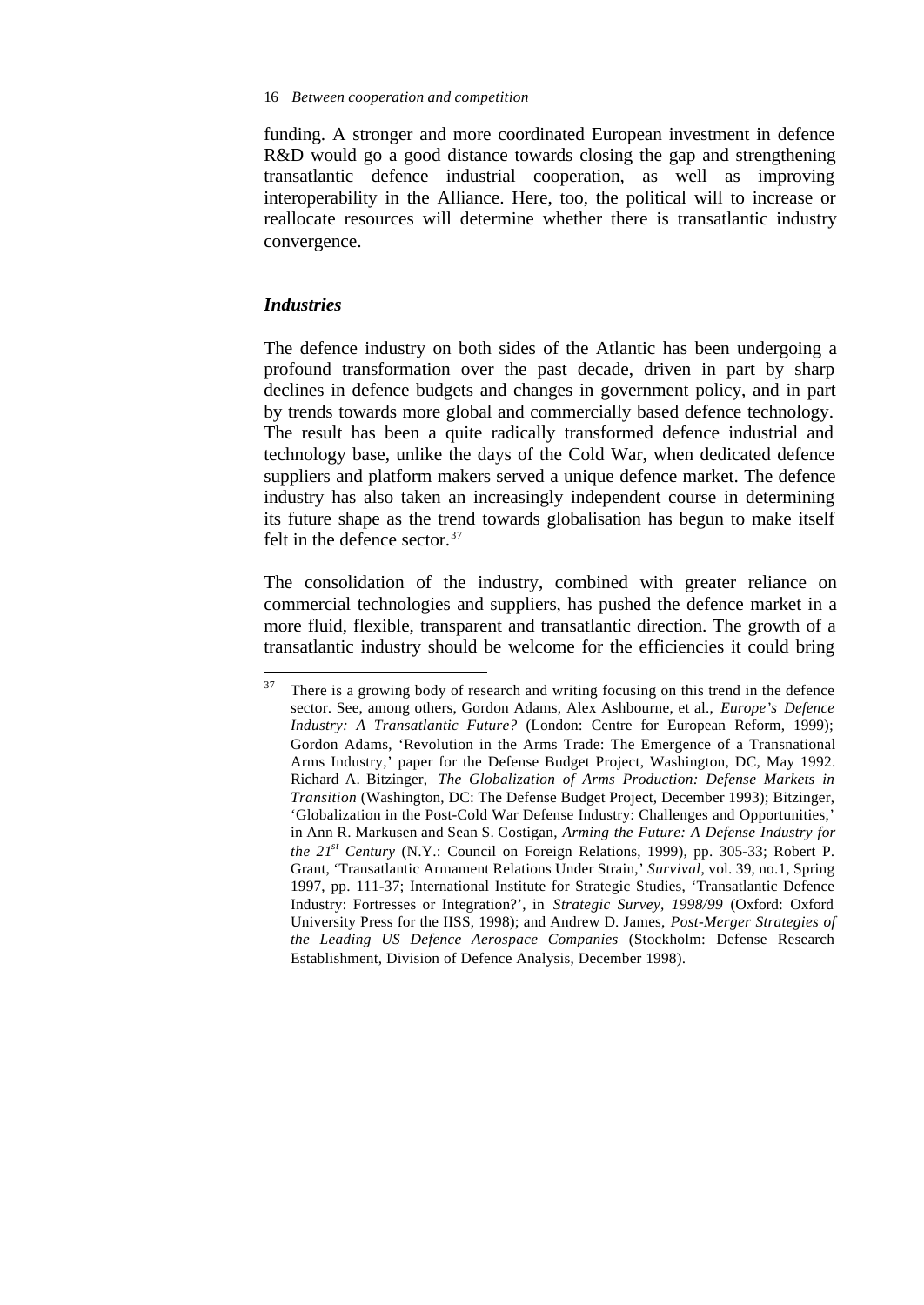to defence procurement, increased competition for acquisition programmes, and the opportunity to fully exploit critical emerging technologies. Government policies have both promoted this consolidation and sought to constrain its independent actions, fearing a loss of national control over technologies, the dispersion of the resultant capabilities to potential adversaries outside of NATO, and the loss of economic benefit in particular regions. These contradictory pressures clearly affect the degree to which the American market remains a fortress and the European market becomes one.

In the United States, the Defense Department communicated in 1993 a clear message that the American industry should consolidate after the end of the Cold War. The result was the fairly rapid emergence of four major aerospace firms: Northrop Grumman, Lockheed Martin, Boeing, and Raytheon. The aerospace/defence activities of the more diversified companies – General Electric, Ford, Texas Instruments and Hughes, among others – disappeared into these four firms. The American government played a role in this process, easing the enforcement of anti-trust laws and subsidising contractors for the costs of consolidation in proportion to the savings that would result to the Government.<sup>38</sup>

The Government also constrained this consolidation process. In 1998, the Defense and Justice departments blocked Lockheed Martin from acquiring Northrop Grumman, arguing that the merger would create a vertically integrated company that would frustrate competition. <sup>39</sup> It also denied an attempt to combine Newport News Shipbuilding and General Dynamics, which would have created a single nuclear submarine/carrier manufacturer.

European defence industry consolidation actually preceded that of the United States, with 'national champions' emerging in the 1980s and reaching a zenith by the late 1990s: British Aerospace (BAe) and General Electric-Marconi in the United Kingdom, Dasa in Germany, Saab in Sweden, Aerospatiale-Matra and Thomson-CSF in France, CASA in Spain and the various holdings of Finmeccanica in Italy.

<sup>&</sup>lt;sup>38</sup> The US General Accounting Office concluded that consolidations had saved \$2.1 billion, or 64 per cent of DoD's expected savings. See GAO, *Defense Industry: Restructuring Costs Paid, Savings Realized and Means to Ensure Benefits*, NSIAD-99- 22 (Washington, DC: GAO, 1 December 1998).

 $39$  See Deputy Secretary of Defense John J. Hamre, 'Remarks to the American Institute of Aeronautics and Astronautics,' 5 May 1999, p. 2.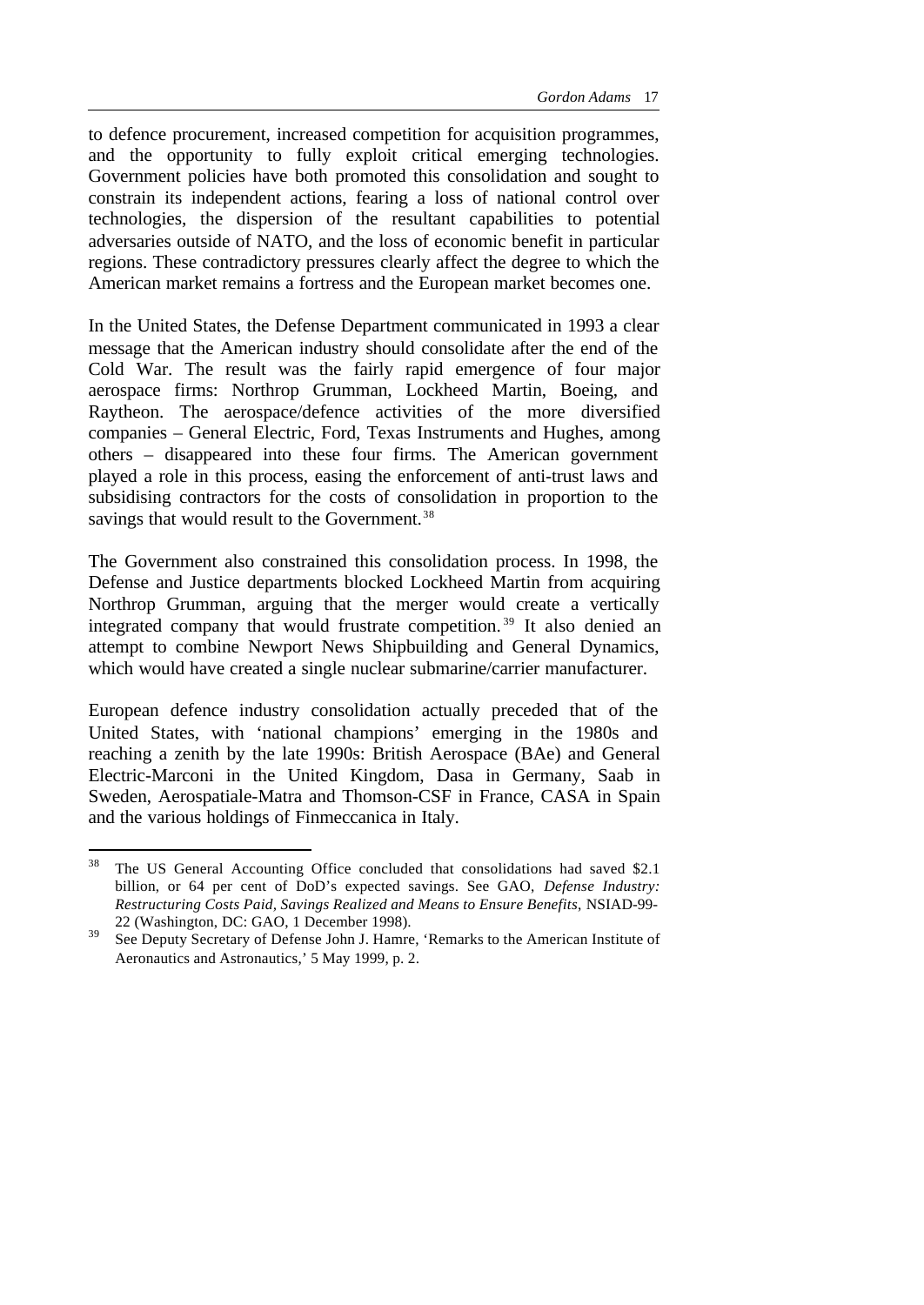A key difference between the American and European consolidation processes has been the degree to which the European firms have already become transnational. Parallel to the consolidation and privatisations of the 1980s and 1990s, European governments had encouraged a process of crossborder joint ventures and cooperative projects in a wide variety of areas, including civil and military aircraft, missiles, and helicopters. By the 1990s, a network of industry collaboration through partnerships and joint ventures already existed in Europe and some European firms were even further along, having acquired firms or shares in firms in other countries.

The most critical European consolidations took place in 1999, with the merger of BAe and GEC-Marconi in the United Kingdom and of Aerospatiale-Matra, Dasa, and CASA on the Continent, creating BAE Systems and the European Aeronautic, Defense and Space Company (EADS). A rich tapestry of joint ventures links the two European giants to each other (Airbus, Eurofighter, Astrium, MBD)<sup>40</sup>

As a result of the American and European consolidations, the market is poised at a crossroads. On the one hand, the American market is large and the merged companies could do well in what may be rising US budgets for aerospace procurement. With European budgets flat, the market opportunities in Europe may not appear as attractive to American firms but they clearly exist, and access to technological cooperation across the Atlantic is an attractive option. From the European perspective, the consolidated companies provide a solid base for European defence procurement and governments have a clear incentive to protect that base as they move towards a more clearly European defence capability.<sup>41</sup>

Transatlantic industrial ties have emerged more slowly than the process of consolidation within Europe and the United States. In the past, transatlantic collaboration was largely the result of government-driven collaborative

 $40\,$ <sup>40</sup> For a detailed survey of European consolidation activity see Burkard Schmitt, 'From cooperation to integration: defence and erospace industries in Europe', *Chaillot Papers* 40 (Paris: Institute for Security Studies of WEU, July 2000).

<sup>41</sup> 'The Aerospatiale Matra/Dasa merger agreement has a strong political meaning. In the wake of the BAe/Marconi merger, [it] could advance the political environment required to forge a unified European defence.' Philippe Grasset, Brussels defence analyst, quoted in John D. Morrocco and Pierre Sparaco, 'Franco-German Merger Will Spur Airbus Overhaul,' *Aviation Week and Space Technology,* 18 October 1999, p. 26.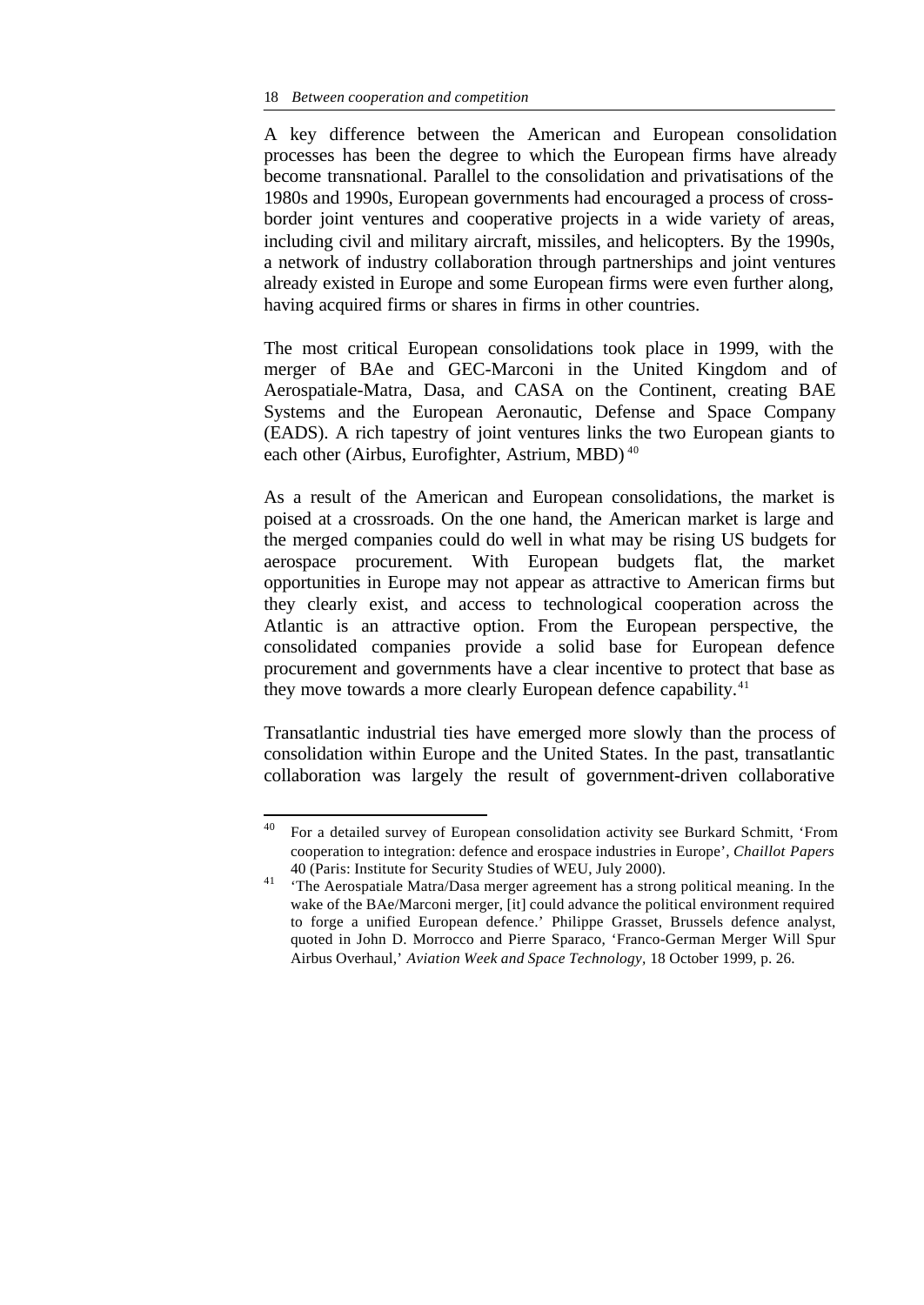programmes that involved the licensing and co-production of US defence hardware in Europe. While such programmes enhanced Alliance interoperability, European governments became increasingly concerned about the absence of a 'two-way street', given American reluctance to purchase European systems.<sup>42</sup>

Government-to-government collaboration across the Atlantic has dwindled to a handful of joint programmes, all with uncertain futures. The British-American land vehicle known in the United Kingdom as *Tracer* may still die as a result of the restructuring of the US Army into a lighter force. The joint US-German-Italian MEADS terminal air defence system narrowly escaped cancellation and is not a high US Army priority. There is active European participation (especially by Turkey and the United Kingdom) in the Joint Strike Fighter (JSF) project, but it is still in the research and development phase and has an unclear future, with deployment some years off. NATO is exploring a common air/ground surveillance (AGS) system, but it is not clear that the chosen technology will forge a transatlantic industrial collaboration. <sup>43</sup>

The decline of joint programmes created at government direction has not meant the end of transatlantic industrial ties, however. Gradually, companies in the defence industry have begun to move ahead of government policies, exploring transatlantic ties based on mutual corporate interest and market access. British companies have been particularly aggressive in seeking entry into the US market. Thanks to the acquisition of local companies, some of them have penetrated the American market successfully. BAE Systems in particular has become one of the Pentagon's main suppliers and is further extending its position. Continental European defence groups have also

<sup>&</sup>lt;sup>42</sup> Joel Johnson, 'The United States: Partnership with Europe,' in Ethan B. Kapstein (ed.), *Global Arms Production: Policy Dilemmas for the 1990s* (Lanham, MD: University Press of America), p. 122.

<sup>43</sup> On Tracer, see Douglas Barrie, 'U.K. Deals Bog Down,' *Defense News*, 25 October 1999, p. 1; Andrew Koch, 'FSCS/Tracer still 'on course' despite cuts,' *Jane's Defence Weekly*, 2 February 2000, p. 8. On MEADS, see Colin Clark and George I. Seffers, 'US Security Restrictions Hinder MEADS Cooperation, *Defense News*, 18 October 1999, p. 1; Gopal Ratnam, 'Technology-Sharing Plan Beset by Skepticism,' *Defense News*, 15 May 2000, p. 3; Colin Clark, 'Germany, US Resolve MEADS Tech Dispute,' *Defense News*, 29 May 2000, p. 1. On AGS, see David A. Fulghum, 'Pentagon Demands Radar Upgrade Accord,' *Aviation Week and Space Technology*, 7 August 2000, pp. 41-2.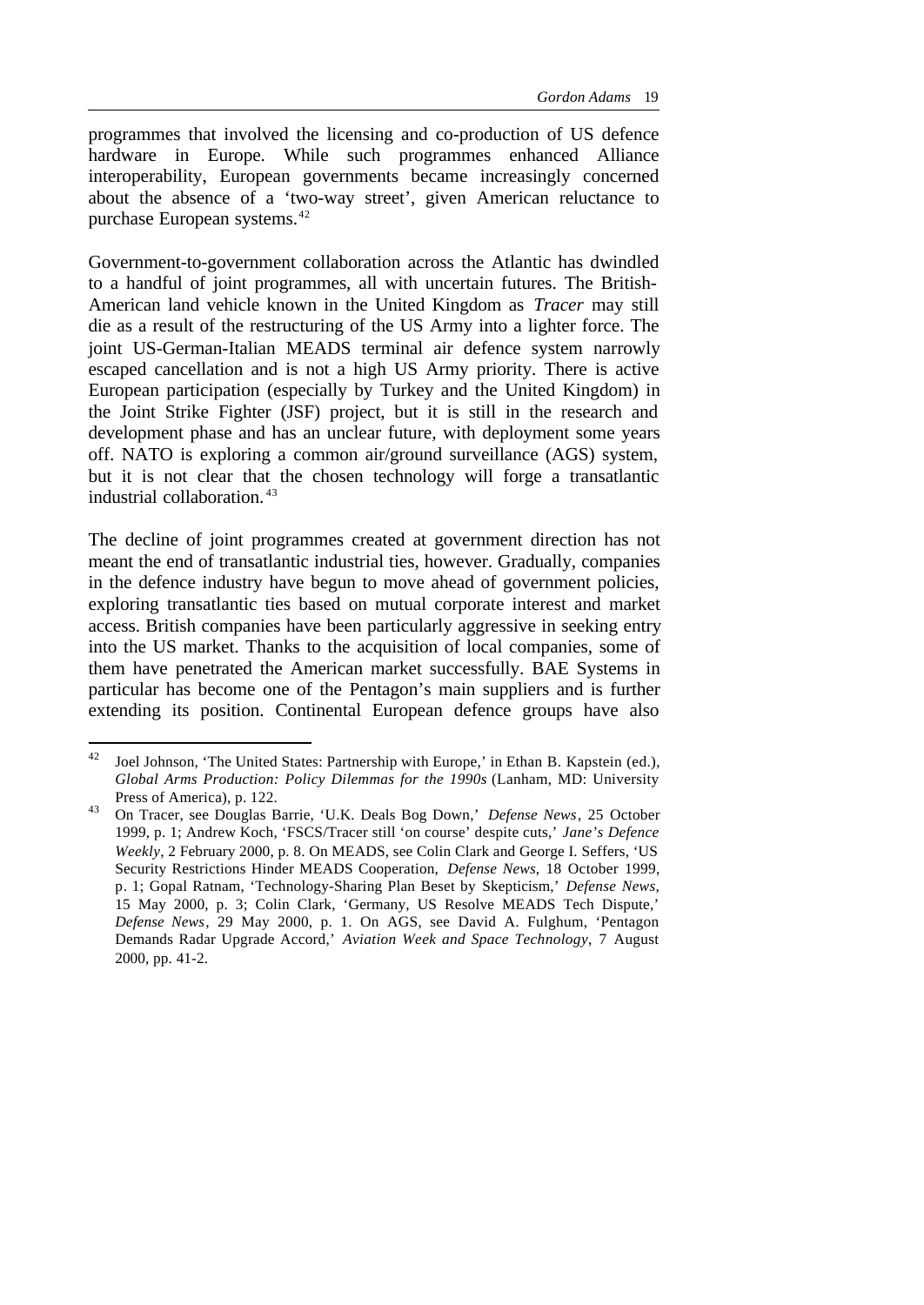shown a growing interest in the US market, but so far negotiations have not led to any arrangements.

American defence industry has moved more cautiously with respect to the European market, though the pace picked up in 2000. Although there has not as yet been a major acquisition of European defence assets by American firms, there are active partnership or joint venture discussions under way at Lockheed Martin (with EADS and Airbus), Northrop Grumman (Dasa/ EADS), Boeing (BAE Systems) and Raytheon (Thomson-CSF, renamed Thales in December 2000).<sup>44</sup> The Raytheon/Thales joint venture on groundbased air defence radar systems announced in December 2000 constitutes an important first step towards actual transatlantic partnership in a broad area of defence technology. In general, however, US firms have preferred to partner on a specific programme, as was the case with Raytheon's winning bid for the British ASTOR ground surveillance radar system, which has substantial subcontracting in Britain.<sup>45</sup>

It is not clear how long American firms will continue to have access to the European market for the sale of American hardware or partnering, given European industrial consolidation and the desire to build a European defence capability. The British government, long a supporter of transatlantic programme cooperation, sent a decidedly ambiguous signal in its May 2000 \$7.5 billion package of decisions on missiles for the Eurofighter programme and the future European military transport aircraft. Consistent with the Blair government's efforts to strengthen defence cooperation within the European Union, the Government rejected a Raytheon bid for the missile programme, which had strong support and an offer of technology sharing from the US government, choosing instead to opt for the *Meteor* ramjet missile being developed by the transeuropean missile company Matra-BAE-Dynamics (MBD). Moreover, while announcing the intention to lease four Boeing C-17 transport aircraft, the British made a long-term commitment to a

 $44$ <sup>44</sup> Other examples are US General Electric Co. joint venture with the French firm SNECMA (manufacturing and marketing the CFM-56 engine) or Boeing's purchase of the Czech aircraft firm Aero Vodochody (in anticipation of expanding aircraft purchases by the new NATO members). For more details on the industrial ties see Andrew James's chapter.

<sup>45</sup> Nick Cook, 'Raytheon's "best balance" ASTOR bid wins the day,' *Jane's Defense Weekly*, 23 June 1999, p. 3.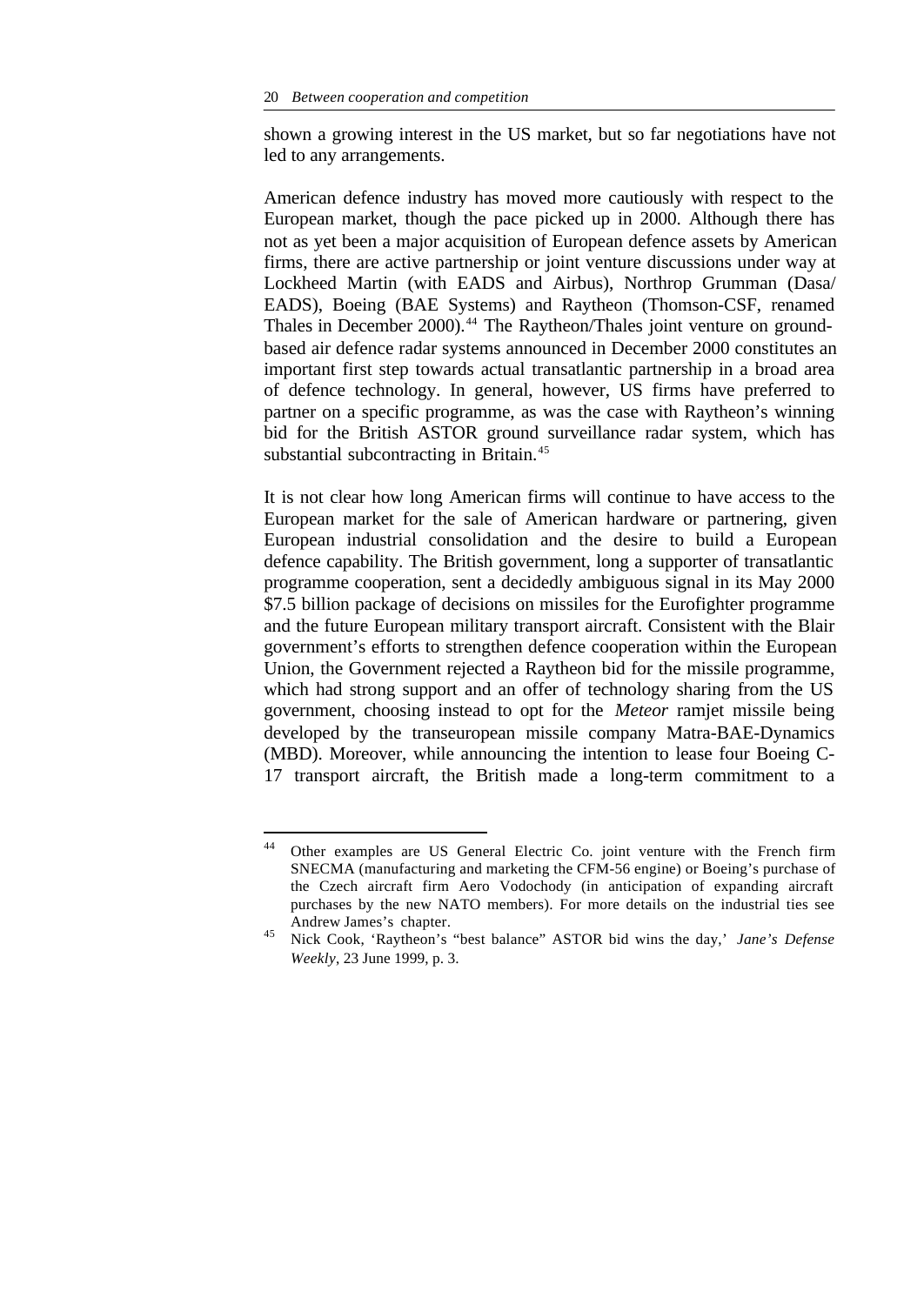European airlifter, the A400M, being developed through Airbus, a consortium in which BAE Systems is a 20 per cent participant.<sup>46</sup>

US industry has begun to recognise that market presence will be increasingly necessary to ensure access to European defence acquisitions, even if that market grows slowly. The recently announced creation of a joint Raytheon-Thales company is the first indication that transatlantic discussions could lead to joint ventures or full strategic partnership. Such an arrangement ensures market presence for American firms, which could in turn give US industry a voice in emerging European defence and procurement policies at the multilateral levels of the European Union and OCCAR, the Organisation for Joint Armaments Cooperation. <sup>47</sup> With the European consolidation virtually complete at the prime contractor level, partnerships are now a necessary ingredient of access and presence, hence the accelerating pace of negotiations between firms across the Atlantic.

#### **I.2 The American fortress: reinforced or disappearing?**

Decisions in the United States about the extent to which the American defence market will be open to European industry are a critical signal for the future of transatlantic defence industry collaboration and integration. 'Fortress America' has long been a major obstacle to a more open transatlantic defence market. The US military services and the Defense Department leadership, while aware of the Allies' needs and concerns, tend to give them second place, resist the acquisition of European defence material, discount the capabilities of European military forces and as a result resist the notion of incorporating European views into the US military strategy planning process.

UK House of Commons, Geoffrey Hoon, UK Secretary of State for Defence, 'Transcript of Oral Statement on Defence Procurement to the House of Commons,' *Hansard*, Column 149, 16 May 2000; John D. Morrocco, 'U.K.'s Tilt Toward Europe Poses Multiple Challenges,' *Aviation Week and Space Technology,* 22 May 2000, pp. 24-6. There was a small transatlantic element in the winning bid for the *Meteor* missile, as Boeing was a small participant on the Matra BAe Dynamics team. The Boeing contribution would be in with respect to systems and aircraft integration and lean manufacturing techniques, not actual manufacturing. John D. Morrocco, 'Boeing Adds Clout to Meteor Team,' *Aviation Week and Space Technology*, 25 October 1999, p. 33.

<sup>&</sup>lt;sup>47</sup> On OCCAR, see Cristophe Cornu's Chapter.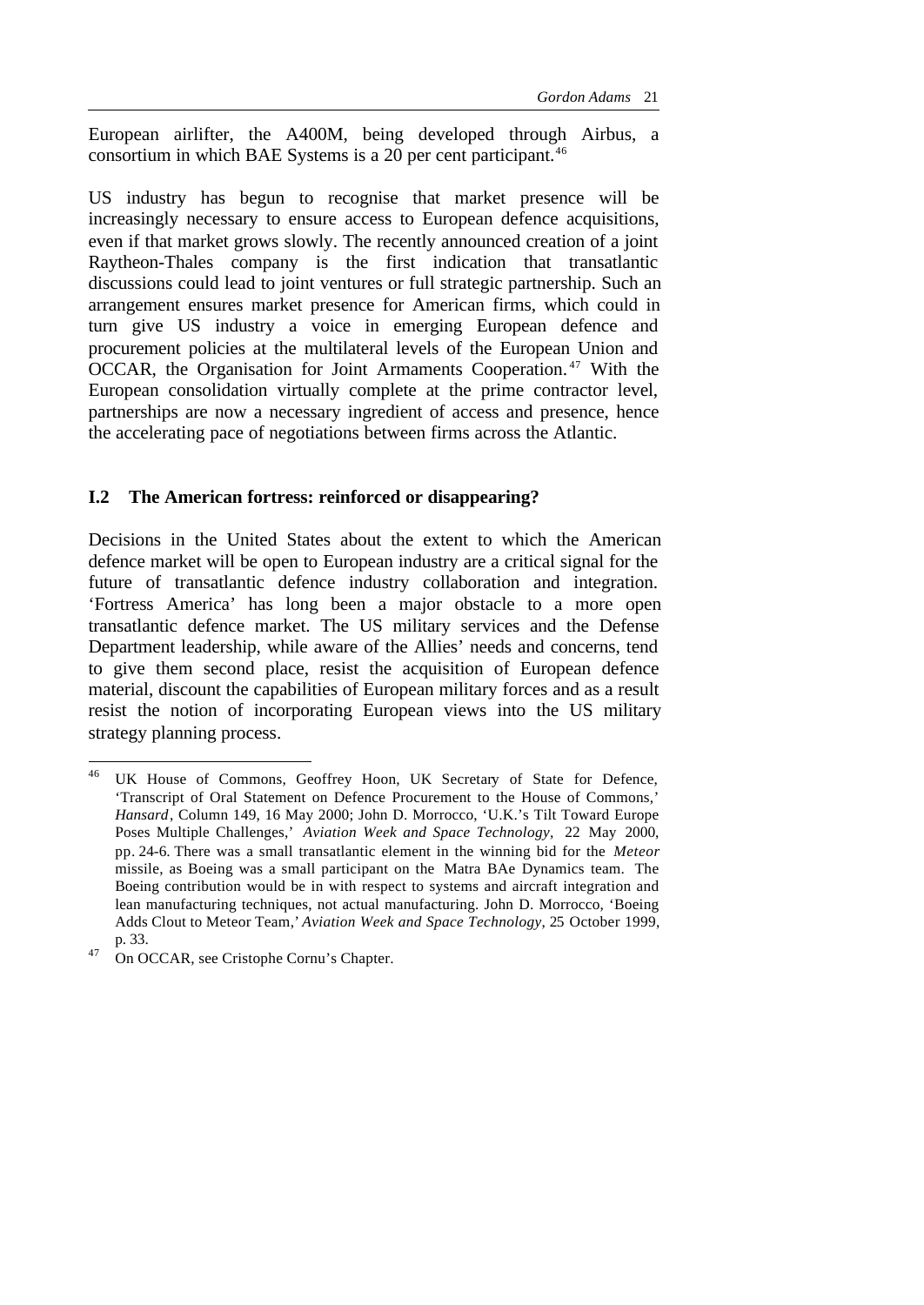At the bureaucratic level, service programme managers and export licence processors have resisted the idea of more flexible export regimes, fearing negative political reaction to the loss of American technological superiority and having little desire to face American technology in an adversary's hands on the battlefield. The export licence bureaucracy in the State Department resists any loss of control over this area of policy, and wants to retain the leverage that licence decisions can provide for broader foreign policy objectives. In the American political process, especially in the US Congress, defence technology export issues and the question of non-American direct investment in the American defence economy have been political 'hot potatoes'.

These bureaucratic and political obstacles are not rigid or unchangeable. Indeed, the evolution of the global defence marketplace and the compelling need for greater interoperability have posed the greatest challenge the American defence fortress has ever faced. The American political process debated export control issues and the question of direct foreign investment repeatedly throughout the 1990s. Moreover, traditional Pentagon views on technology controls were challenged and, to a large extent, reversed, in the late 1990s. The result has been the first significant reform of American export controls – a major problem in the transatlantic defence business – in decades. Given the political debate on these issues, however, it is not entirely clear how much will change, nor how quickly.

#### *Defense Department autonomy*

The US orientation towards a global vision, as contrasted with Europe's more regional focus, has meant that American strategic and force planning have been conducted largely without European involvement. The underlying assumption of the 1997 Quadrennial Defense Review (1997) was that the US military would carry out its major combat missions – two major theatre wars – unilaterally.

The next American QDR, due in 2001, will confront this issue once again, especially given NATO's new emphasis on the Defence Capabilities Initiative. Strong pressures to confront the problem of interoperability will clash with the inclination among defence planners to think first about how US forces can perform missions unilaterally before considering potential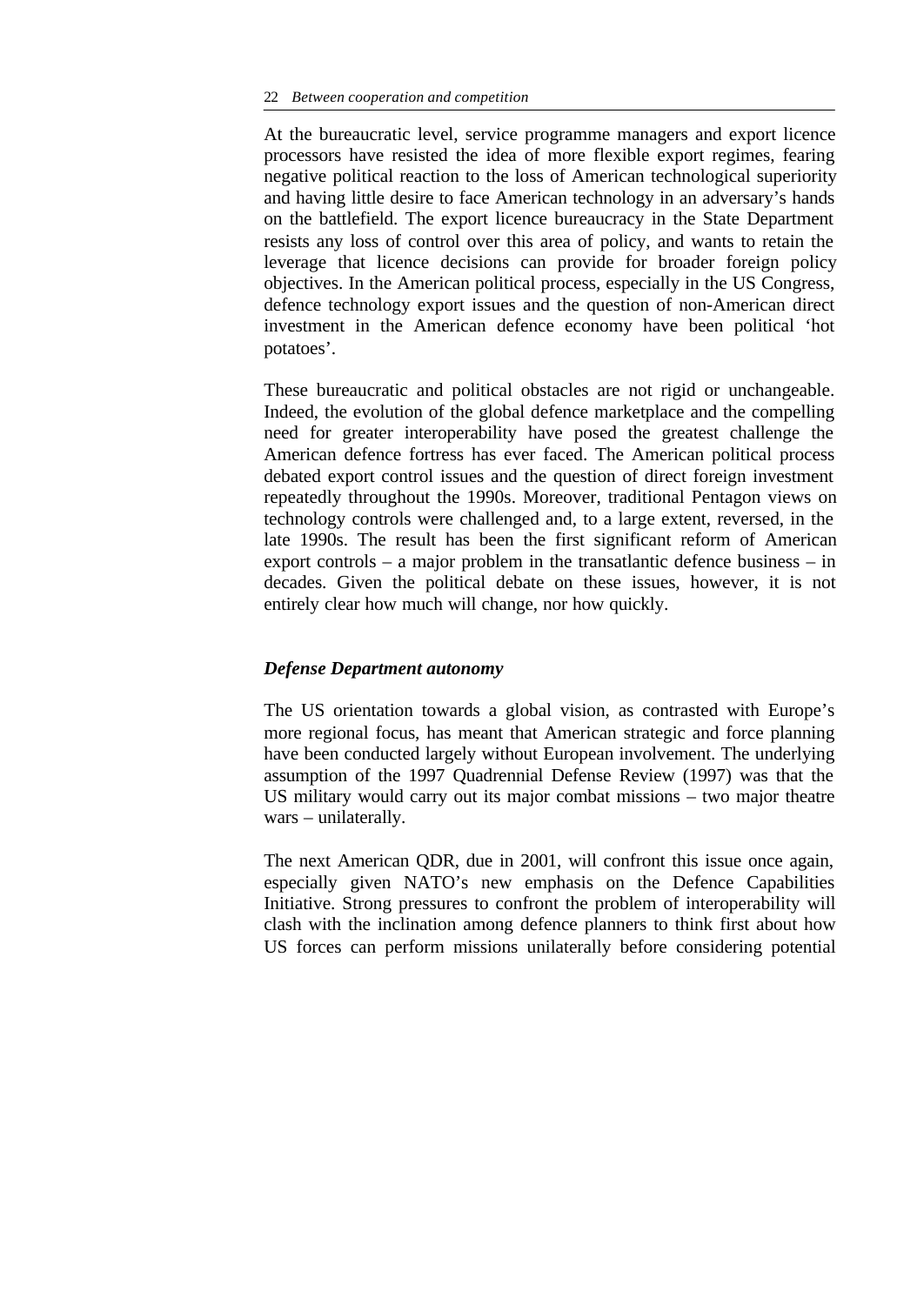Allied contributions. There is some indication, already, that early QDR planning has included debate on this issue, but the outcome will not be determined before mid-2001.<sup>48</sup>

Some of the DoD's resistance to a more integrated transatlantic defence industry regime stems from a reluctance in the military services to consider European solutions to US military requirements or to develop joint programmes across the Atlantic. To achieve interoperability, the American military services would prefer the Europeans to buy American equipment, such as the JSTARS aircraft for airborne ground surveillance, rather than create new joint programmes or buy European equipment. As force and hardware requirements are set in the Pentagon it is generally difficult for the European Allies to penetrate this planning process or for European hardware manufacturers to qualify as potential bidders for contracts. As a result, transatlantic cooperation on hardware or industry relations is hard to achieve, and sales volumes from Europe to America are consistently low. <sup>49</sup>

#### *Obstacles to direct foreign investment*

An obvious way for European equipment to become more attractive to the DoD would be for European firms to establish a presence in the American market through direct investment, a trend clearly under way with respect to British firms. 'Fortress America' is reinforced, however, by a long-standing resistance in the United States to direct foreign investment in the US defence industry.

Historically, this concern stems from the fear that foreign-owned firms may not be available to the military in wartime or may even constitute a 'fifth column' inside a country at war. American law dealt with this risk through

 $48\,$ This issue became sensitive with a preliminary report that the Joint Chiefs of Staff had rejected greater reliance on European forces in coalition operations, arguing that coalitions actually cost the US resources because of the reliance of the allies on US transport and logistical support. The report was a false alarm: no such conclusion had been reached. It suggests, however, that proposals that would increase interoperability and role-sharing with the Europeans would be controversial in the US planning process. See Robert Holzer, 'Report: Allies No Substitute for US Troops', *Defense News* 28 August 2000, p. 1.

<sup>49</sup> See Joel Johnson, op. cit. in note 42, and *The Military Balance, 1998-99*, p. 273.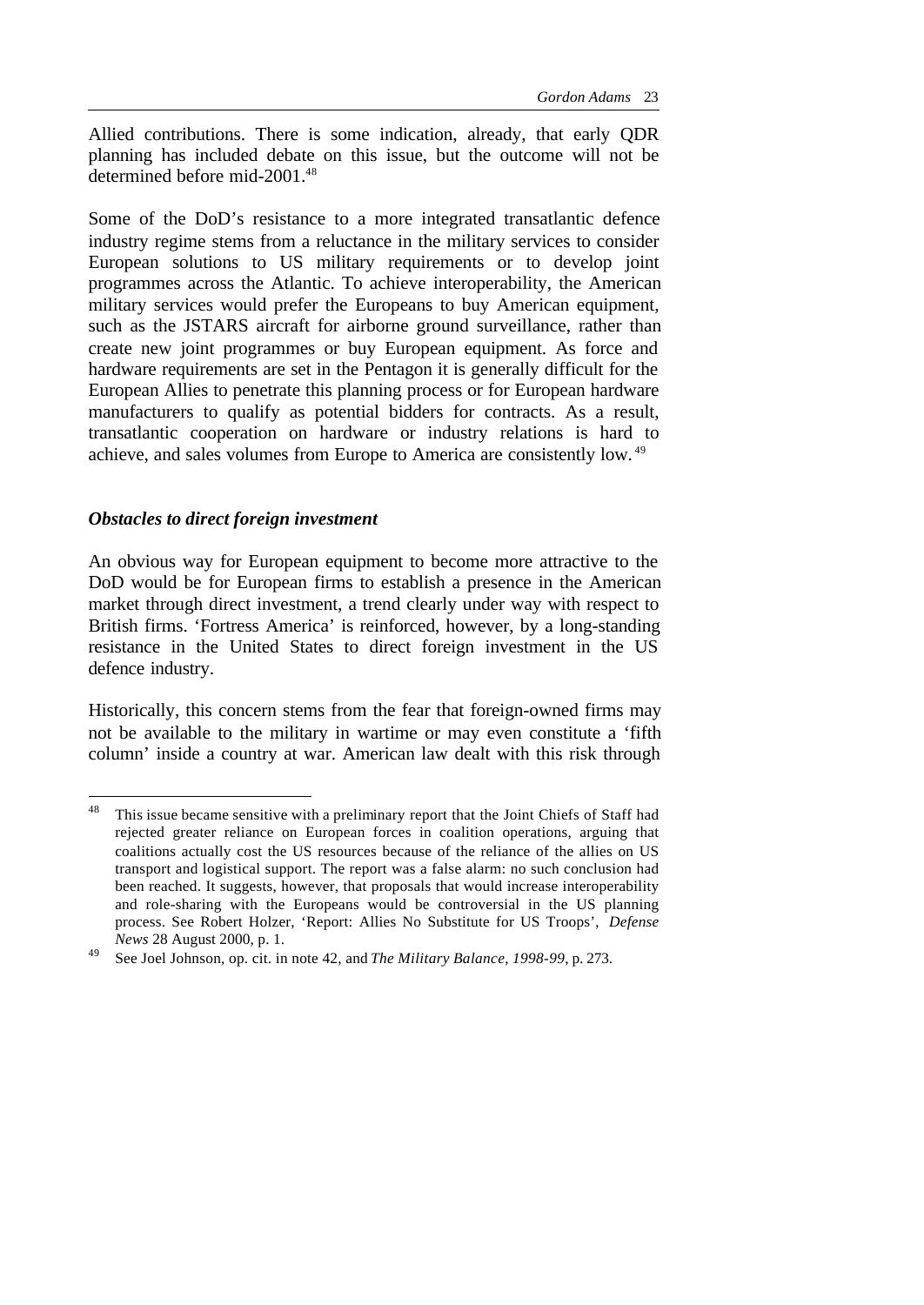l

such legislation as the Trading with the Enemy Act and the 1976 International Emergency Economic Powers Act (IEEPA), which permit the President to block foreign transactions or seize foreign-owned assets in time of national emergency or war.<sup>50</sup>

Corporate investments linked to an adversary present a fairly clear case for action. Investments in the US defence industry by firms based in friendly or clearly Allied countries such as Britain and France present a more complex problem. The issue is not preventing foreign ownership per se, but setting the conditions under which such investments are scrutinised and approved and the security arrangements for such investments that protect sensitive technologies.

Current American rules and procedures governing direct foreign investment pose major political and administrative hurdles to foreign firms seeking to establish geographic presence in the United States through merger with or acquisition of US defence industries.<sup>51</sup> The obstacles are both political and bureaucratic. At the political level, there has been persistent concern about and resistance to non-US, and especially non-British firms establishing a direct, local presence, marketing to the Defense Department. For years, this concern reflected a broad concern in the United States about protecting American business from foreign competition or foreign takeover, with a particular focus on the activities in the United States of Japanese investors and businesses.<sup>52</sup> As applied to defence firms, this political concern also reflected worries about the risks that technological secrets and the American

<sup>50</sup> See Edward M. Graham and Paul R. Krugman, *Foreign Direct Investment in the United States,* Third Edition (Washington, DC: Institute for International Economics, January 1995), pp. 98-110, and Robert T. Kudrle and Davis Bobrow, 'Foreign Acquisition of Defense-Related US Firms: Concentration, Competition, and Reality,' in Douglas Woodward and Douglas Night (eds.), *Foreign Ownership and the Consequences of Direct Investment in the United States* (Westport, CT: Quorum Books, 1997), pp. 303-25.

<sup>51</sup> See Graham and Krugman, esp. Chapters 5 and 6, and Patrick Norton, 'United States Foreign Investment: Restrictions and Reporting Requirements,' *Lex Mundi World Reports,* Supplement No. 17, May 1992. It is worth noting that US rules and procedures, while different in detail, are not different in kind from those practiced in other friendly and allied countries such as Japan, Britain or France. Graham and Krugman, pp. 144-6.

<sup>52</sup> For a broader discussion from this perspective, see Martin Tolchin and Susan J. Tolchin, *Buying Into America: How Foreign Money is Changing the Face of Our Nation* (NY: Crown Publishing Company, 1998).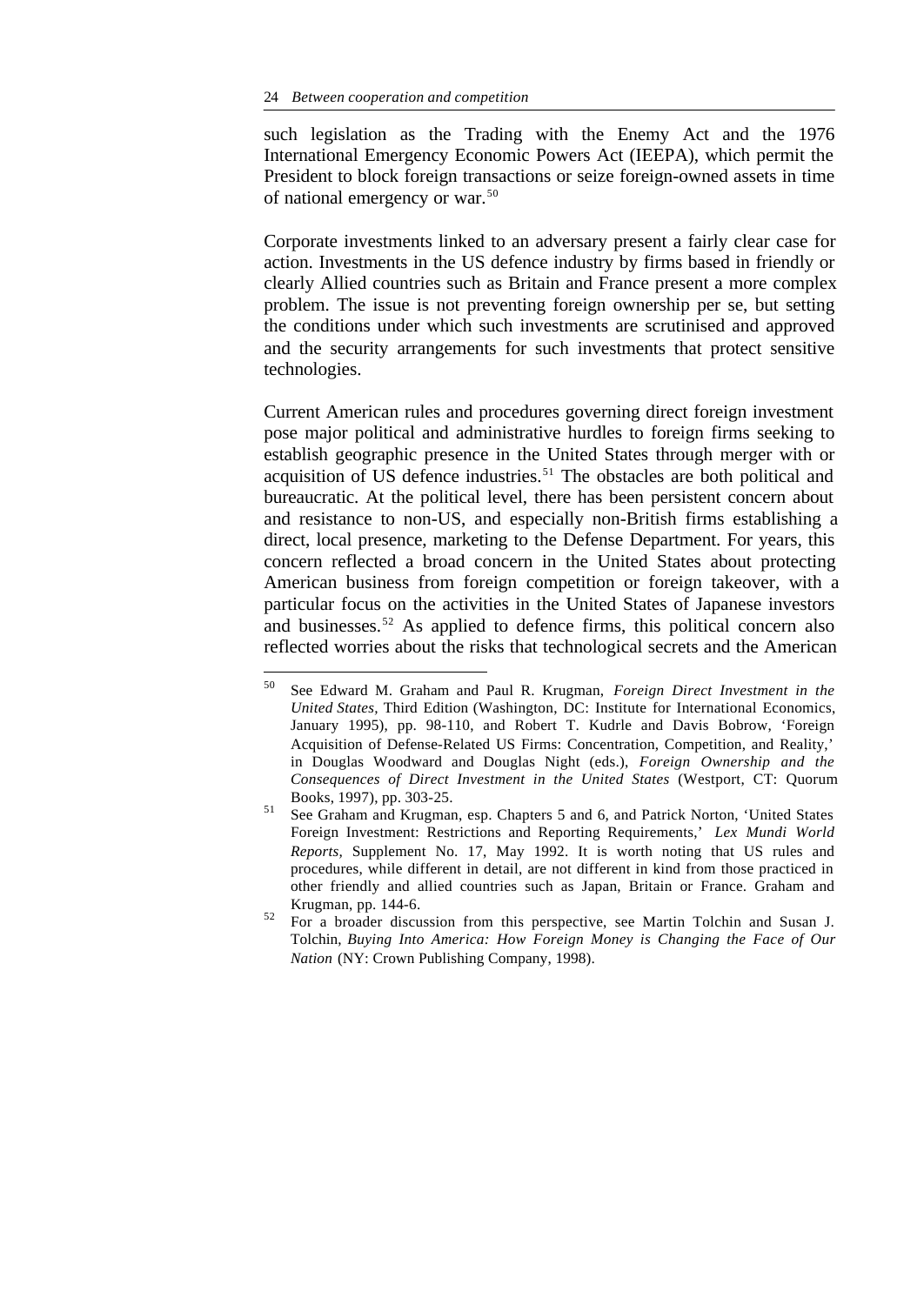technological lead would be lost, both to competitors abroad and, through them, to hostile countries, with negative consequences for US national security.<sup>53</sup>

The US government has gradually recognised that there is a downside to blocking direct investment in the US defence sector. As technology becomes more global and more 'dual-use' in nature, opposing such investments could cut the United States off from potentially useful technologies, including those that emerge in commercial markets. There is both an in-flow and an out-flow of technology, both of which need to be accommodated in the interests of national security, lest the American technological lead be lost through an over-restrictive investment regime. In addition, as the technology base becomes more commercial in nature, it is becoming increasingly difficult to distinguish the implications of direct foreign investment in the commercial sector from the security impact of such investment in defence.<sup>54</sup>

As a result, the United States government has developed complex procedures for reviewing and approving direct foreign investment in the United States, both in general and with respect to the defence sector in particular. The American procedures were defined in statute in 1988, and gave the President authority to prevent mergers, acquisitions or takeovers by non-American interests if:

The President finds that (1) there is credible evidence that leads the President to believe that the foreign interest exercising control might take action that threatens to impair the national security, and (2) provisions of the law other than [this provision or the International Emergency Economic Powers Act] do not in the President's judgement provide

 $53$ <sup>53</sup> Concern about foreign penetration of American secrets has a long history, most recently major worry about possible Chinese industrial and military espionage in the US nuclear labs and the space launch industry. See US House of Representatives, Report of the Select Committee Select Committee on US National Security and Military/Commercial Concerns with the People's Republic of China, *US National Security and Military/Commercial Concerns with the People's Republic of China* (Washington, DC: House of Representatives), 3 January 1999.

<sup>54</sup> See Kudrle and Bobrow, op. cit. in note 50, p. 308.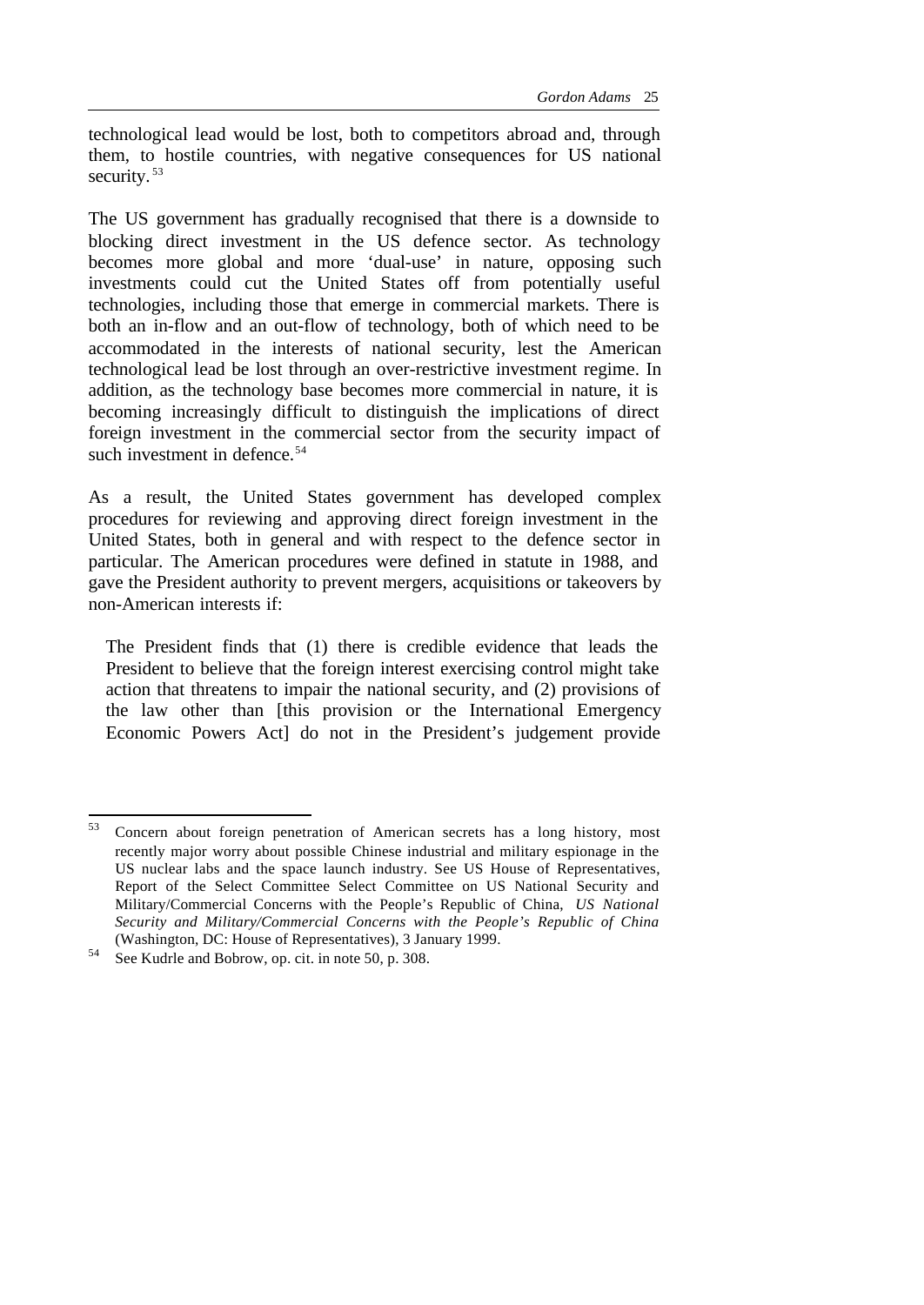adequate and appropriate authority for the President to protect the national security  $\ldots$ <sup>55</sup>

Using this provision, a pre-existing inter-agency body, created in 1975, the Committee on Foreign Investment in the United States (CFIUS) was empowered to review and make recommendations on foreign takeovers. The CFIUS is chaired by the Secretary of the Treasury, and includes most agencies that might be concerned with foreign takeovers, including Defense, State, Commerce and Justice.<sup>56</sup> Under regulations set down in 1991, the CFIUS can receive notification of a proposed takeover from any agency or any party to the acquisition, or it may itself choose to review a transaction. Once formally notified, at least three members of the CFIUS must decide within 30 days that there should be a review of the case. Within another 45 days, the review must be conducted and a recommendation made to the President, who has another 15 days to make a decision on whether to block the transaction or allow it to go ahead.<sup>57</sup>

The CFIUS review requirement is, in and of itself, a deterrent to direct foreign investment in the US defence sector. While there is no formal requirement to notify CFIUS of a merger or acquisition, the presumption is that notification is desirable. Within the CFIUS context, moreover, there is no clear definition of the meaning of 'national security' or 'foreign control', which also leads to caution and a bias towards notification, just in case.

The prospect of a CFIUS review itself, combined with a charged political atmosphere, can make some transactions impossible. This was the case, most prominently, with the 1992 effort by government-owned, French

<sup>55</sup> <sup>55</sup> Section 5021 of the Omnibus Trade and Competitiveness Act of 1988, amending Section 721 of the Defense Production Act. This provision is also known as the Exon-Florio amendment, for its sponsors, Sen. J. James Exon (D-NE) and Rep. James J. Florio (D-NJ). This temporary amendment to the Defense Production Act was made permanent in 1991.

<sup>56</sup> It also includes several offices within the Executive Office of the President: the Office of Management and Budget, the Office of the US Trade Representative, the Council of Economic Advisers, the Office of Science and Technology Policy, the National Security Council and the National Economic Council.

<sup>57</sup> As of 1999, CFIUS had received over 1,300 notifications, had conducted 18 investigations, and had made 11 recommendations to the President, only one of which recommended that a transaction be denied. Interview with the Office of the Assistant Secretary of Treasury for International Affairs, August 2000.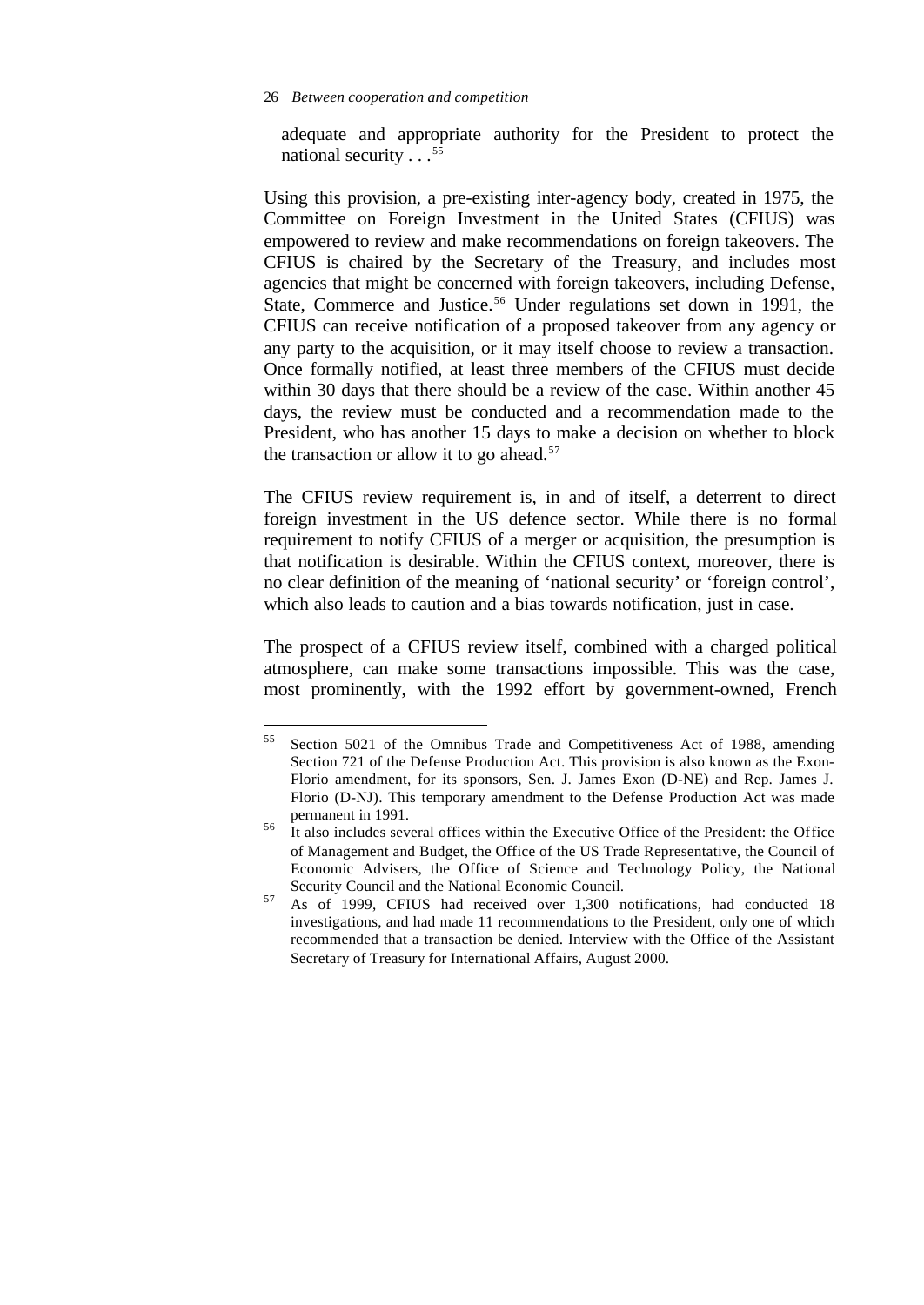defence electronics firm Thomson-CSF (now Thales) to buy the Vought Aerospace subsidiary of the LTV Corporation. The debate over this proposed acquisition was acrimonious, focusing both on the competitive implications of introducing another defence electronics firm into the US market and on the risks of third-country transfer of American technology via the parent French company and its French government owner. Thomson was, in the end, deterred from pursuing its acquisition effort, shortly before it faced the CFIUS review, in the expectation that the review was likely to lead to a negative recommendation. <sup>58</sup>

The Thomson/LTV case led to a strengthening of the CFIUS process, creating a stronger deterrent to acquisitions in the defence sector by non-US firms. As a result of these changes, buyers owned by a foreign government cannot acquire US firms doing significant business with the Pentagon, and are prohibited access to contracts containing Top Secret information. In addition, a CFIUS investigation became mandatory in any case of an attempt by a foreign government-owned entity to acquire a US defence firm. These changes both strengthen the presumption against mergers and acquisitions with businesses controlled or owned by foreign governments and add some specificity to the meaning of 'national security' in the statute.<sup>59</sup>

Partly as an outcome of the Thomson case, and the strong domestic US political reaction, the only significant acquisitions of US defence industry assets since 1992 have been by British-based firms. Even in these cases, the businesses involved have carefully sounded out US government agencies and the Congress in advance of announcing the transactions, to prepare the ground for a successful CFIUS review and to lower the risks of political reaction. <sup>60</sup> In the BAe-Marconi case, both companies operated in the US defence market and both are involved in the Joint Strike Fighter and the

 $58$  See Graham and Krugman, op. cit. in note 50, pp. 112-13, 130-1.

The amendments also expanded CFIUS membership, require detailed reports to Congress of CFIUS reviews, mandated that technology diversion and the potential loss of US technological leadership be part of a CFIUS review, and strengthened government data-gathering on foreign government ownership in the defence sector. Graham and Krugman, pp. 131-2.

<sup>60</sup> Author's personal interviews. Graham and Krugman (p. 132) noted in 1995 that strengthening CFIUS could have the effect of stimulating efforts to pre-clear or negotiate the terms of their acquisitions in advance of any CFIUS notification.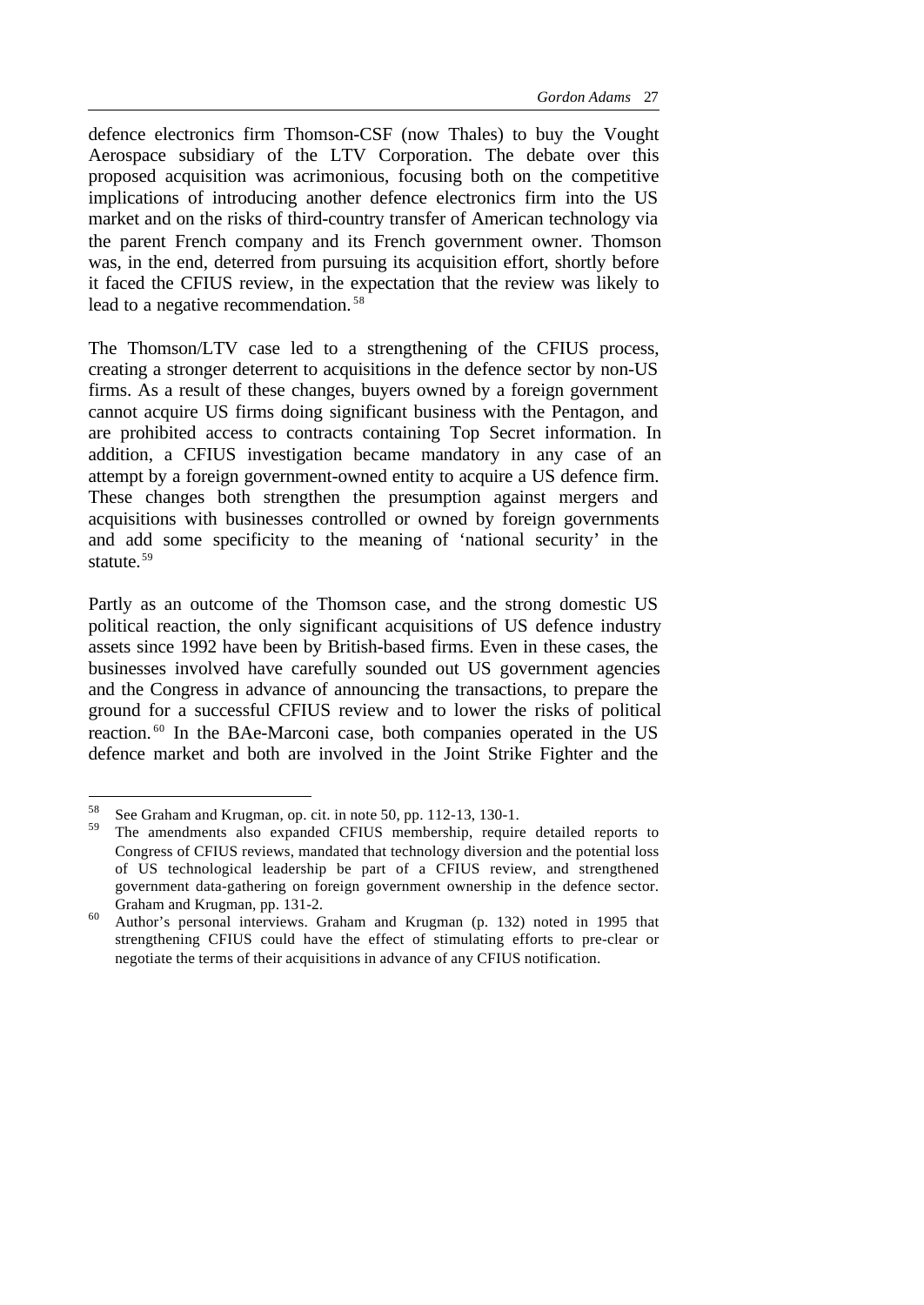*Tracer* programme to build a new armoured reconnaissance vehicle. Nevertheless, the CFIUS review delayed conclusion of the merger.<sup>61</sup> In general, the prospect of a CFIUS review can be enough to slow or change the terms of a proposed transaction, including spinning off part of the deal to avoid a review or restructuring of the internal terms of an acquisition.<sup>62</sup>

The CFIUS process is not the only deterrent to foreign investment in the US market. In addition, firms pursuing such an acquisition must be prepared to create a corporate entity in the United States which is partially or significantly shielded from the view or detailed management by the parent firm. Defense Department procedures have required the creation of a separate subsidiary for US operations, which must have an agreement with DoD either to create special security rules (a special security arrangement or SSA) or to place the equity of the parent firm in a separate, non-voting trust. In the former case, the parent firm might not have any members from overseas on the board of directors of the subsidiary and might be blocked from access to operating or financial data. In the latter case, which is quite common, the parent company is simply the fiscal beneficiary of the activities of the US subsidiary and has no role in its management.

SSA's and non-voting trusts can make investments in the US defence market unattractive to overseas investors by significantly limiting technological synergies between the non-US parent and the US subsidiary. Further, they necessarily introduce administrative inefficiencies into the management of the relationship in order to ensure that the security membrane is not penetrated. Efficiencies that might normally emerge from such a merger are, in part, lost, making the transaction less financially and technologically attractive.

#### *Export controls*

l

One of the principle barriers in the American fortress is the complex US process of export controls and technology transfer regulations. Export controls and technology transfer rules have been the central target of

 $61$  Although both companies were British, their merger needed CFIUS approval because it involved Marconi's US subsidiary Tracor. See Douglas Barrie, 'U.K. Deals Bog Down,' *Defense News*, 25 October 1999, p. 1(28).

 $62$  Norton, op. cit. in note 51, p. 9.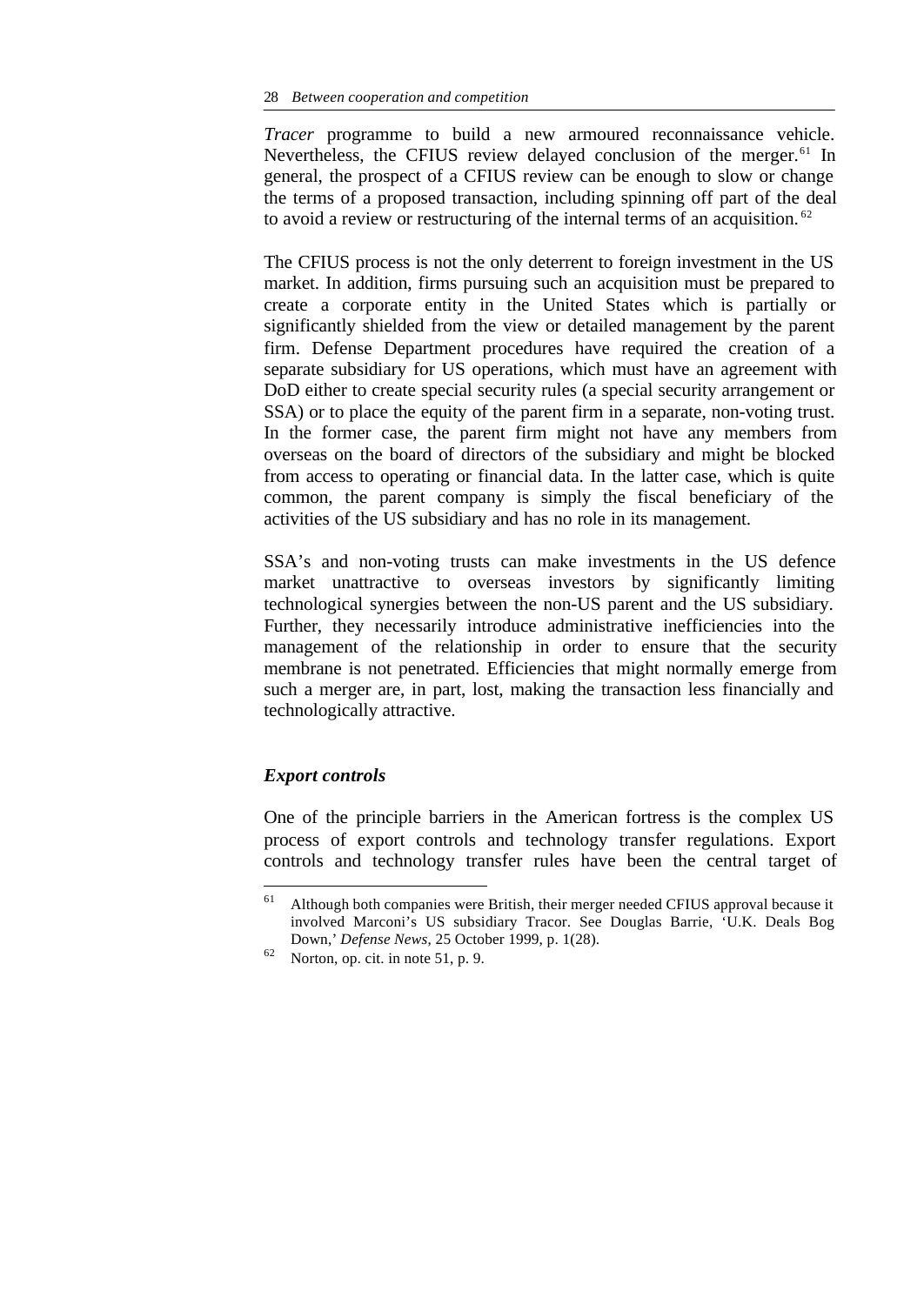European criticism of the American fortress and of the emerging struggle within the American government to redefine the transatlantic defence industrial relationship.

The American export control and technology transfer regime for defence items was shaped during the Cold War and played a central role in the transatlantic COCOM technology control agreement, designed to prevent the flow of technology to the Soviet Union and the other members of the Warsaw Pact. International agreement on export controls dissipated quickly, however, with the end of the Cold War. COCOM was replaced in 1995 by the relatively weak 'Wassenaar Arrangement' covering exports of conventional arms and dual-use goods and technologies.<sup>63</sup> Parties to the Wassenaar agreement exchange arms transfer information regularly on a voluntary basis and notify each other on approvals and denials of export licence requests with respect to an agreed list of goods and technologies. However, each country retains the right to exercise its own sovereign control over these decisions, which leaves export control decisions entirely in the hands of each national government's processes and regulations.

National export control rules inhibit the ability of a firm producing in a given country from exporting its goods, services, technology and know-how to firms or foreign governments which might pose a threat to the exporting country, either directly or through the re-export (transfer) of that technology to a third party. In principle, the constraints apply to firms within a single country. However, export control regulations and processes in the United States have proven to be a growing obstacle to defence cooperation with allies across the Atlantic and to the increasing interest in closer inter-firm cooperation and ownership.

The American rules and processes necessitate a licence each time an American firm wants to export a commodity or know-how to a non-American buyer, but also each time an American firm wishes to engage in a negotiation or discussion with a potential foreign partner. They also apply to discussions between US subsidiaries of foreign businesses and the parent company, as well as to discussions over potential cooperation, joint ventures, mergers or acquisitions across boundaries. American law also

<sup>63</sup> <sup>63</sup> 'The Wassenaar Arrangement on Export Controls for Conventional Arms and Dual-Use Goods and Technologies: Initial Elements', adopted 11-12 June 1996, Part I(1).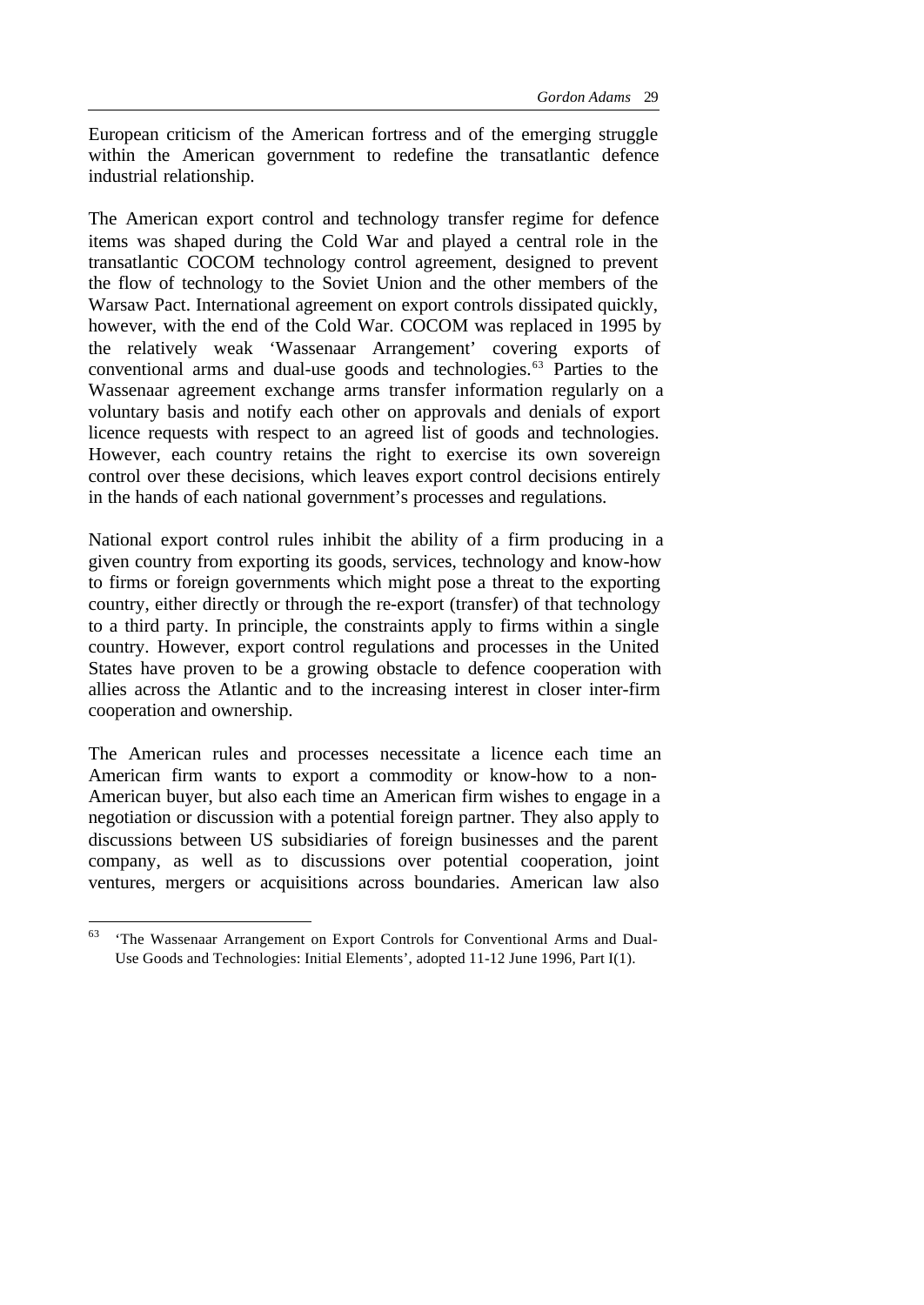provides explicit protective measures against the transfer of knowledge, products or technologies to third parties. Finally, the processes in the United States are lengthy and complex, making such discussions and exchanges awkward and time-consuming.

The Department of State has responsibility for administering the export control regime under the statutory authority of the Arms Export Control Act (AECA). The AECA makes the Secretary of State responsible for the 'continuous supervision and general direction of sales, leases, financing, cooperation projects and exports' of defence articles and services.<sup>64</sup> This authority covers both transactions with the countries receiving the articles or services and the retransfer of those articles or services to third countries. Section 39 of the AECA provides details on the implementation of this authority, stating that the President can determine what items constitute 'defence articles and defence services' and promulgate regulations covering these items. Together, the items so designated constitute the United States Munitions List, and no item on this list 'may be exported or imported without a licence'.<sup>65</sup>

This relatively brief statutory text was implemented through Executive Order 11958 in the 1970s, giving the Secretary of State responsibility to create regulations on defence exports. The resulting International Traffic in Arms Regulations (ITAR) and the Munitions List are the responsibility of the Office of Defense Trade Controls (ODTC) in the State Department's Bureau of Politico-Military Affairs, which has sole authority to decide if a particular article or service is covered by this authority. <sup>66</sup>

The ODTC range of authority is quite broad, covering not only major items of defence equipment but also technical data related to the 'design, development, production, manufacture, assembly, operation, repair, testing,

<sup>64</sup> The Arms Export Control Act (22 USC. 2778-80) was first passed in 1968 and has been frequently amended since that date. The Secretary's authority is contained in Ch. 1, Sec. 2b, 'Coordination with Foreign Policy.' See US Senate/US House of Representatives, Committee on Foreign Relations/Committee on Foreign Affairs, *Legislation on Foreign Relations Through 1990*, vol. 1, 'Current Legislation and Related Executive Orders' (Washington, DC: Joint Committee Print, February 1991), pp. 274-347.

<sup>&</sup>lt;sup>65</sup> Section 39(a)(1) and (b)(2) of the AECA statute.

ITAR is found at 22CFR 120-130. The ODTC authority to designate articles is at section 120.4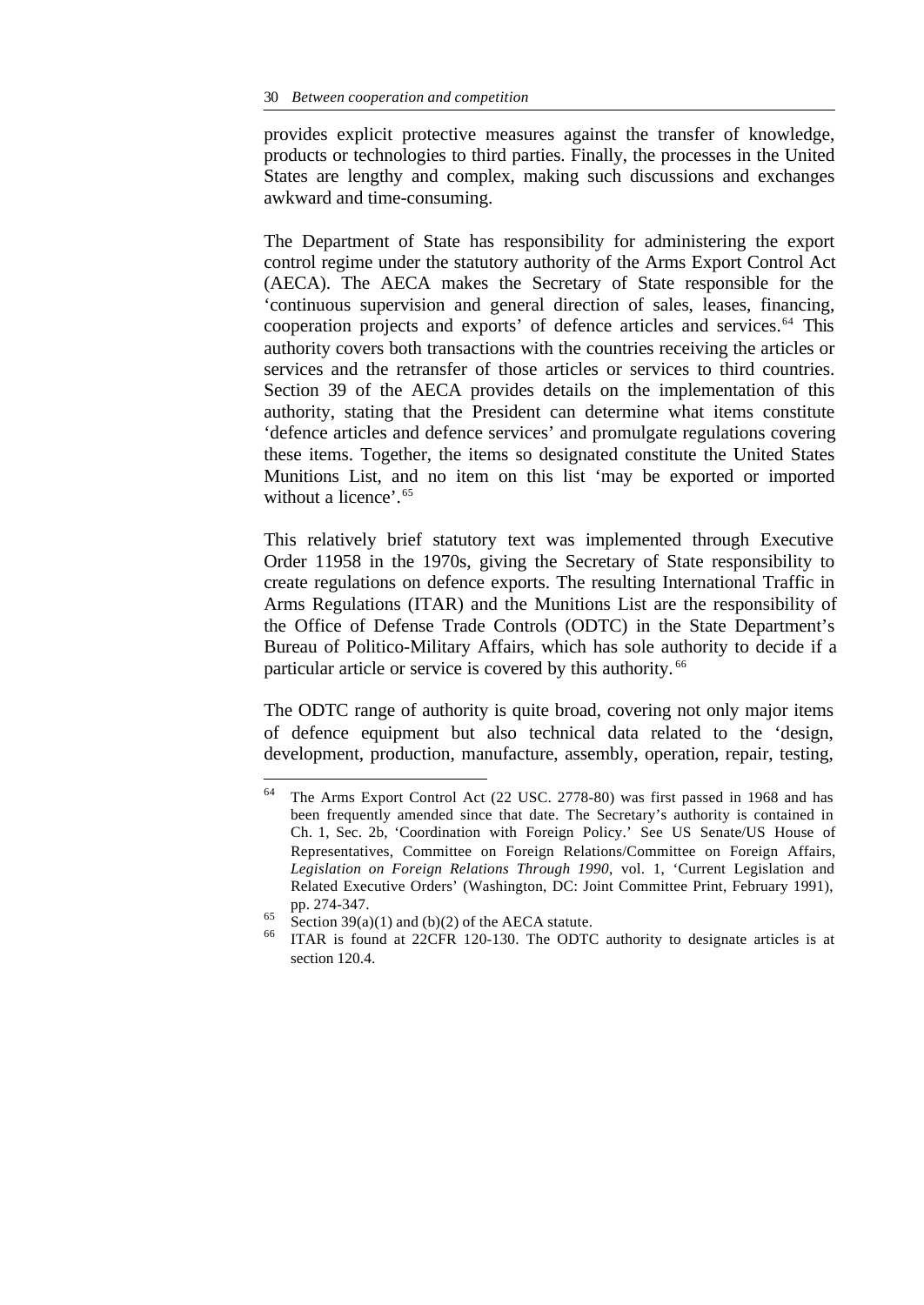maintenance or modification' of defence articles, as well as defence services, including military training, involving defence articles, for any foreign persons.<sup>67</sup> Moreover, the range of activities covered is also quite extensive, since 'exports' include sending articles, transferring ownership, disclosing technical data or performing a defence service, and includes a requirement that classified visits by foreigners to US defence plants be licensed in advance.<sup>68</sup> Any person or corporation who seeks to export an item on the Munitions List must seek the prior approval of ODTC before making such an export. The licence covers only the country where the product will be used, and prohibits trans-shipment to any other country (outside NATO, Japan or Australia) without ODTC approval. <sup>69</sup> As a consequence, the State Department's Office of Defense Trade Controls considers roughly 50,000 licence requests a year, registers all US manufacturers and exporters of defence articles, and provides regular guidance to the agencies and industries involved in export policy issues.<sup>70</sup>

The State Department retains exclusive authority over the granting of licences for defence articles and services on the Munitions List. There is an inter-agency process for considering a licence application, however, including referral for views to the Defense Department's Defense Threat Reduction Agency (which reviews over 21,000 licence applications annually), the Commerce Department's Bureau of Export Administration and, for certain items, the Department of Energy. These referrals provide the opportunity for other views on the request, but also add layers of processing and extend the time during which a licence is under consideration. The complexity of this referral process has added to the deterrent effect of the US licensing process and has been a focus of recent reform efforts.

In addition to the ITAR/Munitions List process, moreover, there is a separate US licensing process for dual-use technologies that are not on the munitions list, but have both military and commercial potential. The Department of Commerce oversees the 'Commerce Control List', which covers these dual-use items and has, in the past, exercised the licensing authority under the Export Administration Act (EAA) of 1979, as amended. The EAA expired in 1994, but the President extended Commerce's authority

 $^{67}$  Section 120.6-120.10.

 $^{68}$  Section 120.17 and 125.5.

 $^{69}$  Section 123.9.<br><sup>70</sup> Office of Defe

Office of Defense Trade Controls description on Department of State website.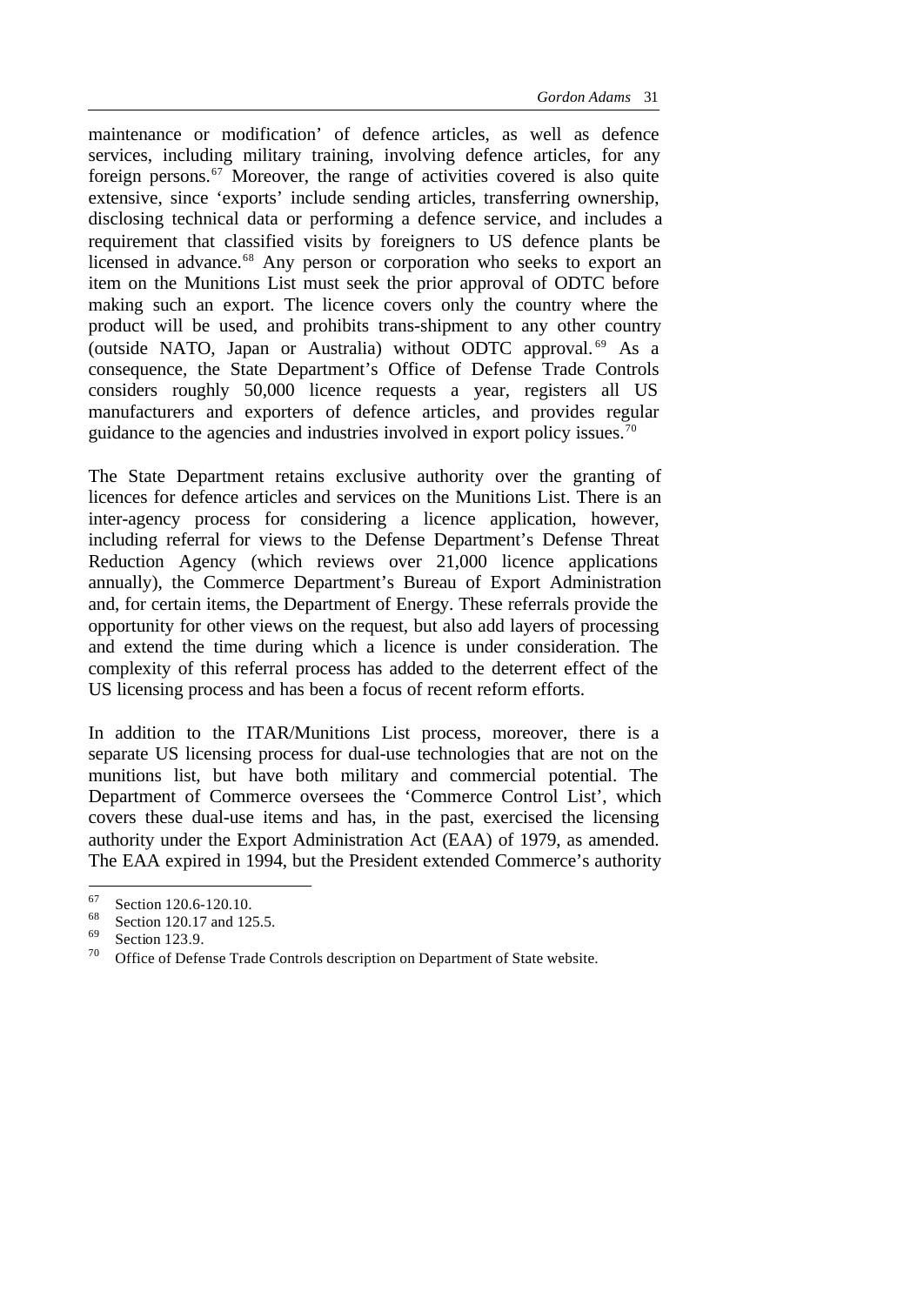to designate items as dual-use and process export licences under the International Emergency Economic Powers Act. The Bureau of Export Administration at Commerce administers the Export Administration Regulations, sets the timetable for agency review and resolves disputes. Since, broadly speaking, the Commerce Department has an export promotion orientation, the process is somewhat less restrictive than the ODTC process in the State Department. However, that same policy orientation has been a major obstacle to congressional reauthorisation of the Export Administration Act, which has been debated in Congress without any outcome since  $1994.<sup>71</sup>$ 

The US process is made more complex by the frequent recourse made to economic sanctions and embargoes. Other governments and non-US firms frequently do business with countries and companies in countries with which the United States maintains an embargo or has legislated sanctions, including Cuba, Iran, Iraq and China but extending to more than 25 countries around the world.<sup>72</sup> The State and Commerce departments, as well as the Treasury, are involved in the administration of sanctions, and the US Congress is frequently the source of legislation creating them.

The Congressional role underscores an important element in the US export control process: it is highly political in nature. Not only must the Congress authorise agency responsibilities through action on statutes, but the members and committees of the Congress become deeply involved in arms sales and export decisions. Amendments to the Arms Export Control Act have brought Congress further into the process, requiring that the State Department notify Congress, particularly the Committees on International Relations (House) and Foreign Relations (Senate), of the intent to license the sale of major defence equipment or services above certain dollar thresholds. The Congress has 30 days after such notification to react with a resolution of prohibition, an authority virtually never exercised. Instead, rather like the CFIUS process, in order to avoid such resolutions arms sales

<sup>71</sup> For the latest draft bill re-authorising the Export Administration Act, see 106<sup>th</sup> Congress,  $1<sup>st</sup>$  session, S1712, Report no.106-80, 'A Bill to provide authority to control exports, and for other purposes,' sponsored by Sen. Phil Gramm (R-TX), Chairman of the Senate Banking, Housing and Urban Affairs Committee, which has jurisdiction over the EAA.

<sup>72</sup> For a complete list, see the Department of State, Office of Defense Trade Controls website, 'State Department Embargo Reference Chart.'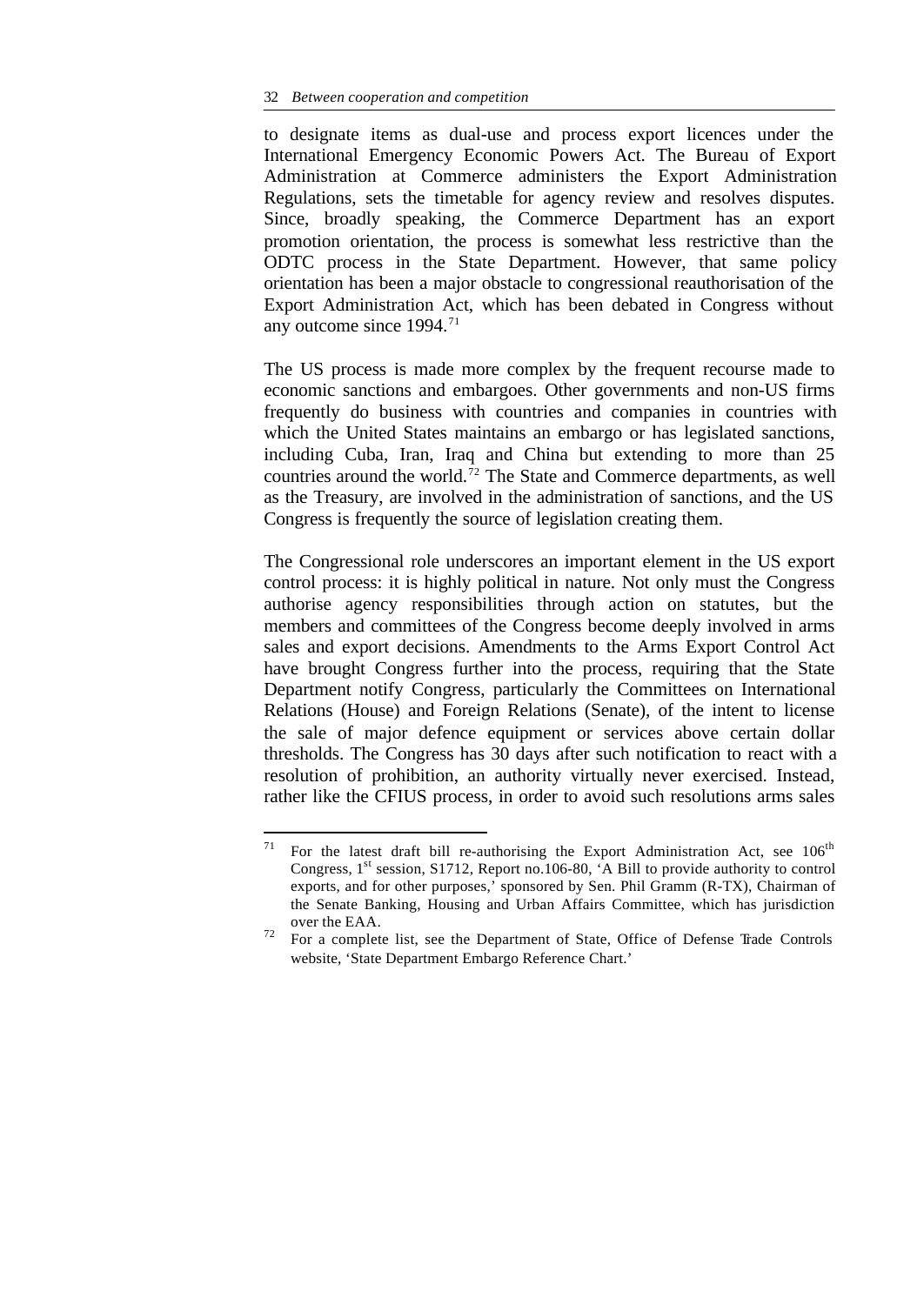above the threshold are generally informally discussed with the Congress beforehand, and withdrawn if the congressional reaction is likely to be negative. The Congressional stake in export controls brings additional complications to the process of considering licences or seeking changes in the overall process.

#### *The politics of the US fortress: reforms and constraints*

The foreign investment and export control/technology transfer rules and processes in the United States are major obstacles to a more flexible transatlantic regime for defence trade, industrial cooperation and investment. European criticism of this regime has been matched in recent years by growing internal recognition that the US process inhibits flexibility and may discourage military interoperability, security-enhancing technology transfers and closer industrial ties.

Within the Defense Department, there has been growing recognition, at the policy level, of the need for a more flexible transatlantic regime for trade, cooperation and investment. The DoD bureaucracy responsible for protecting military technologies, however, has resisted policy change. Moreover, within the executive branch, while the Defense Department has given voice to a reform agenda, the State Department has resisted any reduction in its authority to process licences or maintain the US Munitions List. Finally, there has been frequent tension between the Democratic executive branch and the Republican-controlled Congress over sanctions, trade with China and export control reform, with the latter pushing for a more protectionist agenda.

Although Defense Department officials have become gradually more aware of the impact of global change on military capability, it was not until 1998 that there was explicit recognition that existing rules and processes were posing a substantial obstacle to transatlantic industrial relations and interoperability within NATO.<sup>73</sup> Moreover, as Europe moved towards

<sup>73</sup> See 'Technology, Future Warfare, and Transatlantic Cooperation,' Remarks by Jacques S. Gansler, Under-Secretary of Defense, to NATO Workshop, Norfolk, Virginia, 12 November 1998: Another, unnamed defence official warned about the risks of 'fortress Europe': '[DoD] favors an evolution toward a competitive transatlantic model of defense industry linkages of multiple forms . . . In contrast, a 'Fortress Europe'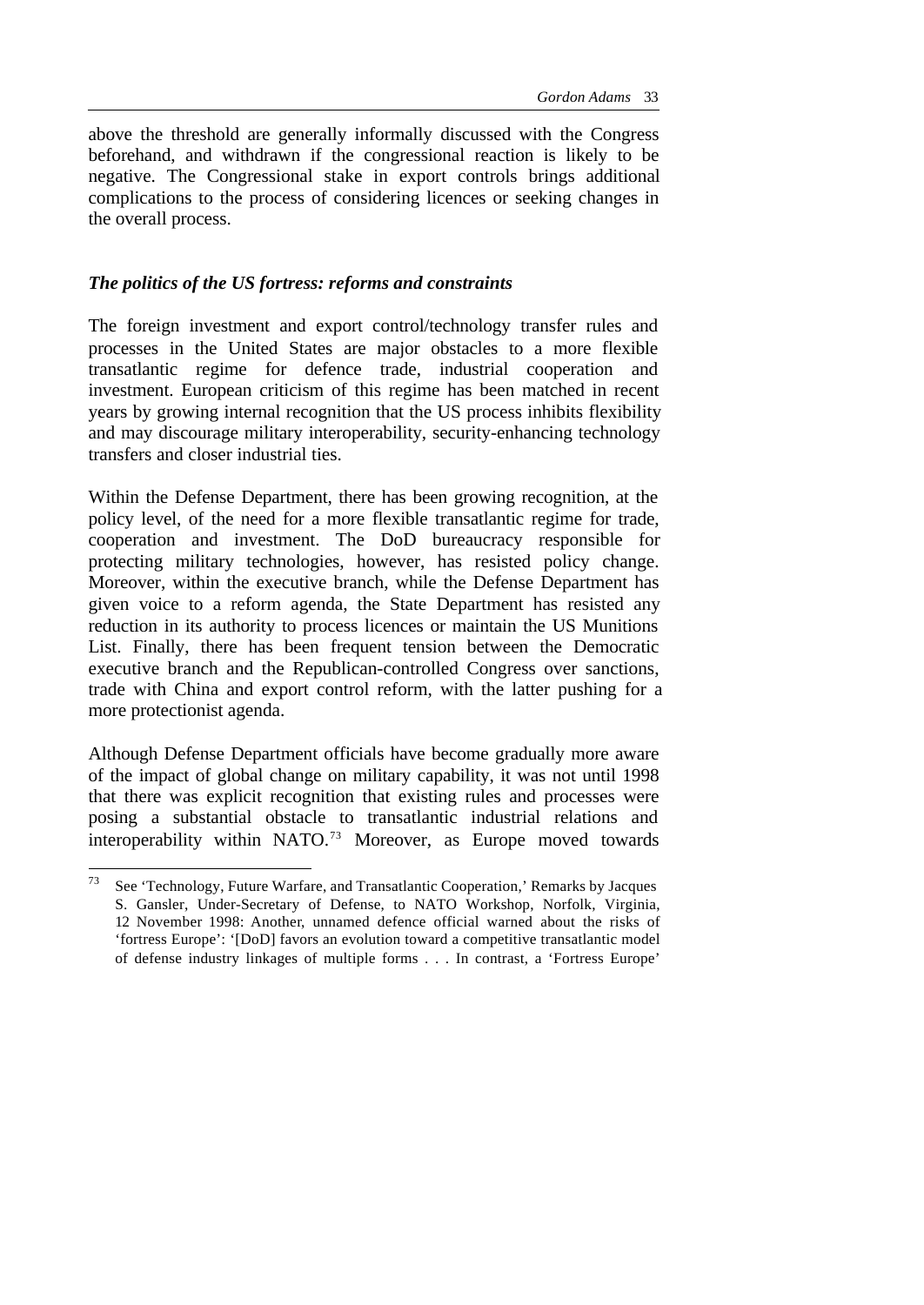l

greater defence integration and industrial consolidation, the resulting fortress across the Atlantic would exacerbate the interoperability problem. <sup>74</sup>

Under Deputy Secretary Hamre's leadership, the Defense Department began an intensive effort to change both internal DoD policies on investment, technology transfer and export controls, and to spearhead broader US government reform in these areas. Hamre gave a much noticed talk to the Aerospace Industries Association in November 1998, in which he suggested that the DoD wanted to look well beyond the CFIUS process in developing policy towards transatlantic partnerships, and suggested that the DoD might look favourably on closer partnership with industries in closely allied countries such as the United Kingdom, Norway, the Netherlands, Canada and Australia. Defense officials suggested that these countries were good potential partners, since they had strong export control regimes and law enforcement and intelligence cooperation with the United States.<sup>75</sup>

In this same speech, Hamre argued that the United States might rank other countries as 'A', 'B' or 'C' countries with respect to the transatlantic relationship, A being those with which a presumption of greater flexibility and openness was clear, B being those which posed more uncertainty, and C those with which relations would not become more flexible in any circumstances. This ranking proposal caused some consternation among allied countries, some of which were uncertain as to where they would rank. It reinforced the sense that the United Kingdom and Australia might enjoy enhanced access, while others would face greater obstacles. While this concept has not become US policy, the speech did signal greater openness to change in the DoD.

model could result in a separate evolution in US and European military technology and therefore undermine interoperability with our NATO partners.' Unnamed official quoted in Sparaco, 25 October 1999, p. 32.

 $74$  As Deputy Secretary of Defense John Hamre put it in May 1999, 'I very much fear that we are seeing the emergence of a Fortress Europe in the consolidation that's under way in Europe right now and by the negative forces of paranoia about America's defense industry . . . Even worse in my mind is that European defense establishments seem to be prepared to accept second best in terms of modernization in order to retain these defense entities.' Hamre speech, 5 May 1999, p. 3.

<sup>75</sup> Douglas Barrie and Philip Finnegan, 'DoD Scrambles to Shape Merger Approval Policies,' *Defense News*, 14-20 December 1998, p. 1.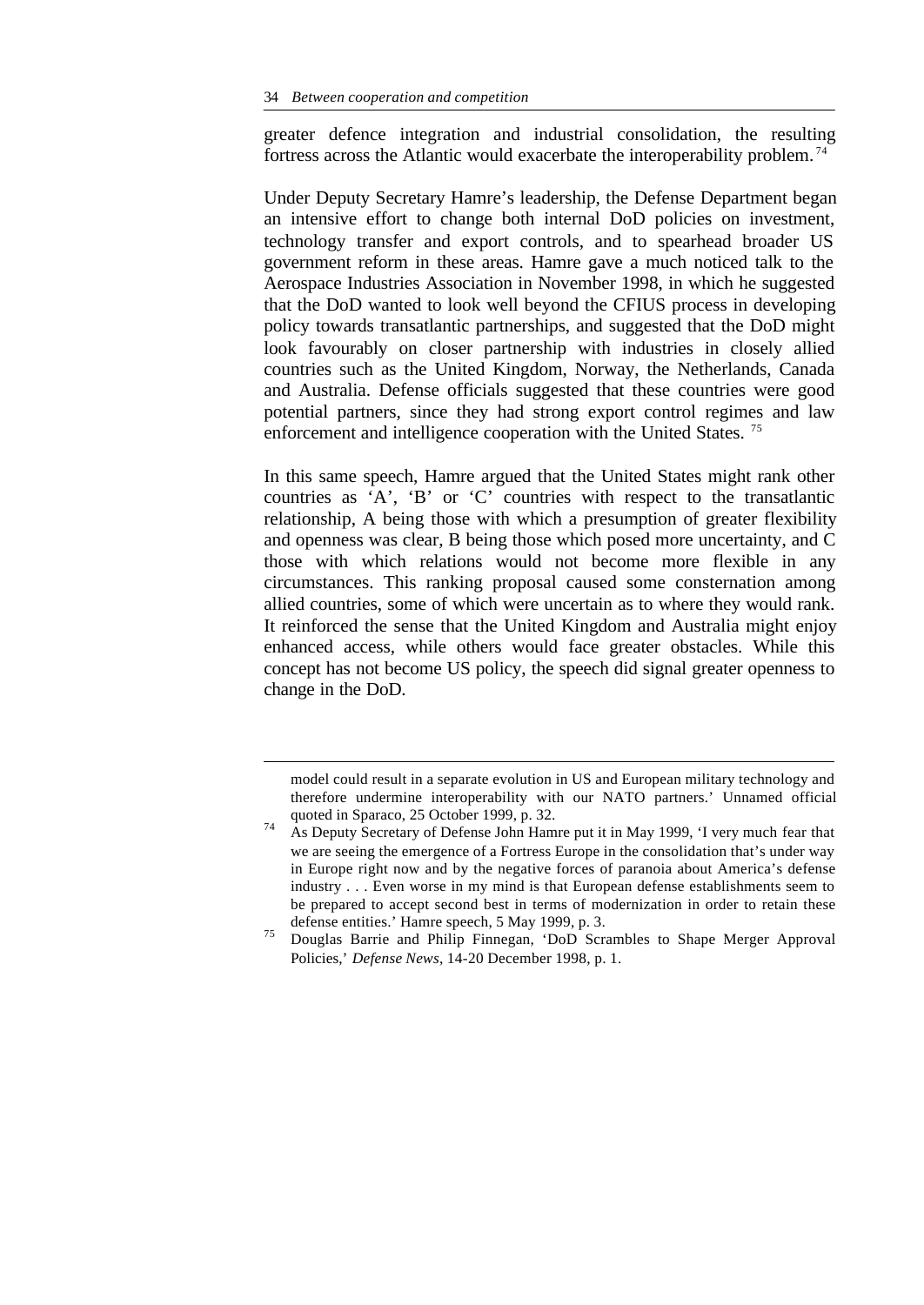DoD's encouragement of change continued in 1999, with wide-ranging meetings between DoD officials and European industry and government representatives.<sup>76</sup> In addition, the Department created a task force of its Defense Science Board to study how DoD could change policies to deal with the reality of a globalised and more commercial defence establishment. The DSB report, published in December 1999, urged the Defense Department to focus on protecting critical military capabilities, as opposed to a long list of specific defence-related technologies, and to put higher priority on acquiring commercial technologies. It noted that 'transatlantic defence-industrial integration could potentially yield tremendous benefit to the United States and its allies'. It called for greater clarity in DoD policy towards defence industrial mergers, and a relaxation of the regulatory burdens on direct foreign investment and on the transfer of defence technologies.<sup>77</sup>

Defense Under-Secretary John Hamre made the reciprocity argument for Defense's changed position abundantly clear in early 2000:

'While some barriers to our defence market are based in law, others are based on an obsolete paradigm that the United States must be prepared to fight by itself and to be prepared to supply itself during any conflict from within the domestic industrial base. If we expect companies producing equipment in the United States to have access to the defence markets of our allies in the future, we must show a greater willingness to rely on companies located in allied countries for satisfying our defence equipment needs.'<sup>78</sup>

Up until mid-2000, Defense Department urgings led to only small changes in transatlantic merger and joint venture activity. Only British firms moved into the American market to any extent, as noted. This slow progress was due, in part, to the accelerated pace of European consolidation and DoD

<sup>76</sup> Thomas E. Ricks, Anne Marie Squeo and Jeff Cole, 'Pentagon is Encouraging More Mergers Between European, US Defense Firms,' *Wall Street Journal*, 7 July 1989.

<sup>77</sup> See, Office of the Under-Secretary of Defense for Acquisition and Technology, *Final Report of the Defense Science Board Task Force on Globalization and Security* (Washington, DC: Defense Science Board, December 1999), and Colin Clark, 'Hamre to Reveal Strategy for Globalization,' *Defense News*, 1 November 1999, pp. 1, 27.

<sup>&</sup>lt;sup>78</sup> 'Testimony of Deputy Secretary of Defense John Hamre before the Senate Armed Services Committee, 28 February 2000, p. 9.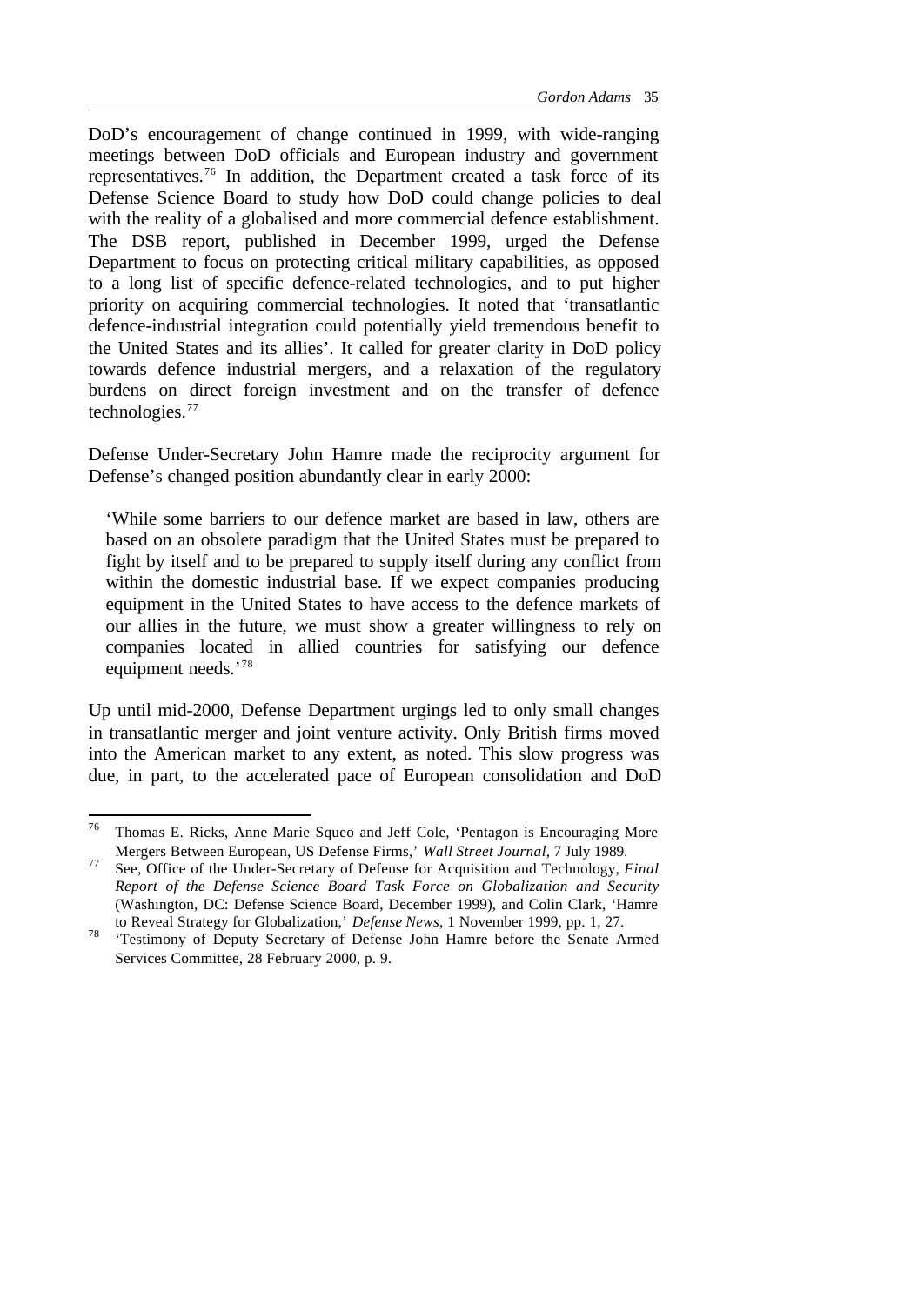recognition that this European process was leading away from transatlantic bargains, at least temporarily.<sup>79</sup> It also reflected caution in the DoD about the potential internal congressional reaction to changes in investment and merger policy.

Political resistance to a more open transatlantic regime was an offshoot of a highly political debate over the Cox Commission report on US-China relations, condemning American satellite manufacturers Hughes and Loral for allegedly allowing the Chinese to obtain American satellite and launch technology. <sup>80</sup> Although the Cox Commission issue was not focused on transatlantic activities or on the defence industry, it did have a substantial chilling effect on broader efforts to bring more flexibility to the transatlantic relationship.<sup>81</sup> The DoD made it clear to American and European defence executives, in October 1999, that its earlier enthusiasm for transatlantic mergers and acquisitions had cooled, in favour of a more restrained encouragement for joint ventures and partnerships among the major system integrators.<sup>82</sup>

Nevertheless, the DoD continued to push for changes in the way trusted foreign companies might be allowed to operate inside the United States. In January 2000, after a year-long review, the Pentagon lifted the proxy board requirement for Rolls Royce's Allison Advanced Development Company, an Arlington, VA company. Instead, the Pentagon negotiated a less strict Special Security Arrangement with Rolls Royce North America, which would simplify visits between the parent company in the United Kingdom and the American subsidiary and allow parent company officials to sit on the subsidiary's board of directors. It was clear that the DoD was sending a signal about greater flexibility with this decision, but it was cautious about the breadth of the precedent, saying 'decisions on foreign ownership . . . are

<sup>79</sup>  $^{79}$  Author's interviews.

<sup>80</sup> *US National Security and Military/Commercial Concerns With the People's Republic of China*, Report of the Select Committee on US National Security and Military/Commercial Concerns with the People's Republic of China (Washington, D.C.: House of Representatives, January 1999).

<sup>&</sup>lt;sup>81</sup> For example, a Defense Department report on the commercialising trends in defence technology was not released and did not deal with globalising trends, in part because of concern about the strong Congressional reaction to allegations of the loss of launch technology secrets to China in the spring of 1999. Author's interviews.

<sup>82</sup> Robert Wall, 'New Strategy Emerging for Transatlantic Linkups,' *Aviation Week and Space Technology*, 1 November 1999, p. 27; and private interviews.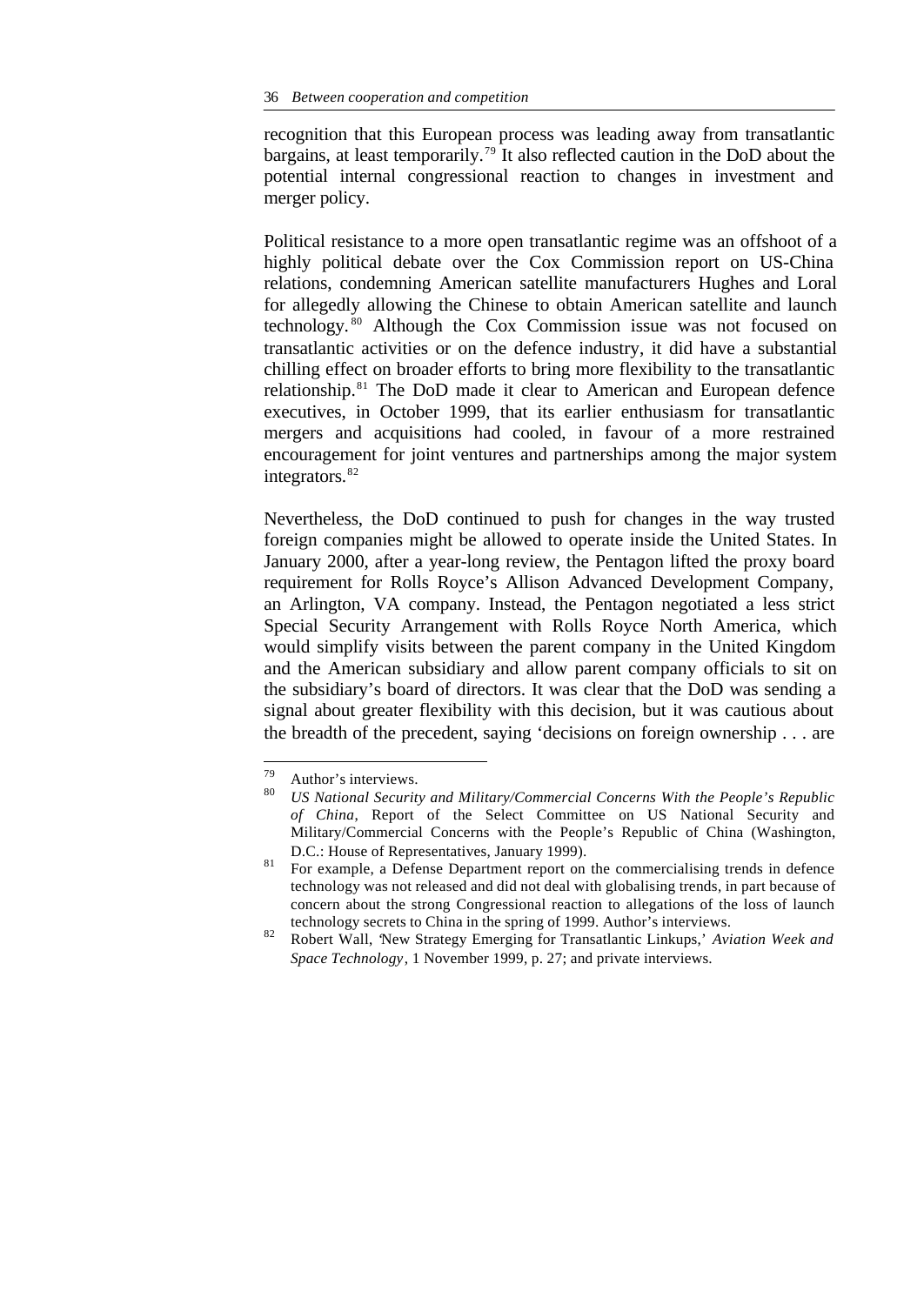made on a case-by-case basis so there is no reason to assume that other proxy requirements will be lifted just because this one was.'<sup>83</sup> Deputy Secretary Hamre made it clear, however, that a similar approach was being taken to the security requirements negotiated with BAE Systems' Marconi North American subsidiary as well.<sup>84</sup>

As the Department began to show careful flexibility about transatlantic mergers and partnerships, it also began to tackle the other significant obstacle to transatlantic cooperation, the US export control regime. The initial focus was on the Pentagon's own process. Throughout 1999, an internal DoD effort, led by Under-Secretary Gansler's principal deputy, David Oliver, worked to reshape and streamline DoD export licence review processes by standardising the processing of export licence requests, reducing the number of reviews at lower bureaucratic levels and accelerating its timetable for responding to the State Department with DoD views. As a result of these reforms, the DoD reduced the backlog of licence requests that were taking more than 60 days to process from nearly 600, in January 1999, to zero in April 2000, and reduced the average processing time from 46 days in 1999 to 12 days in April  $2000$ .<sup>85</sup>

It was clear, however, that reforming the Defense Department's process was not enough to lower this barrier to a more flexible transatlantic industry relationship, given the State Department responsibility for the ITAR, the Munitions List and final licensing decisions. The State Department has been notoriously reluctant to streamline its own process, modify the Munitions List or expand exemptions from the export licensing requirement. As one State Department official said, 'It continues to be in our national interest to keep a comprehensive system. It is in our national security interests, and it is also a foreign policy tool.'<sup>86</sup>

<sup>83</sup> The Pentagon statement did note that the decision should 'suggest to foreign investors that we are willing to be flexible within the general framework of our security regulations.' Colin Clark, 'DoD Smoothes Path for Rolls-Royce Operations,' *Defense News*, 10 January 2000, p. 1.

<sup>84 &#</sup>x27;Testimony of Deputy Secretary of Defense John Hamre before the Senate Armed Services Committee, 28 February 2000, p. 9.

<sup>85</sup> Department of Defense, 'Changes in DoD Munitions Export License Control Performance,' April 2000. See also Colin Clark, 'Pentagon Marches Ahead with Export Reform,' *Defense News*, 6 December 1999, p. 3.

<sup>86</sup> See Colin Clark, 'State Dept. Calls for Arms Export Control Review,' *Defense News*, 8 November 1999, pp. 1, 26.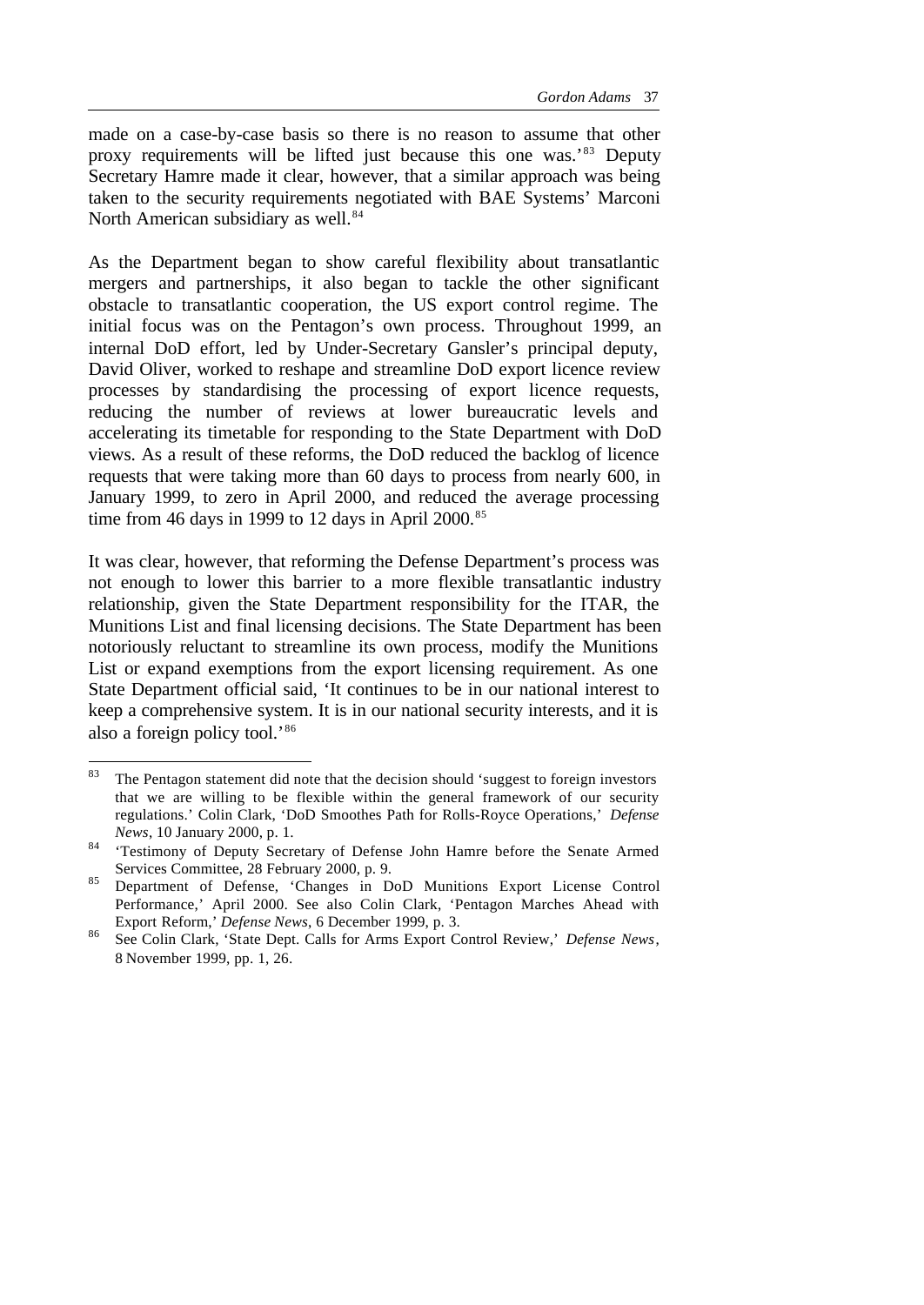Moreover, the State Department was also responsive to Congressional concern over alleged inadequate enforcement of existing export control requirements, such as the requirement to monitor and receive reports on the negotiations involved in the Chinese discussions on satellites with Hughes and Loral. In reaction to the Chinese case, moreover, the Congress had returned jurisdiction over satellite and satellite component exports licences to the State Department, removing it from what Congress saw as an excessively permissive dual-use control regime in the Commerce Department.

Concerned about the State Department's general unwillingness to loosen export control restrictions for trusted allies, the Defense Department initiated a series of regular inter-agency meetings with the former to force a process of change. In addition, Defense officials became rather outspoken about the problems that controls aimed at dealing with the actions of less friendly countries were creating for US defence relationships with NATO Allies.<sup>87</sup>

The Pentagon's heightened concern about the impact of export controls was driven, in part, by an increasingly vocal European reaction to US actions. In the autumn of 1999, the European defence industry and European governments began to weigh in heavily against the existing regime. In October 1999 German defence contractor Dasa sent a memo to its programme managers discouraging them from using American suppliers, especially for satellite components. According to the memo, delays in receiving export licences for US components were holding up Dasa programmes: 'Because of this uncertain export-licence situation, the use of US goods, especially US defence goods, should be avoided at all costs. Wherever US goods are being used, they should be substituted as quickly as possible with non-US goods.' A Dasa official explained that this order applied only if a US export licence and US delivery could not be guaranteed within a specified time, but the broader message was clear.<sup>88</sup>

 $\bf 87$ <sup>87</sup> Joseph C. Anselmo, 'Hamre: Export Delays Hurting US Alliances,' *Aviation Week and Space Technology*, 8 November 1999, p. 34.

<sup>88</sup> *Bloomberg News*, 28 October 1999 and author's interview, October 1999. As Manfred Von Nordheim, President of Dasa North America put it, ' We don't want to be caught with our pants down, so to speak, because we cannot meet customer demands or contractual obligations if a license is denied or not acted on.' Joseph C. Anselmo, *Aviation Week*, 8 November 1999, p. 34. In the same article the managing director of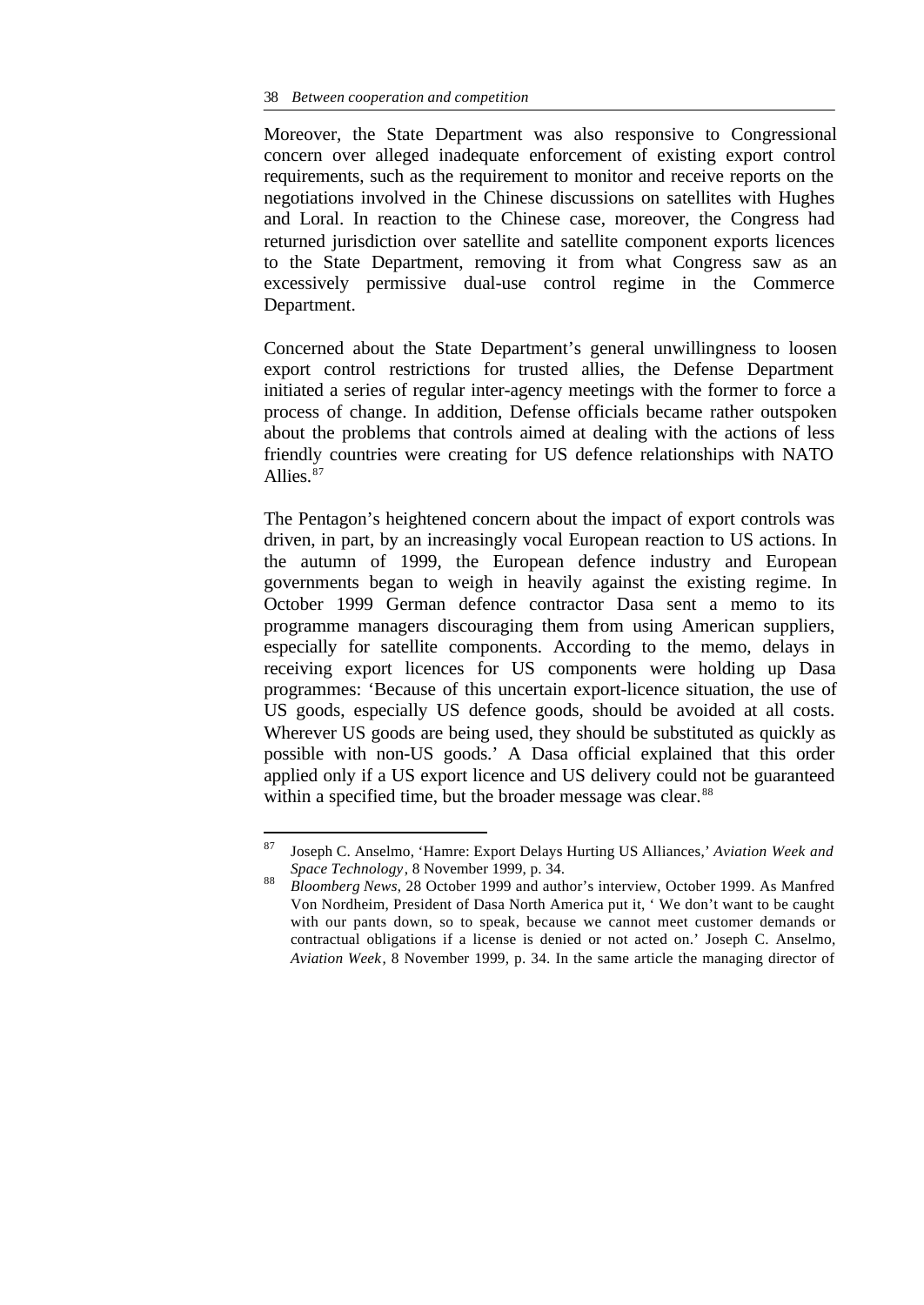European pressure for changes in the United States accelerated in December 1999. Dasa Chairman Manfred Bischoff wrote to US Secretary of State Madeleine Albright expressing industry's concern:

'I respectfully urge you to review current export control policies and procedures with a view towards promoting cooperation among NATO allies and laying the groundwork for possible future transatlantic industrial mergers . . . [T]he current system of export and technology control as practiced by the United States and especially by the Department of State serves to discourage rather than encourage, such cooperation.'<sup>89</sup>

By the end of 1999, the executive branch disagreement over export control reform was out in the open.<sup>90</sup> State and Defense were working towards a common view on some reforms to the existing process, including providing a single licence for an entire project or programme, speeding licensing for programmes linked to the Defense Cooperation Initiative, and investing in computer links between the export licensing data bases in Defense, Commerce and State. The discussions were not moving quickly, however, as State viewed Defense's aggressive push for reform as an intrusion into its authorities, and was concerned to protect the policy advantages of retaining flexibility over the approval of licences. $91$ 

Asia Pacific Aerospace Consultants was quoted as saying: 'Frankly, America is no longer seen as a reliable supplier or partner . . . American companies can neither guarantee export permission nor estimate how long getting that permission might take.'

<sup>89</sup> Letter from Dasa Chief Executive Officer Manfred Bischoff to Secretary Albright, 9 December 1999, as quoted in Vago Muradian, 'Allies Call On Albright to Reform Export Controls,' *Defense Daily*, 6 January 2000, p. 2. A week later, all of the EU ambassadors to the United States jointly expressed their joint concern to Secretary Albright, that 'the lengthy and dated process of export controls is increasingly developing into a serious impediment to defense cooperation.' Letter from Joris Vos, Ambassador of the Netherlands, to Secretary of State Albright, 16 December 1999. Europeans also strongly criticised the American export control process at a symposium attended by US officials in Toulouse, France, 6-8 December 1999. Richard Smith, 'US Export Rule Under Fire at Symposium,' *Defense News* 10 January 2000, p. 18.

<sup>90</sup> See Colin Clark, 'Pentagon Unilaterally Moves to Speed Export Reviews,' *Defense News*, 25 October 1999, pp. 3, 28; Clark, 'Eased Export Controls Stalls,' *Defense News*, 22 November 1999, p. 3; Clark, 'Pentagon Marches Ahead With Export Reform,' *Defense News*, 6 December 1999; Vago Muradian, 'White House Help May Be Needed to Fix Export Control Squabble,' *Defense Daily,* 15 December 1999, p. 1.

<sup>&</sup>lt;sup>91</sup> Author's interviews, spring 2000.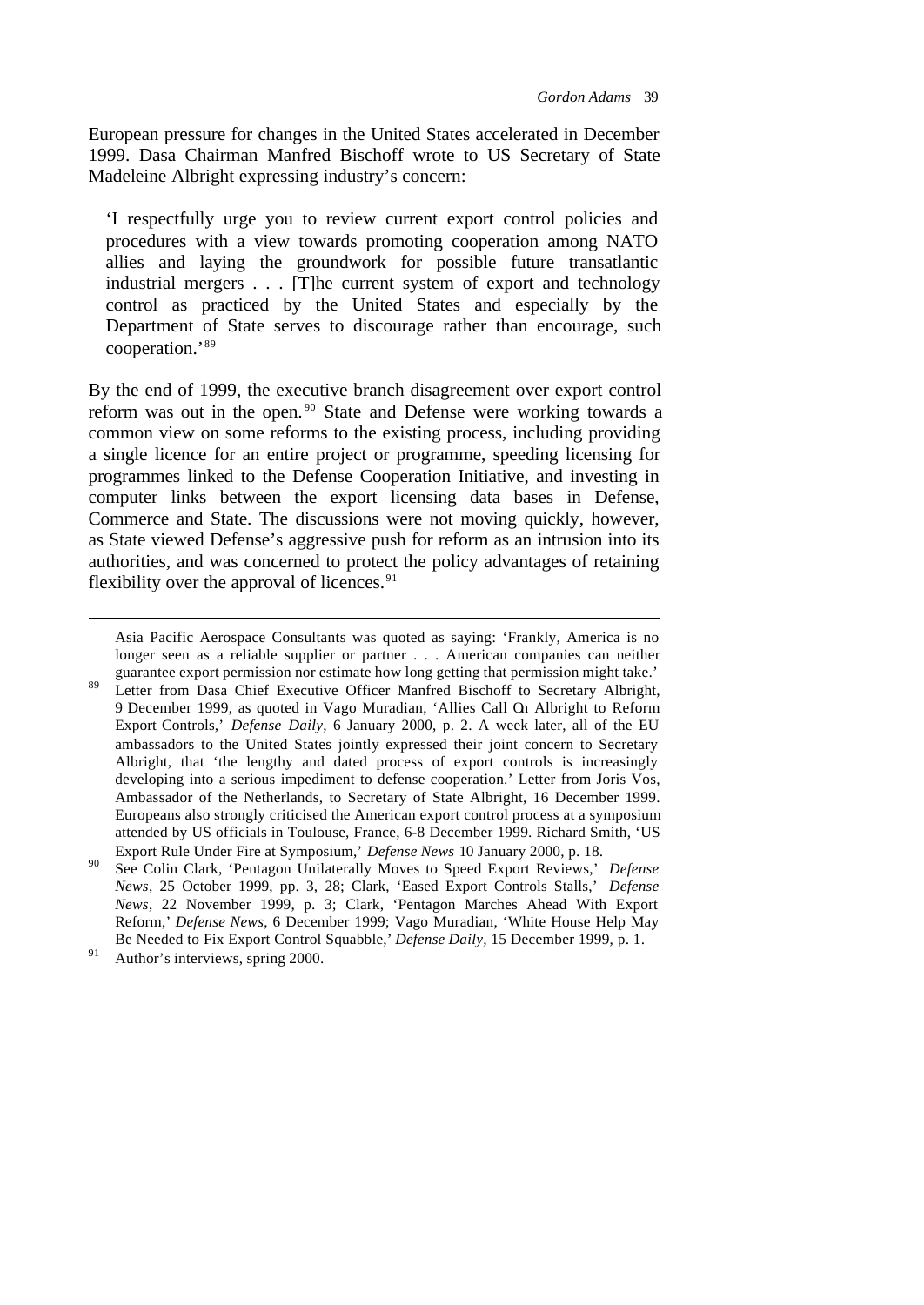The problem of executive branch authorities was exacerbated by the Pentagon's announcement in February 2000 that Secretary of Defense William Cohen and British Secretary of State for Defence Geoff Hoon had signed a 'Declaration of Principles for Defence Equipment and Industrial Cooperation' (see Annexe A), laying out a roadmap for negotiations towards a joint defence agency agreement that could bring fundamental change to the defence industry and trade relationship between the two countries. The DoD pursuit of this declaration had been under way for some time and, although State had been informed of the discussions, it did not participate in them.

The Defense Department had deliberately chosen to negotiate with the British because US-UK relations most closely met what the Pentagon had laid out as the 'five pillars of cooperation' which could lead to a licence-free relationship with another country:

- congruent and reciprocal industrial security policies and procedures;
- congruent and reciprocal export control processes;

l

- excellent cooperative relationships in law enforcement;
- close cooperation in intelligence sharing on matters of counterintelligence, economic espionage, and industrial security and export control violations; and
- willingness to enter into binding agreements establishing reciprocal access to each other's markets.<sup>92</sup>

These five pillars form the bedrock on which the DoD would build closer industry ties with allied countries. Through negotiations, the DoD would seek to ensure that industries in both countries share rules and processes that protect classified technologies and ensure proper clearance of company employees. Export control licensing regulations and processes should be similar, control technology exports in a parallel way and be responsive to each party's decisions. Law enforcement agencies should in general share a view on what violations of law should be pursued and cooperate with each other in pursing those violations. The same principles should apply to cooperation between the intelligence agencies of the two countries. Finally,

<sup>&</sup>lt;sup>92</sup> 'Testimony of Deputy Secretary of Defense John Hamre before the Senate Armed Services Committee, 28 February 2000, p. 4. See also, Colin Clark, 'Britain, Australia Tighten US Defense Ties, *Defense News*, 14 February 2000, p. 1.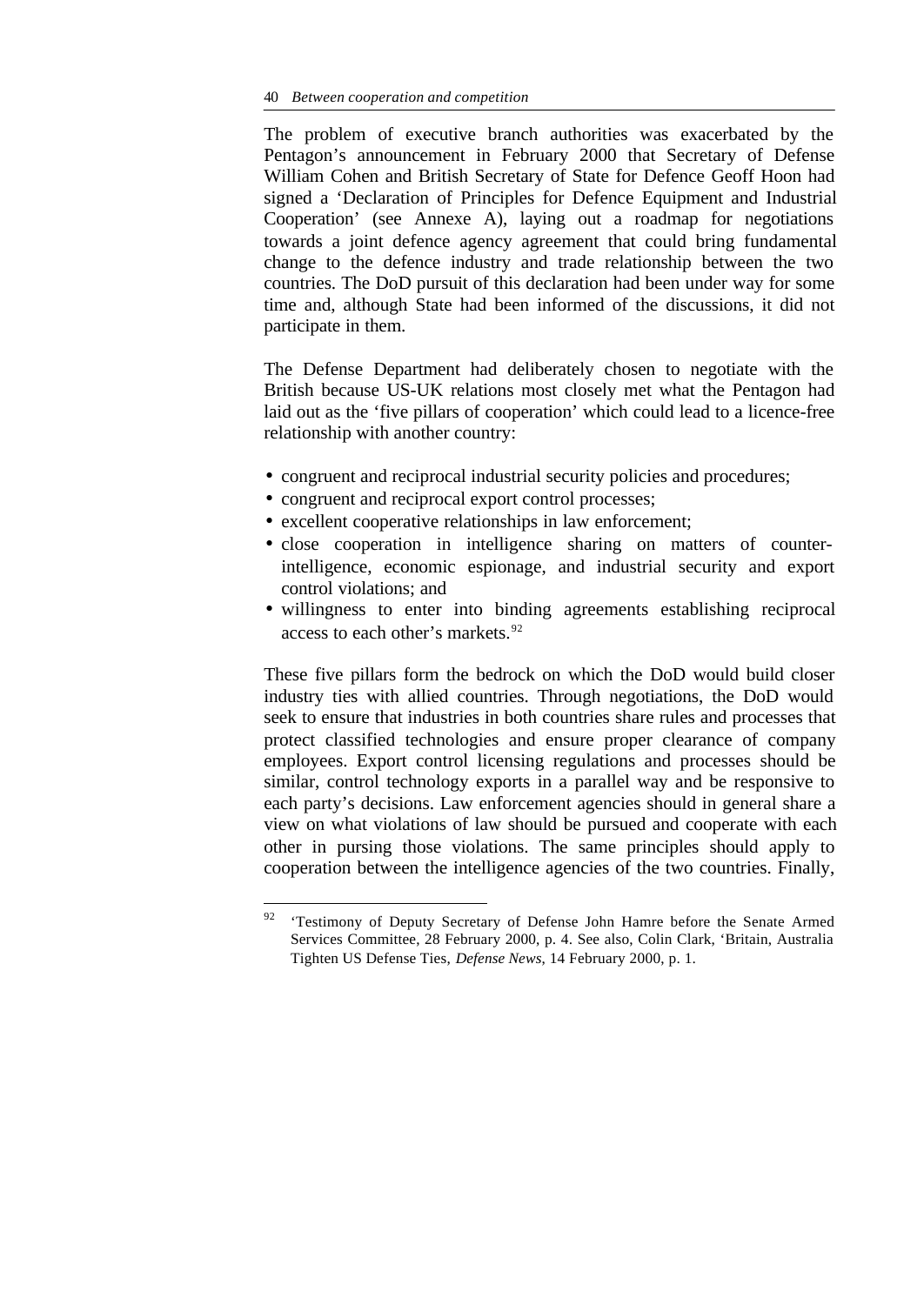because both countries would be concerned that they could receive necessary defence items in a time of crisis, reciprocal access to each other's markets would be a necessary concomitant of allowing greater defence interdependence.

The Declaration of Principles also set out a process that would lead to greater harmonisation of military requirements between the two countries. It would identify, at an early stage, projects for cooperative R&D and production and would explore the harmonisation of acquisition processes. Finally, the parties would explore greater transparency and efficiency in export control procedures, including ways to simplify the process, especially for jointly produced goods that might be exported to third parties. They agreed to establish a 'high-level council' on export controls to work towards these goals. $93$ 

This ambitious Defense Department initiative was intended to expand to other countries, starting with Australia, but continuing with the Netherlands, France, Germany, Norway and Sweden, among others. From the Pentagon's perspective, the relationship with other countries should evolve towards the regime that had existed with Canada. Canada was treated as a part of the North American defence industrial base and benefited, until 1998, from an exemption from the licensing requirement for transfers of unclassified technology, provided Canada was the end-point in the transfer.<sup>94</sup> While the limitation to unclassified exports would appear to limit the application of this exemption, it actually covers a broad range of technologies and

<sup>93</sup> Secretary of Defense William S. Cohen and Secretary of State for Defence Geoffrey Hoon, 'Declaration of Principles for Defense Equipment and Industrial Cooperation between the Department of Defense of the United States of America and the Ministry of Defence of the United Kingdom of Great Britain and Northern Ireland,' including the Annex, 5 February 2000 (See Annexe A). See also Ann Marie Squeo, 'US, Britain Set Defense Agreement Boosting Trans-Atlantic Business Ties, *Wall Street Journal*, 8 February 2000.

<sup>94</sup> Colin Clark, 'Britain, Australia Tighten US Defense Ties,' *Defense News*, 14 February 2000, p. 1. In July 2000, a similar declaration was signed between the Defense Department and the Australian Ministry of Defense. See Neil Baumgardner, 'United States, Australia Sign Agreement to Lower Defense Trade Barriers,' *Defense Daily*, 18 July 2000, p. 8. The Canadian exemption from the ITAR had been suspended in April 199, following several incidents which revealed laxity in export controls in Canada. It was restored, after negotiations tightened these procedures, in the summer of 2000.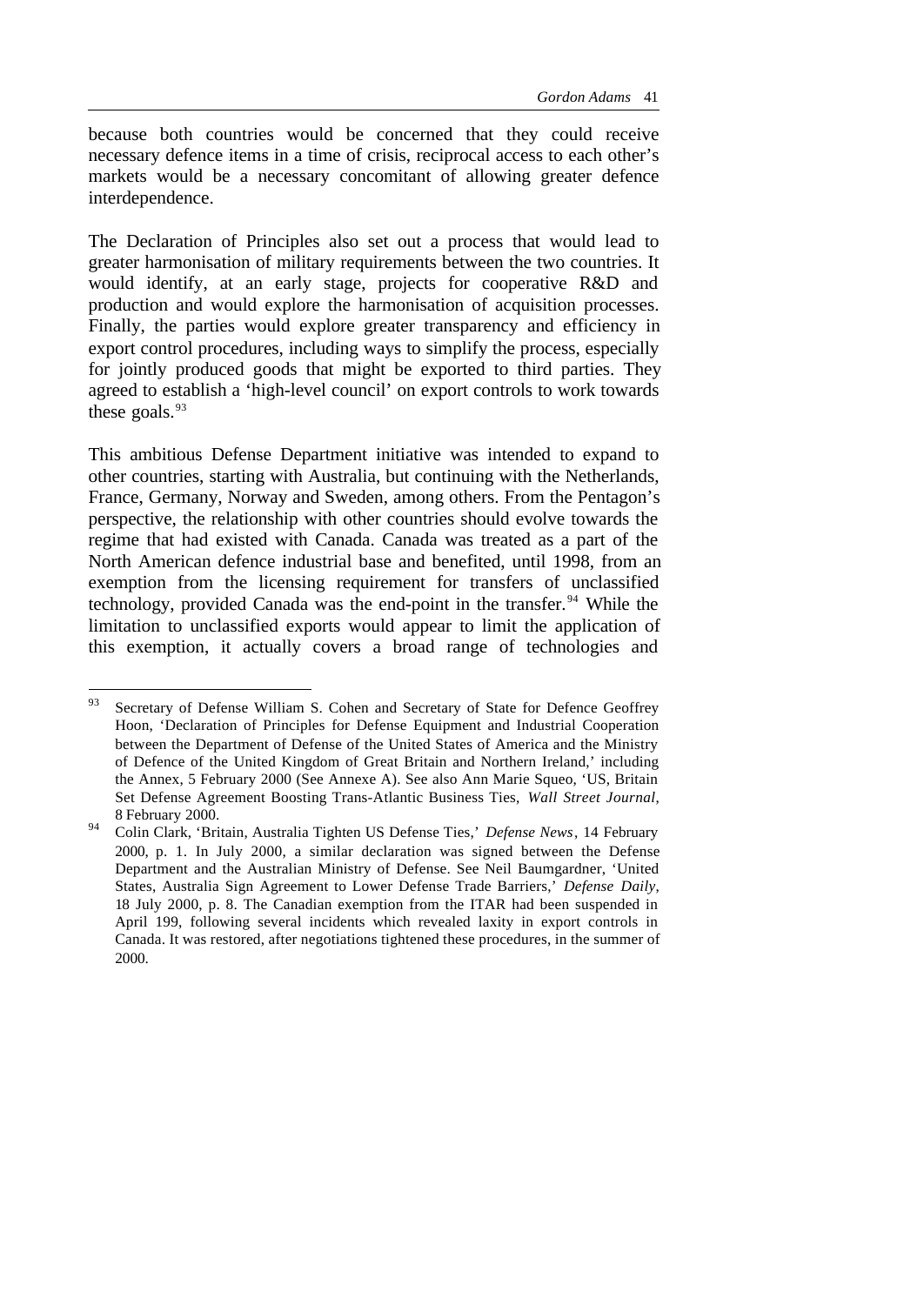l

information on the US Munitions List and would, in particular, permit a substantial cross-border interchange on technological cooperation and potential partnerships. Most such exchanges and discussions are unclassified, though they are generally carefully protected by the firms as proprietary and sensitive.

The State Department reacted sharply to the US/UK defence declaration, making it clear that the Pentagon had negotiated an agreement on a matter within State's jurisdiction and quickly asserted its position in the continuing turf war over export controls:

'This is an agreement in principle between ministries of defence, and does not impose any legal obligations . . . While the Department of Defense has advertised the declaration as being non-binding, it is clear the document prefigures efforts by DoD and the Ministry of Defence to secure a legally binding agreement to modify the defence export controls of both countries. [This] . . . would require amending existing law and regulation and hence involve State's oversight committees [in the Congress].'95

The difficult negotiations on reform between the two US agencies continued through spring 2000. While they could agree on a substantial list of export control reforms, the sticking point was the DoD proposal seeking a Canadalike exemption for any country which successfully met the 'five pillars' tests as the result of a negotiated agreement, such as that under way with the United Kingdom. From the Pentagon's point of view, the reforms that would result from such an agreement would achieve two goals simultaneously. They would create a more open, flexible and transparent defence trade regime with allied countries, ensuring that the Pentagon benefited from global and commercial technologies, and that Alliance interoperability was strengthened. At the same time, such agreements would be achieved only if the other country 'levelled up' its export control, law enforcement, industrial security and intelligence sharing, which would provide the United States with greater assurance against the risk of technology transfer to hostile countries. In the end, the US export control

Industry welcomed the Declaration, but British diplomats made it clear that they recognised State would need to be at the table for any final agreement: 'We know we have to deal with State.' Colin Clark, 'US Critics Assail Export Pact with British,' *Defense News*, 21 February 2000, p. 3.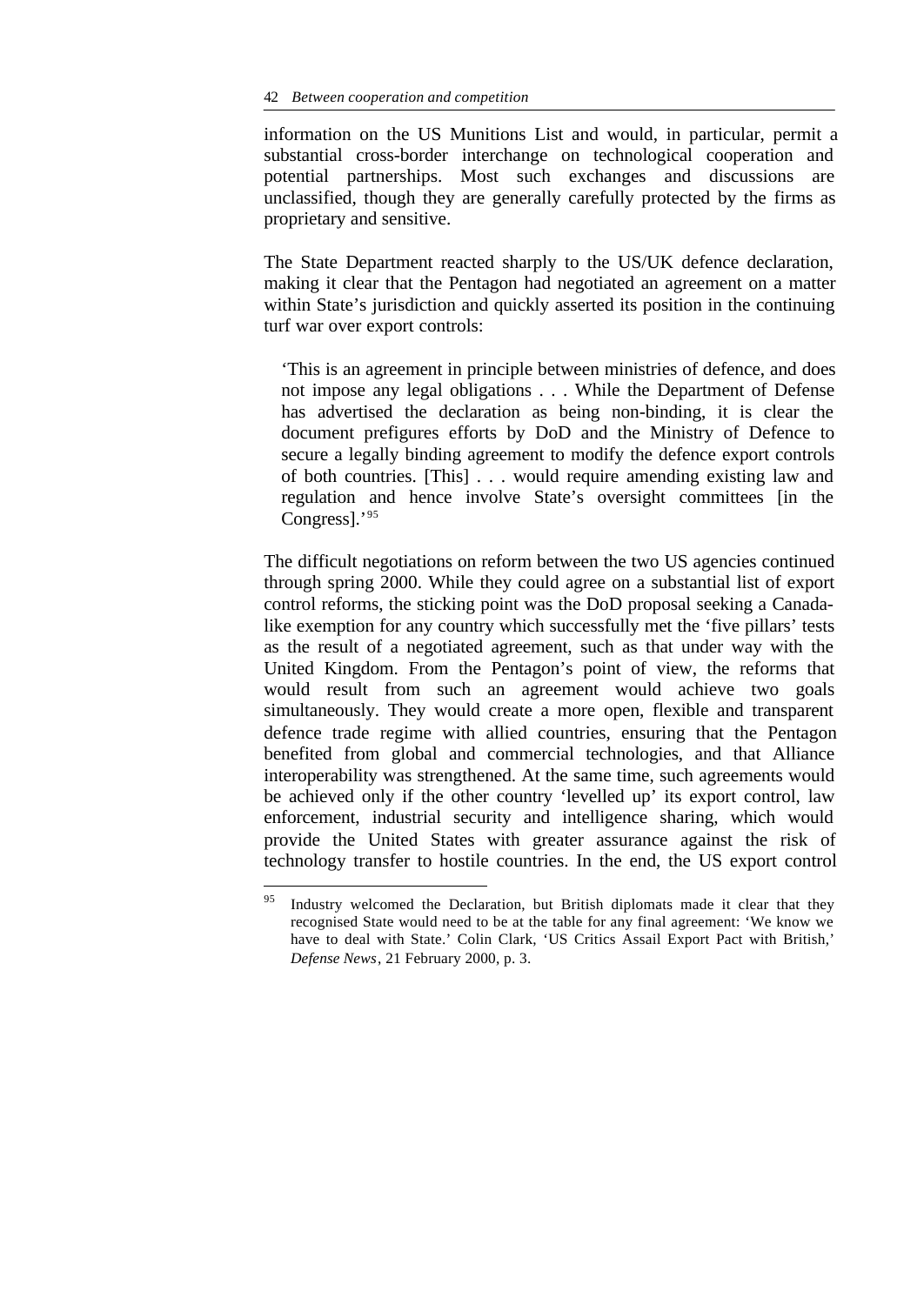process would no longer have to spend time on the secure cases with friends and Allies, and could focus on the more risky transfers.<sup>96</sup>

The DoD proposal met with strong State Department resistance. It also attracted hostile fire from the Congress, where it tapped into the broader concern about the leakage of American technological secrets. Representative Benjamin Gilman (R-NY), Chair of the House Committee on International Relations, opposed the concept: 'What I don't support is utilizing exemptions to waive licensing requirement for our allies.'<sup>97</sup> Gilman was joined by Senate Foreign Relations Committee Chair Senator Jessie Helms (R-NC) and the ranking minority members of the two committees, Representative Sam Gejdenson (D-CT) and Senator Joseph Biden (R-DE) in a joint letter to Secretary of State Madeleine Albright on 16 March 2000 warning against the DoD's proposed ITAR exemption. They defended the current framework for export controls and warned that the Canada-style exemption would leave 80 per cent of defence trade among companies unlicensed. They urged that no changes be made in current rules unless the beneficiary country had 'in place an export control system comparable to that in the US', and their committees had been fully consulted.<sup>98</sup>

By April 2000 it was clear that the two agencies could not resolve their disagreement over the ITAR exemption. Members of Congress were concerned about the proposal and their jurisdiction. The defence industry, which had been calling for reform, was uncertain about pushing hard for a Canada-like exemption. <sup>99</sup> The Pentagon was anxious to have a package

<sup>96</sup> See Colin Clark, 'DoD Urges Smoother Licensing for Allies,' *Defense News*, 20 March 2000, p. 4. The United Kingdom and Australia are the destination for 30 per cent of the export licences requested from State. Stan Crock, 'Reining In Out-of-Control Tech Export Controls,' *Business Week*, 23 March 2000.

<sup>97</sup> Colin Clark, 'State Department Splits on Export Reform,' *Defense News*, 13 March 2000, p. 1.

<sup>&</sup>lt;sup>98</sup> Chuck McCutcheon, 'Industry Seeks Fresh Approach to Rewriting Export Controls,' *Congressional Quarterly Weekly,* 1 April 2000, p. 781. Concern about the committee's jurisdiction may have been a key motivation for this letter. It reflected the State Department's concern about the Pentagon negotiating in an area of State's authority and could have been more likely to engage the attention of the Democratic ranking members than the policy issue, itself. The State Department may have encouraged this letter, moreover. Author's interviews.

<sup>&</sup>lt;sup>99</sup> Gansler's Deputy, David Oliver, weighed in with industry about its lukewarm support for the exemption in an e-mail on 17 April 2000. He noted that State representatives had been saying that industry was happy with the list of reforms State and Defense had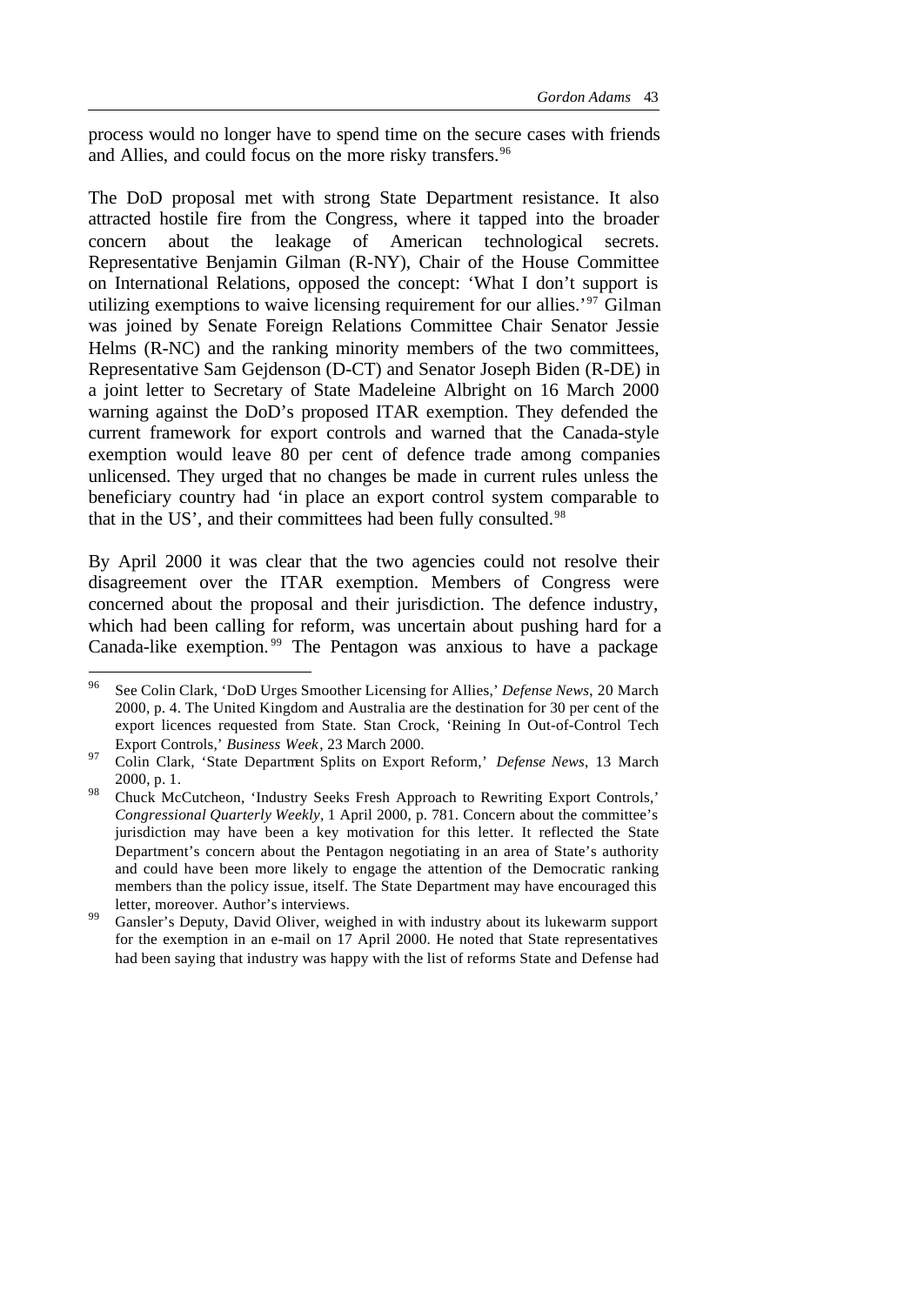l

completed in advance of the May 2000 NATO ministerial meeting in Rome, where it could be announced. The National Security Council had stepped in to coordinate the inter-agency discussion, and the decision would have to be made by the President, given the State Department's firm opposition. <sup>100</sup>

The final list of 17 reforms was announced as the Defense Trade Security Initiative (DTSI) at the NATO ministerial meeting on 24 May 2000. Most significantly, the President decided in favour of proposing an ITAR exemption for 'countries that share with the United States congruent and reciprocal policies in export controls, industrial security, intelligence, law enforcement, and reciprocity in market access.' As in the case of Canada, the exemption would cover unclassified exports. Moreover, it would depend on establishing 'appropriate international agreements on end use and retransfer of defence items, services and technical data and on close conformation of essential export control principles.' The Pentagon proposal had also been modified so that companies, as well as countries, would have to be 'identified as reliable by the US government' in order to benefit from the exemption. The United Kingdom and Australia were explicitly identified as 'the two countries most ready to take advantage of this exemption'.

The reforms also included other changes to US export controls that could streamline the process and facilitate closer transatlantic industrial relationships. They provided for a pilot programme 'major programme licence,' where a single, comprehensive eight-year licence would be provided for an entire project, where the US firm was the prime contractor, rather than seeking a licence for each transaction in that programme. They provided, as well, for a 'major project licence,' for a major commercial sale

agreed to already, but that these statements were coming from industry representatives who had to work with the State bureaucracy, not industry leadership. He expressed the view that the agreed reforms 'do not go anywhere near far enough to facilitate defense trade relationships with our closest allies' and urged the industry to contact presidential Chief of Staff John Podesta in support of the Canada-like ITAR exemption. A 12 April 2000 letter from AIA President John Douglass had appeared only mildly enthusiastic about the proposal, supporting it 'when such a move supports US foreign policy and national security interests' and noting that 'it would certainly seem possible to develop' an exemption system.

<sup>&</sup>lt;sup>100</sup> As David Oliver put it: 'This is going to be a presidential decision because one of the agencies involved is not in complete agreement.' Neil Baumgardner, 'Oliver Expect Presidential Decision on ITAR Exemptions for Britain, Australia,' *Defense Daily*, 13 April 2000, p. 4.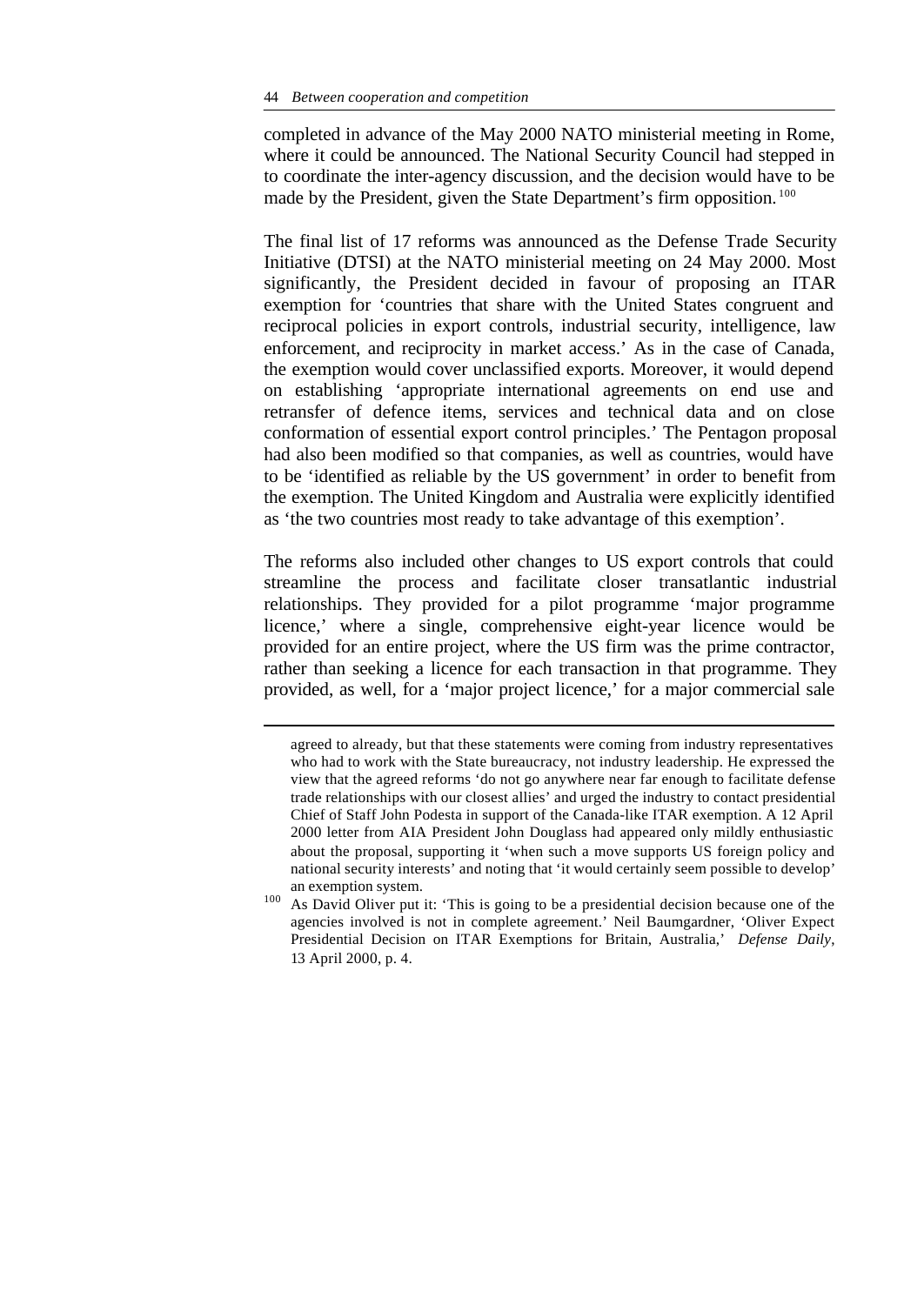of defence articles to NATO members, Japan or Australia, covering all parts of a proposed export. A 'global project licence' would cover all exports planned under a government-to-government agreement for a cooperative project. Of importance to the transatlantic industry dialogue, the reforms would allow a single comprehensive authorisation permitting companies 'to exchange technical data necessary for teaming arrangements, joint ventures, mergers, acquisitions, or similar arrangements', with companies in NATO, Japan and Australia. To encourage the NATO Defence Capabilities Initiative, the reforms would 'expedite US Government review of export licences for DCI projects or programmes.' Two reforms could ultimately create greater speed and efficiency in State Department administration of the ITAR licensing process. One provided for enhanced computer connectivity between the licensing activities at State and Defense (for which Defense had budgeted \$30 million), and the other called for a rolling review of the Munitions List, at a rate of one quarter of the list per year.

The May 2000 changes in US export controls are only the beginning of a process. The negotiations over agreements that would open up the ITAR exemption opportunity are not likely to be easy, given the levelling-up required by the beneficiary country to ensure that intellectual property rights are protected, export control rules are legally enforceable, and technology transfer regimes are tight. European industry representatives warned that this levelling-up issue made it appear that the reforms were of greater benefit to American than to European industry.<sup>101</sup> The American industry, on the other hand, was concerned that the reforms may not have gone far enough, and that implementation could be a problem.<sup>102</sup>

Moreover, the US Congress could still inhibit the proposed ITAR exemption. The Republican-controlled Congress reacted somewhat negatively to the exemption proposal, suggesting there might be a need for

<sup>&</sup>lt;sup>101</sup> Manfred Von Nordheim of Dasa stated: 'If . . . the carrot of an exemption is little more than an attempt to unilaterally impose US standards, values and criteria, the fault lines between Europe and the US will widen.' Statement, June 2000.

<sup>&</sup>lt;sup>102</sup> AIA President John Douglas was cautious: 'Even if these initiatives are implemented as well as everyone wants, we will have done no more than streamline a system devised for an age that no longer exists.' Douglas called for a commission to consider a more drastic overhaul of the export control system. Robert Wall, 'US Issues New Export Regulations,' *Aviation Week and Space Technology,* 29 May 2000, pp. 38-9; Greg Schneider, 'US Will Relax Arms-Sale Curbs,' *Washington Post*, 24 May 2000, p. E1.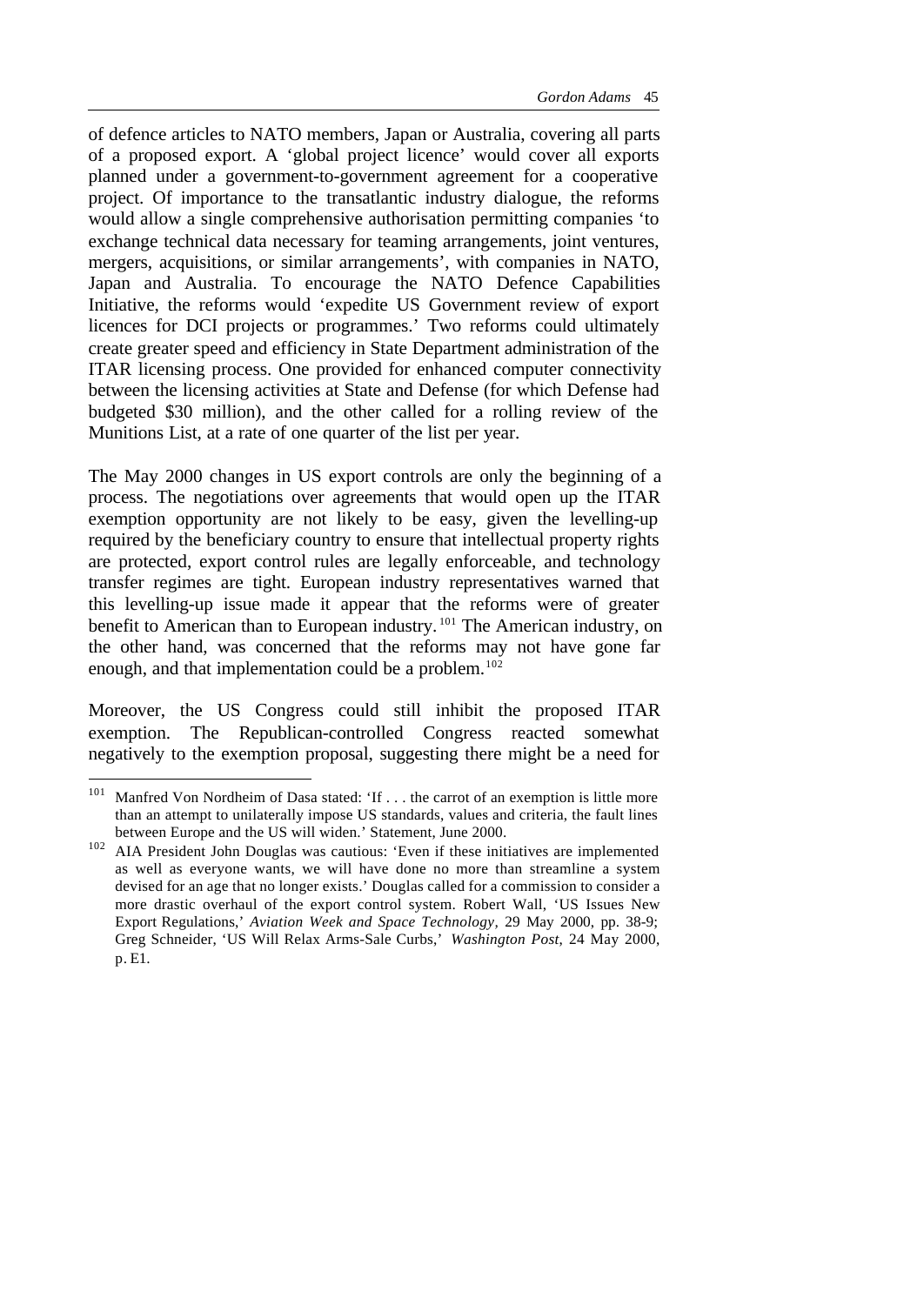legislation to prevent the granting of licence-exempt status to other countries, or for notification and review by the Congress before such an exemption were granted.<sup>103</sup> One congressional staffer put it even more strongly: 'We will stop it. This will not come to pass. This notion of going licence-free on weapons sales to various countries is an unsupportable step. It was opposed by the Secretary of State . . . and we oppose it for the same reasons.' There was also concern in Congress about the extent to which the Pentagon had intruded into State's territory on the issue: 'State let itself, in many ways, get run around. The Department of Defense in this regard was effectively usurping prerogatives of the State Department. And we were concerned about that.' <sup>104</sup>

The reforms in the US export control process are an important first step in creating greater flexibility in the American fortress. However, they remain to be implemented, which is the only true test of the extent to which they will bring significant change. As the Office of Defense Trade Controls will be in charge of that implementation, the process of negotiation and reform could be slow. Moreover, agreements with other allied countries on the 'five pillars', which will be conducted by the Defense Department, are at an early stage and raise controversial issues of law and bureaucratic practice that will not be easily solved. The congressional politics regarding these reforms remain to be played out.

Finally, the new Administration will shape its own views on transatlantic defence industrial relations. Broadly speaking, it seems likely that the new Administration will be inclined to advance the process of reform, recognising the urgency of greater interoperability and the changing nature of the global and more commercial market in defence technology. <sup>105</sup> The key issue will be how quickly new appointments are made and how much

<sup>103</sup> <sup>103</sup> See Colin Clark, 'Export Reform Advocates Feel Stymied by US Congress,' *Defense News*, 10 July 2000, p. 6. For a time, the Senate was considering a amendment to a separate bill that would have prevented the President from granting such an exemption but this language seemed unlikely to move forward. It was possible, however, that Congress would seek greater specification of the criteria that would be used to grant such an exemption. Colin Clark, 'Senate Targets White House Exemption Power,' *Defense News,* 26 June 2000, p. 4. See also, Robert Wall, 'Congress Tweaks Export Reforms, *Aviation Week and Space Technology*, 10 July 2000, p. 57.

<sup>104</sup> Jay Hancock and Tom Bowman, 'US Set to Ease Weapons Exports,' *Baltimore Sun*, 12 June 2000.

<sup>105</sup> Author's interviews, 2000.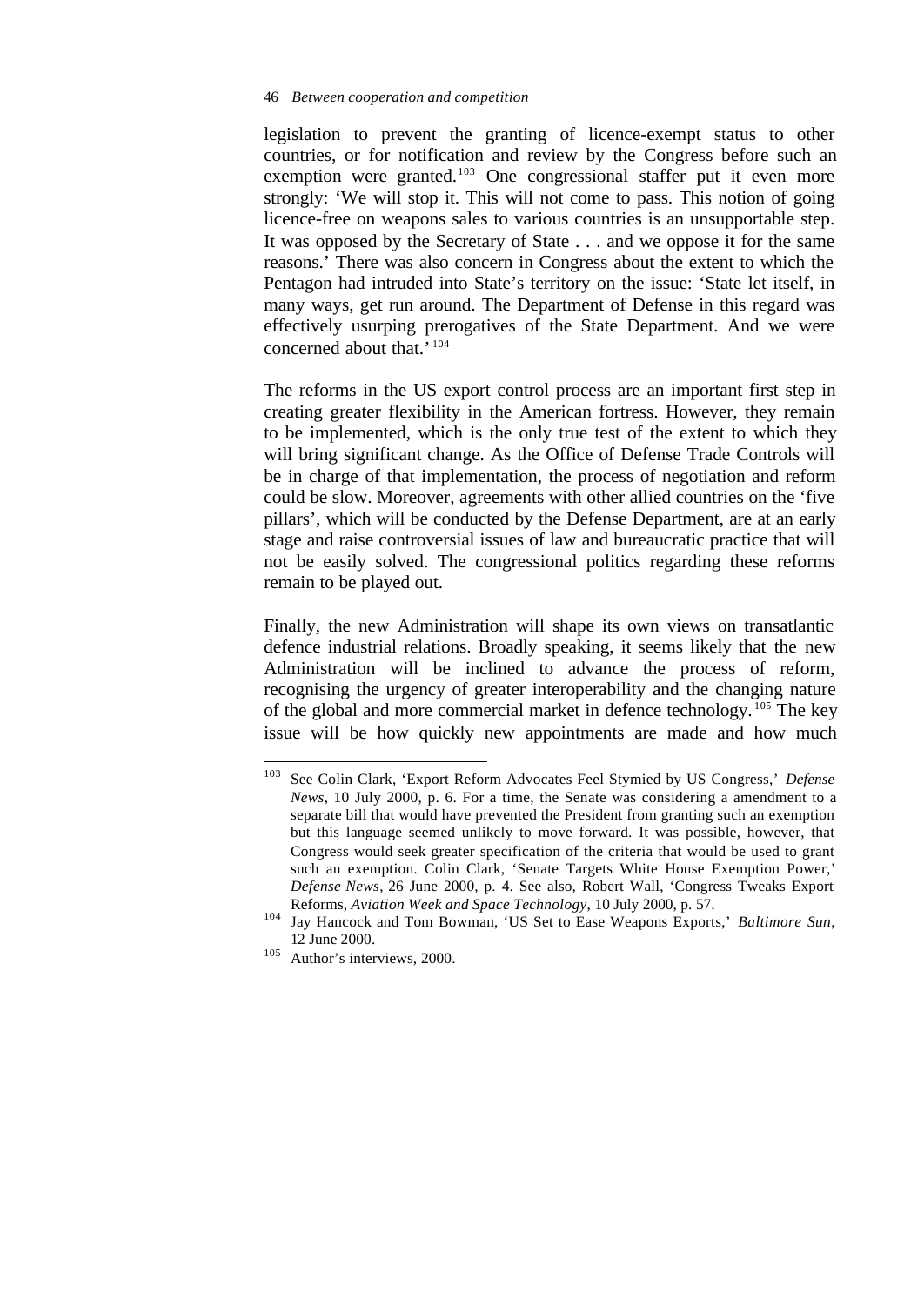priority the new teams at Defense, State and Commerce give to the question of export control reform. The American fortress remains largely in place, however, though some of its ramparts are clearly weakening in the face of interoperability requirements and technology flows.

## **I.3 The transatlantic defence industrial agenda**

Trends in the European, American and transatlantic defence markets point in contradictory directions for the future of transatlantic industrial collaboration and integration. A divergence over global strategy could drive the United States and its NATO partners apart, while a common concern about interoperability in NATO could drive them closer together. The future of the CESDP will be a critical ingredient in the outcome of this tension. The effort to carve out a distinct and autonomous European defence capability, along with a European defence procurement agency, could reinforce divergent tendencies in the transatlantic defence market. Shrinking budgets, which could serve as an incentive for transatlantic efficiencies in spending, could also push the Europeans to combine procurement on a continental basis and, through joint acquisitions, protect a smaller European industrial base. Technological trends – globalisation and the increased importance of commercial technology for defence capabilities – should be an integrating element across the Atlantic, but a shortfall of European investment could mitigate that trend and perpetuate US technological superiority. Finally, industry itself may be torn between the attractiveness of the larger transatlantic market (particularly in the United States) and the protection provided by more instances of fortress-like common European procurement.

The contradictory tendencies at play in the transatlantic defence market could easily lead to the emergence of two fortresses, each protecting its companies and its technologies. Alliance interoperability would suffer as a result, technological advantages would be missed and a more efficient research and procurement programme for all of the Alliance partners would be foregone.

If this outcome is to be avoided, the Americans and Europeans need to shape an agenda for the future. The year 2001 will be a crucial one, given the changes taking place on both sides of the Atlantic. The Europeans will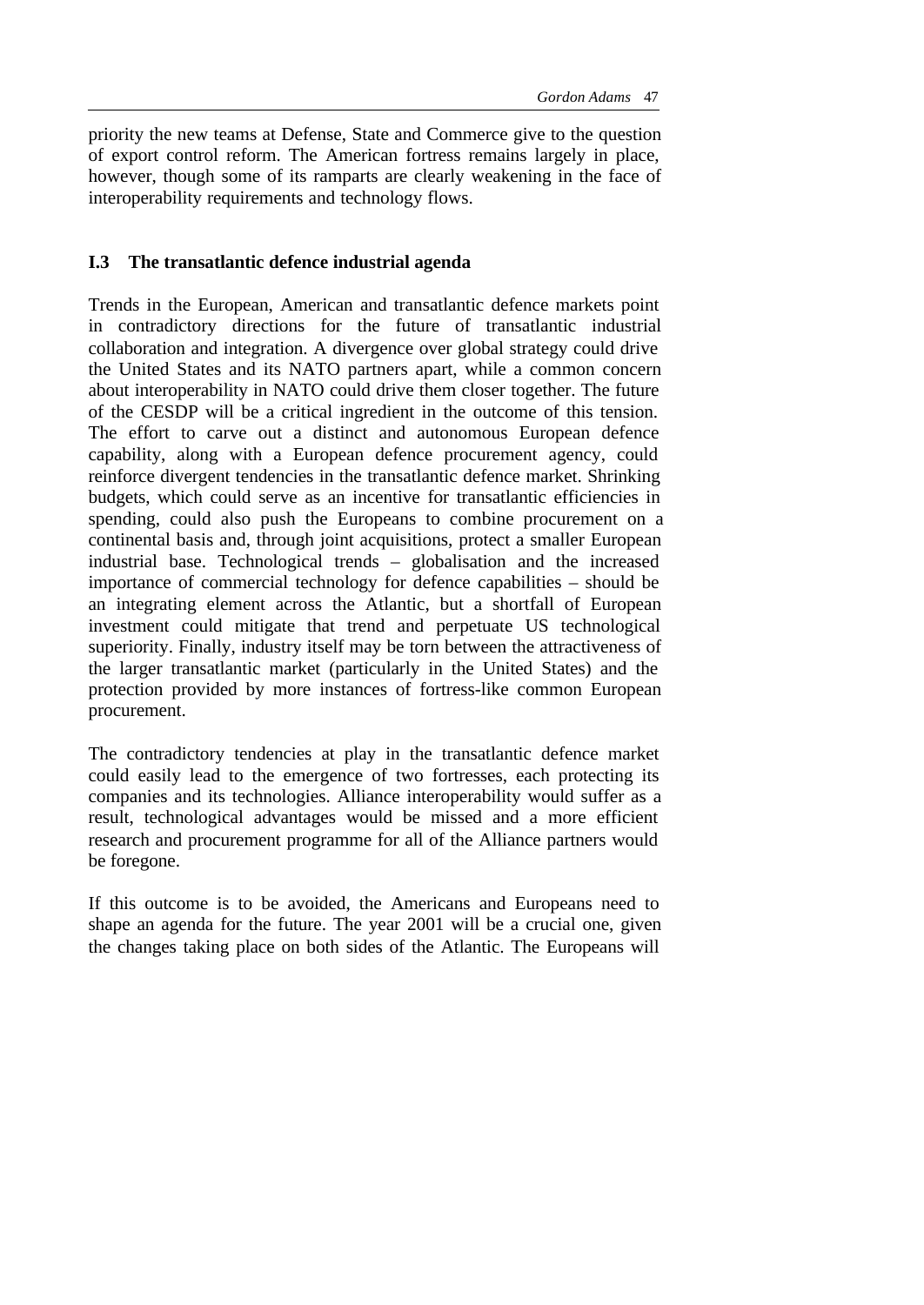have shaped forces and budgetary goals for defence (CESDP) and the new US administration will be in its first year, with reforms to be implemented and a new team in office. The following points in particular deserve attention:

- American and European defence planners need to send a clear message to industry by focusing on success in the DCI and CESDP and on the connection between the two. Involving Americans in European discussions, ensuring the NATO-EU dialogue continues, and, above all, incorporating the Europeans in a meaningful way in the forthcoming US Quadrennial Defense Review (QDR) will be critical. If the two discussions (CESDP and QDR) are conducted in isolation, there is a real risk of increased transatlantic political tension, which could drive reform of US defence trade policy off the rails.
- Serious attention needs to be paid on both sides of the Atlantic to the health of current and pending joint programmes and defence acquisitions. A more integrated strategy and force planning dialogue will help, but both sides need to look for opportunities to shape programmes for which companies on both sides of the Atlantic can bid. The *Meteor* decision carries some risk of derailing this approach to transatlantic cooperation; the fate of the Joint Strike Fighter will send an even stronger signal from the American side.
- A transatlantic dialogue on defence trade and investment rules and practices is badly needed, at both the bilateral and multilateral levels. This should include the entire range of issues: export controls, foreign investment rules, technology transfer protection, industrial security, intellectual property rights and acquisition laws, rules and procedures. Greater harmonisation in all these areas will encourage industry to work on a cooperative transatlantic basis and relieve anxiety in the American political system about European policies and practices. The dialogue should be carried out in both the public and private sectors, and include legislative actors, particularly from the Congress.
- This dialogue needs to incorporate multilateral players, including NATO, the European Union and OCCAR. Bilateral rules will prove inadequate in what will be an increasingly multilateral rule-making process.
- Defence budgets will need more resources on both sides of the Atlantic, especially for procurement and R&D. A failure to invest in and coordinate European defence R&D could be fatal to the CESDP, and to transatlantic cooperation.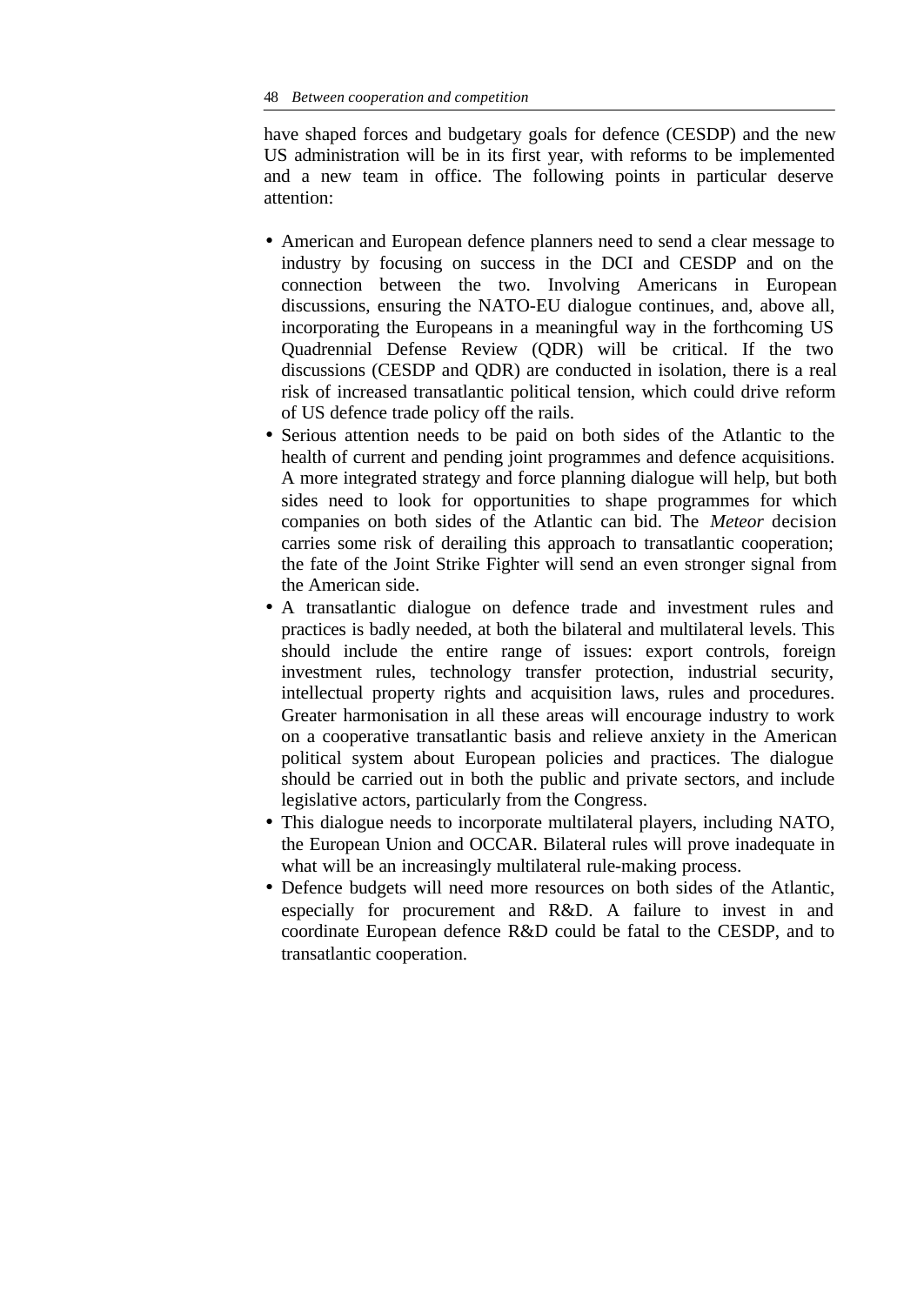• Industry on both sides of the Atlantic faces a challenge. In the European case, the consolidated firms need to combine a desire to enter the American market with clear support for more open reciprocal access to the European market, lest the American political process react to European defence protectionism by rebuilding the American fortress. On the American side, industry needs to remain open to European cooperation in the American market, but also give careful consideration to how it operates in Europe. The challenge is to become more global; to operate as a 'European firm' in Europe, not as the leading edge for the sales of American products to the Europeans.

The transatlantic defence market is at a sensitive and critical moment. Fortresses could emerge on both sides, but, at the same time, the forces of interoperability, limited resources, technology flow and industrial cooperation could expand the market space across the Atlantic, while retaining and even reinforcing protection against the dissemination of critical technology. Much will depend on the will of policy-makers to overcome the obstacles to a more flexible transatlantic trade and industry regime in the next few years.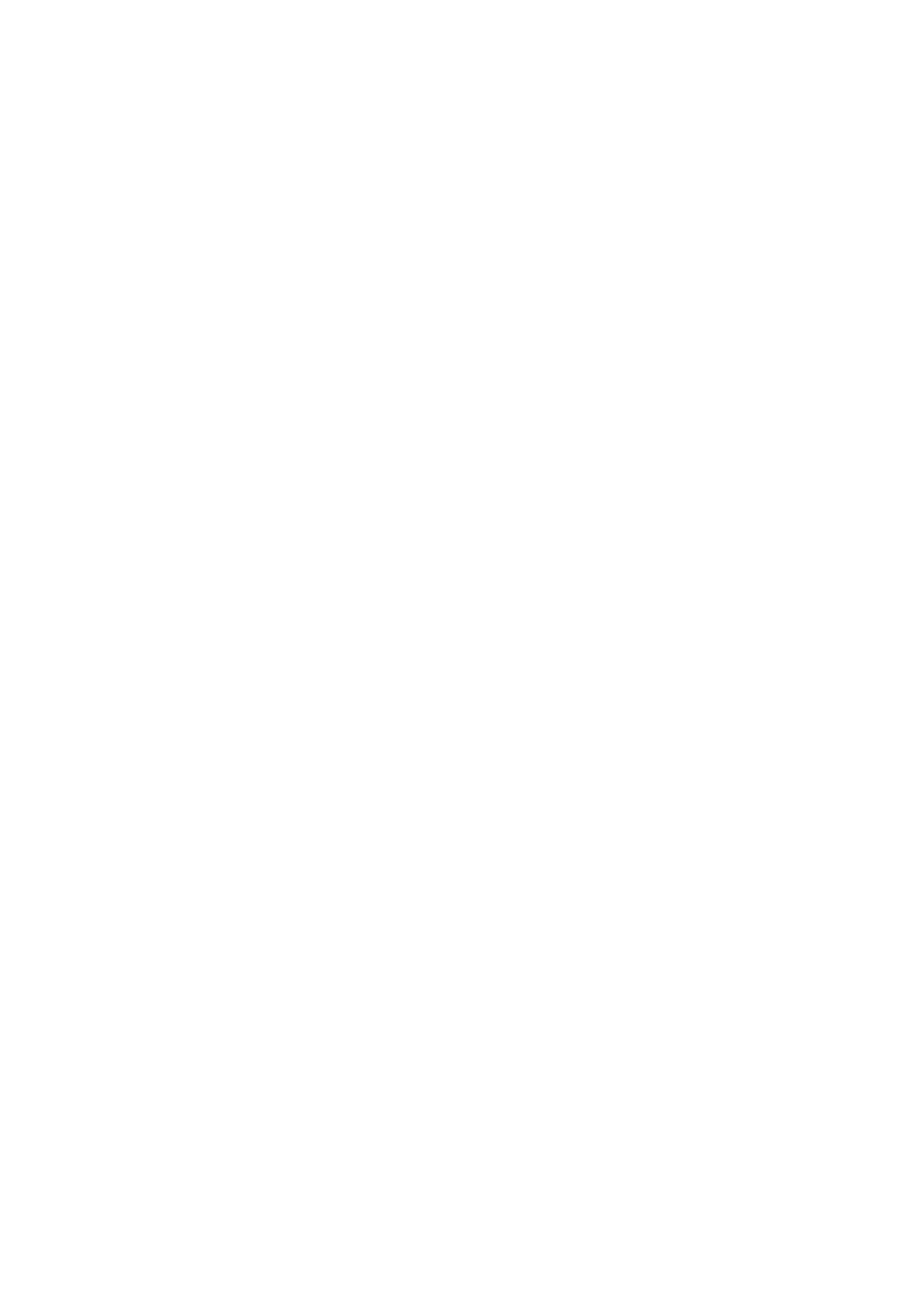# *Chapter Two*

## **FORTRESS EUROPE – REAL OR VIRTUAL?**

## *Christophe Cornu*

l

Although dictionaries and encyclopedias on strategy give various definitions of the word 'fortress', they all have two common denominators. A fortress is on the one hand a particularly important position which, in order to be impregnable, is protected by various defensive and offensive deterrent devices. On the other hand, a fortress is one of the components of a sphere of influence, which it helps to control and reinforce by various means, including its ability to project forces beyond that zone. Fortification is not therefore an aim in itself but rather a tool that facilitates a wider operation. It is merely one means among others that are available in implementation of a strategy, which in turn flows from a general policy.<sup>1</sup>

This military imagery, which can easily be transposed to transatlantic relations in the field of armaments, allows one to gauge the dynamics of balances and tensions, in this very sensitive area, between a dominant constituted power and a group of European countries on the path to integration.<sup>2</sup> If, therefore, the Europeans wished to create a 'Fortress Europe' comparable to that which the United States has methodically built  $up,3$  a certain number of instruments would have to be put in place, including:

<sup>1</sup> See Gérard Challiand, *Anthologie mondiale de la stratégie* (Paris: Lafond, 1991).

<sup>2</sup> See Yves Boyer 'Technologies, défense et relations transatlantiques', *Politique Etrangère*, no. 4/94, pp. 1005-15. For a more general treatment, see Paul Kennedy, *The Rise and Fall of the Great Powers* (London: Unwin Hyman Ltd, 1988); Zbigniew Brzezinski, *Le grand échiquier. L'Amérique et le reste du monde* (Paris: Bayard, 1997); Nicole Gnesotto, *La puissance et l'Europe* (Paris: Presses de Sciences Po, 1998); Joseph S. Nye Jr., 'The US and Europe: continental drift?', *International Affairs*, vol. 76, no. 1, January 2000, pp. 51-9.

<sup>3</sup> See European Defence Industries Group, 'Study paper on Main US Discriminatory Measures and Practices in the Defence Field', EDIG-EPP/93/04 Revision 4, Brussels, 20 June 2000; edig@skynet.be.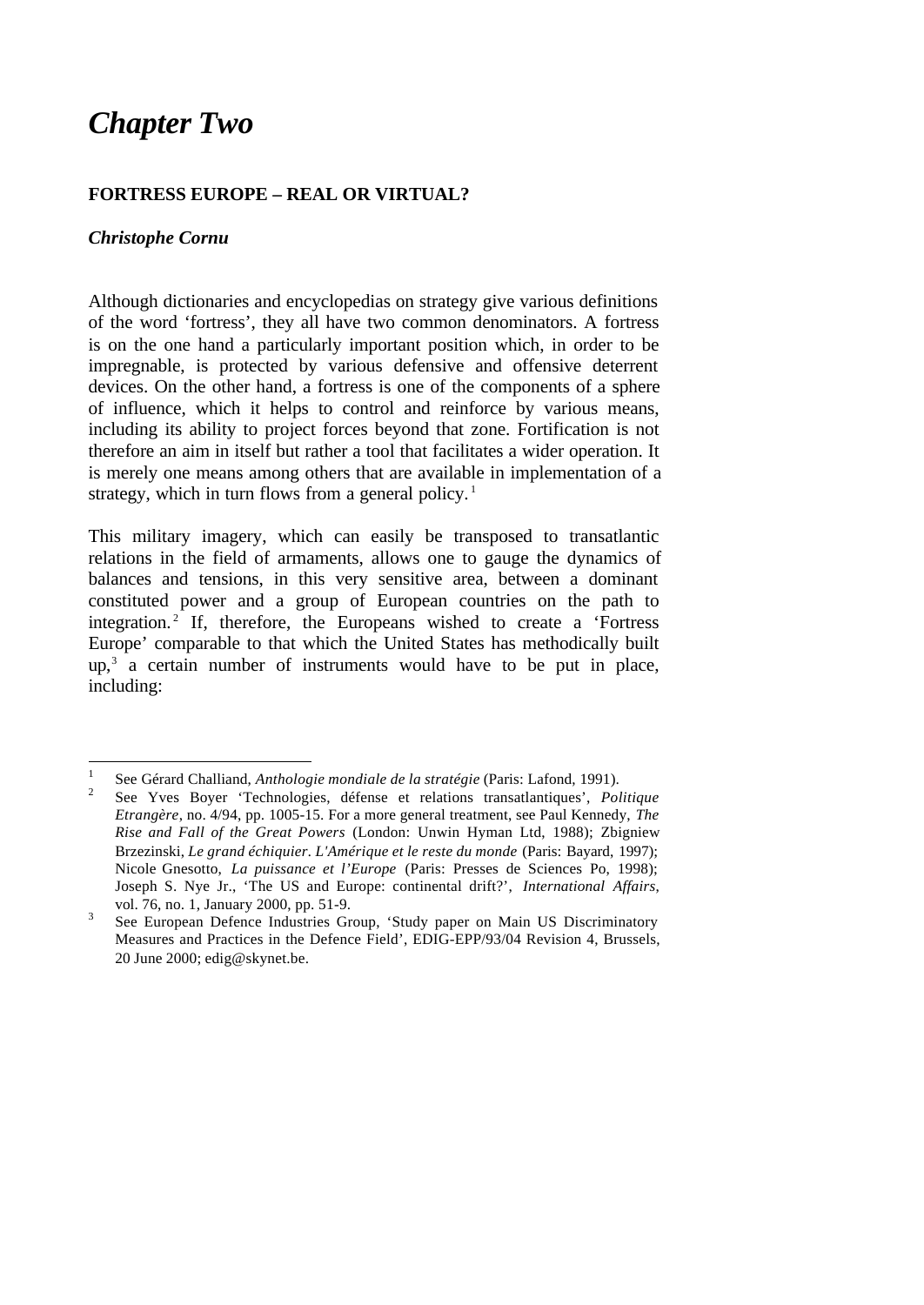l

- decompartmentalised defence markets (as concerns production, transfers of equipments and subsystems, as well as acquisitions and competition) within a European space that has a unified legal system;
- customs barriers to armaments imports as a tool for a European Union type of customs system;
- a single authority responsible for armaments and acting initially within the framework of a common defence policy and then as the instrument of a single defence policy with an adequate budget of its own;
- European preference in procurement, and consequently an increase in the proportion of European equipment in service with European armed forces.

In the continuing debate over transatlantic relations in the field of armaments, the 'Fortress Europe' paradigm still strongly influences discussions, either pervading the accusations levelled by Europe's American partners or, for the Europeans, embodying a hope or, conversely, something to be rejected.<sup>4</sup>

Evolving at different speeds, depending on the actor or sector, the European armaments community presents a complex, multifaceted picture,<sup>5</sup> in which 'Fortress Europe' is still virtual, whereas corresponding national 'citadels' are an undeniable reality (section II.1). However, recent attempts at convergence on the part of European countries, in certain parts of the armaments sector, introduce new terms into the transatlantic equation (section II.2).

<sup>4</sup> See in particular Robert P. Grant, 'Transatlantic Armament Relations Under Strain', *Survival*, vol. 39, no. 1, Spring 1997, pp. 111-37; 'Lockheed Chief Warns of Risks of a Fortress Europe', *Financial Times*, 30 October 1998; Emma Bonino, 'A single European Army', *Financial Times*, 3 February 1999; Heinz Schulte, 'Euro mergers spark fear of Fortress Europe', *Jane's Defence weekly*, 20 October 1999, and the European Policy Centre of Brussels seminar 'Defence industry & weapons cooperation: still Fortress Europe against Fortress America', *Atlantic News*, 7 April 2000.

<sup>5</sup> See Jean-Paul Hébert, 'Armement: le choc de l'Europe', in *RAMSES 1999* (Paris: Dunod for IFRI, 1999), pp. 229-54.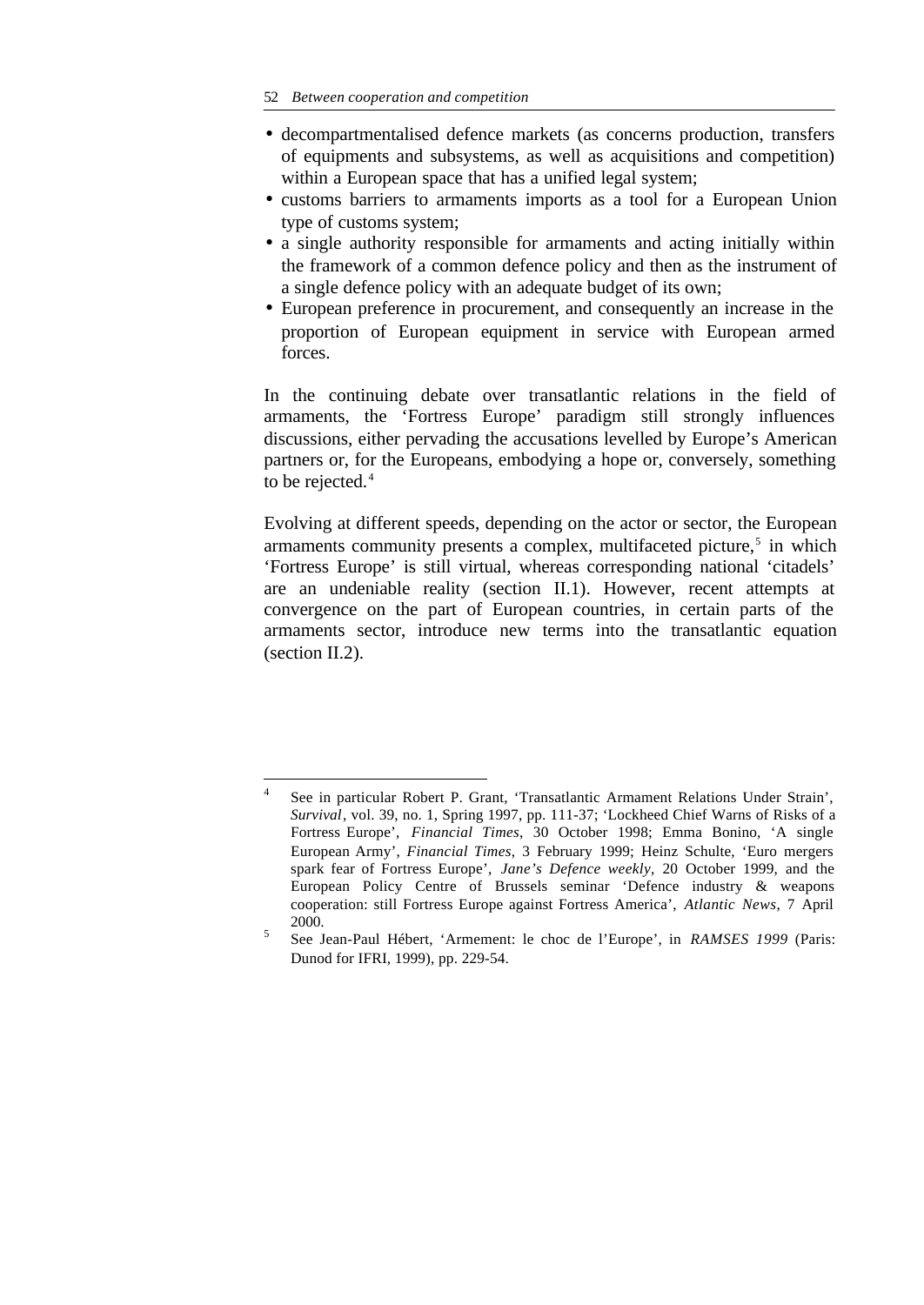## **II.1 Fortress Europe and national 'citadels'**

An examination of European defence equipment budgets and markets, legislation relevant to this sector, the structure of European industry and the discussions on European preference, leads to the conclusion that the expression 'Fortress Europe' does not yet correspond to anything more than an eventuality. The reality today is of a juxtaposition of national citadels kept in being by government practice.

### *Limited, fragmented budgets*

l

The most recent military operations involving Americans and Europeans (the Gulf conflict and crises in the Balkans) showed that, compared with the United States, the 'yield' from European defence budgets was very much lower, in particular because of their different budget priorities (operating costs versus capital investment) and a lack of pooling of equipment, leading to considerable duplication.<sup>6</sup>

Furthermore, the Europeans devote less money than the United States to defence. The following table shows that this gap is widening, in particular in the case of R&D budgets, which determine Europe's capacity to design future weapons systems.

| Year | <b>United States</b> |                  | Europe (15 EU countries) |      |        | Europe (17 NATO<br>countries) |             |         |
|------|----------------------|------------------|--------------------------|------|--------|-------------------------------|-------------|---------|
|      | Defence              | R&D              | Defence                  | R&D  | Ratio  | Defence                       | R&D         | Ratio   |
|      | budget               | bud-             | budget                   | bud- | (1)(2) | budget                        | bud-        | (1):(3) |
|      |                      | get              |                          | get  |        |                               | get         |         |
|      |                      | $\left(1\right)$ |                          | (2)  |        |                               | (3)         |         |
| 1995 | 274.6                | 36.6             | 168.9                    | 12.1 | 3      | 172.7                         | 12          |         |
| 1998 | 253.4                | 36.4             | 143.5                    | 9.5  | 3.8    | 150.2                         | 9.5         | 3.8     |
| 1999 | 252.3                | 35.3             | 131.6                    | 9    | 3.9    | 140.1                         | $\mathbf Q$ | 3.9     |

All figures are in constant 1997 \$ billion. Source: 'Defence Spending', *The Military Balance 1999-2000* (Oxford: Oxford University Press for the IISS, 1999), p. 37.

<sup>6</sup> See François Heisbourg's analysis 'L'Europe de la défense dans l'Alliance atlantique' (in particular his innovative thoughts on a convergence of European countries' defence policies to compensate for their various shortcomings), *Politique Etrangère*, no. 2/99, pp. 219-32.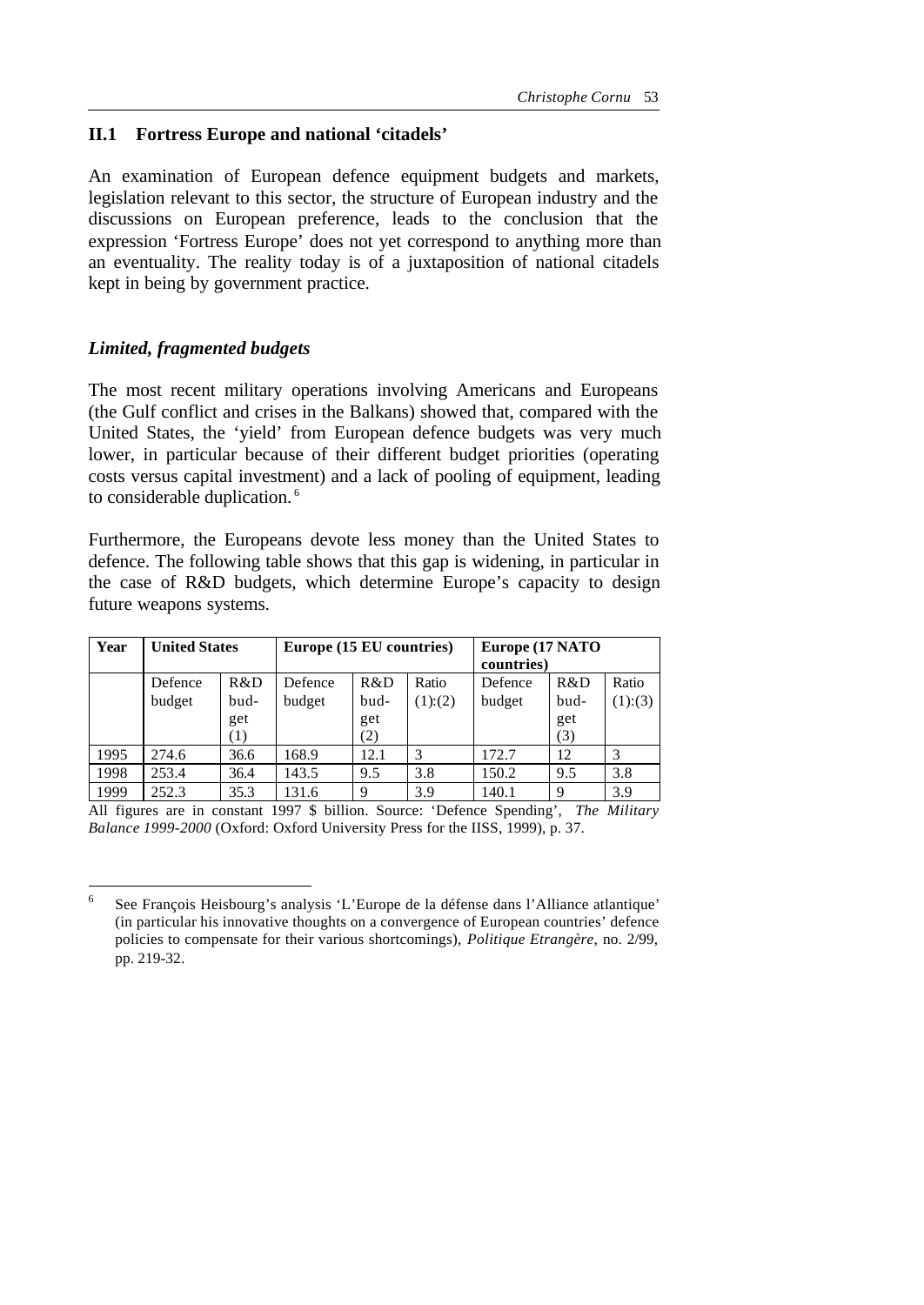One of the necessary (although not sufficient) conditions for constructing a 'Fortress Europe' would be the prior existence of a policy of state support for defence industries. Yet European countries' budgets are less oriented than that of the United States towards support for their national industries, whether for research, where European investment is inadequate, or procurement, where Europeans sometimes buy directly from the United States. Indeed, for missiles, combat aircraft and military satellites, as well as for R&D in these sectors, US budgets are around three times those of the EU countries. Overall, US industry receives 70 per cent more support than its European counterparts.<sup>7</sup> There is a clear link between the drop in European defence aerospace industrial activity (from  $\epsilon$ 24.5 billion in 1980 to €20.6 billion in 1999) and the reduction in EU states' orders (from 53 per cent in 1980 to 25 per cent of industries' total turnover in 1999), a reduction that has not been offset by a rise in defence exports.<sup>8</sup> The same analysis can be extended to equipment for land forces and navies, even if their procurement and R&D budgets are lower.

These figures are of course averages that cover a range of situations: certain countries that do not have a national defence industry capable of designing and producing equipment buy from third countries, whereas others that do have this capability practice national preference.<sup>9</sup> The overall gap between the United States and Europe does, however, show that there is no real European aim in this area.

In Europe, the shortage of funding for R&D is aggravated by the fragmentation of financing. Budgetary support for land and naval armaments seems to favour the retention of national 'citadels', at least in countries that have a domestic design, production and sales capability. As long as companies in these sectors remain national, the corresponding budgets will scarcely contribute to the construction of a 'Fortress Europe' as

<sup>7</sup> AECMA (European Association of Aerospace Industries), 'Government Funding for Aerospace Industries', Brussels, May 2000, pp. 41 and 58 ; www.aecma.org.

 $\lambda$ <sup>8</sup> AECMA, '1999 Statistical Survey', 5 July 2000.

<sup>9</sup> See, in the next subsection, the graph showing the turnover of 14 European defence companies and the amount of equipment of US origin in service in the armed forces of the countries concerned.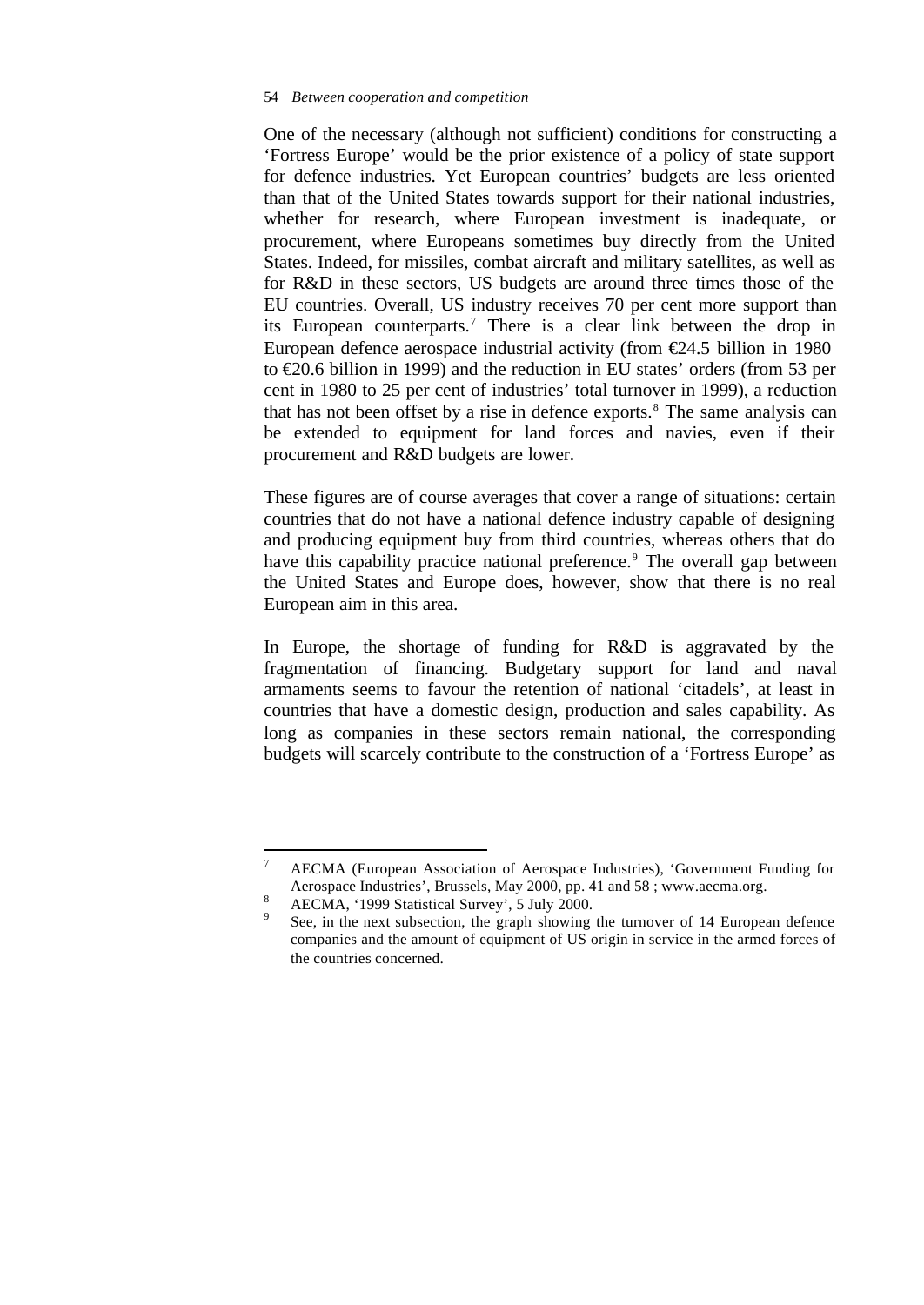such.<sup>10</sup> Only the aerospace and electronics sectors follow the opposite logic, primarily because of the impact of transeuropean restructuring.<sup>11</sup>

#### *The uneven openness of European defence markets*

Another factor to consider when assessing whether there is a 'Fortress Europe' is the extent of American penetration, in terms of both direct sales and investment, of the various European markets.

### US sales in Europe

Experts estimate that, overall, nearly 40 per cent of the equipment of European armed forces is American in origin.<sup>12</sup> This figure hides wide disparities, and the graph on the next page, which shows the relationship between the turnover of 14 European national defence industries and the (estimated) percentage of equipment of US origin in service with the armed forces of the countries concerned, indicates that there are four distinct  $groups: <sup>13</sup>$ 

- group A (France and the United Kingdom): countries capable of producing the complete range of weapons systems, and importers of very little US equipment;
- group B (Germany): a country with the capacity to manufacture complete systems, and importer of very little US equipment;
- group C: countries with considerable (Italy, Spain and Sweden), specialist (Finland, the Netherlands) or more limited (Belgium) industrial capabilities, and purchasers of a medium amount of US equipment;

<sup>10</sup> <sup>10</sup> See Jacques Isnard, 'Les forteresses nationales de l'industrie d'armement', *Le Monde*, 2 juin 1999.

 $\frac{11}{11}$  See, below, an analysis by sector.

<sup>&</sup>lt;sup>12</sup> See report by Burkard Schmitt of a defence industries task force meeting, held at the Institute for Security Studies of WEU, Paris, 31 March 2000,  $5<sup>h</sup>$  session (Transatlantic armaments cooperation).

<sup>&</sup>lt;sup>13</sup> The author wishes to emphasise that the figures quoted should be treated with a certain amount of caution, mainly because of the scarcity of reliable data on EU member countries (AECMA data concerns only the aerospace sector, EDIG figures are nonexistent and those of the EU incomplete).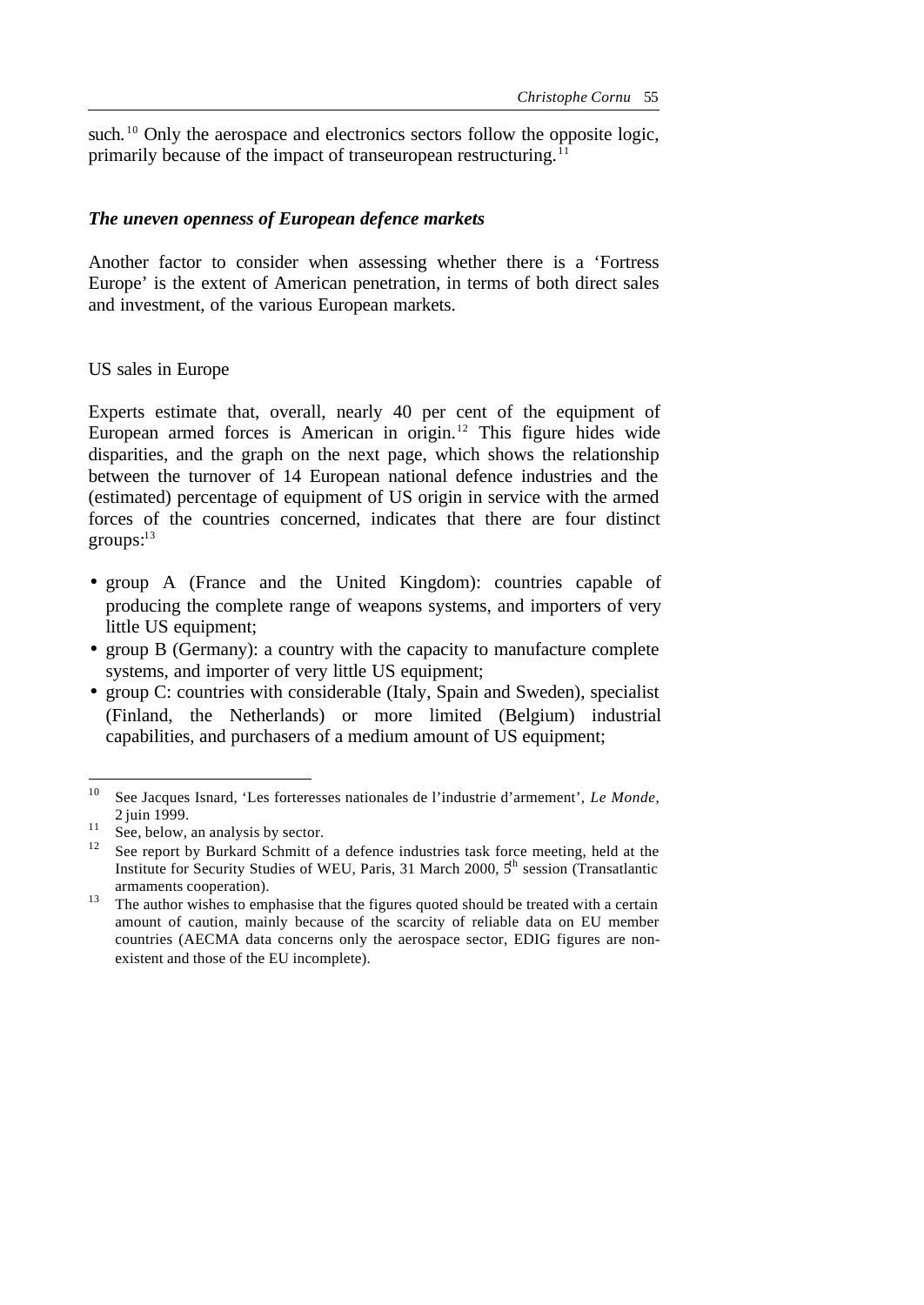• group D: countries with little industrial capacity, and purchasers of a high percentage of US equipment (Denmark, Greece, Norway, Portugal and Turkey).

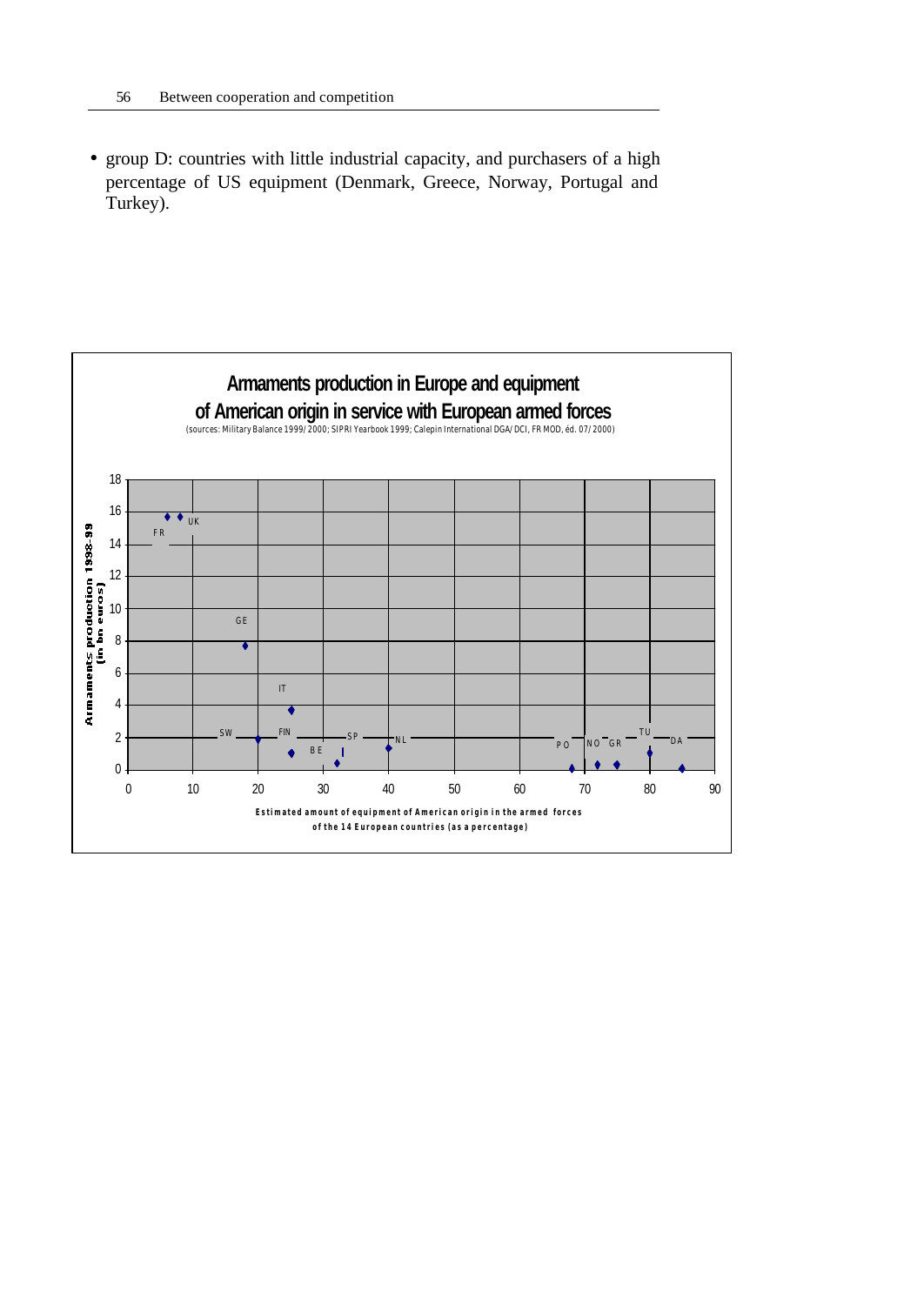In the light of these estimates it is easy to see that a European defence industry does not really exist, nor a homogeneous European market, but rather a number of actors who adopt their own particular approach to their American partner.<sup>14</sup>

The countries in group A have a fairly large degree of autonomy in defence technology. They have the technologies necessary to design and produce the complete range of weapons systems but sometimes lack the funding necessary to develop them (for its nuclear weapons, London has chosen in part the United States as its source of supply). The official British policy is to consider American offers along with others in accordance with the 'best value for money' principle. While, however, British procurement policy ostensibly gives priority to competition, one notes that the British armed forces have very little US equipment.<sup>15</sup> For the French, purchases from the United States, which are in fact very limited, are made either because it is not possible to find a European designed/manufactured equipment, or because it is more economical to buy equipment that has already been developed (such as the AWACS, *Hawkeye* or C-130 aircraft).<sup>16</sup>

In the case of Germany (Group B), industrial links with the United States are limited to the field of missiles. In other aerospace sectors, Germany has traditionally participated in European collaborative programmes. It is only in land armaments and naval shipbuilding (which until now have largely remained national) that German industry has acquired a full prime contractor capability. As a result of these characteristics, Germany buys little from the United States, and devotes around 70 per cent of its equipment budget to European programmes.<sup>17</sup>

<sup>14</sup> See William Walker & Philip Gummett, 'Nationalism, internationalism and the European defence market', *Chaillot Papers* 9 (Paris: Institute for Security Studies of WEU, September 1993), pp. 23-30.

<sup>15</sup> See 'Smart procurement', in *The Strategic Defence Review*, Cm 3999 (London: The Stationery Office, 1998), pp. 41-4; and 'Breaking the Bank', *Jane's Defence Weekly*, 26 January 2000, pp. 25-8.

<sup>16</sup> See Jean-Paul Hébert, *Stratégie française & industrie d'armement* (Paris: *FEDN*, 1991) ; the special edition devoted to France of *Jane's Defence Weekly*, 26 April 2000; and Robert Graham 'Government faces a financial squeeze', *Financial Times*, 14 June 2000.

<sup>&</sup>lt;sup>17</sup> See in particular Joachim Rohde, 'French-German Arms Cooperation' in Hans Stark (ed.), 'Les relations Franco-allemandes', *Les cahiers de l'IFRI* 25 (Paris: IFRI, 1998); the special edition on Germany of *Jane's Defence Weekly*, 7 July 1999; Dr Hans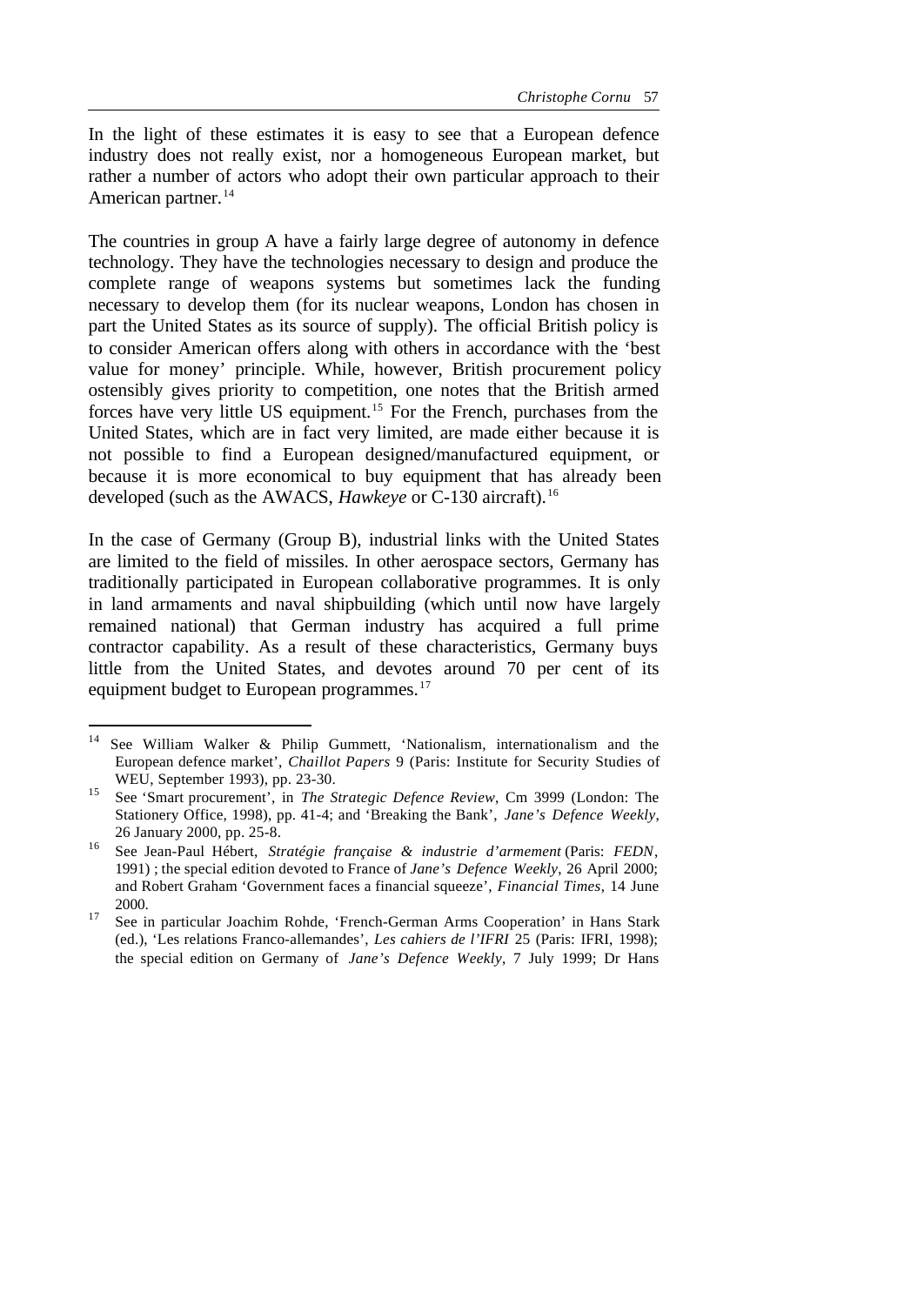l

The countries in Group C have significant, more or less specialised design and production capabilities on their national territory, and give preference to national or European suppliers (the Netherlands to a lesser extent). Italy is involved in many European collaborative projects and has a sizeable technological and industrial capacity. Sweden, which is fairly dependent on the United States in aerospace for subsystems (engines, missiles, etc.), equips its army and navy mainly with equipment manufactured on its soil. Spain cannot produce the complete range of equipments but is capable of producing nationally the major armaments with which its forces are mainly equipped. $18$ 

For the countries in these three groups, which carry significant weight in European policy, the debate on transatlantic armaments relations takes less account of the aim of a big 'Fortress Europe' than considerations to do with retaining existing national 'citadels'. Nevertheless, in certain cases the idea of a national 'citadel' tends to come down to simply preserving jobs, without attaching any great importance to technological capacity or national ownership of companies. Thus, one has seen for instance the purchase of Bofors's artillery activity by United Defense (US), the takeover of the Swiss company Mowag by GMC Canada and the Spanish government's offer to sell the armoured vehicle manufacturer Santa Barbara.

Lastly, the countries in Group D have little industrial capacity and (except for Norway) a lower technological level. Their policies of buying from the United States are based on a combination of factors: the purchase of hightechnology equipment at the best price (countries, except for Turkey, with a fairly limited equipment budget), the request for technology transfers in an attempt to acquire a certain autonomy (Turkey) and above all privileged diplomatic relations with the United States.<sup>19</sup>

Eberhard Birke, 'L'industrie aérospatiale en Allemagne: puissante et prête à coopérer', *Défense Nationale*, no. 6, juillet 1999, pp. 38-46.

<sup>18</sup> See General Alberto Zignani, 'L'Italie et l'Europe de l'Armement', *l'Armement*, no. 61, mars 1998, pp. 114-20, as well as individual country sections (Belgium, Finland, Italy, the Netherlands, Spain and Sweden) of *Calepin International* (Paris: DGA/DCI, Ministère de la Défense), édition 07/2000; and *The Military Balance 1999- 2000* (Oxford: Oxford University Press for the IISS, 1999), pp. 30 ff.

<sup>19</sup> See individual country sections of *Calepin International* (Paris: DGA/DCI, Ministère de la Défense), édition 07/2000; and *The Military Balance* 1999-2000' (Oxford: Oxford University Press for the IISS, 1999), pp. 30 ff.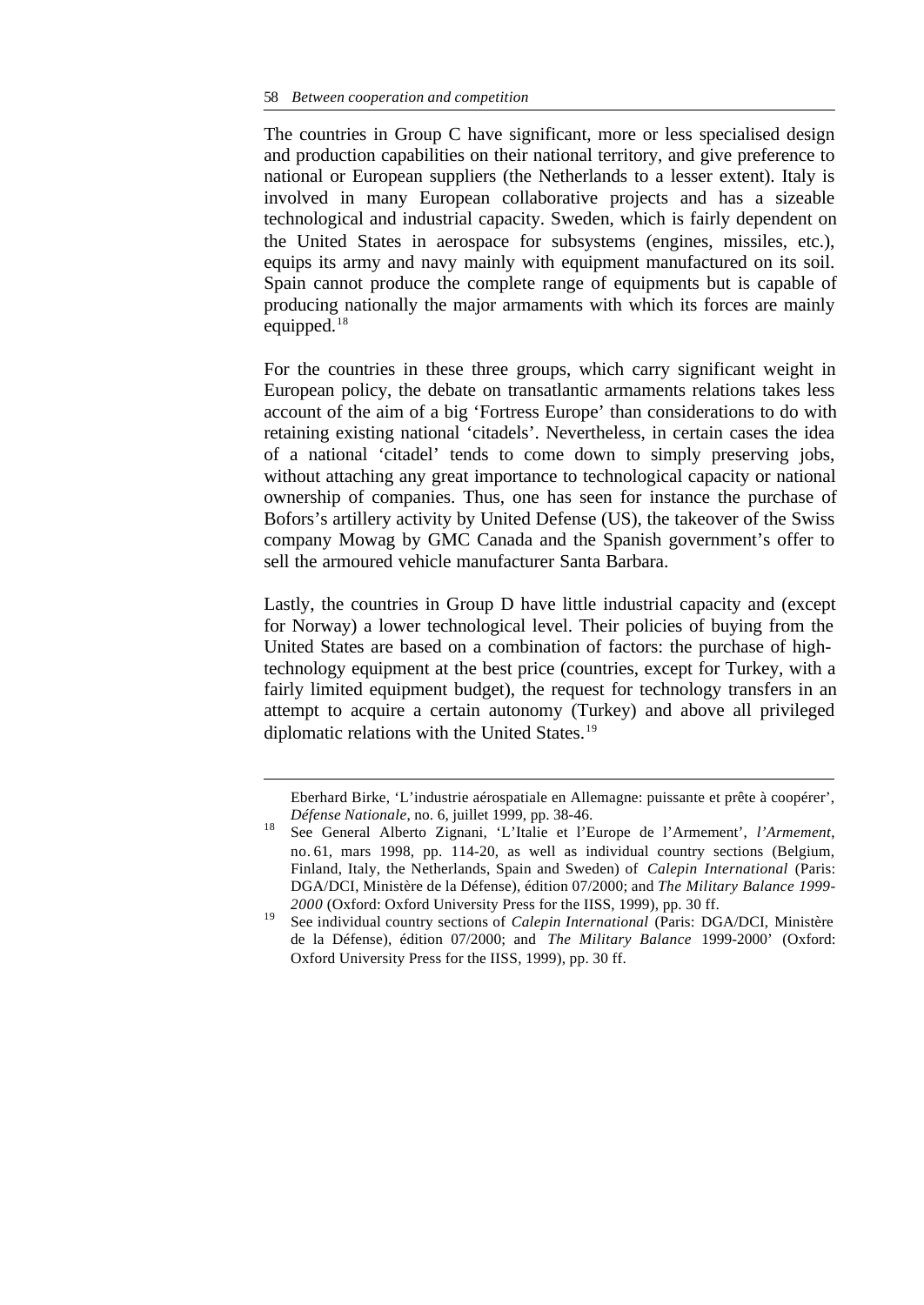The European countries' different situations and choices explain why the 'two-way street' as such has remained at the level of declarations of intent. Indeed, the volume of US exports to Europe is very much greater than those from Europe to the United States (which are penalised by the closed American market).<sup>20</sup> The ratio of exports in the two directions is becoming increasingly favourable to the United States, as the following table shows.

|      | <b>Exports</b>                 | <b>Exports</b>                 | Ratio  |
|------|--------------------------------|--------------------------------|--------|
|      | <b>United States to Europe</b> | <b>Europe to United States</b> |        |
| 1987 | \$6.1 billion                  | \$1.4 billion                  | 4.36:1 |
| 1994 | \$4.1 billion                  | \$0.7 billion                  | 5.86:1 |
| 1997 | \$4.3 billion                  | \$0.7 billion                  | 6.14:1 |

Sources: for 1987 and 1994, *The Military Balance 1996-1997*; for 1997, ACDA, quoted in *Revue Aérospatiale*, no. 166, mars 2000.

However, it must be noted that these American exports to Europe are in general concentrated in a few traditional importing countries (Group D) and usually concern electronic and aerospace equipment. Thus, sales to four countries (Denmark, Greece, Norway and Turkey) each year represent between 45 and 60 per cent of these exports. $21$ 

#### US investments in Europe

Concerning investment, American industrial strategy in recent years has essentially been to increase the number of agreements so that American interests become a part of the fabric of European industry, and thus retain access to European markets in all sectors.<sup>22</sup>

 $20\,$ <sup>20</sup> See 'Making Transatlantic Defense Cooperation work', Findings and Recommendations of the CSIS Atlantic Partnership Project, Center for Strategic & International Studies, Washington DC, May 1996.

<sup>&</sup>lt;sup>21</sup> Figures are taken from Foreign Military Sales added to commercial sales (arms exports control regime); see DSCA (Facts Book) published by Deputy for Financial Management Comptroller, 'Foreign Military Sales, Foreign Military Construction Sales and Military Assistance Facts', Washington, 30 September 1998. This percentage of exports to the four countries is only markedly lower when a big contract is signed (for instance the purchase of F-18 aircraft in 1994 by Finland or *Apache* helicopters by the Netherlands and the United Kingdom in 1995).

<sup>&</sup>lt;sup>22</sup> See Jean-Paul Hébert, 'Dimensions économiques de la compétition euro-américaine', in *Europe/Etats-Unis: coopérations et compétitions dans le domaine des systèmes de*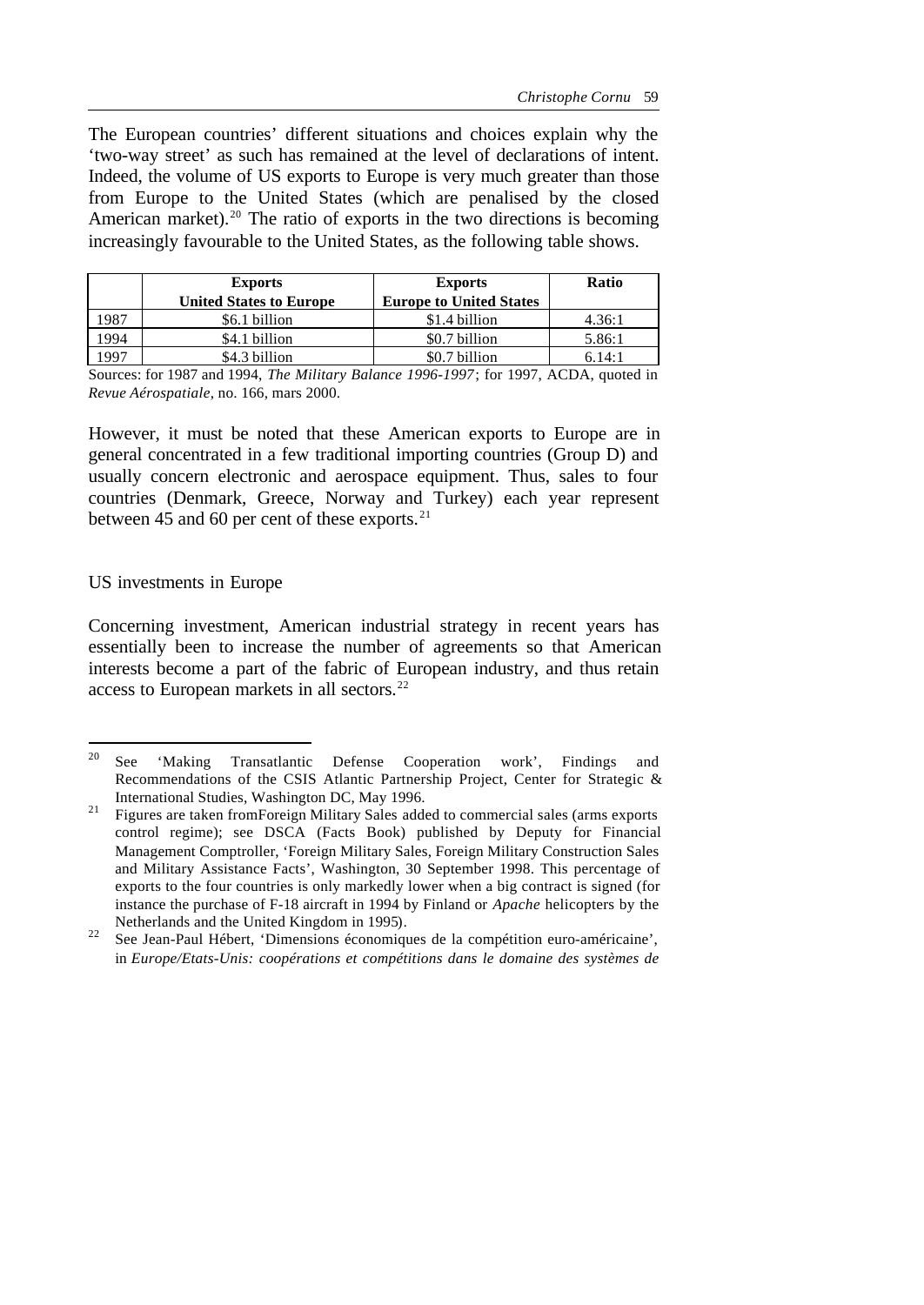Agreements can take the form of joint production. Thus, Lockheed-Martin and BAe have collaborated in the design of a reconnaissance vehicle, Loral and Alcatel joined forces for the *Skybridge* and *Cyberstar* satellite systems, and so on. It can also involve subcontracting agreements (McDonnell Douglas orders parts from Fokker Aviation, Helicopter Aviation Services (Bell group) buys SFIM automatic pilots, etc.), transfer of licences or taking a share in or acquiring companies (acquisition of the French company Ratier-Figeac by the UTC group, the sale currently being negotiated by Spain of its armoured vehicle manufacturer Santa Barbara Blindados to the American firm General Dynamics, which has also become the principal shareholder in the Austrian light armoured vehicle manufacturer Daimler Puch, etc.). $23$ 

The United States has had to content itself with this strategy of adaptation. Certain actors recommended a policy of hegemony, <sup>24</sup> but it would have been politically too costly within the Atlantic Alliance. Others supported the idea of establishing a true 'two-way street' between the two sides of the Atlantic, but this was finally abandoned, in particular because it would have been detrimental to the US balance of trade.<sup>25</sup>

### *Disparate legislation*

l

Within the European Union two forms of regulation of the armaments sector are superposed: on the one hand there are the legal systems of the 15

*défense et des hautes technologies* (Paris: La Documentation française, 1998), pp. 107- 20

<sup>23</sup> See Jean-Paul Hébert and Laurence Nardon, 'Concentration des industries d'armement américaines : modèle ou menace ?', *Cahiers d'Etudes Stratégiques*, CIRPES/EHESS, Paris, no. 23, 1999 (chapitre 6 : 'le renforcement ambigu des liens entre industries d'armement américaines et européennes'); Jacques Isnard, 'L'OPA américaine sur la défense européenne', *Le Monde*, 31 octobre-1 novembre 1999; Leslie Crawford, 'Spain to go ahead with sale of arms maker to US', *Financial Times*, 11 July 2000; and Nicole Beauclair & Jean Dupont , ' Industrie américaine : partenaire et concurrente', *Air & Cosmos*, no. 1706, 13 octobre 2000.

<sup>24</sup> See Ethan B. Kapstein, 'America's Arms Trade Monopoly. Lagging Sales Will Starve Lessers Suppliers', *Foreign Affairs,* May-June 1994, vol. 73, no. 3, pp. 13-19.

<sup>25</sup> See in particular Pamela Pohling-Brown, 'Fear of transatlantic trade war as market contracts', *Jane's Defence Contracts*, March 1997, pp. 5-7; and Jacques S. Gansler, 'Technology, Future Warfare and Transatlantic Cooperation', NATO workshop, Norfolk, VA, 12 November 1998.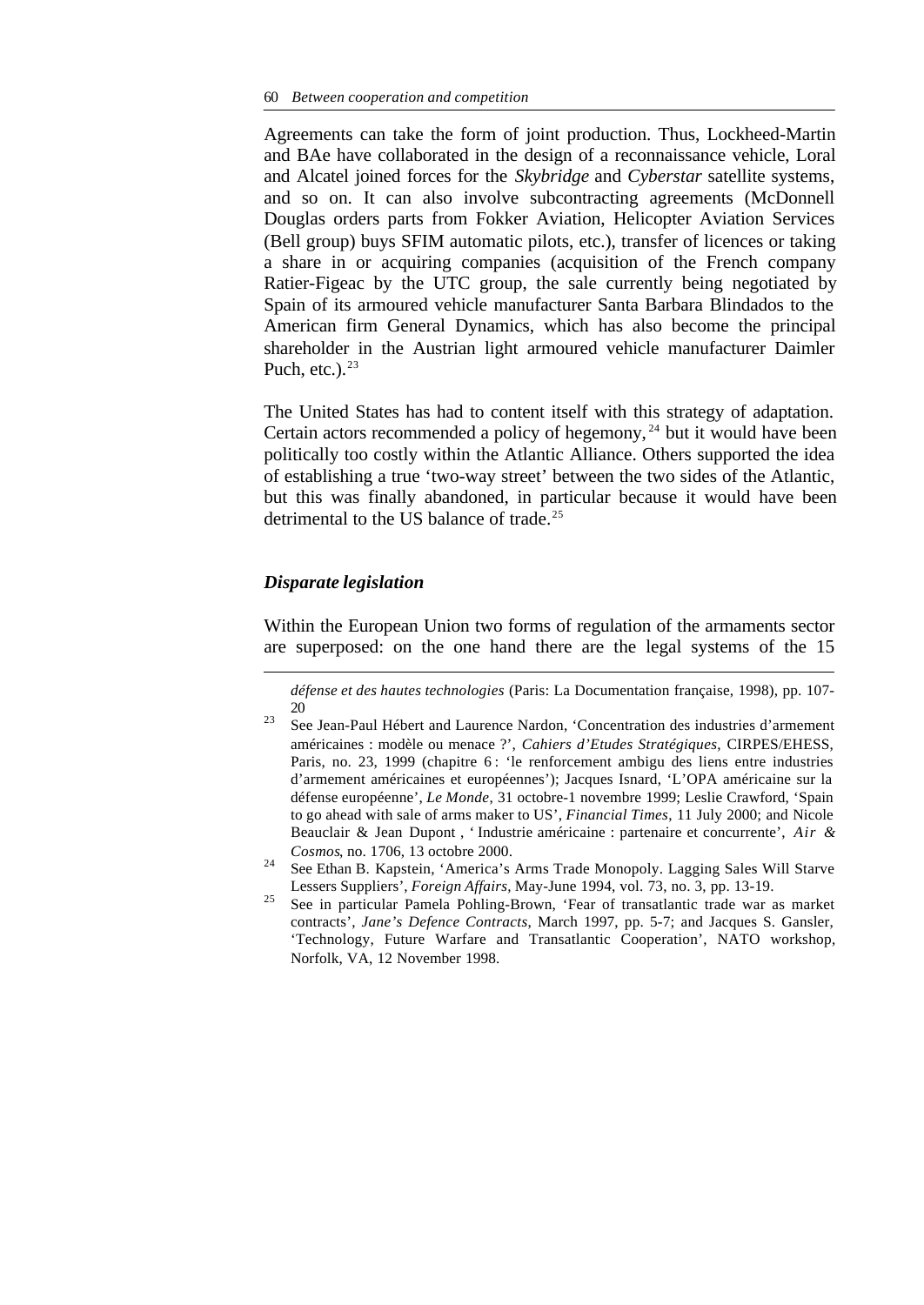member states, which contribute to the continued existence of national fortresses, notably through the laws on public sector contracts, and on the other legislation enacted by the European Union in its areas of competence.

### National regulations

l

In both its impact and scope or its specificity compared with ordinary law, the heterogeneousness of national regulations in the field of defence became particularly clear during the work done by the four partners in the Airbus consortium (Aerospatiale, BAe, CASA and Dasa) on the setting up of a European Aerospace and Defence Company (EADC). Following the declaration of 9 December 1997 on the restructuring of the European defence aerospace and electronics industry,  $26$  the companies drew up a first report. The report criticised in particular the disparity of regulations in European countries in three areas (general provisions, the 'golden share' and export regulations), as the main obstacle to industrial restructuring in Europe.

Concerning *restrictions on foreign investments*, two separate groups of countries can be distinguished. In the first category, Germany does not impose any specific legal constraints on foreign acquisitions of national companies, and Italy has no special arrangements for controlling defence industrial agreements. The United Kingdom has no specific regulations concerning this issue, which comes under ordinary law. However, practice in these countries is still interventionist. Thus, the Italian government can invoke the protection of secrets touching on national security in order to prevent any takeover that is considered 'unfriendly' or inappropriate. In Germany, when BAe wanted to buy STN Atlas in 1998, the authorities discreetly pointed out the possible negative consequences regarding access to the German market in the event of a foreign majority holding in STN.<sup>27</sup>

Industrial restructuring at the European level is complex to analyse, because it is a process that takes into account both the interests of shareholders and governments' objectives, which may differ. Thus, BAe's acquisition of

<sup>&</sup>lt;sup>26</sup> Joint declaration by the heads of state and government of France, Germany and the United Kingdom of 9 December 1997. See Annexe B.

<sup>&</sup>lt;sup>27</sup> In the end, BAe only acquired a 49 per cent share in STN Atlas (Author's interviews).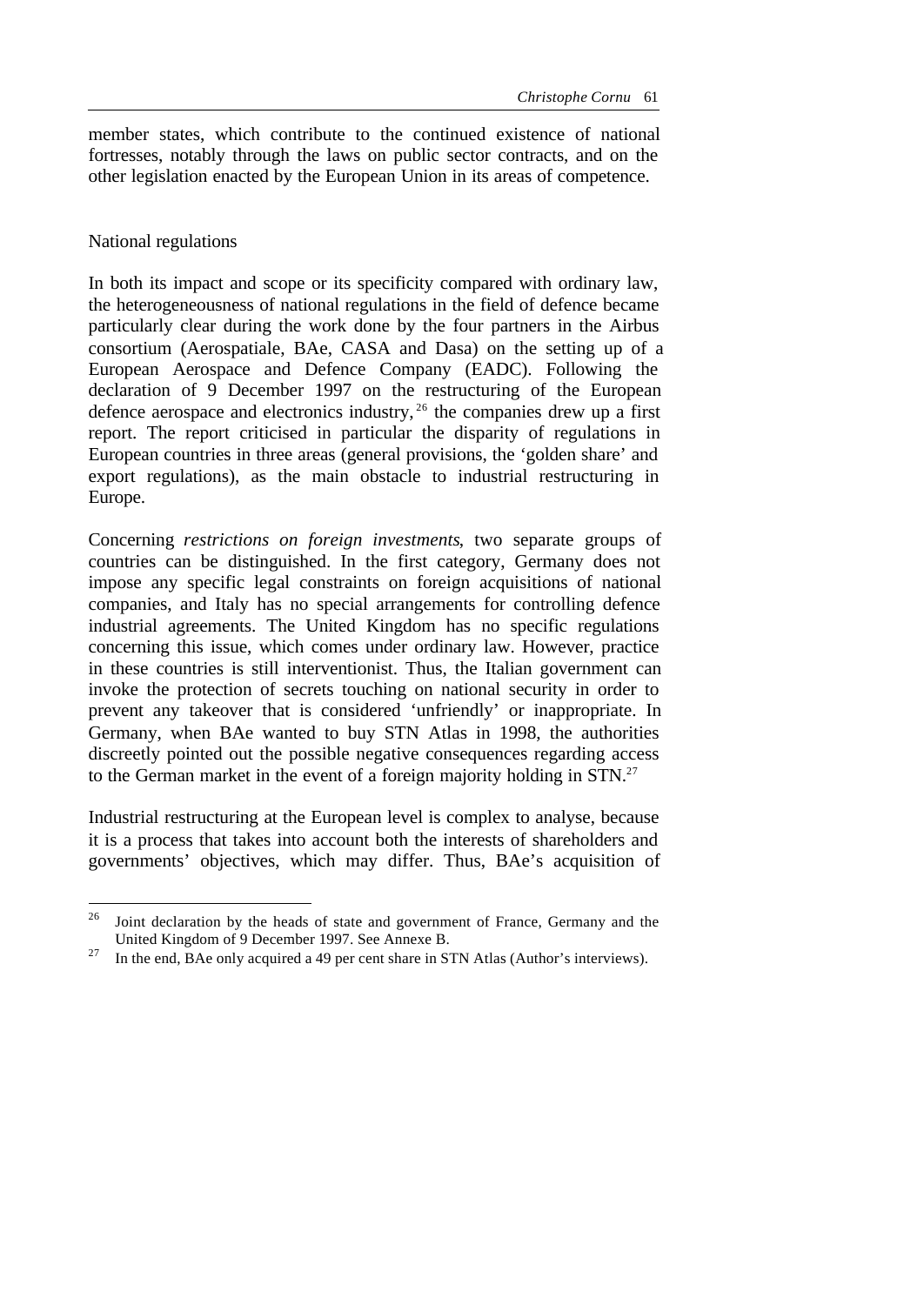GEC in January 1999 could be interpreted as either the forming of a 'Fortress United Kingdom', refusal of an alliance with another European company (Dasa or Thomson-CSF), simply a way of looking after the interests of GEC's shareholders, rejection of an alliance with an American company, or all four at once.<sup>28</sup>

A second group of countries makes use of a specific body of rules. Thus, French law is very restrictive in requiring prior authorisation (from the Ministry of Economy and Finances) for any foreign investment, which is to be limited to 20 per cent of a company's capital (it is however possible to obtain dispensations).<sup>29</sup> In Sweden, overall government permission is necessary for any armaments manufacturer, and in Spain the government must approve any foreign investment in a Spanish defence company.

Concerning *golden shares*, which involve rights going far beyond the normal business regime, another division appears. In Germany and Sweden, there is no golden shares mechanism. On the other hand such a tool is used in Spain, France (in particular in the processes of privatisation of companies such as Aerospatiale and Thomson-CSF), Italy (again in the case of privatisation, under law 474/94) and in the United Kingdom (where golden shares are subject to four conditions: the presence, on the board, of a nonexecutive director representing the government; a ceiling of 49.5 per cent on overall foreign ownership of a company's capital; a limit of 15 per cent on individual foreign holdings of the company's shares; and government approval of any modification of these provisions). In the United Kingdom, this ceiling of 49.5 per cent was initially fixed at 29.5 per cent but was raised following pressure from BAe and Rolls-Royce. The latter argued successfully that the figure of 29.5 per cent prevented alliances with foreign

 $2\sqrt{8}$ <sup>28</sup> See Jean-Pierre Maulny, 'Industries et ventes d'armes', in *l'Année Stratégique 2000* (Paris: éditions Michalon, 1999), pp. 649-71; Marc Roche, 'La puissance du nouveau BAe pèsera sur l'avenir de l'Europe', *Le Monde*, 21 janvier 1999; Hugh Dixon and Alexander Nicoll, 'How Project Super Bowl Won the Day' (Publicly, Blair welcomed the deal, but privately, ministers and officials were seething), *Financial Times*, 23-24 January 1999; Ralph Atkins, 'DASA head gloomy over pan-European defence' (Bischoff warning follows BAe acquisition of Marconi) , *Financial Times*, 25 January 1999.

<sup>29</sup> See, on these regulations, ICA Jean Hamiot, 'La Base Industrielle et Technologique de Défense', *l'Armement*, no. 61, mars 1998, pp. 44-52. The new European industrial realities are causing the French authorities to be more flexible (see the analyses of IGA Bessero and ICA Coq in *Info DGA*, no. 121, mars 2000, pp. 34-5).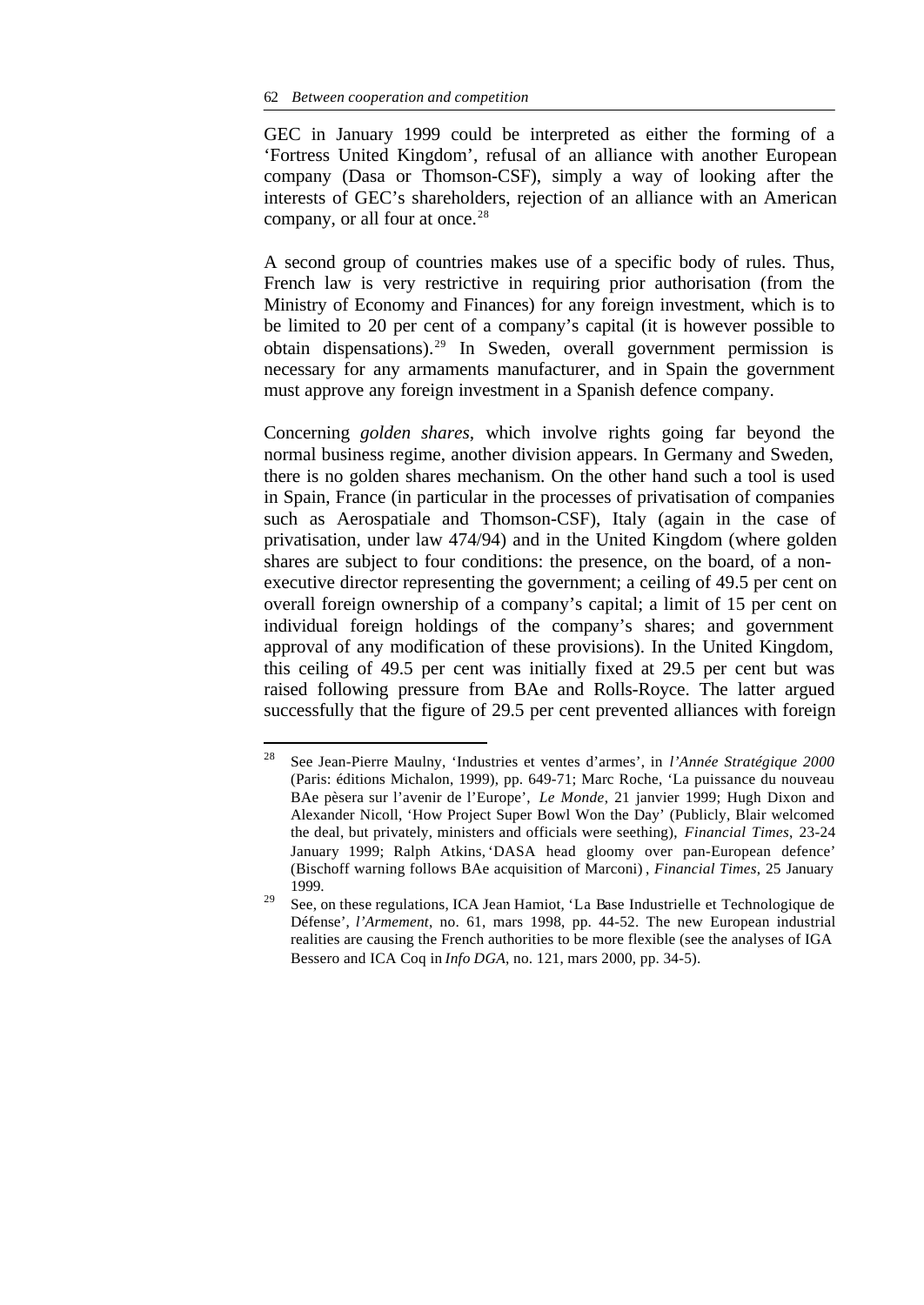companies and could have a negative effect on the value of shares, and that a ceiling of 49.5 per cent would still protect them from hostile takeover.<sup>30</sup>

As far as *export regulations* are concerned, each European country has its own cumbersome legislation. This requires companies to obtain approval, either for a geographical area, for exploring external markets, for obtaining permission to export weapons systems at the time the equipment is exported (in the case of the United Kingdom) or at each phase of the export process (in the case of France, Germany and Spain). These regulations are in general applied by interministerial committees or at the highest level (in France, Germany, Italy, Spain and Sweden) and are sometimes based on specific lists of products (contained, in Italy, in law 474/94, in France in decree 95- 589 of 6 May 1995 and in Germany KWKG of 20 April 1961).<sup>31</sup>

This multitude of heterogeneous regulations prevents the free circulation of defence products within the European Union and stirs up competition between Europeans in third markets. In this area, the 15 EU member states are just as foreign with respect to each other as is, say, the Netherlands *visà-vis* Russia or Argentine. The practical application of these procedures by states seems to be flexible, and their observance by defence companies is relative: in particular it seems to depend on the political context and competition in third markets.<sup>32</sup> Nevertheless, in this area two sets of common rules have recently been under development in the EU and in the Letter of Intent (LoI – see below).

In the field of *competition*, one notes a difference between declared intentions and reality: the European countries declare a policy of openness of their internal markets but in practice still continue to think in terms of national capabilities.

<sup>30</sup> <sup>30</sup> *Financial Times*, 26 June 1997 and 13 March 1998.

See, on these complex regulations, the exhaustive parliamentary report by MM. Jean-Claude Sandrier, Christian Martin and Alain Veyret, 'Le contrôle des exportations d'armement', Rapport d'information no. 2334, *Assemblée Nationale*, Paris, 25 avril 2000 (www.assemblee-nationale.fr).

<sup>&</sup>lt;sup>32</sup> See the analysis by Jean-Louis Scaringella, 'Les Industries de Défense en Europe', *Economica*, Paris, 1998, pp. 67-100; *Les Nouvelles du GRIP*, no. 4/99 (www.grip.org); and the special feature in *Le Monde* of 22 January 2000 (Patrice Claude, 'Tony Blair a du mal à concilier l'éthique diplomatique et ventes d'armes'; Christophe Jakubyszyn, 'En France, un outil à la discrétion du gouvernement'; and Arnaud Leparmentier, 'En Allemagne, les verts obtiennent un durcissement des règles').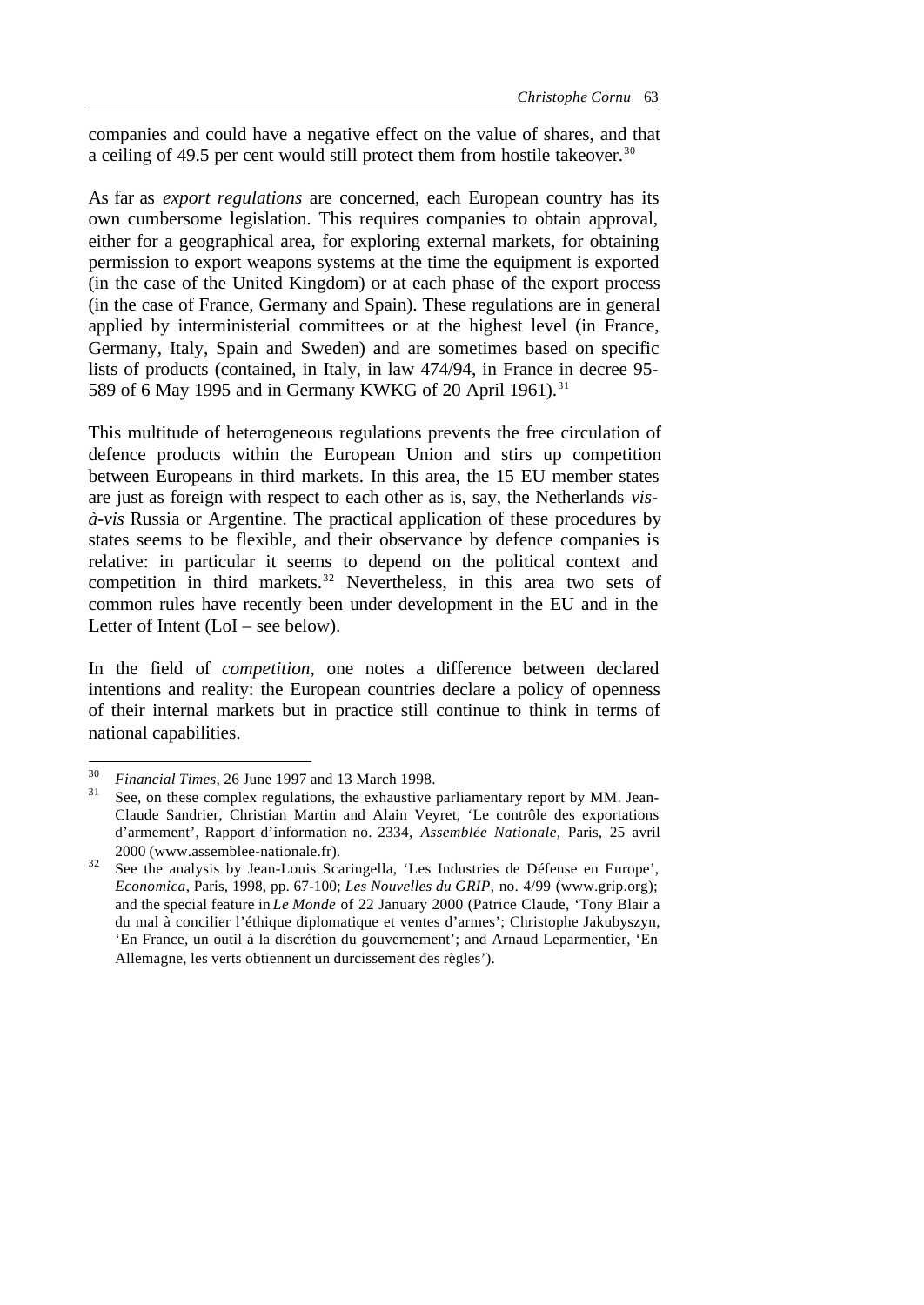Thus, the Coherent Policy Document (CPD) signed in 1990 by the 13 members of the Independent European Programme Group (IEPG) was aimed at creating an open European armaments market.<sup>33</sup> Even though some progress has been made, measures to open up markets and make them transparent remain just words, and have no effect on national preference.<sup>34</sup>

Again, in the United Kingdom in the period 1996-97, of 730 contracts awarded (56 per cent of which were open invitations to tender) in the framework of the WEAG CPD, 95 per cent were won by British companies. In Italy, of 341 contracts published in the WEAG bulletin during the same period, 74 per cent were subject to limited competition and only 26 per cent to open competition. In the first case, 86 per cent of the contracts went to Italian companies (and the remainder to European or American companies), and in the second case 68 per cent of the contracts stayed in Italy (the rest going to European or American companies). In France, in 1997, out of 16,992 transactions (worth FF62.9 bn) done by the Ministry of Defence, 10,218 (i.e. 63 per cent, amounting to FF55 bn) were subject to restricted invitations to tender or not open to competition. <sup>35</sup> Moreover, the new version of the CPD agreed in 1999 by the 13 WEAG defence ministers is no more precise or binding regarding the openness of markets than was the 1990 document, whose limitations have been seen. <sup>36</sup>

#### EU rules

l

Alongside all this national legislation, the EU has created a second body of rules, and here one finds a complete paradox: although the treaties provide that matters affecting national security can be excluded by states from the

<sup>33</sup> Entitled *Independent European Programme group – European Defence Equipment Market*, it developed all aspects of a European armaments policy; IEPG/PermSec/D-12 of 30 October 1990.

<sup>34</sup> See Sandra Mezzadri, 'L'ouverture des marchés de la défense: enjeux et modalités', *Occasional Papers* 12 (Paris: Institute for Security Studies of WEU, February 2000), pp. 6-11.

<sup>35</sup> See French Ministry of Defence, 'Annuaire statistique de la Défense', Collection Analyses et Références (Paris: *La Documentation Française*, juin 2000), p. 115.

<sup>36</sup> 'Coherent Policy Document', WEAG (99) 2, Brussels, 22 November 1999 (www.weu.int/weag).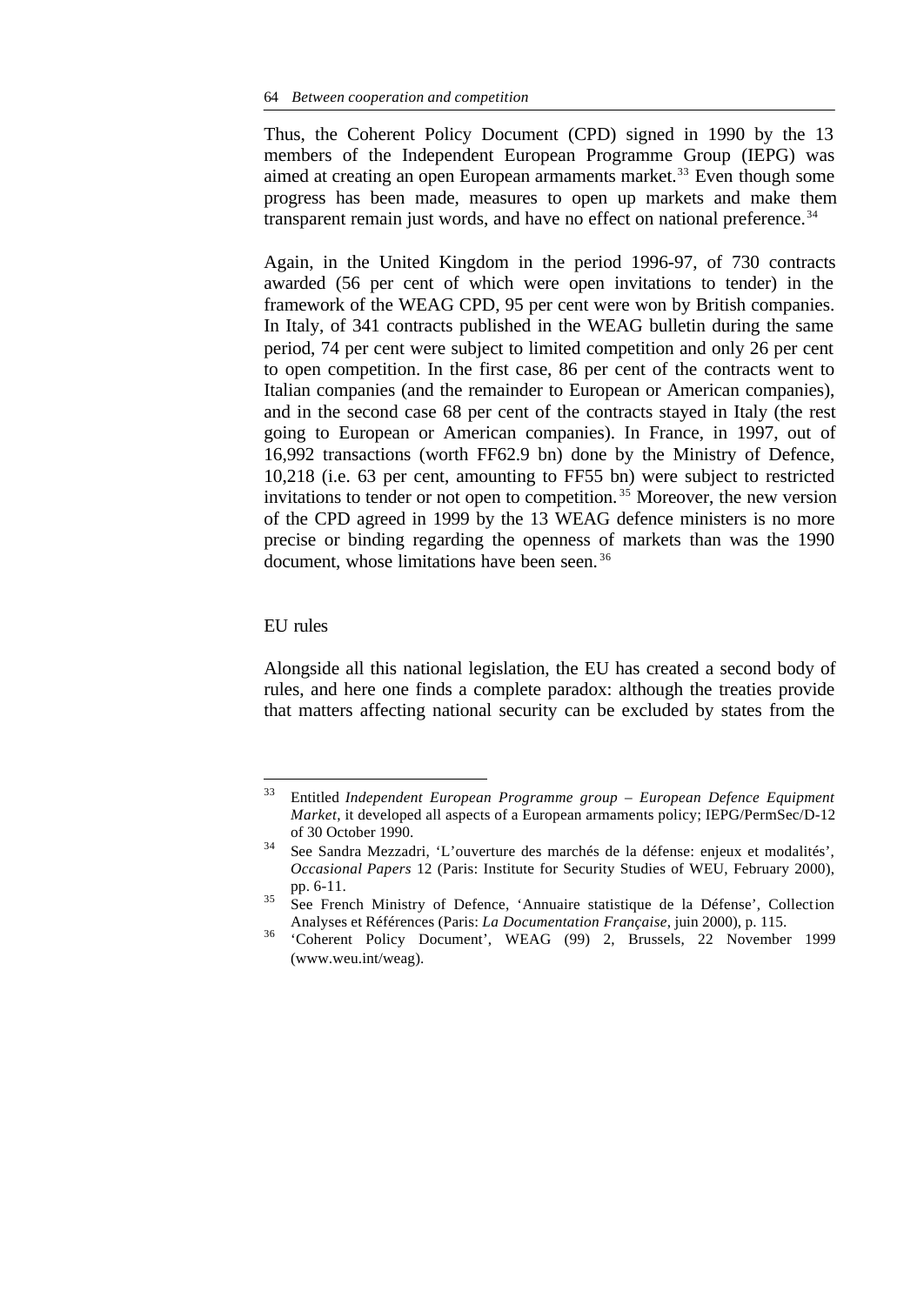field of application of community law,  $37$  the latter have allowed the European Union (the Commission and the Council) to make rules that apply to certain activities related to armaments. In particular, the Commission may intervene through competition regulations and in mergers/acquisitions of defence-related companies, the control of exports of dual-use goods and technologies and to some extent in Common Customs Tariff (CCT) questions. Moreover, it has tried continuously to address other issues in three Communications.<sup>38</sup> The Council for its part may intervene in the field of armaments, notably in connection with CFSP rules (see II.2 below).

This new stratum of regulations for the moment constitutes an extra level of legal complication. We are at present in a transitional phase, at the end of which these disparate regulations should necessarily be unified at EU level.

#### *A dispersed industrial system*

The situation in the European industry is the result of several factors, the main ones being the legacy of history and the varying degrees (depending on the sector) of American competitive pressure. The consequences of the restructuring of the defence industry in the United States are very important, in terms of the reduction in the number of both companies<sup>39</sup> and employees (which fell from 2.7 m in 1993 to 2.1 m in 1998). Europe is making slow progress in certain sectors, hardly going beyond the stage of national fortresses.<sup>40</sup>

<sup>37</sup> <sup>37</sup> A confidential list of defence equipments (the so-called list of 1958) is attached to Article 223 of the Treaty of Rome (now Article 296 of the Treaty on European Union).

<sup>38</sup> The three Communications are: 'The challenges facing the European defence-related industry, a contribution for action at European level', Brussels, COM (96) 10 final of 24 January 1996; 'The European aerospace industry – Meeting the challenge', Brussels, COM (97) 466 final of 24 September 1997; and 'Implementing EU strategy in defence-related industries', Brussels, COM (97) 583 final of 12 November 1997.

<sup>&</sup>lt;sup>39</sup> The major US aerospace companies (Lockheed Martin, Boeing, Raytheon and Northrop Grumman) are the outcome of a process of concentration that began in 1990 among 22 firms. As a result, three of them (Lockheed, Boeing and Raytheon) amassed contracts worth \$30 bn with the US Department of Defense in 1999. However, if, in the United States, the electronic and aerospace sectors appear to have restructured, the process has not yet really begun in the land and naval equipment sectors (see below).

<sup>40</sup> See 'Restructuring in the USA and Western Europe', *SIPRI Yearbook 1999* (Oxford: Oxford University Press for SIPRI, 1999), p. 396.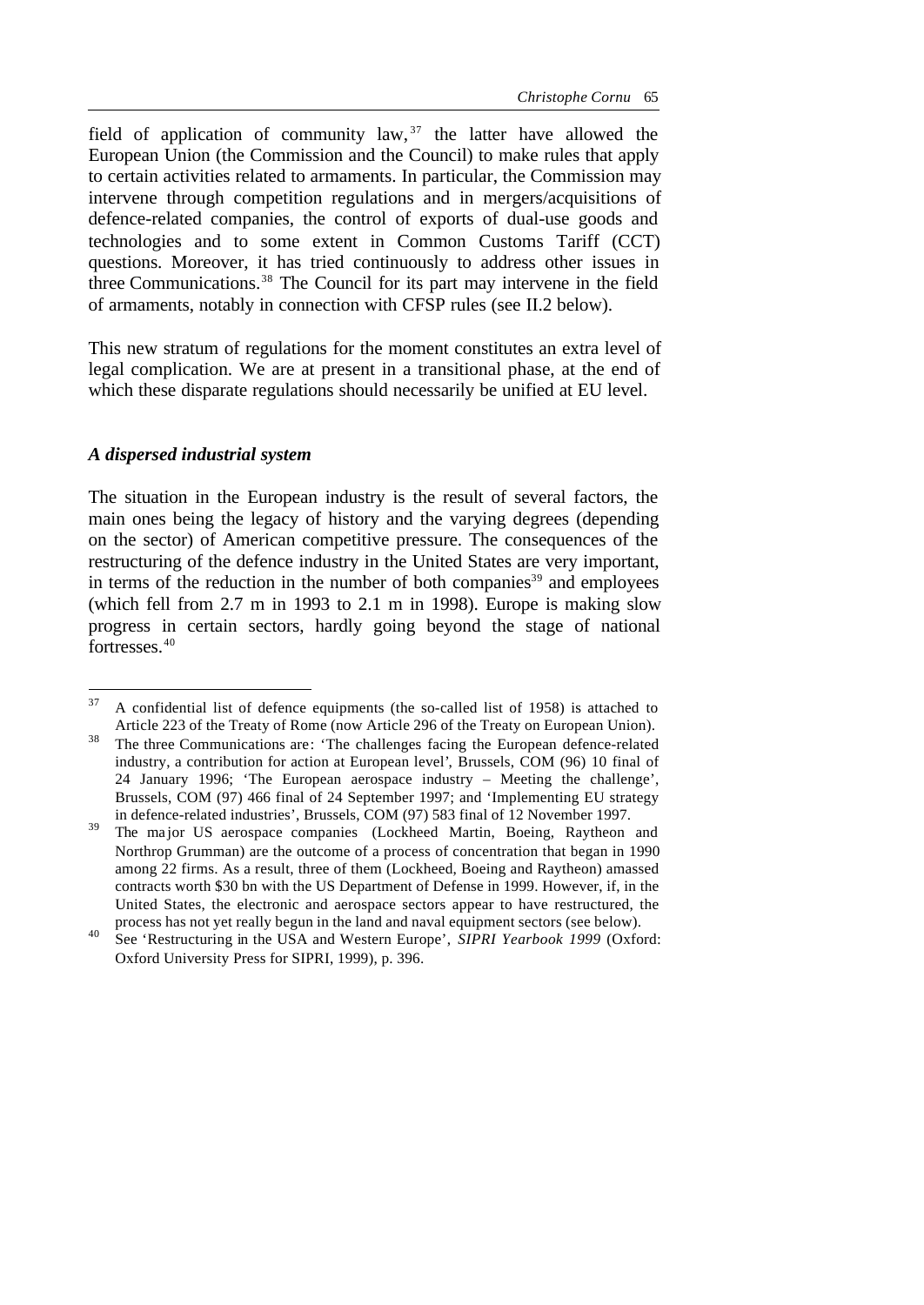Lagging behind the United States, the race to restructure in Europe has up till now mainly concerned the aircraft, space and electronics sectors, which restructured first at the national (in 1992-95) and then transnational (1998- 2000) level. To meet the new competition from the United States, three large groups (EADS, BAE Systems and Thales – the former Thomson-CSF) formed through four processes: concentration, portfolio reshaping, rationalisation and internationalisation. <sup>41</sup> However, it remains to internally reorganise the merged elements and in particular to decide whether all the industrial facilities spread among several European states will be kept in being. In addition, a European culture and spirit will have to be created in transnational companies, and the restructuring movement will continue for second and third-level equipment manufacturers.<sup>42</sup>

As far as traditional equipment for land forces is concerned, this sector is not yet greatly affected by transnational restructuring. Several factors account for this:

- in the United States the internal market, which is dominated by American companies, is still split between a number of companies (General Dynamics, Textron, United Defense and Rock Island), even if certain rapprochements are under way. Until now, European companies have not, at least not in Europe itself, suffered from competitive pressures, even if competition is very strong for certain third markets;
- in Europe, the age of this industry (several centuries) and a strong State presence (in various forms) have created cultures that do not easily lend themselves to transnational restructuring;
- the range of products is very wide (from the soldier's personal equipment, engineer vehicles and medical equipment to the main battle tank) and their costs vary considerably;
- companies in the sector are often highly specialised and have widely spread shareholder structures. They are rarely associated with commercial

 $41$ <sup>41</sup> For a thorough analysis of these major trends, see Burkard Schmitt, 'From cooperation to integration: defence and aerospace industries in Europe', *Chaillot Papers* 40 (Paris: Institute for Security Studies of WEU, July 2000), pp. 11 ff. In 1999, the turnover in the aerospace sector was €145.7 bn for the United States and €65.6 bn for Europe (AECMA figures).

<sup>42</sup> See Douglas Barrie and Theresa Hitchens, 'Europe's Merger Wave Rolls Toward Sectors', *Defense News*, 20 December 1999.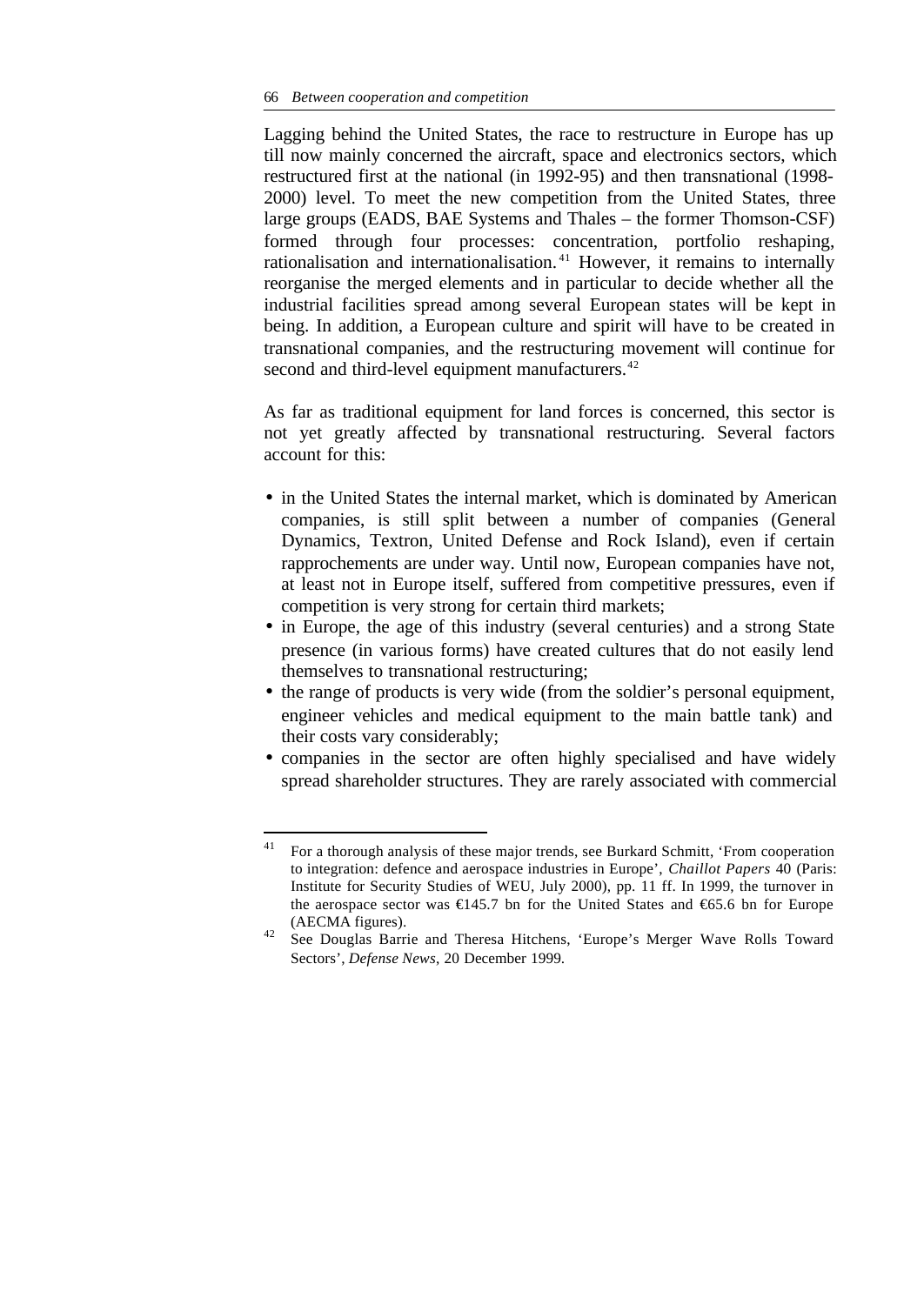groups (except in Germany) and there is little diversification in their activities (even into related sectors);

- a large number of companies are relatively small and can survive with small contracts and in niche markets;
- some governments fear the social effects that industrial restructuring can cause when they concern regions that are historically very dependent on land armaments;
- the number of collaborative programmes is very small, in particular as a result of the slow progress towards harmonisation of operational requirements made within multilateral bodies such as NATO, WEU (EUROLONGTERM working group) or FINABEL.

To date, there are still around 37 major land systems companies in the 17 European NATO countries. $43$  For certain managers in the sector, the restructuring movement must be launched as quickly as possible: 'there will have to be something like the [EADS] in Europe's land armaments sector'.<sup>44</sup> There have already been a series of operations in the light armoured vehicle sector (the takeover of small and medium-sized companies by those in a stronger financial position: the acquisition of GKN (UK) and Hägglunds (Sweden) by Alvis (UK), and the Thyssen Henschel-Kuka operations are two examples. But neither the dominant tank sector (which has three main actors: Krauss Maffei-Wegmann (Germany), Vickers (United Kingdom) and GIAT Industries (France)), nor the artillery sector (where there are 20 companies of all sizes in Europe), nor munitions (30 firms of very varied size) have begun the process of restructuring.<sup>45</sup> On the other hand, land forces equipment is very diverse. Only Krauss Maffei's *Leopard* main battle tank, which has been bought by 12 armies, can be considered a European standard.

 $43$ See Douglas Barrie and Jack Hoschauer, 'Armour May Not Yield to Europe Consolidation', *Defense News*, 31 August-6 September 1998.

<sup>44</sup> Jacques Loppion (Chairman and Managing Director of GIAT Industries), in Douglas Barrie and Christina MacKenzie, 'European Land Armor Consolidation Looms', *Defense News*, 26 June 2000.

<sup>45</sup> See Bernard Chabassière and Frédéric Fossé, 'L'industrie européenne des armements terrestres – panorama et perspectives', *Revue l'Armement*, no. 70, juin 2000, pp. 114- 22.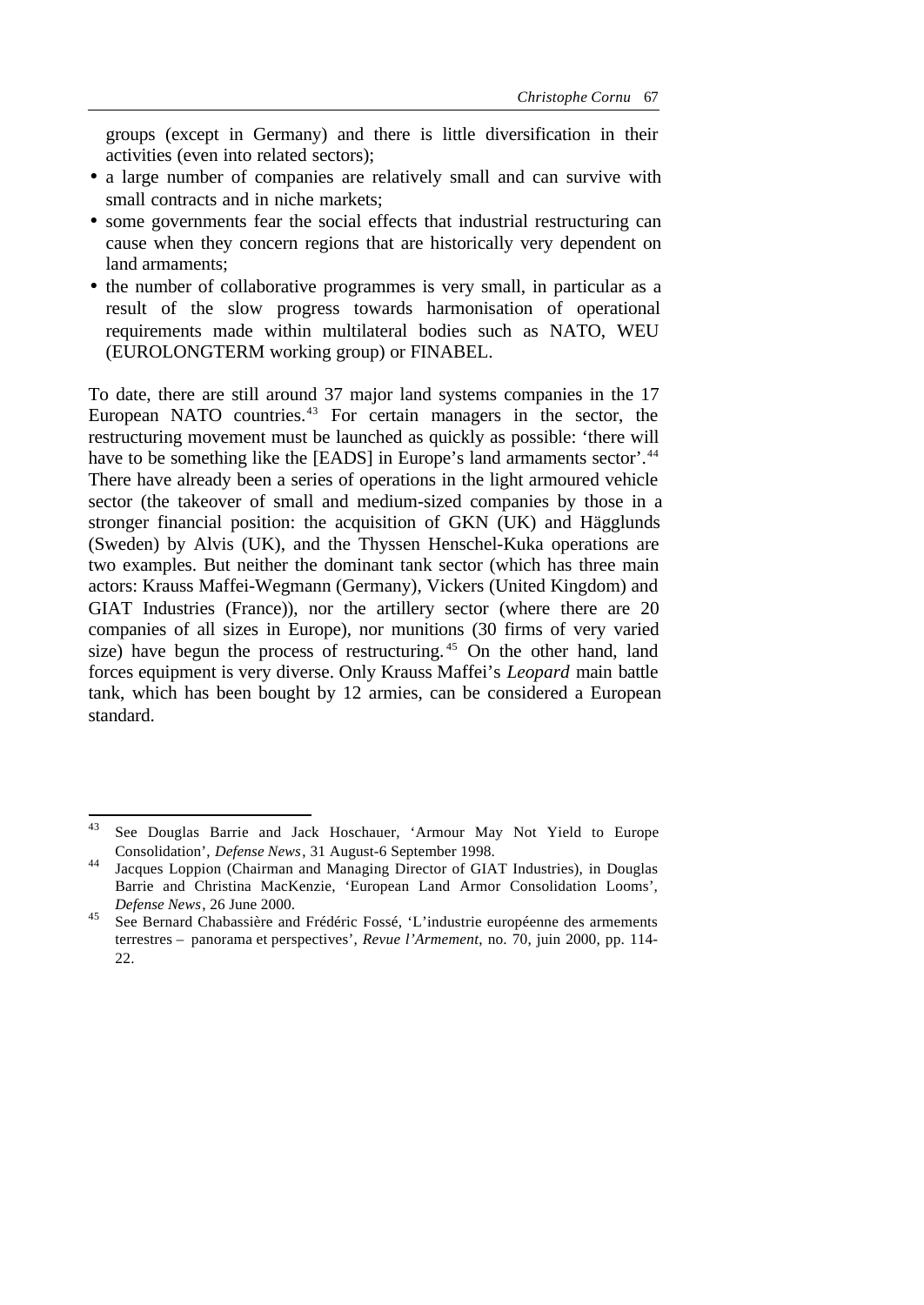#### 68 *Between cooperation and competition*

Finding themselves in a precarious financial situation, and with reduced workloads,<sup>46</sup> many companies in this sector are under threat. Their future is all the more uncertain since American companies are developing a dynamic takeover strategy in Europe: General Dynamics has become the principal shareholder in the Austrian company Daimler Puch and is in the process of acquiring Spain's Santa Barbara, GMC Canada has taken control of Mowag in Switzerland, and Bofors artillery of Sweden has been taken over by United Defense. $47$  The situation in the land armaments sector thus clearly invalidates the theory that there is a 'Fortress Europe'.

The situation is quite different when it comes to naval shipbuilding, where the sector is in general structured around a national 'leader' that dominates its market (BAE Systems in the United Kingdom, Fincantieri in Italy, Bazan in Spain, DCN in France, Kockums in Sweden, etc.) and shipbuilders specialising in smaller niches. In this sector, there is little intervention in Europe by American companies. The American scene is dominated by five shipbuilders<sup>48</sup> that design very specific products to meet the Navy's needs (80,000-tonne aircraft carriers, nuclear submarines, etc.) that are unlikely to find an export market. Moreover, due to their lack of competitiveness, civil shipyards have been abandoned by the United States.

European manufacturers thus dominate not only their domestic markets but also export markets, while being barred from access to the American market.<sup>49</sup> The current major tendencies are the development of civil-military

 $46\,$ The launch of the MRAV programme has assured the future of light armoured vehicle manufacturers, but the situation is worrying for MBT producers: Vickers (Rolls-Royce group) has a very reduced workload following delivery of 38 *Challenger II* tanks to the Sultanate of Oman (*Jane's defence Weekly*, 16 August 2000); GIAT Industries has little work and has over the last five years accumulated losses of  $\epsilon$ 2.5 bn; Krauss Maffei has difficulty in deciding a strategy: after the acquisition of Mannesmann by Vodafone, Krauss-Maffei was sold to a Seimens/Bosch consortium. However, this seems to be an interim solution. The future may well be a merger between Krauss-Maffei and Rheinmetall.

<sup>&</sup>lt;sup>47</sup> See the review article on this sector by the Chairman of GICAT, Jacques Texier, 'L'Europe de la défense et de l'armement: mythe ou réalité ?', *Défense Nationale*, juin 2000, pp. 24-40.

<sup>48</sup> Newport News Shipbuilding Incorporated (an independent firm) and two shipbuilders owned by General Dynamics and two by Litton; in 1999, the Pentagon blocked the takeover of NNS par General Dynamics.

<sup>&</sup>lt;sup>49</sup> It is estimated that in the next decade the world naval equipment market will be worth €24 bn a year, divided up as follows: Europe 34 per cent, United States 32 per cent,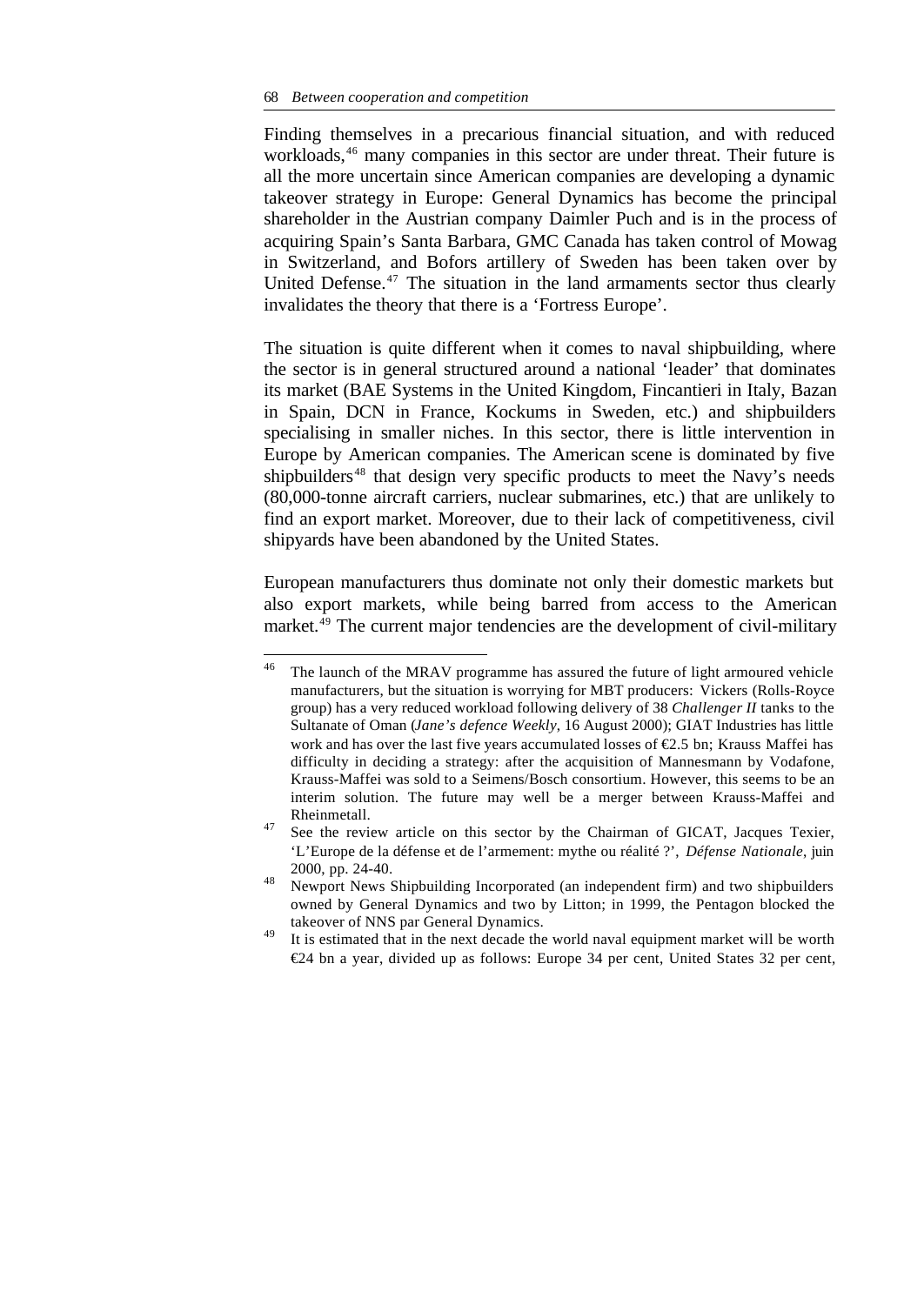synergies and the beginnings of industrial rapprochements.<sup>50</sup> The only transeuropean operation of any size is the merger of the German conventional submarine builder HDW and Sweden's Kockums.

Demand in the sector is still structured around national markets for two types of navy: blue-water navies that have a complete range of ships (France and the United Kingdom) and navies with more modest ambitions (Germany, Italy, the Netherlands, Spain and Sweden). Moreover, European navies rarely have common equipments.<sup>51</sup> The supply side is dominated by BAE Systems and DCN Thomson-CSF/Thales, which have turnovers of, respectively,  $\epsilon$  and 1.6 billion. German companies have smaller turnovers (New HDN:  $\Theta$ ). The 1 states Theory is stated that  $\Theta$ . The STN Atlas:  $\Theta$ ). States have larger profit margins and are very competitive in certain areas (above all conventional submarines). $52$ 

The emergence of transnational European companies, as a result of the combination of greater cooperation and restructuring, has thus followed different paths, depending on the sector.<sup>53</sup> In the naval and land equipment sectors, the 'Fortress Europe' issue is more a question of confrontation between the different European industries than a struggle against American industry. On the other hand, concerning aerospace and electronics, sectors in which the technological and industrial stakes are higher, competition with American industry is all-important.

Asia-Pacific 27 per cent and the rest of the world 7 per cent (*Le Monde*, 24 Octobre 2000).

<sup>50</sup> See Fernand Maillet's analysis, 'L'industrie de la construction navale en Europe et dans le monde', *l'Armement*, no. 63, octobre 1998, pp. 113-20.

<sup>&</sup>lt;sup>51</sup> The only examples of any significance are the tripartite (Belgium, France and the Netherlands) minesweeper, the MU 90 torpedo (France, Germany and Italy) and the future PAAMS-equipped frigate (France and Italy).

<sup>52</sup> See the analysis by Gilles Bessero and Benjamin Gallezot, 'L'industrie navale de défense en Europe', *Défense Nationale*, no. 5, mai 2000, pp. 103-15.

<sup>&</sup>lt;sup>53</sup> The various parameters in the process are given in Pierre Dussauge and Christophe Cornu, 'L'Industrie Française de l'Armement – coopérations, restructurations et intégration européenne', *Economica*, Paris, 1998, pp. 166-73.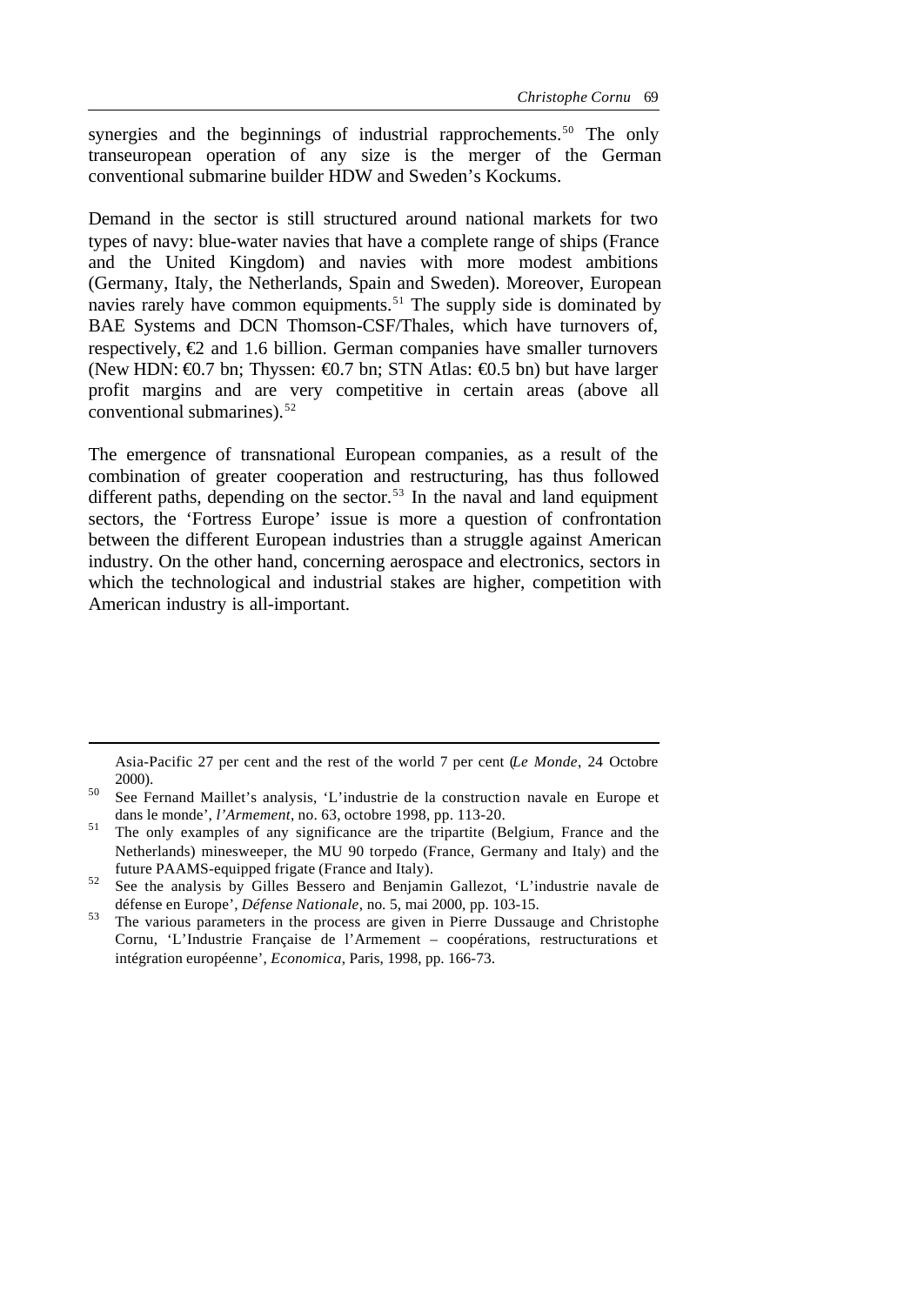## *The failure of European preference*

The concept of European preference could have been a political catalyst for the construction of a 'Fortress Europe' in the armaments sector. In this debate, in which France played a leading role,<sup>54</sup> it was a matter of establishing an equivalent to the 'Buy American' Act, and of limiting purchases from the United States as far as possible.

The debate was launched in the context of the signing of the Maastricht Treaty,<sup>55</sup> and came to life during the first discussions about a European armaments policy and a European Armaments Agency. <sup>56</sup> At an informal seminar on 23 March 1995 held by the French presidency of WEAG, sticking points came out into the open. Arguing clearly for European preference, the French defence minister stated during the press conference that it '. . . must not be a diktat but a patient process of construction. It must not exclude the idea of economic and trade relations with the United States.' The British Secretary of State for Procurement for his part hoped that European preference would not lead to equipments that were more expensive than the market offered elsewhere: 'We don't believe in a strict European preference. We must reserve the right to deal with the United States or with the Asian countries. But we believe in the reciprocity principle: if our market is open, we expect the American market to be open.'<sup>57</sup> The concept of European preference received the support of a few European industrialists and politicians,<sup>58</sup> but it remained a subject of debate

<sup>54</sup> <sup>54</sup> In *Le Livre Blanc sur la Défense - 1994* (Paris: SIRPA, 1994), which sets out France's official defence doctrine, it is stated that 'This policy also implies that European states show their solidarity through European preference . . .  $\cdot$  (chapitre 7: 'Politique d'armement et stratégie industrielle', section 2: 'La dimension européenne').

<sup>&</sup>lt;sup>55</sup> The Maastricht Treaty of 1992 gave new impetus to European armaments policy (see Declaration no. 30 on Western European Union annexed to the Treaty).

<sup>56</sup> See Giovanni de Briganti, 'France: Buy from Europe or Be Left Out – France, Germany Issue Ultimatum on European Preference', *Defence News*, 26 June-2 July, 1995 ; on the EAA, see below.

<sup>57</sup> See 'Europe: débat de Ministres de la Défense autour de la préférence européenne', AFP dispatch, 23 mars 1995.

<sup>&</sup>lt;sup>58</sup> The chairman of Dasa, Manfred Bischoff, speaking at the European Parliament, declared his support for a 'European preference', saying that he was in favour of a European purchasing office, *Air & Cosmos*, 19 mai 1995, p. 13. See also Dominique Baudis, 'Pour une préférence européenne', *le Figaro*, 16 juin 1995 (he signs the article as a Member of the European Parliament and chairman of the 'intergroup' European Sky and Space).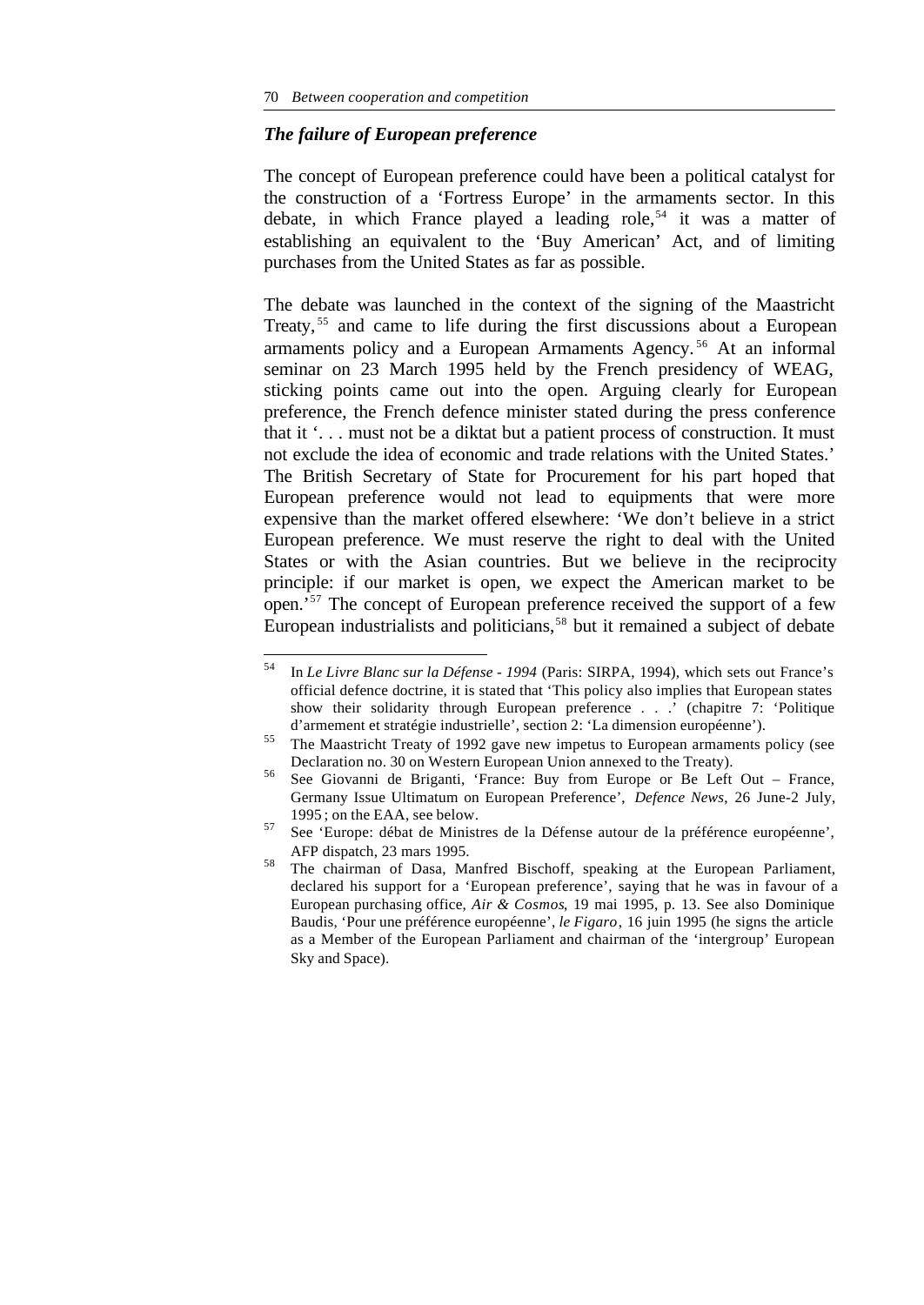on which there was no consensus and was seen by some as quite simply a French preference.

As a result, the idea of European preference is not included in either the OCCAR Convention of 9 September 1998 or the Letter of Intent of 27 July 2000. However, discussion of the subject served to draw attention to a lack of European solidarity. <sup>59</sup> It will also have enhanced the Defence Industrial and Technological Base (DITB) concept by adding to it the notion of the necessary competitiveness of the industry. <sup>60</sup>

Nevertheless, the discussion on European preference looks like a nondebate. Ultimately, the procurement policies of European countries do not vary greatly: for industrial, strategic and social reasons, they always prefer their own companies when inviting tenders. The emergence of transnational companies changes nothing in this respect. As long as they have subsidiaries on their territory (and as long as these subsidiaries obtain a significant share of the work), governments look on them as 'national' companies. States thus always apply national preference; in relation to American competition, European preference is applied above all to systems that are manufactured as European collaborative projects *and* with the participation of local firms. If that is not the case, the 'European argument' *can* play a role, but it certainly carries less weight (compared with the criteria of cost, performance, budgets, etc.).

British policy illustrates well the complexity of procurement decisions and the importance of involving national industry in programmes. In 1995, London opted to buy the American *Apache* helicopter rather than its Franco-German competitor, the *Tiger*; as British industry was not participating in the European programme, other factors (the Conservative government's Euro-scepticism, the 'maturity' of the *Apache* compared with the *Tiger*, costs, etc.) counted in favour of the American product. On the other hand,

<sup>59</sup> See the declaration signed on 21 June 1994 by 11 European land defence industrial associations on the occasion of the defence exhibition Eurosatory 1994 in 'Vers une industrie européenne de défense terrestre', *GICAT*, Paris, 1994, p. 155.

<sup>&</sup>lt;sup>60</sup> The DITB concept is officially recognised by the European Commission in the introduction to the Communication 'The challenges facing the European defencerelated industry, a contribution for action at European level', COM (96) 10 final of 24 January 1996), by OCCAR (preamble to the 1998 Convention) and by the LoI (preamble to the framework Agreement of 2000).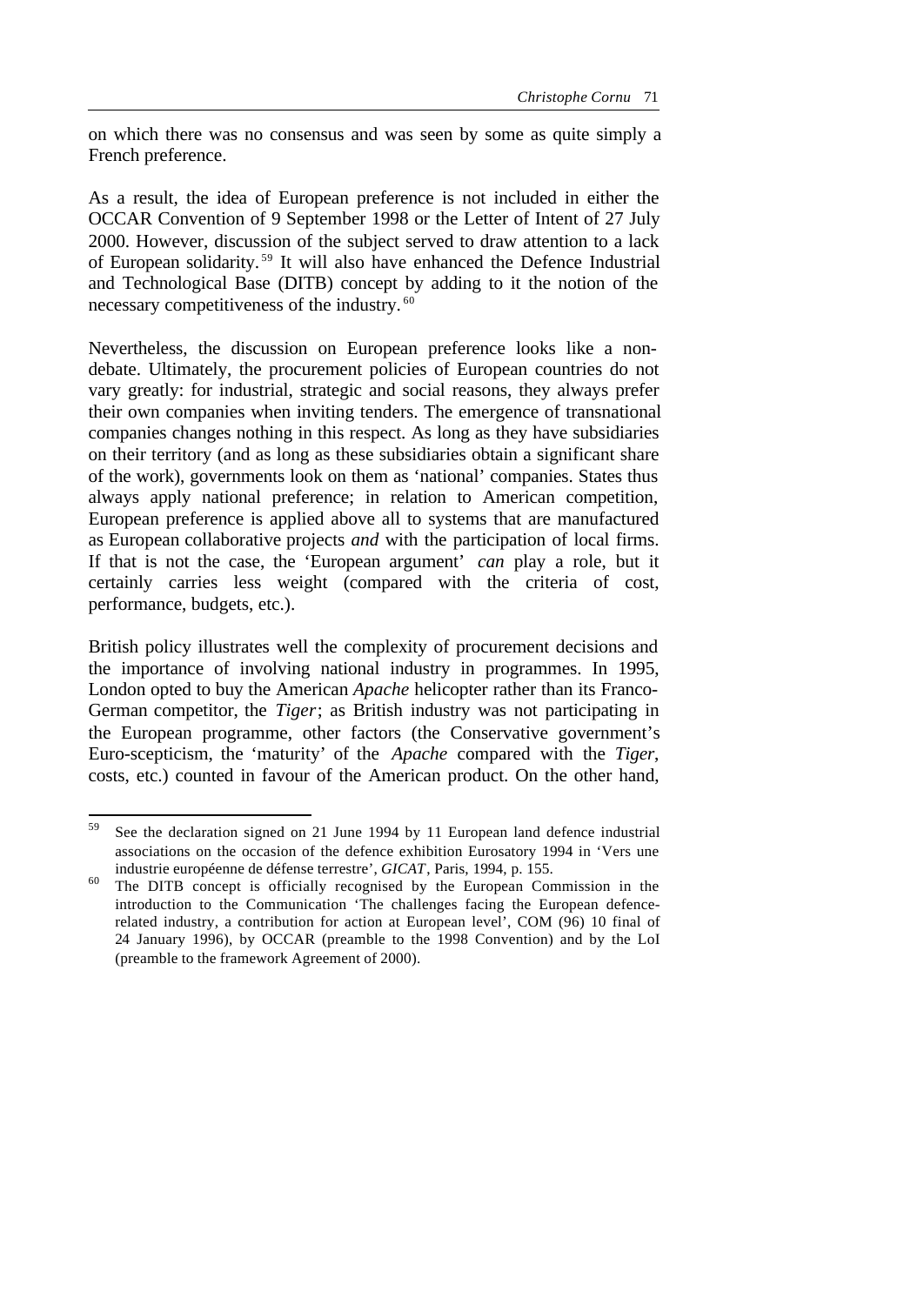when decisions were taken on the FLA and BVRAAM in May 2000, the situation was completely different. The British government chose the A400M made by Airbus rather than the American C-130 or C-17, and the *Meteor* (the Matra-BAe candidate) rather than Raytheon's AMRAAM.<sup>61</sup> Despite strong American political pressure, London chose to combine the operational advantage of having an equipment that was in service in several armed forces in Europe, industrial considerations (British companies being closely involved in the consortiums producing the equipments chosen) and the diplomatic dimension (putting into practice in the field of armaments the new British policy of involvement in European defence since the Franco-British St-Malo summit of December 1998).

# **II.2 The beginnings of convergence in Europe**

Under the constraints of both the situation of European companies (new competition as a result of the scale of American industrial restructuring) and growing budgetary pressures, European governments have embarked on an increasing number of initiatives in a significant number of aspects of armaments policy. <sup>62</sup> These have included principally discussions in international forums (NATO, WEU/WEAG), the work that resulted in the OCCAR and the Letter of Intent, and finally European Union projects. At this stage these seem to be empirical, fragmented reactions rather than forming part of a coherent, structured plan that could lead to a 'Fortress Europe'.

# *The complexity of work in multilateral bodies (NATO, WEU/WEAG)*

Work within these institutions, which allows members to tackle issues together and look for areas of convergence, highlights the complexity of

<sup>61</sup> <sup>61</sup> See Tom Buerkle, 'Europe's Air Industry Racks Up a Gala Day – Defence Industry in US is Snubbed', *International Herald Tribune*, 17 May 2000; Alexander Nicoll, 'Fight for \$7.5 bn defence orders was not a transatlantic battle', *Financial Times*, 17 May 2000; Jacques Duplouich, 'Missiles et avion de transport: les raisons du choix britannique', *le Figaro*, 17 mai 2000; and Jacques Isnard, 'Le Royaume-Uni en pointe sur l'Europe de l'Armement', *Le Monde*, 23 mai 2000.

<sup>62</sup> See 'Government initiatives', *SIPRI Yearbook 1999* (Oxford: Oxford University Press for SIPRI, 1999), pp. 404-5.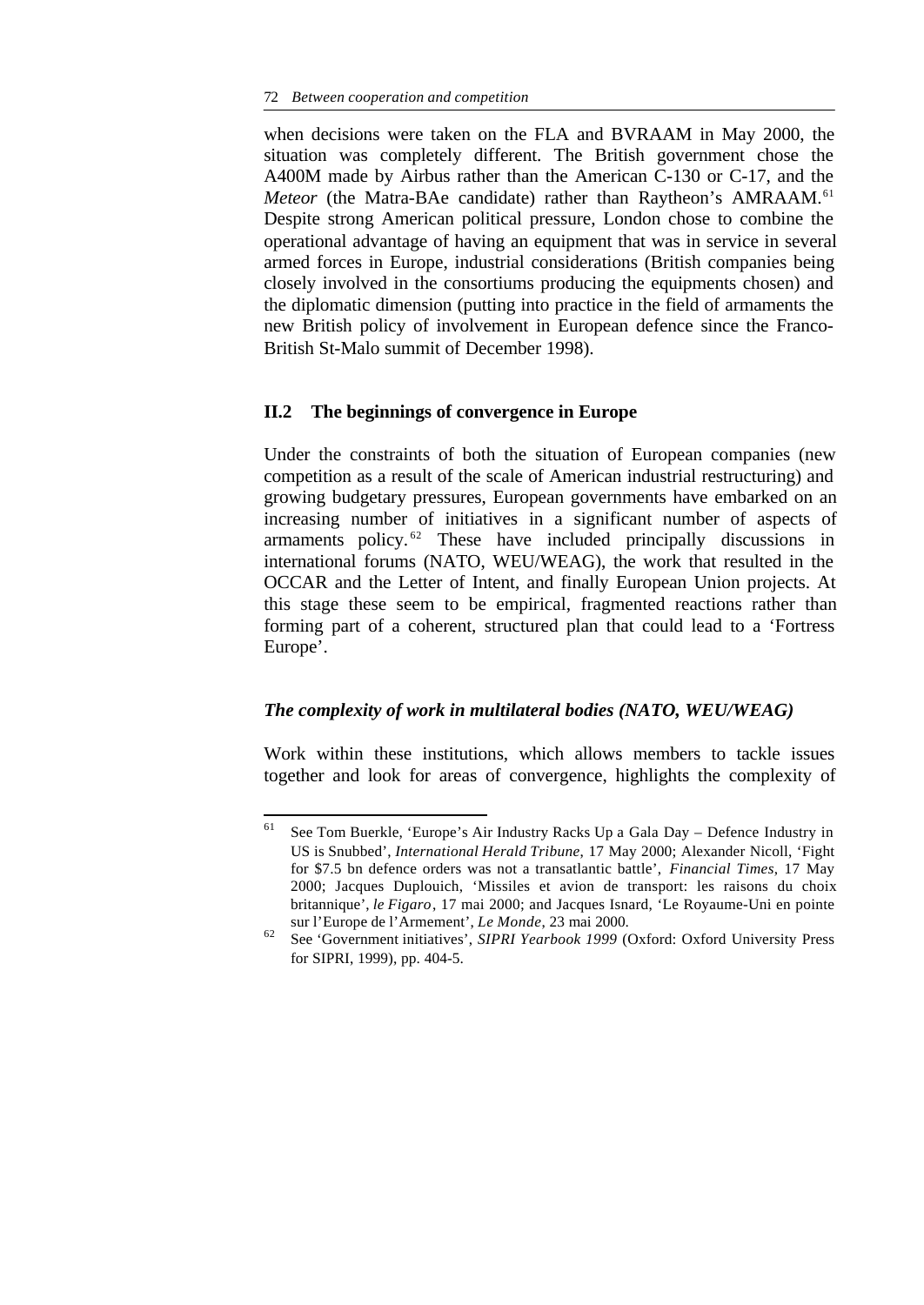armaments questions at the multilateral level and their effect on transatlantic relations.

# NATO: a mixed record

l

Within NATO, responsibility for armaments questions is shared among several bodies, including the Conference of National Armaments Directors (CNAD), the NATO Consultation, Command and Control Organisation (NC3O), the NATO Air Defence Committee (NADC) and the Senior NATO Logisticians' Conference (SNLC).<sup>63</sup> These report separately to the North Atlantic Council. The conclusions of NATO's last armaments review, launched in 1997,<sup>64</sup> led to the creation of a NATO Committee for Armaments Cooperation (NCAC), which, chaired by a CNAD representative, brings together representatives from the bodies concerned.

The CNAD is important in this context, since it is this body (and its 132 subordinate specialist groups) that is responsible for cooperation, planning and standardisation in the field of armaments. The Conference is a reflection of variable-geometry alliances that form depending on the context and subject. Thus, before each six-monthly meeting of the 19 Armaments Directors, a group of four countries (France, Germany, Italy and the United Kingdom – the G4) meet to coordinate their positions and work on issues bilaterally. In reaction to this unofficial but well established practice, temporary alliances form between European non-members of the G4 and the United States. This does not, however, and again before meetings of the CNAD, prevent the G4 from turning into a G5 (the four plus the United States).

As far as industrial cooperation is concerned, the CNAD's discussions are at present focused on examination of the NATO Industrial Advisory Group (NIAG) document 'Ways to improve cooperation amongst defence industries within NATO – phase  $2^{1.65}$  This uncompromising report notes the

<sup>63</sup> See *NATO Handbook* (Brussels: NATO Office of Information and Press, 1998), Chapters 8, 13; www.nato.int.

<sup>64</sup> 'NATO Armaments Review', Press Communiqué (97) 43 of 17 April 1997.

<sup>&</sup>lt;sup>65</sup> NATO Document AC/259 (INV) D (98) 7 (2<sup>nd</sup> revise) / NIAG (INV) D (98) 4 (2<sup>nd</sup> revise) of 11 January 1999.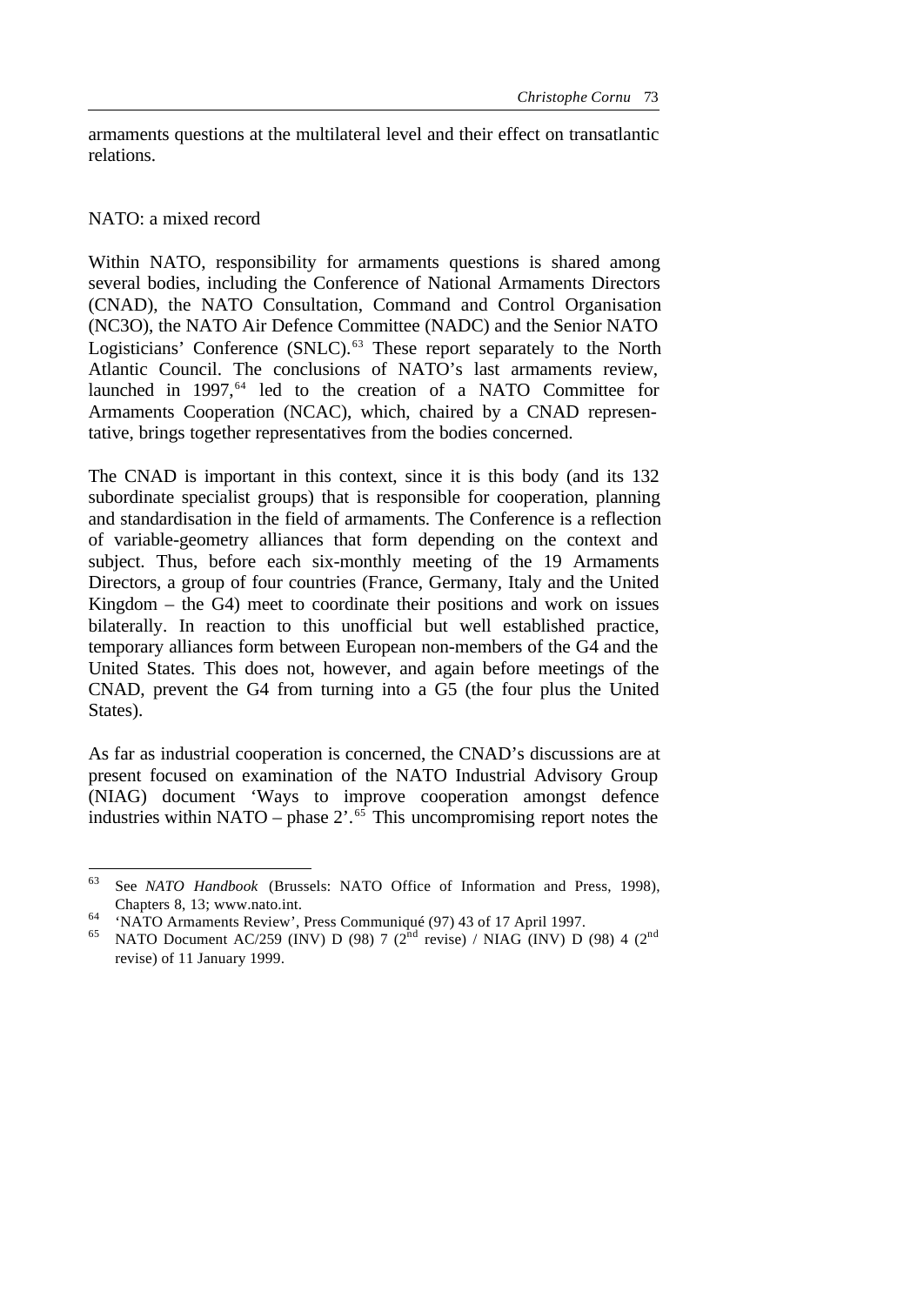blockages in this area.<sup>66</sup> It is difficult to follow up this report, mainly because of the great reluctance of certain countries to draw up a list of obstacles to the flow of goods between the two sides of the Atlantic.

NATO also provides an international legal framework for armaments programme management and logistic support.<sup>67</sup> Assistance in industrial matters is provided by the NIAG, which brings together representatives of industry from 17 countries of the Alliance.

The results of the Alliance's activities in the field of armaments is mixed. If programme management is a productive area, armaments planning and standardisation have not been successes, essentially because these subjects are still the responsibility of states. NATO forces in Kosovo or Bosnia (KFOR and SFOR) therefore have equipment that is very different from one national contingent to another, making support more costly and complicated. Agreed, standards have been defined, but the armed forces have difficulty meeting them. US forces may use a new-generation norm that has not yet been agreed by the Alliance, or certain European forces may not yet have applied a standard painfully worked out by the relevant NATO committee.<sup>68</sup> Moreover, within NATO there is no working group for the harmonisation of the operational requirements of the various armed forces, but simply studies carried out by the different committees in their respective spheres of competence (air defence, communications systems, etc.).

NATO has great difficulty in giving substance to the transatlantic link in the field of armaments. There are in fact few collaborative programmes

<sup>66</sup> <sup>66</sup> One of the report's recommendations (para. 29) is that 'This paper has highlighted differences among the nations with regard to their views on the way in which transatlantic cooperation should be conducted and, indeed, the objectives of doing so. Previous attempts to generate agreement on these issues have failed since their basic requirement has been for a generic solution which did not recognize all aspects of the problem'.

 $67$  In, for instance, the NATO EF 2000 and Tornado Development, Production & Logistics Management Agency (NETMA), NATO Helicopter for the 1990s Design and Development, Production and Logistics Management Agency (NAHEMA), NATO Hawk Management Office (NHMO), and NATO Maintenance and Supply Organisation (NAMSO).

<sup>68</sup> See Ed Foster, 'Imbalance of Power', *Jane's Defence Weekly*, 5 January 2000, and Damian Kemp, 'Industry cooperation vital for interoperability', *Jane's Defence Weekly*, 2 February 2000.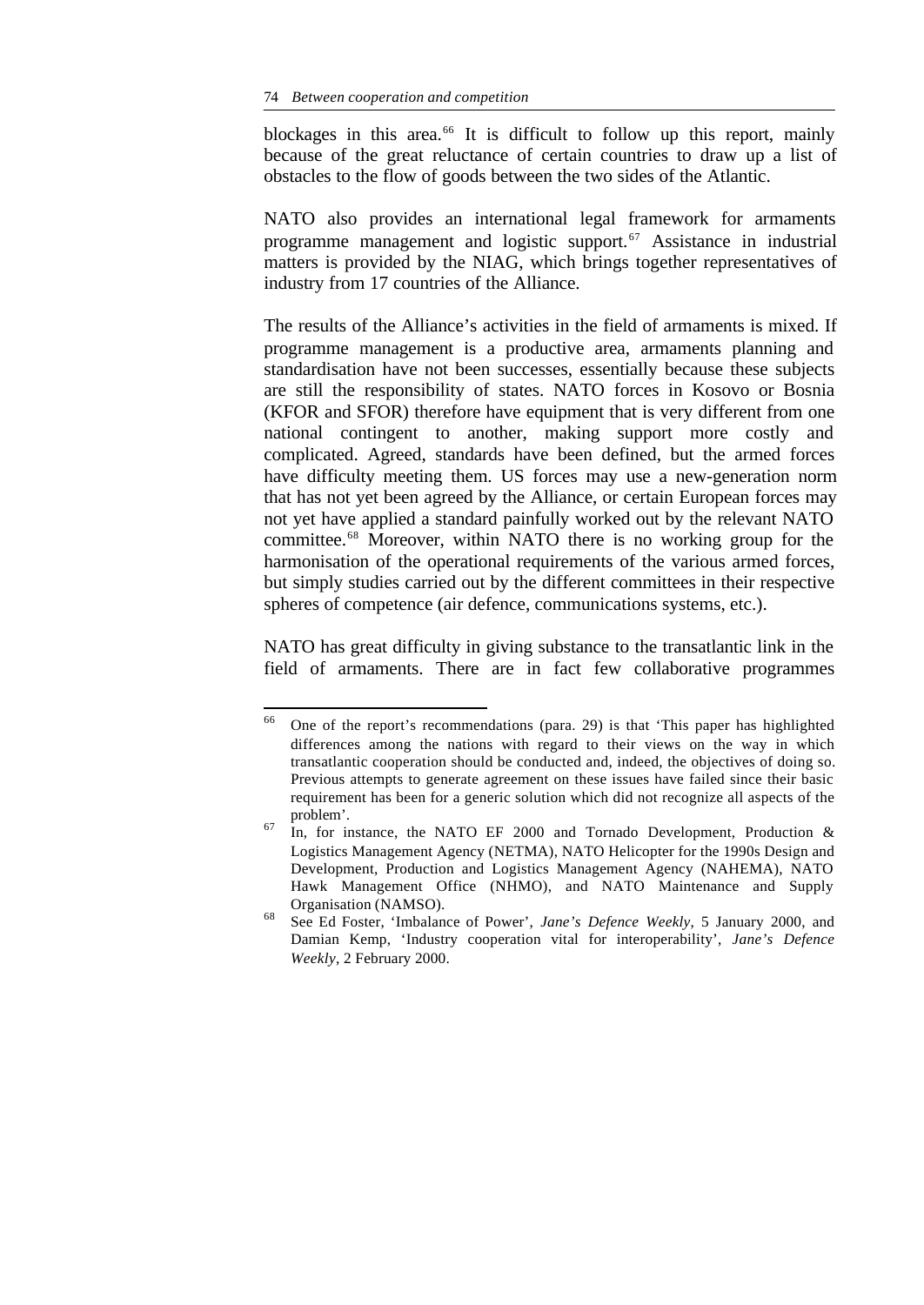involving both sides of the Atlantic. On the other hand, the organisation appears to be particularly favourable to initiatives between Europeans (examples are the EF 2000 fighter aircraft, which involves Germany, Italy, Spain and the United Kingdom, and the NH 90 helicopter programme, which brings together France, Germany, Italy and the Netherlands). It remains to be seen whether the Defence Capabilities Initiative (DCI) can really improve these very mixed results.<sup>69</sup>

## WEU/WEAG: a laboratory of cooperation

Following the Maastricht Treaty, an armaments function was created within WEU in the shape of the Western European Armaments Group, which took over the work of the Independent European Programmes Group, which had been created within NATO in 1976. During the same period (1993-94), the transfer of Eurogroups from NATO gave WEU in particular a study group on long-term military planning and armed forces' operational requirements (EUROLONGTERM).

EUROLONGTERM has done groundwork on many subjects (multinational task-sharing, work on the Petersberg missions, etc.), including with the WEAG's specialist committees. But no practical answer has been found by WEU to the question of harmonisation of future military requirements, either within EUROLONGTERM (discussions at present are about redefining the group's mandate) or at the Council's political discussions, where the states concerned cannot agree on implementation of EUROLONGTERM's proposals.<sup>70</sup>

<sup>69</sup> <sup>69</sup> See NATO Press Communiqué NAC-S (99) 69 of 25 April 1999; 'Strategic Policy Issues', *Strategic Survey 1998/1999* (Oxford: Oxford University Press for the IISS, 1999), pp. 21-31; Brooks Tigner, 'Europe's Military Capabilities Will Fall Behind US In Next Decade, say Experts', *Defense News*, 21 February 2000, and the special article on DCI 'Bridging the Gap, Will the DCI Succeed ? A Bridge too Far ?', *Jane's Defence Weekly*, 14 June 2000.

<sup>&</sup>lt;sup>70</sup> See the very full report WEU Assembly Document 1671, 'Armaments cooperation in the future construction of defence in Europe – reply to the annual report of the Council', Report submitted on behalf of the Technological and Aerospace Committee by Mr O'Hara, Rapporteur, 10 November 1999, and 'Harmonisation of future operational requirements', CM(99)18, WEU Council of Ministers, Bremen, 10 May 1999.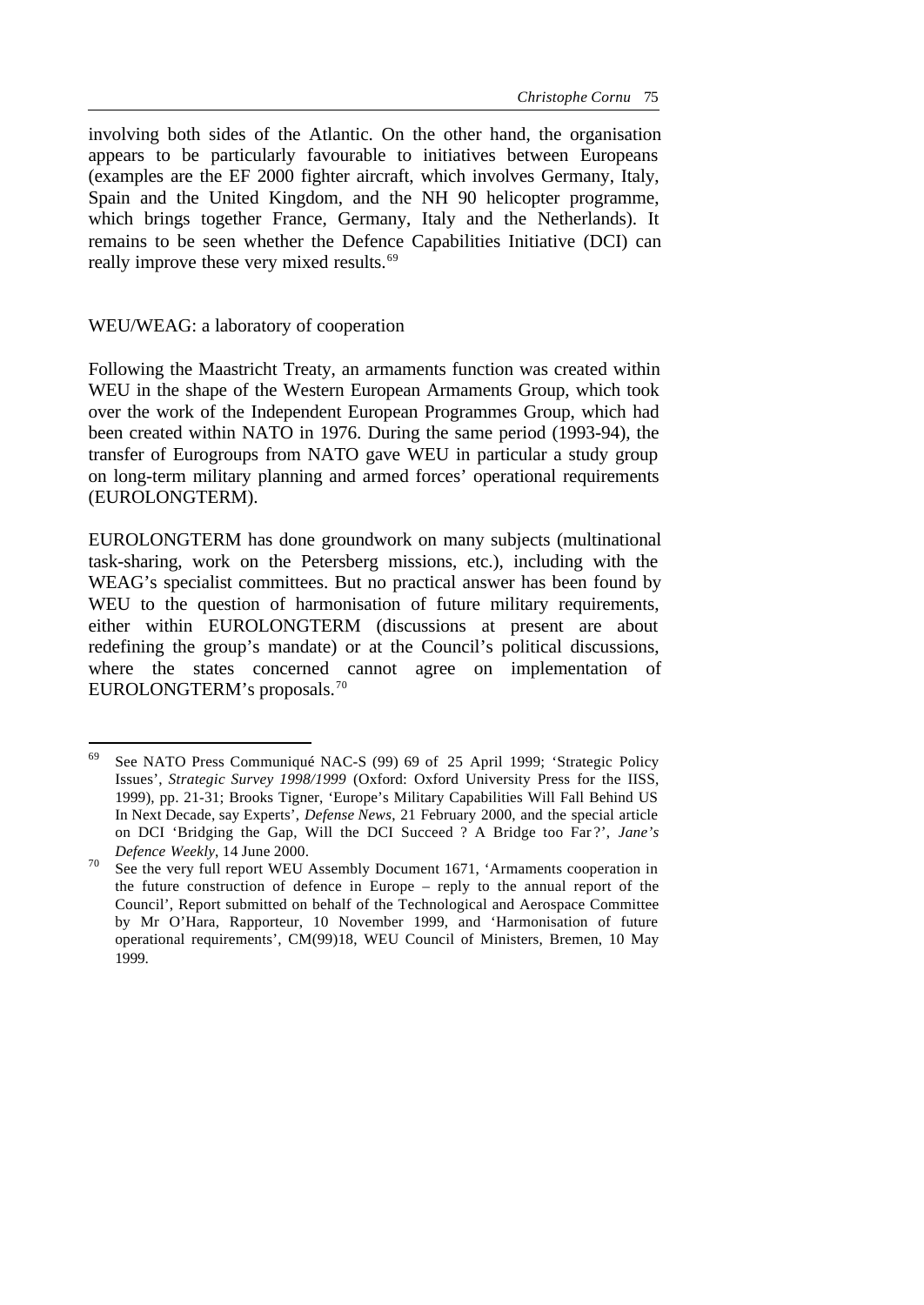l

WEAG is an intergovernmental forum designed to develop more effective European armaments cooperation. It is the only European body in this field that meets at the level of defence ministers. With 19 members at present,  $\frac{1}{1}$ WEAG works on three aspects of European armaments policy: harmonisation of programmes and operational requirements, cooperation in research and technology, and the opening up of markets. Its results are as yet modest, and it is rather a forum for discussion and a laboratory for testing procedures. A victim of its own decision-making mechanism (consensus, without binding regulations) and the lack of determination of its members, WEAG has not been able to give decisive impetus to European cooperation. <sup>72</sup>

The work of the European Armaments Agency (EAA), which was entrusted to WEAG after signature of the Maastricht Treaty, has also been disappointing. <sup>73</sup> The states participating in the ad hoc group on the EAA, created in 1994, quickly disagreed on the ultimate objective and responsibilities of the future Agency. Those in favour of a pragmatic, loose arrangement were opposed by those with a more global vision.<sup>74</sup> As discussions were bogged down, in December 1995 France and Germany launched a bilateral project outside WEAG: the Franco-German armaments structure. Working in accordance with new principles of cooperation (the five so-called 'Baden-Baden principles'<sup>75</sup>), it was to give birth, a year later, to the OCCAR (see below).

<sup>71</sup> Since 13 November 2000 (WEU ministerial meeting), 6 further countries have become members of WEAG (Austria, the Czech Republic, Finland, Hungary, Poland and Sweden).

 $72$  See the conclusions in the report by the Chairman of the National Armaments Directors, 'Improving the Operation of WEAG', Brussels, 23 September 1996; discussed by the 13 WEAO defence ministers at their meeting in Ostend, there has been no follow-up to this report.

<sup>&</sup>lt;sup>73</sup> See declaration no. 30, on WEU, annexed to the Treaty ( $\S 5$ :  $\degree$ - enhanced cooperation in the field of armaments with the aim of creating a European armaments agency;') , www.weu.int/weag.

<sup>74</sup> See 'Shopkeepers versus strategists', *The Economist*, 8 April 1995, p. 74 ; Olivier Provost, 'Europe de l'Armement : le projet est menacé', *La Tribune Desfossés*, 19 juillet 1995; IGA Emile Blanc, 'Le GAEO, un outil pour construire l'Europe de l'Armement', *l'Armement*, no. 50, décembre 1995-janvier 1996, pp. 74-81; and 'L'Europe de l'armement, hier, aujourd'hui et demain', *l'Armement*, no. 61, mars 1998, pp. 121-7.

<sup>&</sup>lt;sup>75</sup> The five principles are: best cost-effectiveness in programmes: coordination of longterm military requirements; competition in procurement; industrial cooperation based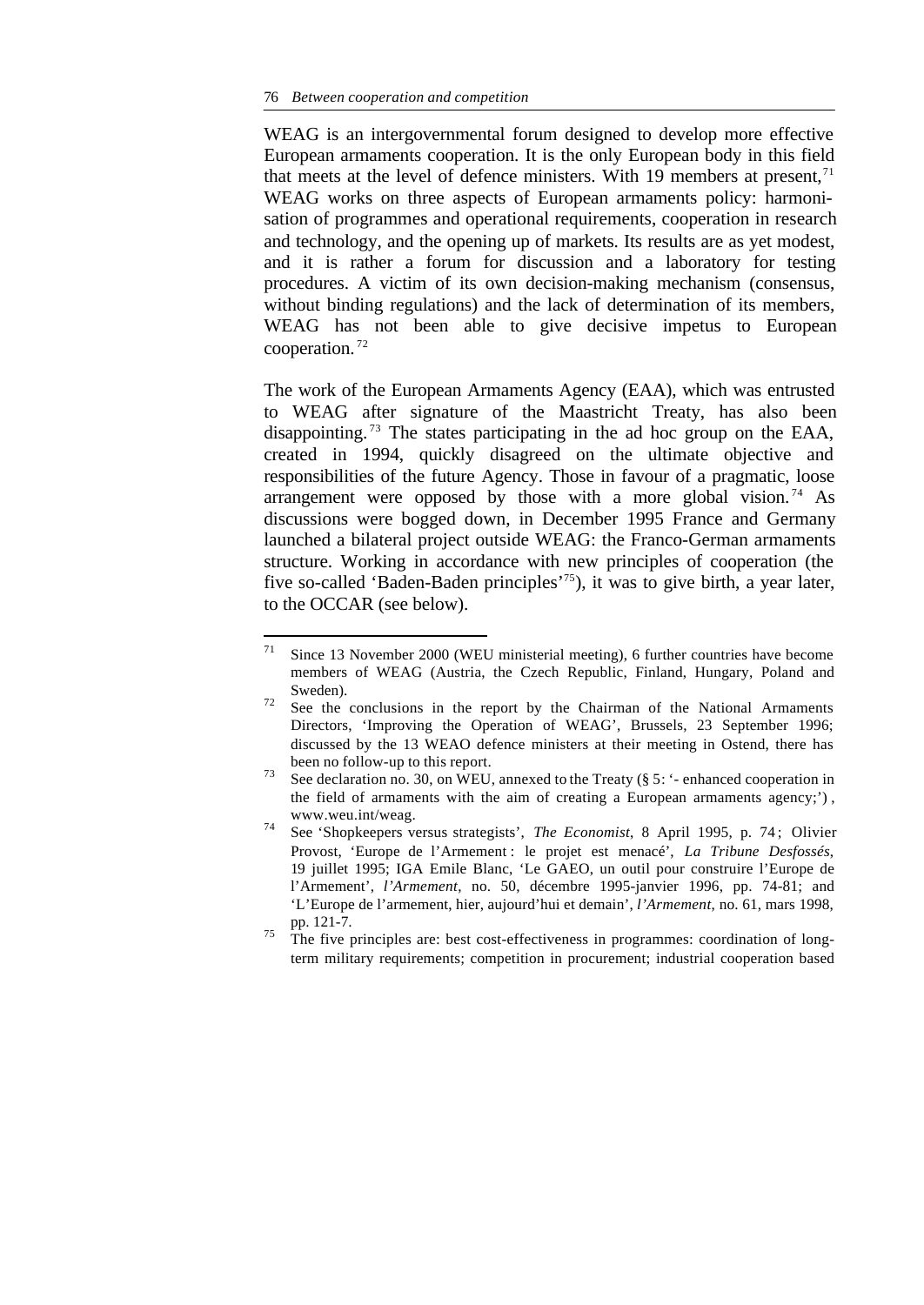In parallel with this, on 19 November 1996, at the WEU ministerial meeting in Ostend, the WEAO countries adopted the most modest proposal in the report by the ad hoc group on the EAA, and created the Western European Armaments Organisation (WEAO). The latter deals only with multilateral defence R&D projects.76 To date WEAO has managed several programmes,<sup>77</sup> which represent, since 1990, a total budget of  $\epsilon$ 400 million (or 3 per cent of European R&D), including €75 million in 2000. Future development of WEAO will depend on the outcome of the present discussions, which concern in particular the possibility of launching 'closed projects' and of devolving states' R&D budgets to the Organisation.

In the meantime, the EAA's work continues laboriously through discussions on a 'Master Plan for a European Armaments Agency'.<sup>78</sup>

## *OCCAR: towards better programme management*

l

Building on the Franco-German armaments structure of 1995, the Organisation for Joint Armaments Cooperation was created on 12 November 1996 with the inclusion of Italy and the United Kingdom. OCCAR is the first European armaments programme management organisation, but its missions are broader than managing programmes.<sup>79</sup> It has a legal personality (which is essential in order to be able to award contracts), and its working principles are designed to achieve:

on a multi-programme, multi-year overall balance; participation by other countries provided they accept the foregoing principles (declaration on the new Franco-German cooperative organisation, Baden-Baden, 7 December 1995).

<sup>76</sup> In theory the WEAO can in time become a European Armaments Agency. According to para. 12 of its Charter, 'When WEAG Ministers decide that conditions to move to a full European Armaments Agency are met . . .'.

<sup>&</sup>lt;sup>77</sup> EUCLID (since 1990), EUROFINDER (1996), THALES (1996) and SOCRATES (1998).

<sup>&</sup>lt;sup>78</sup> This plan was adopted by the WEAG defence ministers and confirmed in the WEU Ministerial Council *Rome Declaration* of 17 November 1998; www.weu.int/weag.

<sup>79</sup> Article 7 of the 1998 Convention states: 'OCCAR shall coordinate, control and implement those armament programmes that are assigned to it by Member States, and coordinate and promote joint activities for the future, thereby improving the effectiveness of project management in collaborative projects, in terms of cost, schedule and performance'. See 'L'OCCAR', *Etudes Juridiques*, no. 19, janvier 2000 (Paris: Direction des Affaires Juridiques / Secrétariat Général pour l'Administration, Ministère de la Défense, janvier 2000), pp. 57 ff.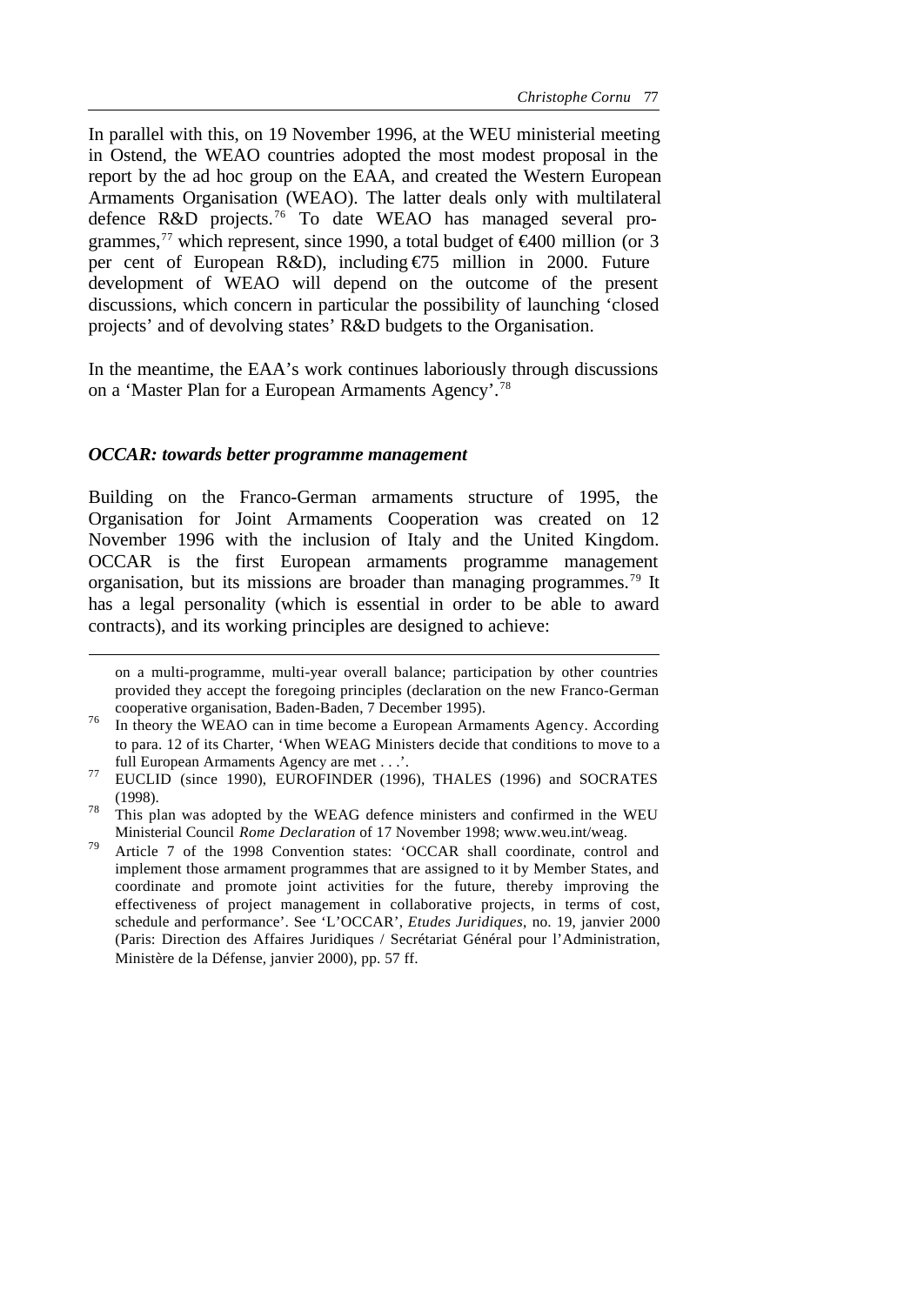- true industrial and technological complementarity among the four countries;
- common procurement principles (competition governed by common rules yet to be worked out);
- renunciation of the detailed calculation of industrial *juste retour* programme by programme, in favour of an overall balance across several programmes and over several years;
- integrated transnational teams (both governmental and industrial).

Countries joining OCCAR in the future will have to accept these principles and participate in at least one major collaborative project.<sup>80</sup>

These principles are innovative compared with the mechanisms for cooperation used up till now. They do not include any special provisions aimed at creating a closed group, even if priority is given to the four OCCAR countries. Granted, Article 6 of the 1998 Convention mentions preference for equipments developed within OCCAR, but it would be difficult to reproach these countries for buying equipment in which they have made such a heavy financial investment. Rather than a protectionist measure, Article 6 acts as a stabilising factor for collaborative projects, which are often weakened when one of the partners withdraws. Paragraph 3 of Article 24 even states that competition can be extended to include countries outside WEAG (on condition that there is reciprocity).

The OCCAR structure represents one of the paths being explored towards the creation of a real European Armaments Agency. Indeed, Article 8 of the Convention provides that OCCAR may be given other functions than programme management, such as R&D and the study of operational requirements. The potential of OCCAR, which is still under-exploited, opens up many possibilities for European countries.

Nevertheless, the institutionalisation of the structure raises a number of new issues. On the one hand, it will be necessary to transfer to the new organisation all the work and responsibilities of the various national administrations that were formerly in charge of programmes. On the other, it must be determined whether the system of rules applied by OCCAR in its

See IGA Jean Fournet, 'Vers une Europe de l'Armement solidaire et efficace: l'OCCAR', *Armées d'Aujourd'hui*, no. 219, avril 1997, p. 47.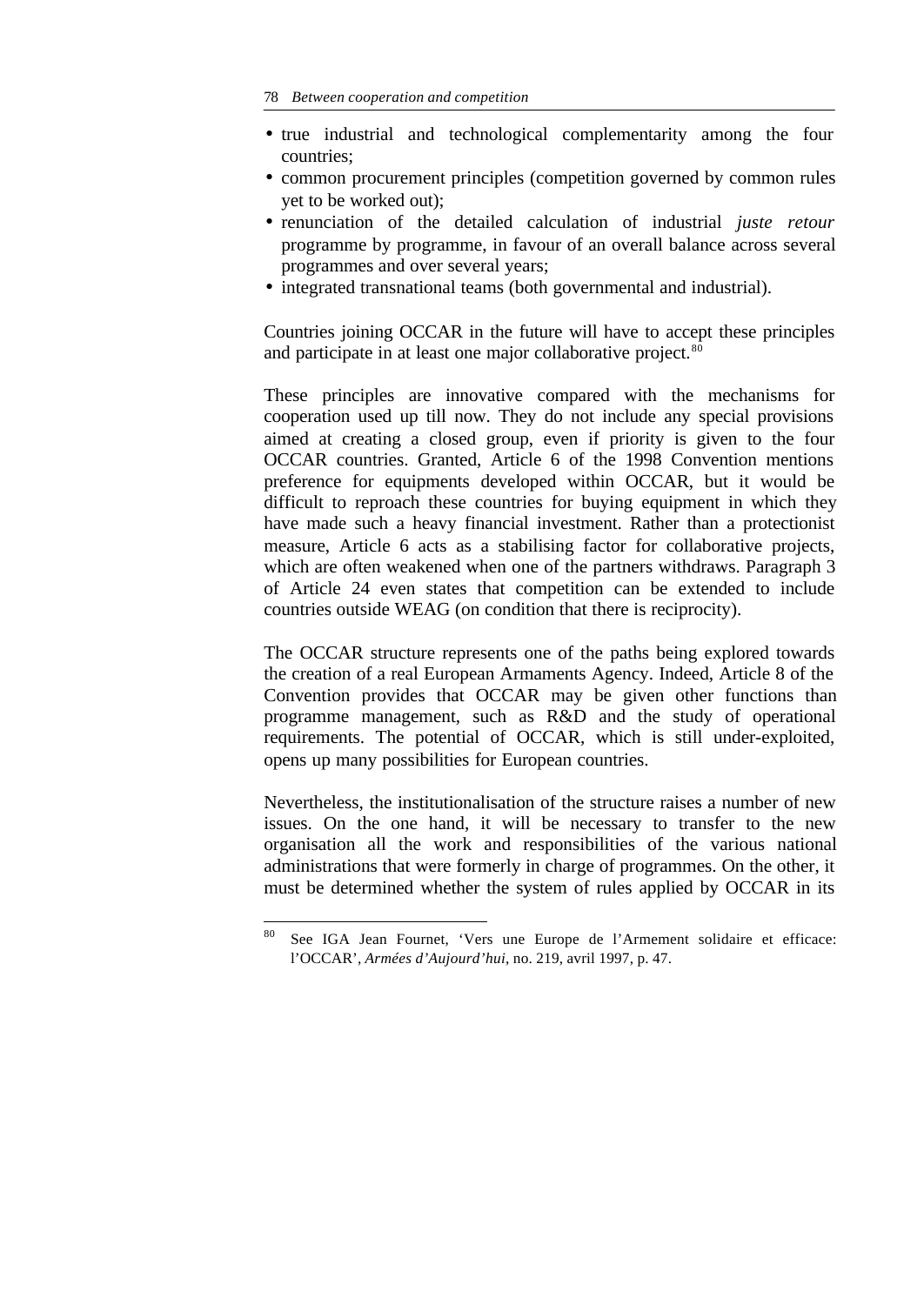programme management (awarding of contracts, etc.) is compatible with Community Law, which can be invoked in the event of litigation. As yet, the answer is not clear. $81$ 

OCCAR's existence will be fully justified if it is given broader functions, its internal mode of operation is modified and, above all, it is given new programmes to manage. At present these conditions have not been met, and a certain number of limits resulting from its design have become apparent. Management of budgets is still national and financial control is kept by programme managers, preventing the general management from having an overall view of the organisation's financial flow and calculating a true multi-programme *juste retour*. Moreover, the four founder-members of the organisation do not entrust all their programmes to it (not even those that meet the OCCAR criteria, such as the *Horizon* frigate and satellites), and OCCAR is restricted to managing programmes without having any involvement in their initial stages (choice of prime contractor, competition among subcontractors, etc.). In short, OCCAR today is still an incomplete actor on the European armaments stage.<sup>82</sup>

However, the OCCAR's creation could have dual effects on transatlantic relations. In Europe, OCCAR represents a way to manage budgetary resources better and generate economies for its members. OCCAR is also attractive to other countries. Belgium and the Netherlands have asked to become members and Sweden has also shown an interest. Wider membership would mean potentially greater cooperation. However, for OCCAR to remain attractive, certain principles will have to be made more flexible. For countries that cannot or do not wish to participate in several programmes, the mechanism of Article 5 of the Convention will have to be modified. The intention of this article is to create a mechanism for involving the countries in several programmes but it seems rather rigid for mediumsized armaments producing countries. One way of achieving greater flexibility would be to apply the principle of *juste retour* to a single programme, but throughout all its life-cycle. (According to this model, country A, for example, would have a greater share of the work during the development phase, while country B would have more of the in-service

<sup>81</sup> See , *Etudes Juridiques*, op. cit. in note 80, p. 25.

See report by Burkard Schmitt of a Defence Industries Task Force meeting held at the WEU Institute for Security Studies in Paris on 10 December 1999 ('Towards a common European demand for defence goods').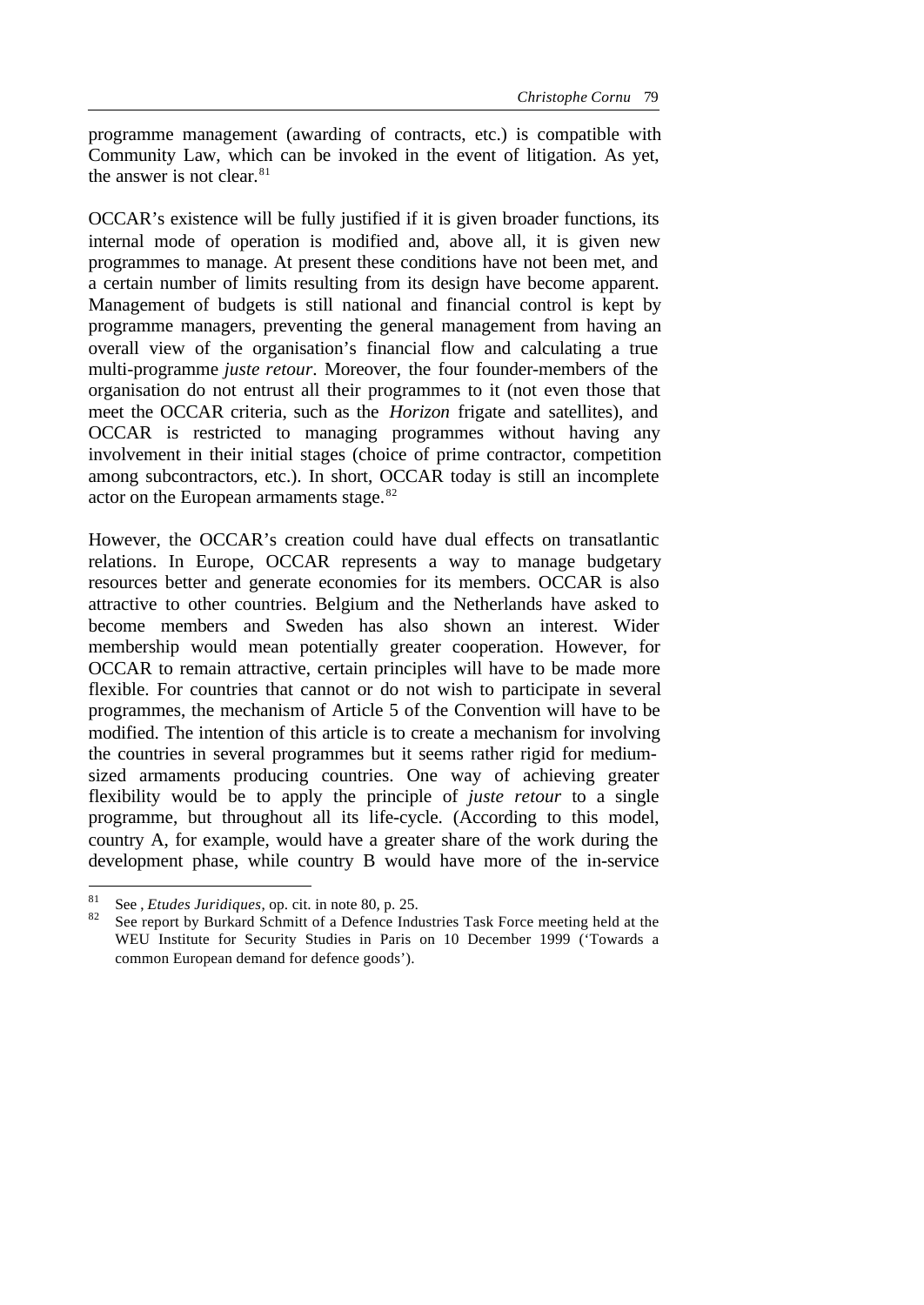support work.) This limited version of *juste retour* is envisaged for the A400M transport aircraft so as to reconcile the participation of Belgium and Turkey with OCCAR's management of the programme. This would be less ideal than the original idea but more flexible, and would make it possible to combine wider participation (and therefore in the end a larger number of orders) with a distribution of work that is in accordance with participants' industrial capacity.

For the United States, this grouping of European countries could have three consequences. The first is that countries that traditionally import US equipment would reduce their purchases from the United States. Following its participation in the A400M programme, Belgium and Turkey, for example, are no longer likely to be buyers of the US C-130. By becoming members of OCCAR or being associated with it, they may even be less inclined to buy other US equipments, since they are encouraged, by Article 5 of the Convention, to participate in other OCCAR programmes, unless the detailed arrangements of *juste retour* are modified. The second, more longterm consequence would be that US industry would have a single point of entry into Europe. This would make it possible to simplify the dialogue mechanisms, but compel the United States to negotiate with a stronger partner (rather than with several different administrations). OCCAR would then have become the European Armaments Agency with a full range of competencies. Finally, the various US procurement agencies could subsequently establish a dialogue with OCCAR with the prospect of a situation in which 'opposition' existed, not between the United States and Europe, but between industry and government on both sides of the Atlantic.

## *The LoI: measures to accompany industrial restructuring*

Following their joint declaration of 20 April 1998,<sup>83</sup> the defence ministers of six countries – France, Germany, Italy, Spain, Sweden and the United Kingdom – signed a letter of intent (LoI) on 6 July 1998, with the object of defining a framework for the measures to be taken by these states to accompany restructuring in the defence industry. Experts from the six countries worked on a report presented on 30 June 1999, as a result of which

<sup>83</sup> See Annexe C (this position is a consequence of the declaration by France, Germany and the United Kingdom of 9 December 1997).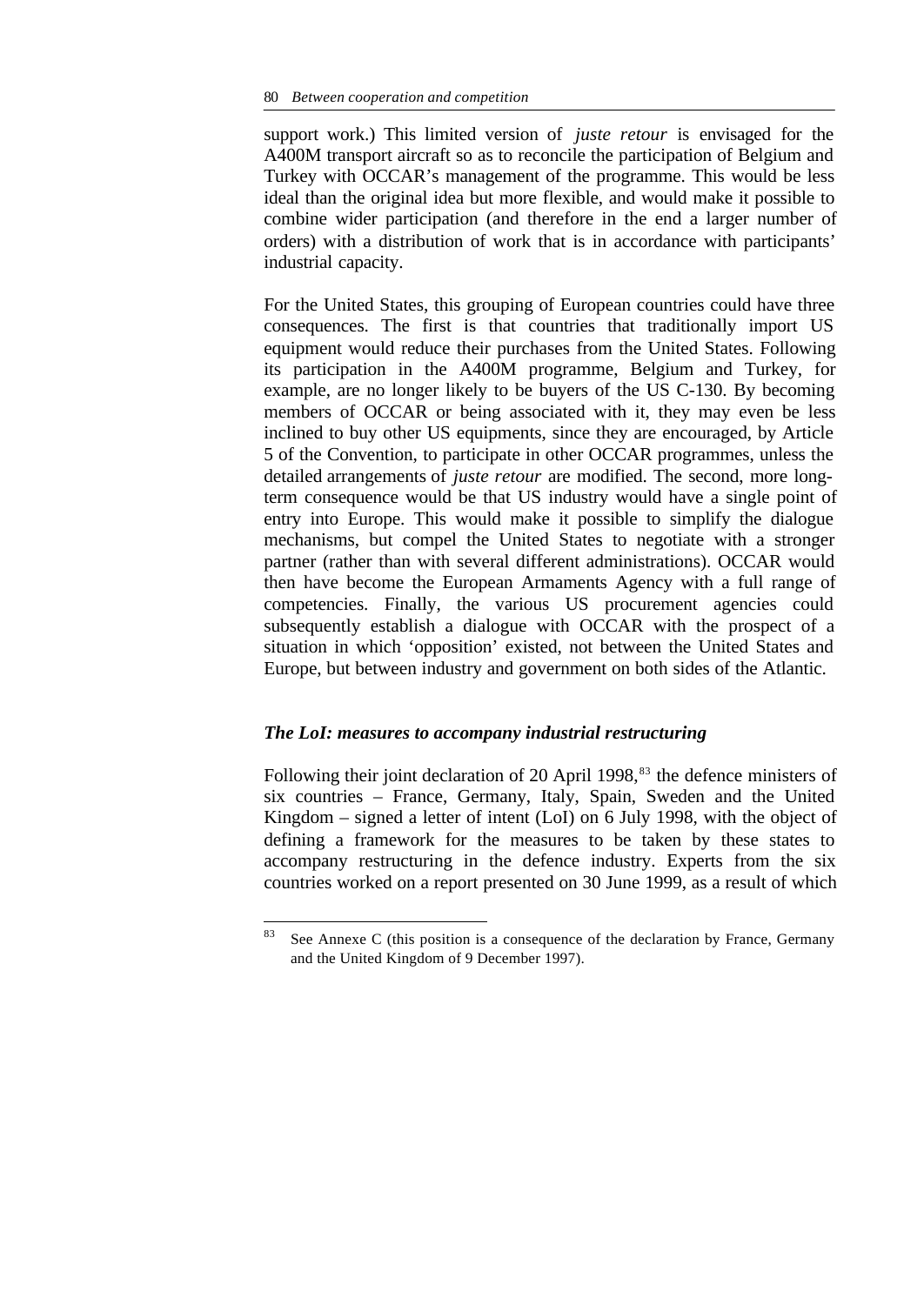ministers decided to seek a legally binding agreement covering six specific areas.<sup>84</sup>

This process represents the first overall attempt to rationalise the internal regulations of the six countries that account for around 80 per cent of procurement budgets in Europe and 90 per cent of European industrial capacity. The initiative is an ambitious one. In the same spirit as that underlying the OCCAR mechanisms for programme management, the LoI is intended to bring about convergence of the legal systems of the six countries, and could in time stimulate work in the European Union. <sup>85</sup>

The stakes are high: clearly, the new transnational companies can only fully exploit their advantages if Europe creates a homogeneous defence economic environment. The LoI is therefore without doubt a significant step forward. The agreement's weaknesses are nevertheless obvious: in the field of exports, for example, the six states have established a management mechanism but are not even trying to overcome their traditional divergences over exports policy. <sup>86</sup> It also remains to be seen to what extent this agreement will be able to take forward European cooperation in fields where progress is usually very laborious (in particular R&T and the harmonisation of requirements).

None the less, the LoI's credibility cannot be denied. Reactions of unease and nervousness on the part of Europe's American partners at the time of the official signature of the document at the Farnborough Air Show 2000 were a revealing indication of its potential.<sup>87</sup> Seen from the United States it

<sup>84</sup> See Annexe D. These six areas are: (1) security of supply; (2) simplification of procedures and adoption of common regulations for exports control; (3) harmonisation and simplification of procedurs for protecting classified information; (4) coordination of research and technology programmes and financing; (5) harmonisation of military requirements (the process of planning and procuring defence equipment); (6) easier access to technical information in the event of transnational restructuring, and legislation relating to intellectual property rights. See Douglas Barrie, 'European Giants to Unify Industrial Policies', *Defence News,* 17 April 2000.

 $\frac{85}{25}$  For an in-depth analysis, see Burkard Schmitt, op. cit. in note 41.

<sup>86</sup> See Douglas Barrie, 'European Giants to Unify Industrial Policies', *Defense News*, 17 April 2000; Douglas Barrie and Colin Clark, 'European Industry Calls Export policy floated', *Defense News*, 31 July 2000.

<sup>87</sup> Alexander Nicoll, 'European Countries Set to Sign Security Pact', *Financial Times*, 24 July 2000.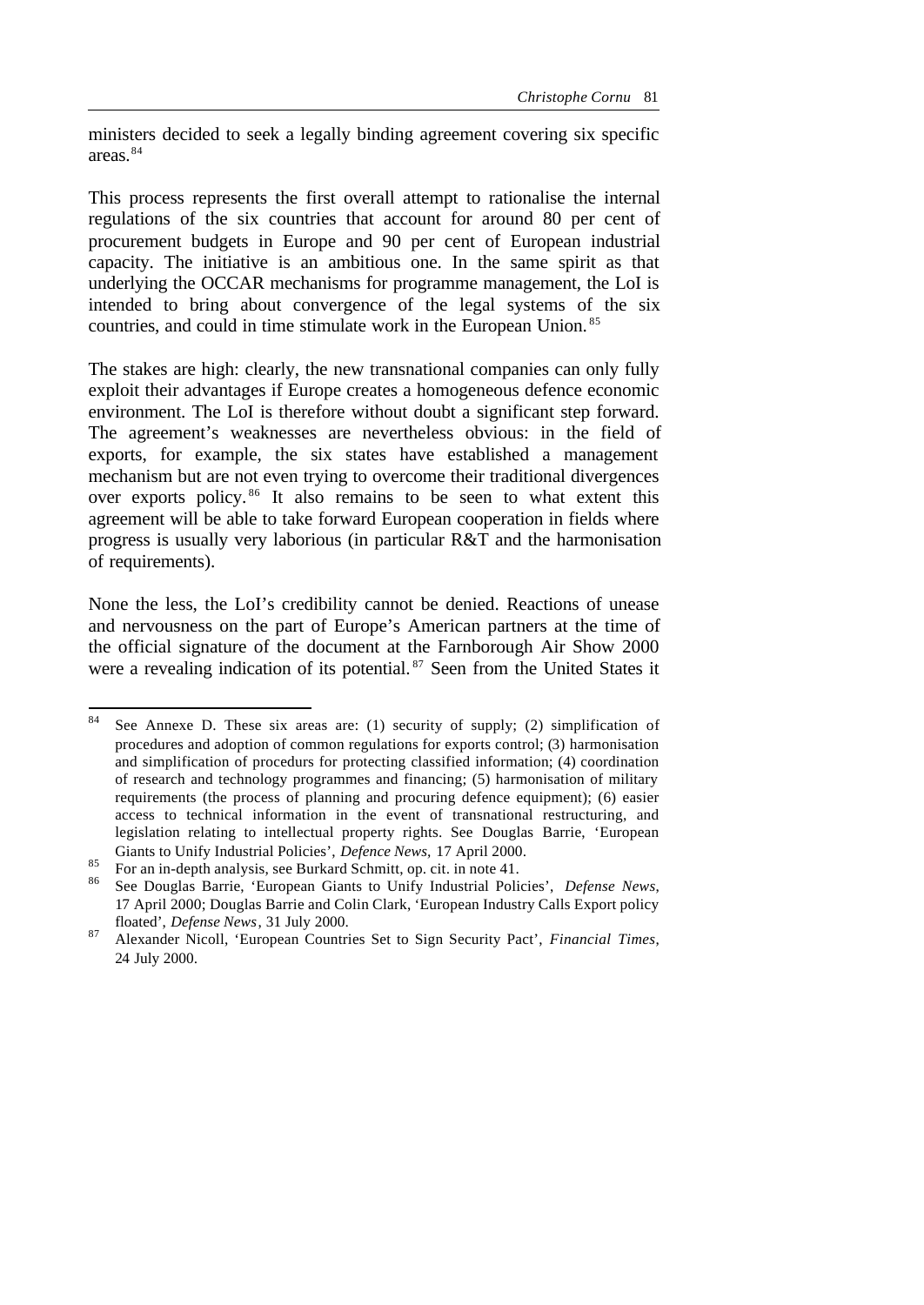appears that arrangements in Europe are evolving and call for a new approach in transatlantic relations.<sup>88</sup> In response to the LoI initiative, the United States is developing counter-strategies (for example by dividing its adversaries and choosing a privileged partner – the United Kingdom – or by proposing comprehensive offers with new cooperative arrangements).

Thus, the declaration on the principles of industrial cooperation between the United States and the United Kingdom signed in Munich on 5 February 2000<sup>89</sup> could lead to numerous problems, both political (as a divisive factor among the six LoI countries), industrial (if the US administration gives British companies privileged treatment) and legal (in the form of a conflict between the legal provisions of the LoI and any future UK-US arrangements). The DTSI initiative (17 measures) announced in May 2000 is similar in nature.<sup>90</sup> But these measures, which are very general and aimed rather at improving internal US procedures,<sup>91</sup> are slow in coming into effect.

The mechanisms set up by the LoI are innovative and are similar to enhanced cooperation (as are those of OCCAR), but this approach may be too complex and heavy. Indeed, the six countries will in particular have to modify their internal legal systems (and it is difficult to foresee how long that will take) whereas the EU has tools that are immediately available. $92$ 

# *The European Union: a reference forum, a forum for coherence and a forum of implementation?*

Paradoxically, if armaments questions have been left out of the European integration process, (Article 296 of the TEU) and are not the subject of any overall Union strategy, many elements that go towards making up a real

<sup>88</sup> See Joseph Fitchett, 'US seeks more Defence Technology cooperation with European', *International Herald Tribune*, 14 June 1999; Thierry Gadault, 'Les Etats-Unis autorisent les alliances transatlantiques dans la défense', *La Tribune*, 8 juillet 1999.

<sup>89</sup> See David Buchan and Alexander Nicoll, 'Pentagon deal could help defence group', *Financial Times*, 7 February 2000; see also Annexe A.

<sup>&</sup>lt;sup>90</sup> See the declaration by the US Secretary of State at a meeting of the North Atlantic Council on 24-25 May 2000, p. 6; www.nato.int/docu/speech/2000.

 $^{91}$  See the chapter by Gordon Adams.

See discussions at the defence industries task force meeting 'The LoI negotiations – a first assessment', Institute for Security Studies of WEU, Paris, 27 September 1999.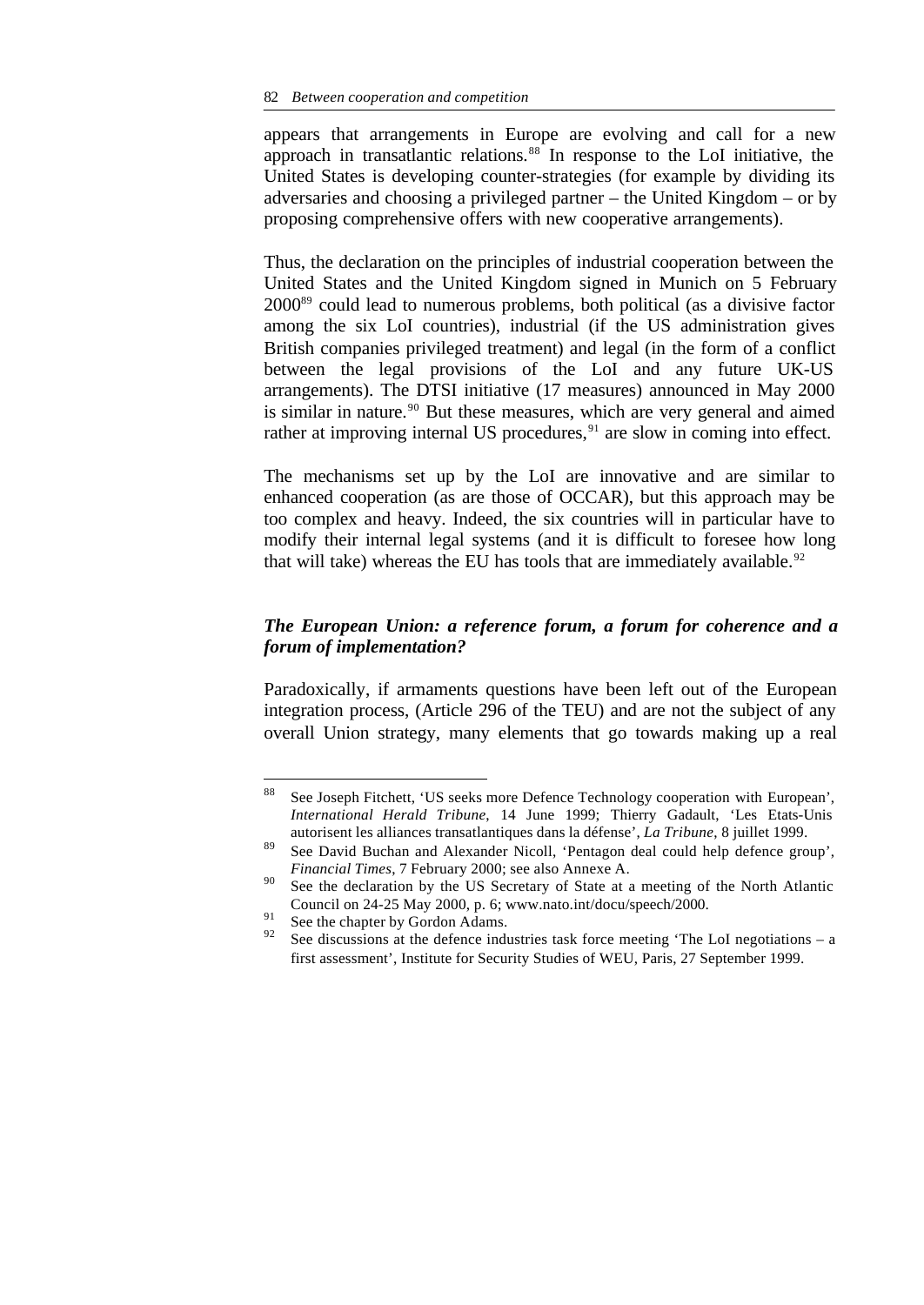strategy exist: theoretical models, budgets and certain areas of competence.<sup>93</sup> It should therefore be noted that, despite certain states' reservations, only the EU, which offers a binding legal system, can provide a framework for coherence and action.

## Theoretical models

In 1978 a report by Egon Klepsch, a Member of the European Parliament, proposed a model that included *inter alia* the creation of a European Armaments Agency, the promotion of competition for government defence contracts, harmonisation of regulations on exports outside the European Community and support to defence industries (R&D projects, structural funds, etc.). $94$  In addition, the European Commission suggested a comprehensive system in its Communication of 1997 entitled 'Implementing EU strategy in defence-related industries', with proposals for 14 areas of armaments policy. <sup>95</sup> Finally, the Council has at its disposal an overall view of the subject in the very comprehensive report submitted in 1995 by an informal group of EU/WEU-WEAG experts, which has three chapters: European armaments policy, European armaments export policy and common measures in the field of procurement.<sup>96</sup>

<sup>93</sup> <sup>93</sup> Hervé Dumez and Alain Jeunemaître, 'Le cadre institutionnel de la restructuration des industries d'armement – une comparaison Etats-Unis/Europe', *Revue Gérer et Comprendre*, Annales des Mines, septembre 1999.

<sup>&</sup>lt;sup>94</sup> Egon Klepsch, 'Report on European Armaments Procurement Cooperation', European Parliament Working Document, no. 83/78, 8 May 1978.

<sup>&</sup>lt;sup>95</sup> The 14 areas are: inter-community transfers, the status of European company, public contracts, R&D, normalisation, customs duties, innovation, technology transfer and small and medium-sized companies, competition, exports, structural funds, direct and indirect taxation, principles of access to markets, standardisation of performance and enlargement. See 'Implementing EU strategy in defence-related industries', Brussels, COM (97) 583 final of 12 November 1997.

 $^{96}$  EU/WEU-WEA G informal group of experts charged with studying 'options for a European armaments policy', Brussels, WEAG (95) 05 of 3 July 1995, or Annexe II of the European Council document no. 9458/95.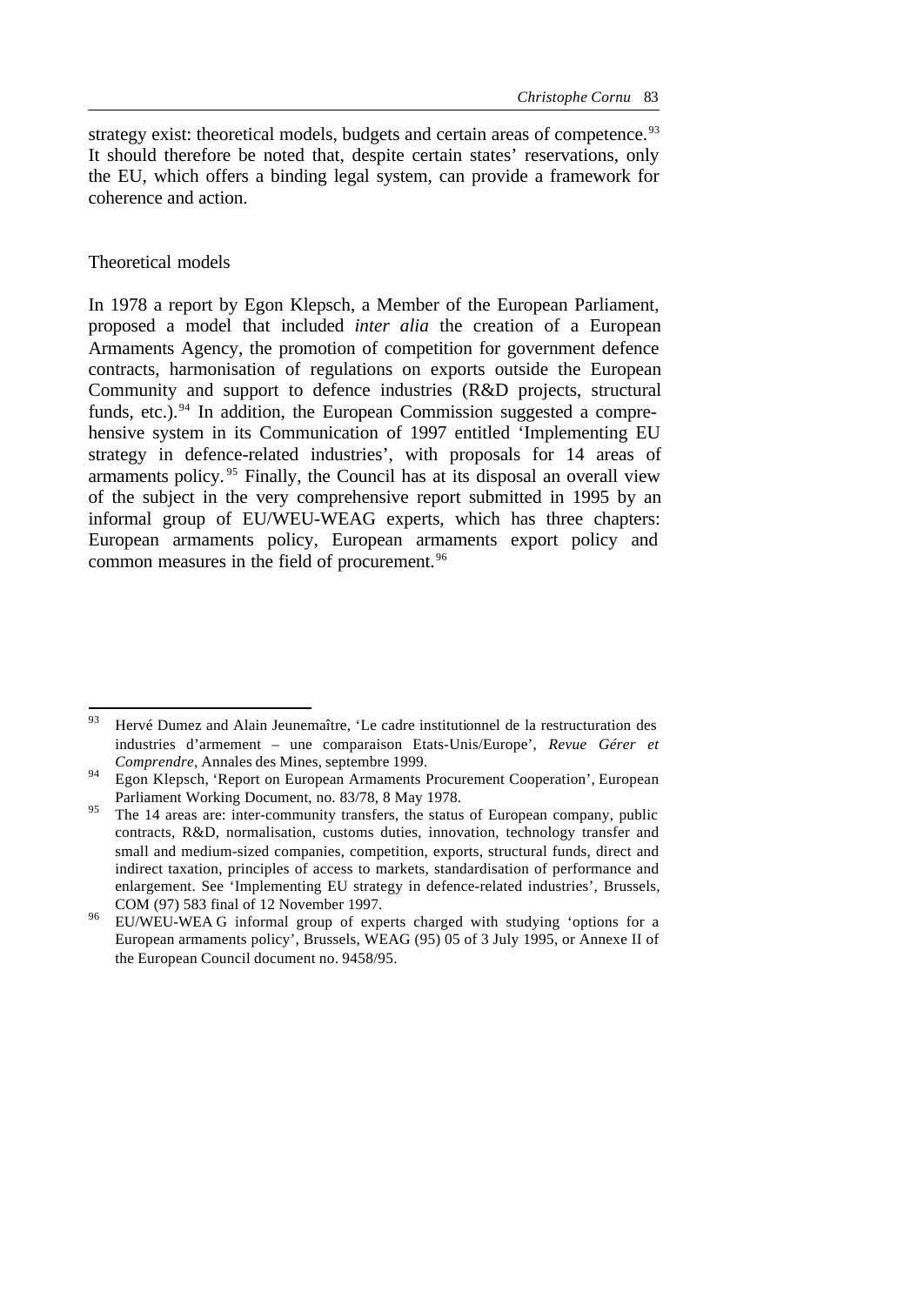#### Budgets

l

In total, the European Union devotes between  $\epsilon$ 1.5 and 2 billion per year to armaments-related issues, most of it for Structural Funds financing social and economic aid to industrial areas affected by restructuring ('Objective 2'), and also part of the budget for research and technology in the Framework Programme for Research and Technological Development (FP – for example, the 'aerospace' chapters of the  $5<sup>th</sup> FP$ ).<sup>97</sup>

## Treaty-based competencies

Within the Union, there are three main actors (the Parliament, Commission and Council) that can intervene in accordance with their treaty-based competencies.

The *Parliament* acts as the sounding board of European public opinion on armaments and defence. Through hearings or reports, members of parliament intervene in this field, but up till now without any major practical results.<sup>98</sup> However, the Parliament is fully involved in the Union's budget process, in particular through the co-decision process, including for subjects related to CFSP.

The *Commission* has wider powers than the Parliament and, since the armaments industry, despite its specificity, is also an industry, intervenes increasingly in areas falling within its competence (especially concerning mergers and acquisitions, control of exports of dual-use goods and technologies and the Common Customs Tariff). Its latest Communication suggests a comprehensive approach to this armaments question with, in particular, a proposal for a 'Common Position on drawing up a European

<sup>&</sup>lt;sup>97</sup> See European Commission, 'General Report on the Activities of the European Union 1999', Brussels, first semester (www.europa.eu.int), in particular § 318 (for Structural Funds) and § 253 et seq. (for the 5<sup>th</sup> Framework Programme).

<sup>&</sup>lt;sup>98</sup> There has, however, been a report by Gary Titley on the Commission's Communication on challenges facing European defence-related industries (EP no. 219.812 of 6 March 1997) and the Leo Tindemans report on the gradual establishment of a European Union Common Defence Policy (EP no. 224.862 of 30 April 1998).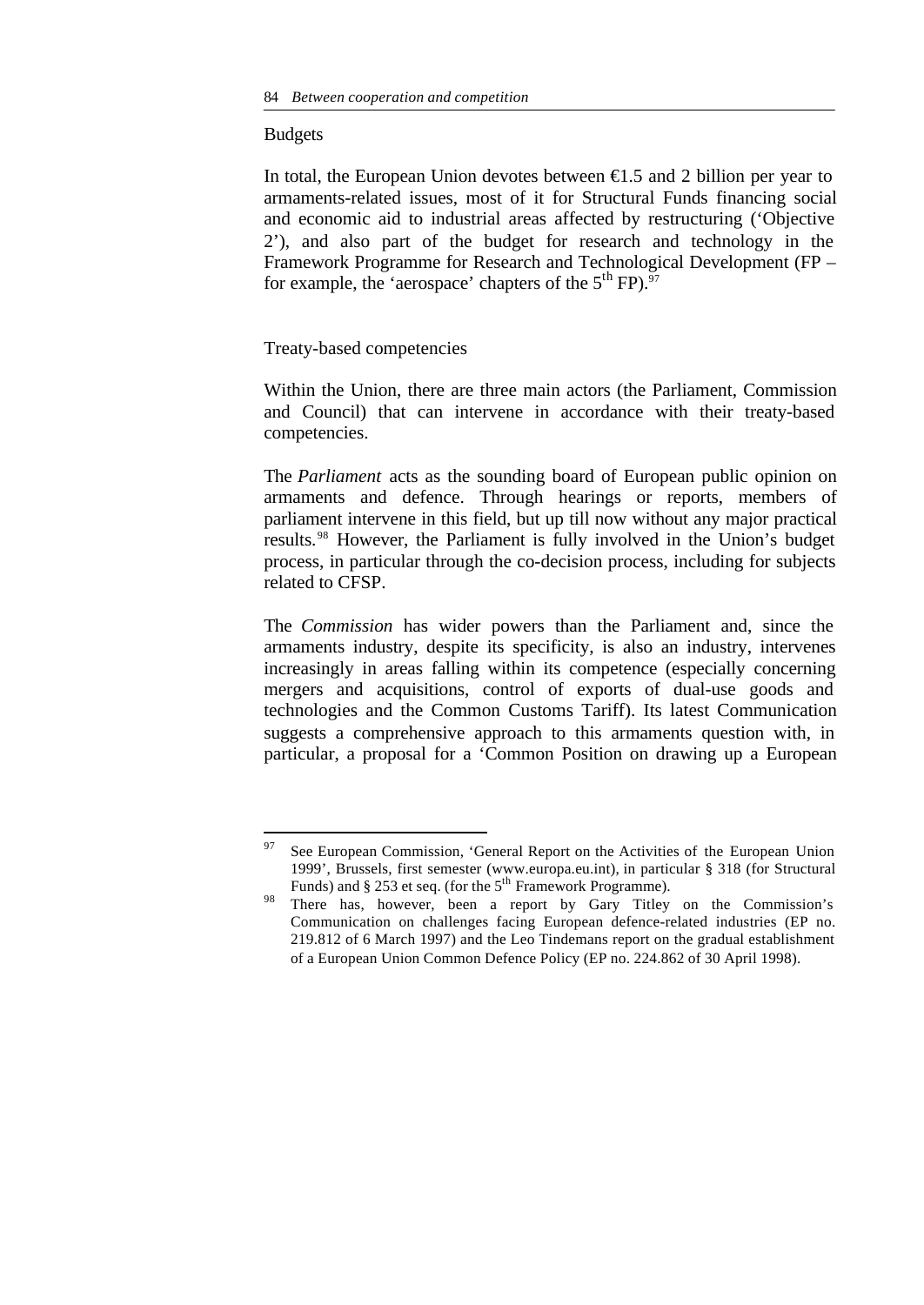armaments policy' supported by an action plan. <sup>99</sup> Because only the Commission can initiate EU regulations, its role will be fundamental.

Moreover, the Commission is fully involved (as financial contributor, project leader, etc.) in the management of programmes that may have consequences in the field of armaments. It thus acts as a driving force in defining a European space policy, and through the support it gives to important projects, notably in liaison with the European Space Agency (*Galileo* navigation satellite, earth observation, etc.).<sup>100</sup>

Yet this role is deliberately restricted by states and depends on the balance of the Commission's relationships with the Council and the Parliament.<sup>101</sup> Two examples illustrate this.<sup>102</sup> The EU's Common Customs Tariff (CCT) in theory provides for application of customs duties for dual-use goods or defence equipment. In fact, exemption from CCT customs duties is granted unilaterally by member states. For the Commission, this practice therefore runs counter to community regulations. Unable to prevent states from granting such exemption, it has chosen, in order to regain the initiative on this subject and bring the law into line with reality, to submit to the Council a draft regulation aimed at temporarily suspending customs duties on certain military equipment.<sup>103</sup> The Council not having replied to the Commission, member states continue to grant exemption from the CCT unilaterally.

Conversely, in the area of exports of dual-use goods and technologies, the Commission cannot be bypassed. The regulation of 1995 on this point already functioned on a 'trans-pillar' basis (cooperation between the first and second pillars): regulations of the Commission (first pillar) laid down

<sup>99</sup> Op. cit. in note 95.

<sup>&</sup>lt;sup>100</sup> See European Commission, 'Towards a Coherent European Approach for Space', Brussels, SEC(1999)789, final of 7 June 1999 ; this document follows three Communications on space questions (1988, 1992 and 1996); http://europa.eu.int/comm /jrc/space.

<sup>101</sup> See Luke Hill and Brooks Tigner, 'EU Armaments Reforms Stalled', *Defense News*, 20 December 1999.

<sup>&</sup>lt;sup>102</sup> For interventions by the Commission on mergers and takeovers in the field of armaments and aerospace, see information from the Commission's Directorate-General for competition (http://europa.eu.int/comm).

<sup>103</sup> COM (88) 502 final (JOCE no. C 265 of 12 October 1988, p. 9).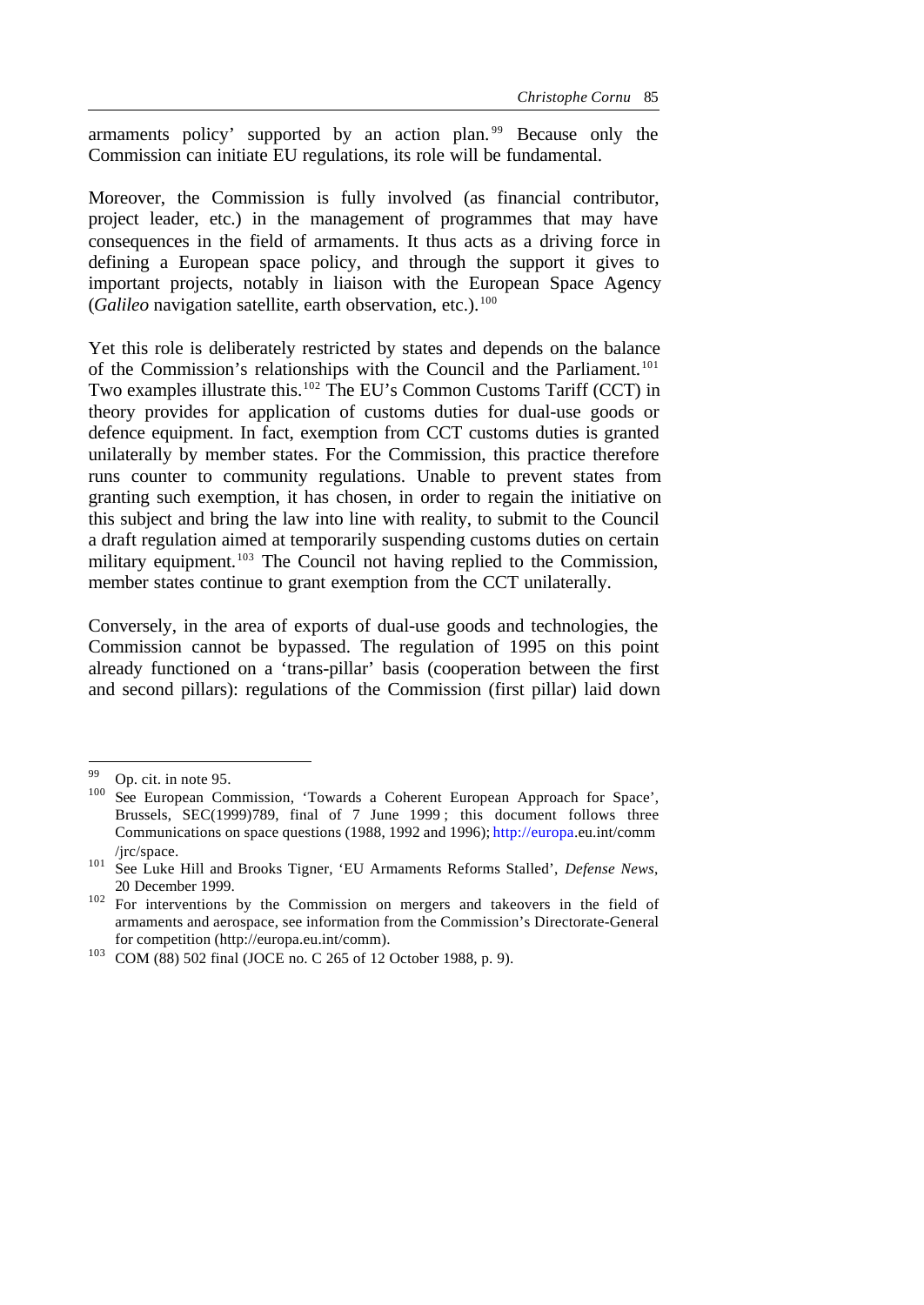principles, whereas the Joint Actions of the Council (second pillar)<sup>104</sup> drew up the lists of equipments and recipient countries. A new regime was adopted in June 2000, based on a different philosophy: principles and lists come under the Commission alone. From now on, a company needing to use this regulation may invoke it before the European Court of Justice in the event of a dispute. Only the granting of export licences is devolved to states in so far as the Commission has no agency with competence in this technical area (application of the principle of subsidiarity).

The *Council* remains the forum for the drawing up of a European policy, in two main working groups: POLARM (European Armaments Policy Council Working Group) and COARM (Working Group on Exports of Conventional Arms). Chaired by the country holding the EU presidency, these Council working groups include representatives of the 15 member states and the Commission.

Set up in 1995 following a report by an informal EU/WEU-WEAG group of experts, POLARM has examined many topics (intra-Community transfers, the specificity of the armaments sector, exports, security of supply, etc.), but its overall results are meagre. For example, in this group the 15 member states could have adopted for the first time a common position on a European armaments policy at the suggestion of the Commission (see above),  $105$  but this project gradually became devoid of any content. The 15 member states had many differences of view: the proposal was considered premature; the political expediency of having an EU position on this question was contested, as was the necessity to define in advance a common defence policy; there were disagreements on competence between the Council and the Commission, etc. The General Affairs Council of 15 November 1999 therefore restricted itself to taking note of the group's work, underlining the importance of this question for the CESDP and asking POLARM to continue its work without giving it any precise objectives.<sup>106</sup>

<sup>104</sup> On the basis of Article J of the Maastricht Treaty (now Article 14 of the Treaty on European Union).

<sup>&</sup>lt;sup>105</sup> On the basis of Article J.2 of the Maastricht Treaty (or Article 12 of the TEU) in its Communication 'Implementing EU strategy in defence-related industries', Brussels, COM (97) 583 final of 12 November 1997.

<sup>&</sup>lt;sup>106</sup> Since then, the frequency of the group's meetings has fallen considerably.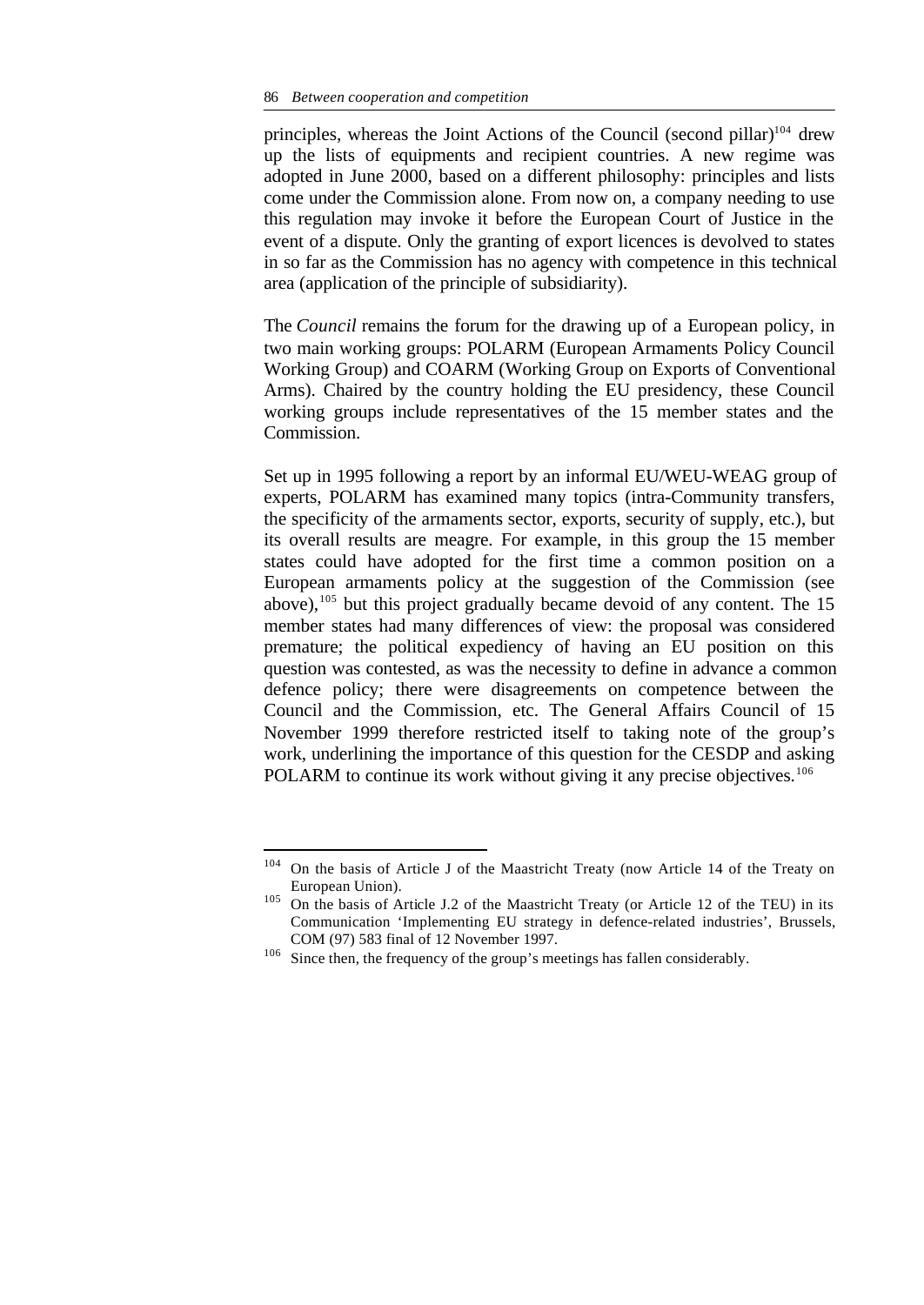The creation in 1993 of the COARM group shows the interest of the various European actors in armaments exports. Its activities, which are for the most part technical, essentially concern exports to third countries, and are based in particular on the eight export criteria defined by the Councils in Luxembourg (29 June 1991) and Lisbon (26 and 27 June 1992), $107$  which served as a basis for the Code of Conduct adopted by the Council in June 1998. This Code of Conduct, which regulates sales to third countries, is the first sign of the Council's engagement in this sensitive area.<sup>108</sup> It rests on two main elements: a series of criteria for defining cases where such exports are to be avoided, and a political commitment by member states not to replace another in a sale that the first has refused. It publishes an annual report on European exports (point 8 of the Code). To complete this arrangement, on 13 June 2000 the 15 member states agreed a list of reference defence equipments to which the Code should be applied.<sup>109</sup> This list could, moreover, serve as a precedent for other aspects of the armaments issue within the European Union.<sup>110</sup>

However, with this Code, the Council has restricted itself to a political commitment only. It has declined to make use of the more restrictive instruments put at its disposal by the CFSP: Common Strategies (objectives, duration and means to be supplied by the Union under Article 13 of the TEU), Joint Actions (Article 14 of the TEU) or Common Positions (Article 15 of the TEU).

<sup>&</sup>lt;sup>107</sup> 1. Respect for international commitments of the EU Member States. 2. The respect of human rights in the country of final destination. 3. The internal situation in the country of final destination. 4. Preservation of regional peace, security and stability. 5. The national security of the Member States. 6. The behaviour of the buyer country with regard to the international community. 7. The existence of a risk that the equipment will be diverted within the buyer country. 8. The compatibility of the arms exports with the technological and economic capacity of the recipient country.

<sup>108</sup> See Europe Documents no. 2092 / Atlantic Document no. 104 of 12 June 1998, and Jacques Isnard, 'Vers un contrôle européen des exportations d'armes', *Le Monde*, 4 mai 2000.

<sup>&</sup>lt;sup>109</sup> Council Declaration 2000/C 191/1 of 8 July 2000.

Another list of defence equipments (dating from 1958 and confidential) is annexed to Article 296 of the TEU. In the perspective of updating, states could directly use that adopted in June 2000. The Council, acting unanimously at the invitation of the Commission, may modify that list.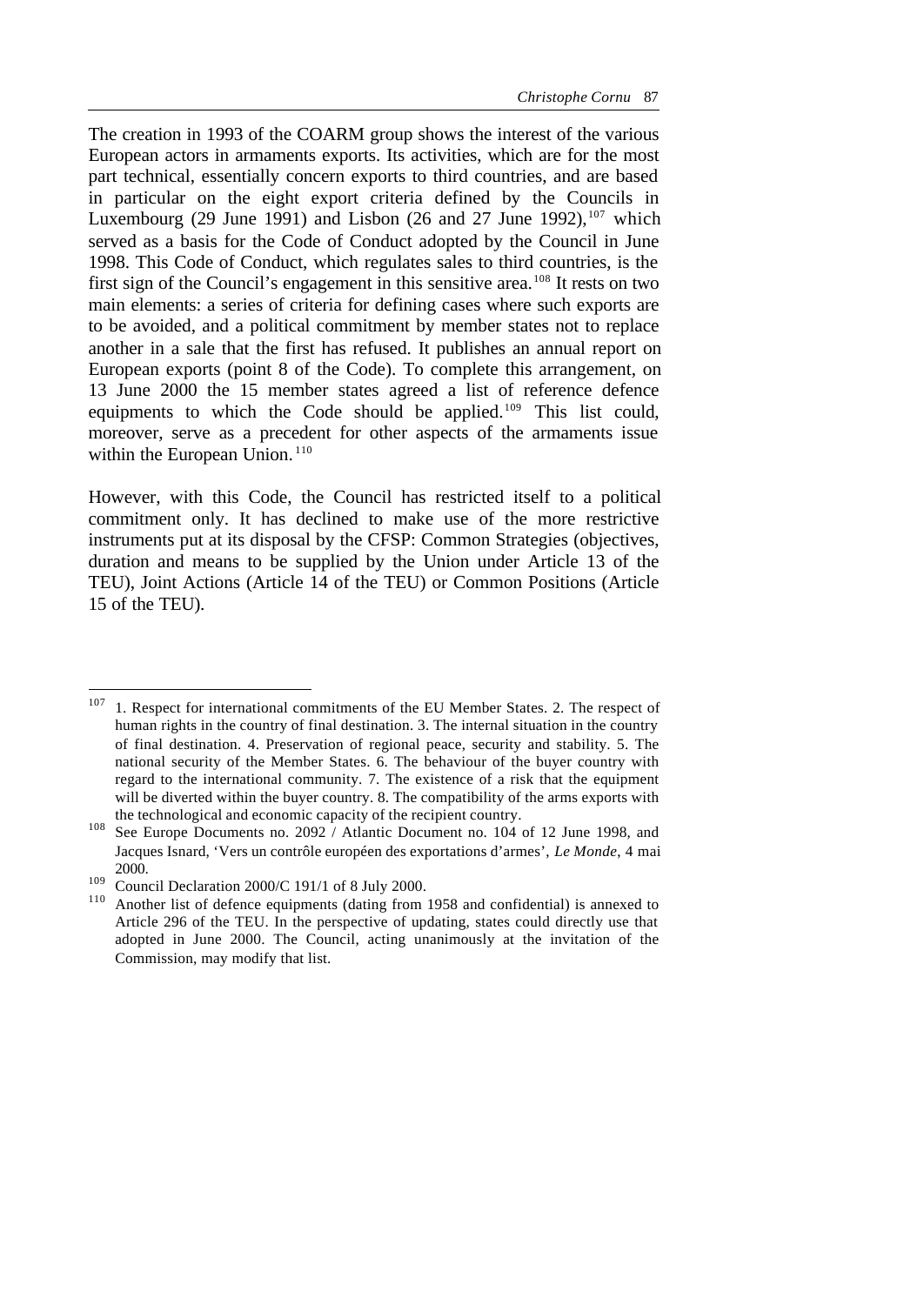With the competencies of the three main actors (the European Parliament, the Commission and the Council) and their recent actions, a first mechanism for implementing a European armaments policy is in place. It is, however, only at the embryo stage. European armaments policy is still clearly directed by governments. Only political impetus would make it possible to develop these disparate elements towards structured objectives.

New fields of action for the Union

l

In the conclusions of the EU summits in Cologne (June 1999), Helsinki (December 1999), Feira (June 2000) and Nice (December 2000), the EU acquired new politico-military instruments in the framework of the CESDP.<sup>111</sup> Although these decisions do not constitute a sufficient legal basis to allow the development of a comprehensive armaments policy, they have changed the framework for this cooperation profoundly: the 15 defence ministers may now meet in Council, and the Union has made a political undertaking on concrete military capabilities (the Headline Goal of  $2003$ ).<sup>112</sup>

Within the coherent framework of the EU these two innovations may have several consequences in the field of armaments:

- the possibility to use fully the complete range of EU mechanisms (definition of political priorities in the second pillar, binding provisions in the first pillar) making it possible to avoid the shortcomings and inadequacies evident in other organisations (NATO, WEU-WEAG, etc.);
- implications of the Headline Goal of 2003 for the armaments sector; this goal will require additional commitments to equip the forces (armaments planning, R&D projects, standardisation, etc.); $^{113}$

<sup>&</sup>lt;sup>111</sup> These new instruments are: a Political and Security Committee (PSC), a Military Committee (MC) and a European Military Staff (EMS). See the comprehensive study by François Heisbourg (with numerous contributions), 'European defence: making it work', *Chaillot Papers* 42 (Paris: Institute for Security Studies of WEU, September 2000).

<sup>&</sup>lt;sup>112</sup> For all of the Petersberg missions (Article 17, para. 2 of the TEU), the force must be capable of projecting 50,000 to 60,000 troops, within 60 days, a distance of several thousand kilometres, with the necessary naval and air protection, and be sustainable for a year (conclusions of the EU Helsinki summit, press communiqué no. 300/99).

<sup>&</sup>lt;sup>113</sup> See the conclusions of the French Defence Minister at a hearing before the Defence Committee of the National Assembly on 20 September 2000, including the suggestion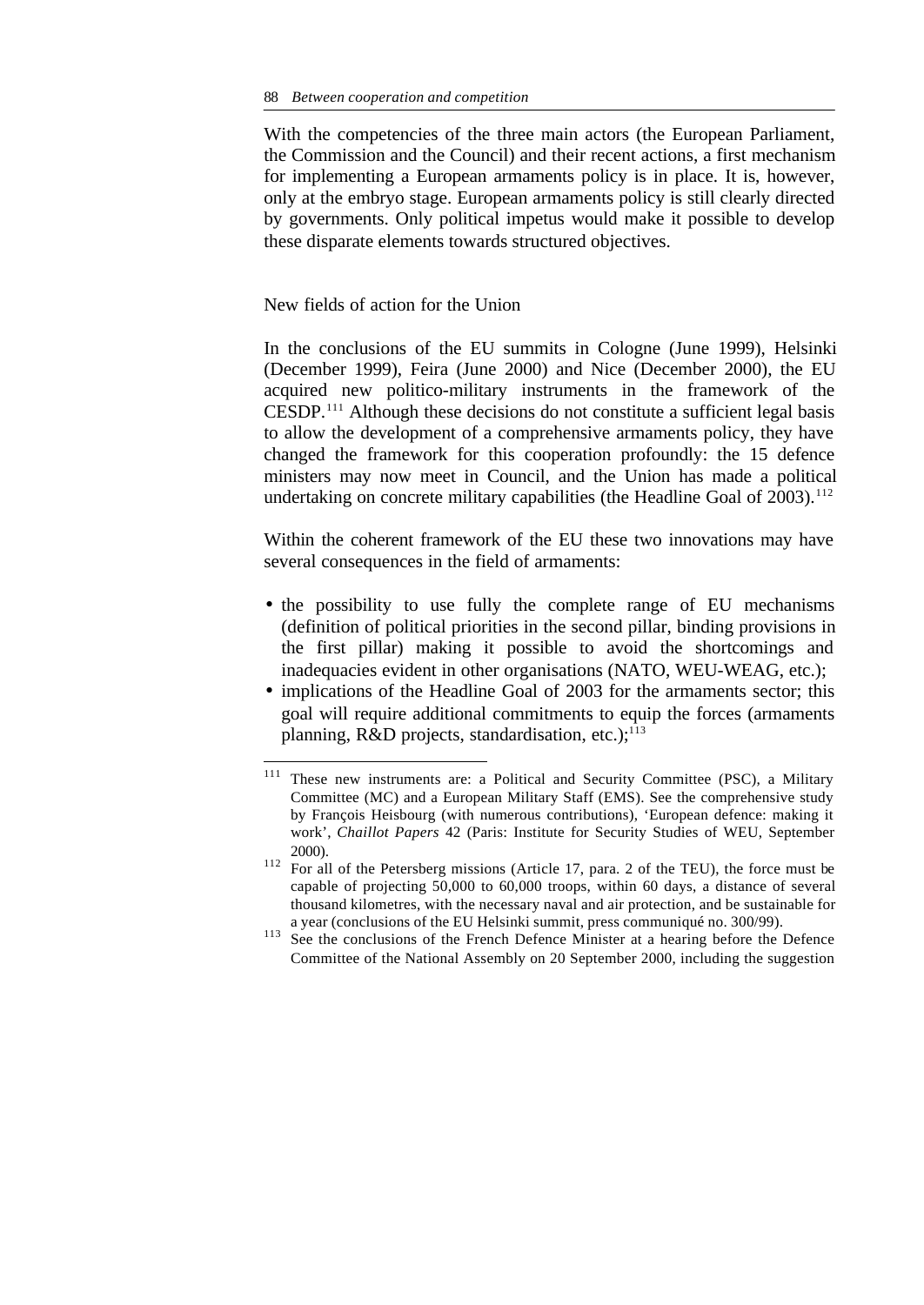• in the long term, within the EU armaments could become a routine topic just like any other subject.

Several alternative scenarios can be envisaged:

- the gradual development within the EU of an armaments policy in support of the Headline Goal;
- the creation, independently of the Headline Goal but based on the new CESDP framework, of a fully-fledged European armaments policy that would coordinate and develop existing EU instruments;
- the continuation and development, in the margins of the EU, of OCCARtype instruments or agencies that could, when appropriate, be incorporated into the EU.

In budgetary terms, and whatever scenario materialises, the development of a European armaments policy could happen through major voluntary political commitments by states (the stabilisation of defence budgets, a commitment not to produce equipment on a purely national basis, the fixing of a minimal level of research expenditure, etc.).

Consideration could also be given to using the EU framework for the funding of certain military or humanitarian operations or certain armaments programmes,<sup>114</sup> which would result in:

- either the transfer of a part of the national budgets concerned to the EU (and the creation of a specific budget); or
- an increase in the EU's own resources; or

l

• a redistribution of credits within a constant EU budget.

In the latter two cases, domestic margins for budgetary manoeuvre would be made available to member states, facilitating the adapting of national structures both in the military domain (to meet the cost of profession-

that the Headline Goal could lead to the beginnings of a European equipment programme. At this stage, around 10 per cent of the equipment expenditure of the various European countries could be concerned.

<sup>&</sup>lt;sup>114</sup> It would then be necessary to amend the financial regulations of the CFSP (Article 28 of the TEU).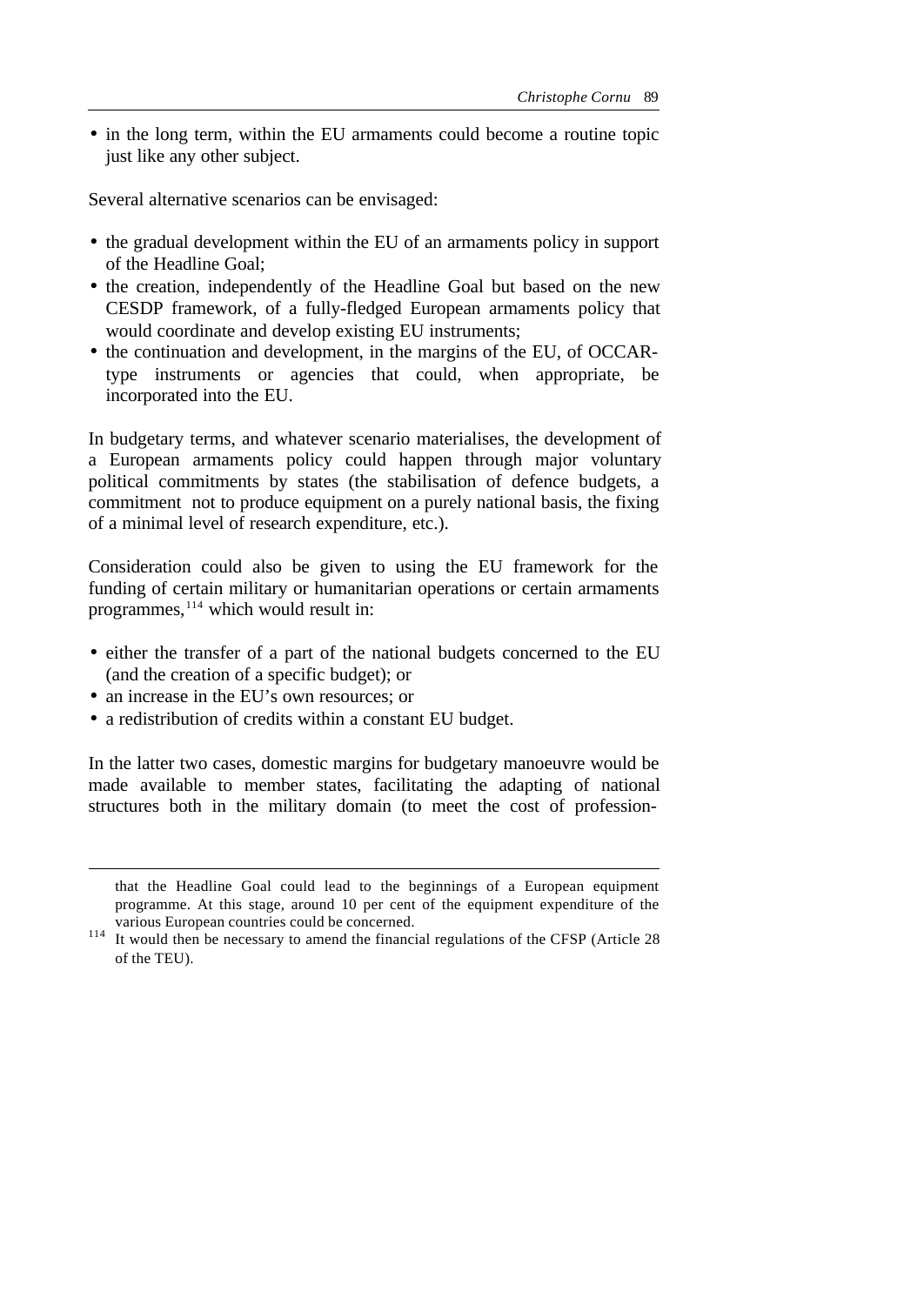alisation, etc.) and in the armaments sector (to meet the social costs of industrial restructuring, rationalisation of European test centres, etc.).

These mechanisms would benefit from being included in national, 'Europeanised' programming or even being worked out in collaboration among willing European partners. From this perspective, and going beyond the stage of 'limited convergence' or 'enhanced cooperation' (see the examples of OCCAR and the LoI), what could be truly revolutionary within the EU would be the creation of a 'defence' line in the EU budget that could be used for armaments programmes.

The European Union can provide the framework for coherence in European armaments policy, in particular through its capacity to make regulations, but at this stage there is a lack of agreement by nations on the ultimate objective (creation of a European Armaments Agency, management of armaments questions by the first or the second pillar, budgetary implications for the European Parliament, and so on), and in particular agreement on an architect to carry out the project.

# **II. 3 Conclusion**

l

The beginnings of convergence noted in several areas of the field of armaments do not yet amount to a coherent arrangement that can be compared to 'Fortress America'. Convergence is still hesitant, and the concept requires both deepening and better presentation to European public opinion, given its consequences for national budgets.<sup>115</sup> Moreover, senior officials prefer the term 'coherence criteria' because of the greater flexibility that it implies. This means in fact rationalising the available resources rather than raising defence budgets. $116$ 

<sup>115</sup> See Alyson J. K. Bailes, 'European defence: what are the convergence criteria ?', *RUSI Journal*, June 1999, pp. 60-5; see also on this subject the contribution by André Dumoulin, 'Le concept de convergence, les ambitions', Seminar '*Défense européenne : le concept de convergence*', organised by the Belgian defence ministry with the Ecole Royale Militaire and the Institut Royal Supérieur de Défense, Palais d'Egmont, Brussels, 28-29 March 2000; and Pierre Lefèvre, 'Le prix de la défense commune', *Le Soir*, 31 March 2000.

<sup>116</sup> See 'Strategic Policy Issues', *Strategic Survey 1998/99* (Oxford: Oxford University Press for the IISS, 1999), pp. 21-31, and John Dowdy, 'Of Arms and the Men Who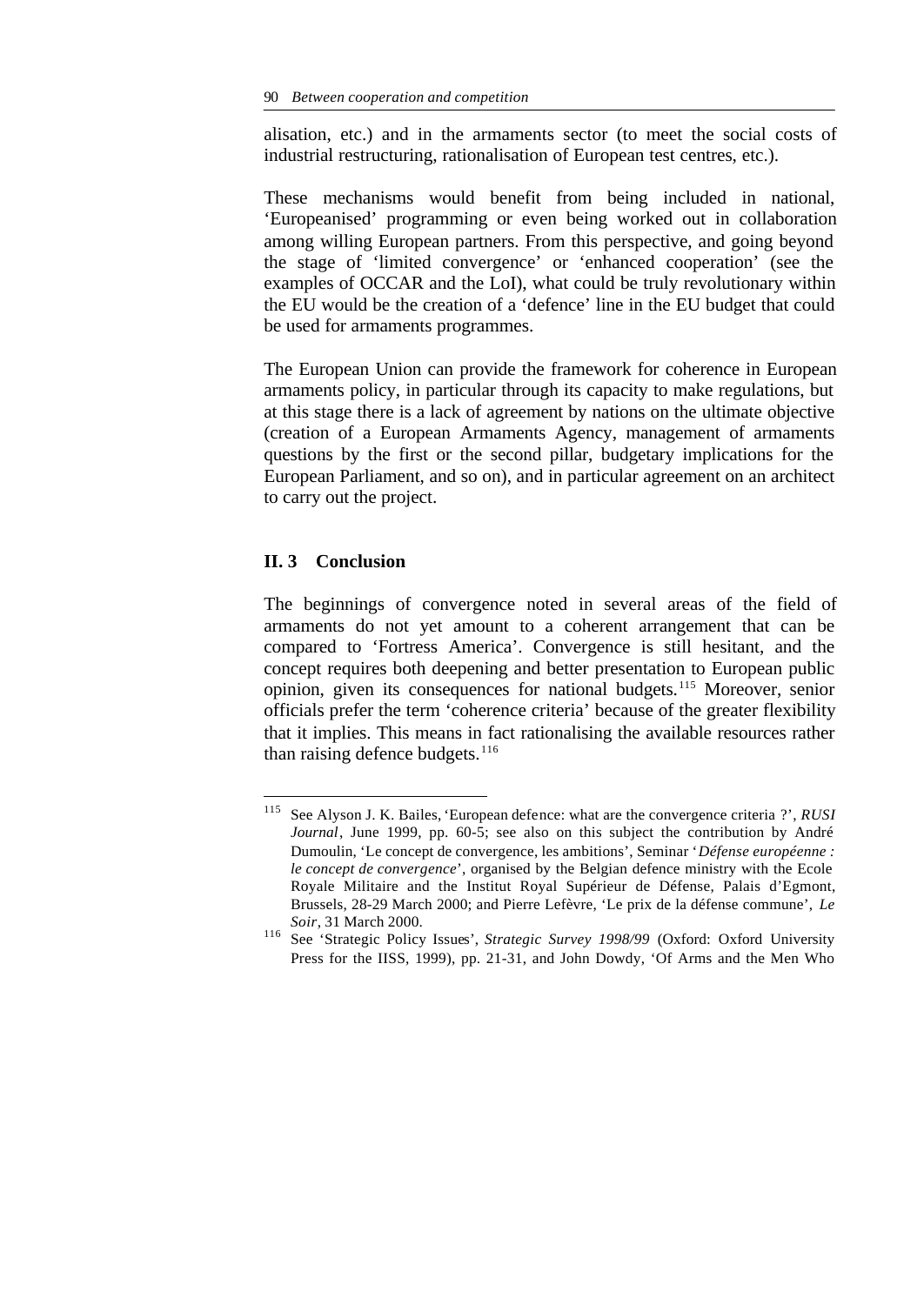Two types of development are under way: industrial restructuring made necessary by American competition, and government initiatives to strengthen European security and defence policy. European countries cannot, however, collectively and openly embrace a 'Fortress Europe' project, which would be politically difficult to proclaim within the Atlantic Alliance. Even if armaments constitutes a particularly sensitive sector, the idea of a 'fortress', with its protectionist connotations, is also in stark contradiction with the economic ideal of free competition. Moreover, industrialists oppose the idea. $117$ 

It might even be that the idea of a fortress would be counterproductive: in such a context, companies would scarcely be inclined to adopt policies of R&D innovation and fund them. They would not be able to remain competitive internationally. Today, a transatlantic equilibrium could be found through the establishment of a European armaments market functioning along the same lines as the 'Buy American' Act: if an American manufacturer wishes to sell a system in Europe, part of the production should be in Europe, either by the location of a subsidiary of the company in the country or countries in question, or else by using a local company ('second source') under conditions to be determined.

And yet in practice trends in recent years are likely to lead to the emergence, if not of a 'fortress', then at least of a 'Forceful Europe' that is more integrated. Political and industrial developments are leading towards that outcome. What is more, one can expect industrial restructuring to have the effect of accelerating European political integration. Restructuring should indeed lead to the formation, in all sectors, of powerful transeuropean groups. There is therefore a risk that European states will find themselves faced with situations of industrial monopoly over which they have little control. European governments must therefore at the same time manage the process of European integration, which has its own dynamic, and also define the national armaments production capacity that is really necessary for their security.

Budget for them (Europe won't raise its defence budget. But it can spend the budget more wisely)', *The Wall Street Journal Europe*, 27 July 2000.

<sup>&</sup>lt;sup>117</sup> 'Our wish is not to erect a Franco-German fortress, nor to suggest such an idea, much less to set up a European fortress in opposition to an American fortress . . .' See Philippe Camus & Rainer Hertrich, 'EADS ou l'ambition de faire gagner l'Europe', *Le Monde*, 8 June 2000.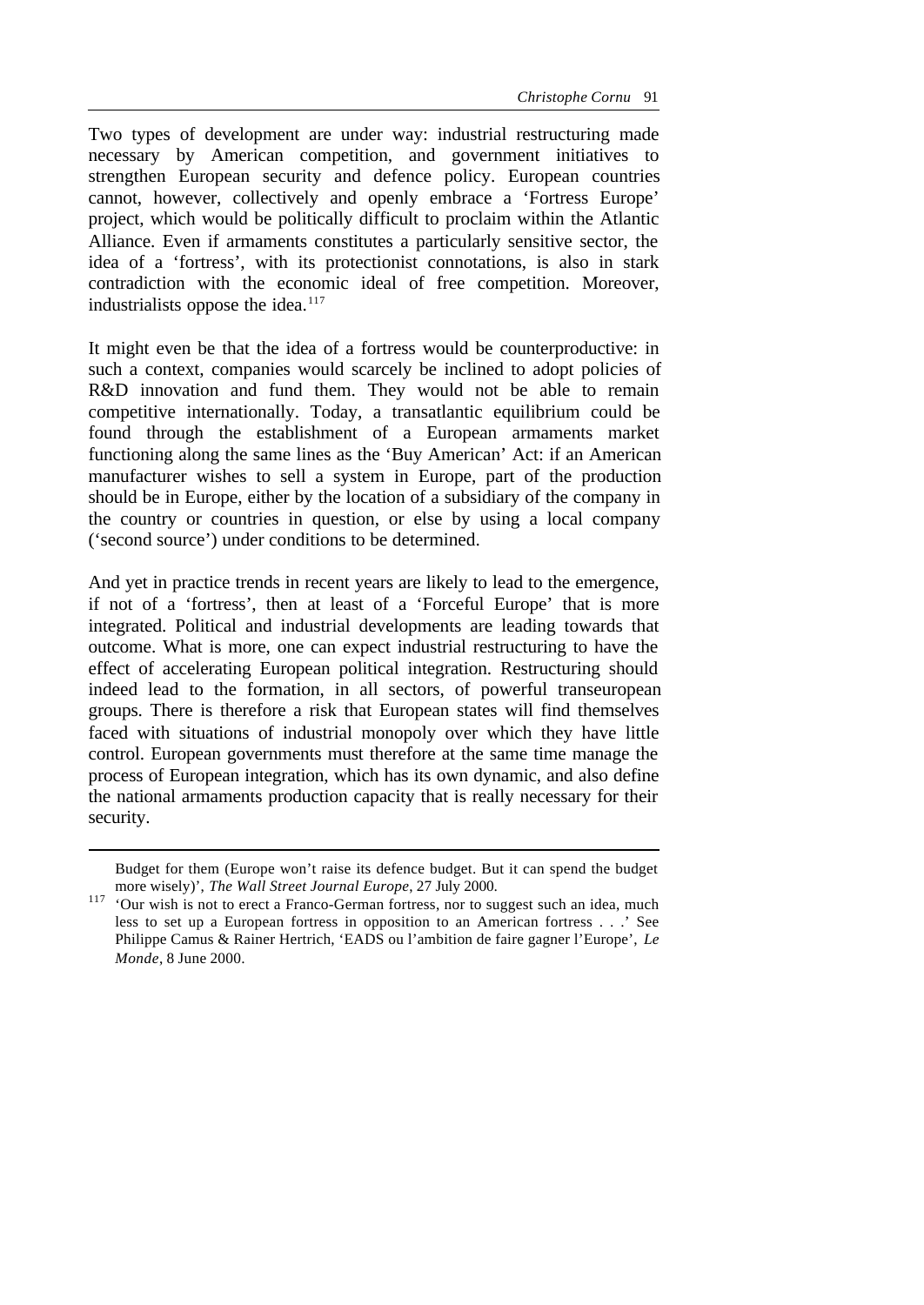To avert the risks of industrial monopoly and to be consistent with their previous political decisions, states will have no other *rational* choice but to hasten the process of political integration. Although inadequate, the decisions taken at recent EU summits point in that direction.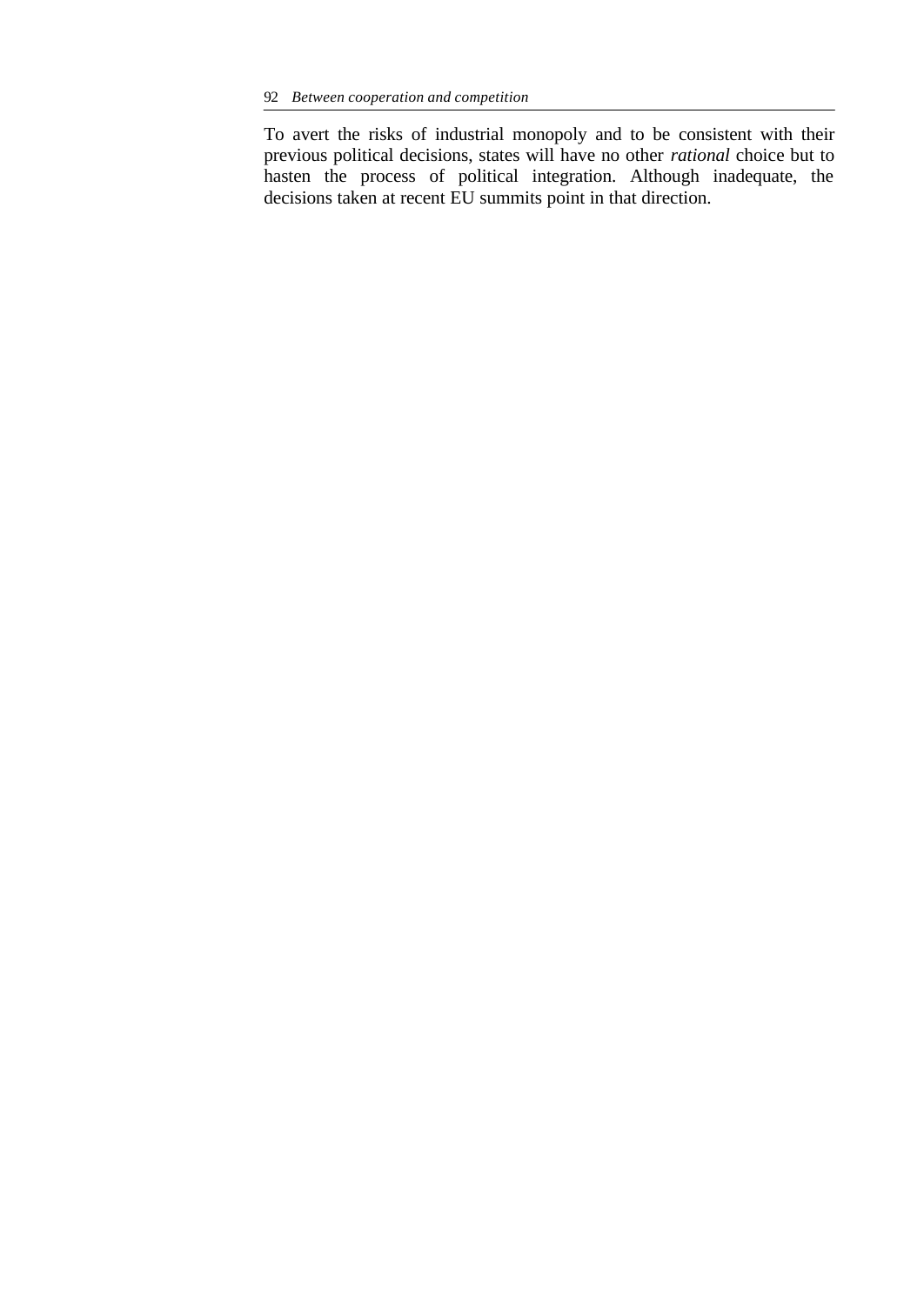# *Chapter Three*

# **THE PROSPECTS FOR A TRANSATLANTIC DEFENCE INDUSTRY**

# *Andrew D. James<sup>1</sup>*

Debate has grown in recent years about the prospects for a significant transatlantic dimension to defence industry consolidation. Advocates of closer transatlantic linkages have warned about the dangers of a 'fortress' mentality on either side of the Atlantic, and have argued that a true transatlantic defence industry would strengthen political relations within NATO, improve military interoperability and reduce the cost of equipment procurement.<sup>2</sup> However, irrespective of these strategic and political pressures for deeper transatlantic relationships, the shape of any future transatlantic defence industry will ultimately be governed by the commercial decisions of defence companies. Governments may be able to set the political tone and regulatory conditions but it will be defence contractors – now almost exclusively in the private sector – who will determine the specifics of transatlantic developments.

 $\frac{1}{1}$ I would like to thank the following people for their useful comments on earlier drafts of this paper: Alexandra Ashbourne (Centre for European Reform, London), Jeffrey Roncka (Global Technology Partners, Washington DC) and Stefan Tornqvist (FOA, Stockholm).

<sup>2</sup> See, amongst others, Alexandra Ashbourne, 'Trans-atlantic defense alliances best idea for Europe', *Defense News*, 23 August 1999, p. 15; John Deutch, Arnold Kanter and Brent Scowcroft 'Saving NATO's foundation', *Foreign Affairs* vol. 78, no. 6, 1999, pp. 54-67; Charles Grant 'Transatlantic alliances and the revolution in military affairs' in Gordon Adams et al., *Europe's Defence Industry: A Transatlantic Future?* (London: Centre for European Reform, 1999); Joseph S. Nye, 'The US and Europe: continental drift?', *International Affairs* no. 76, vol. 1, 2000, pp. 51-9. Such arguments have also been made by many figures in the US government. See for instance, Felix Rohatyn 'European defense restructuring and transatlantic cooperation', remarks by Ambassador Felix Rohatyn, Les Echos Defense Industry Conference, Paris, 15 April 1999, and Jacques S. Gansler 'Globalization and National Defense: Challenges and Opportunities', speech by the Under-Secretary of Defense (Acquisition, Technology & Logistics), NDIA Globalization Conference, Washington DC, 1 May 2000.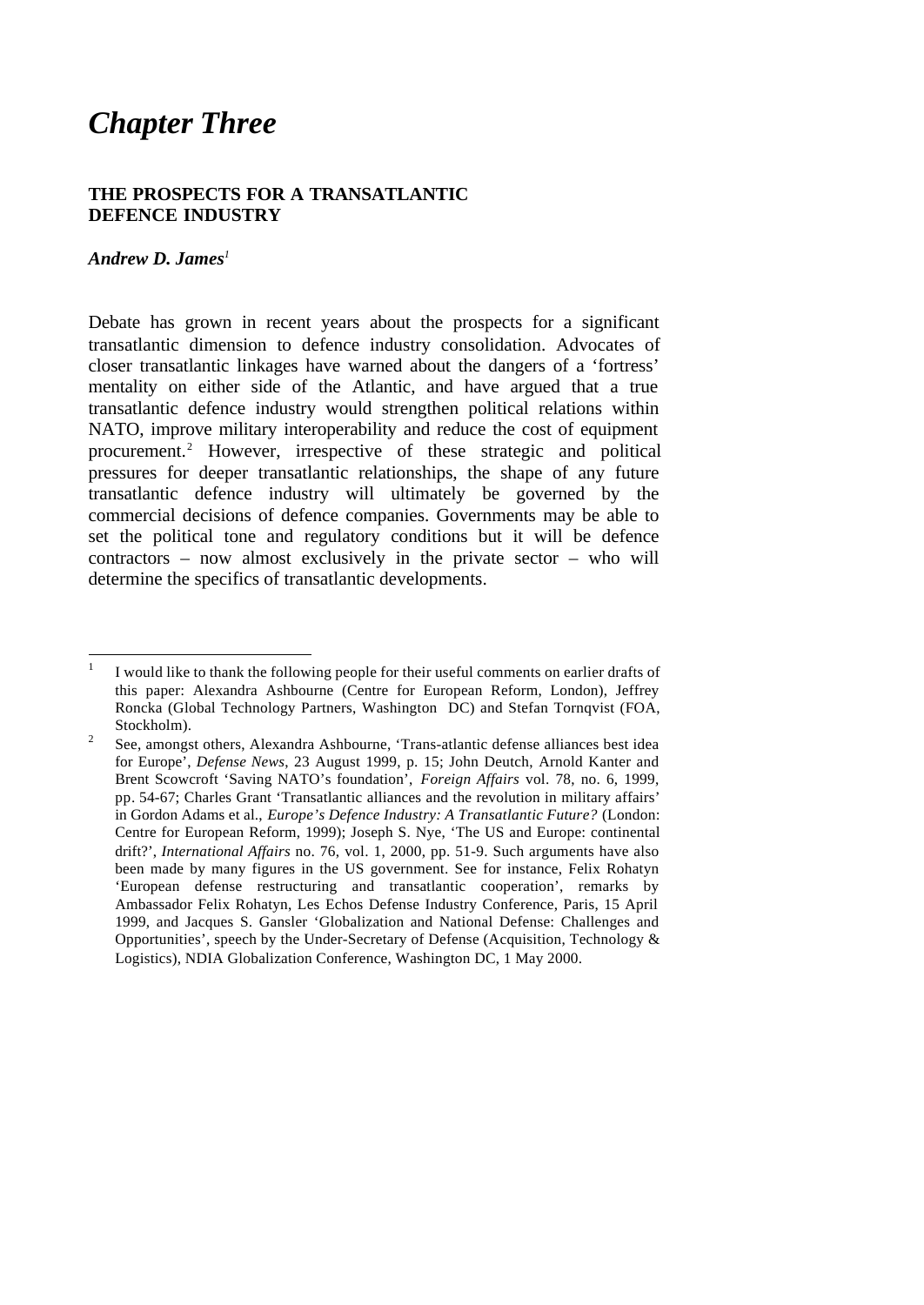This chapter will emphasise that there are signs that transatlantic industrial relationships are gathering pace and it will note that these relationships are primarily industry-led and are often building on existing links established through previous cooperative programmes. Nevertheless, it will also be argued that the history of transatlantic defence industrial relationships suggests that such developments face significant political, regulatory and business challenges. Given these challenges, transatlantic relationship building will almost certainly be a cautious process and – in the short term – we are most likely to see a broadening and deepening of transatlantic industrial linkages through programme-specific teaming, strategic alliances and joint ventures as well as some small and medium-sized acquisitions. However, the periodic speculation by some industry commentators about mergers between the largest US and European companies appears unrealistic under current conditions.

## **III.1 The evolution of transatlantic defence industrial relationships**

The last fifty years have seen the evolution of transatlantic defence industrial relationships from predominantly government-led arrangements driven by Cold War concerns about Western European military capabilities towards increasingly industry-led relationships driven by commercial concerns about market access. However, throughout the period the common features of the transatlantic relationship have been the dominant position of the United States and European anxiety about the threat of US hegemony.

# *Government-led programmes*

Transatlantic defence industrial relationships have a long history. In the first decades after the end of the Second World War, the United States maintained an almost unchallenged position in advanced military technology and industry. Europe was struggling to re-build its war-torn economy, most of its military industry was exhausted or destroyed and the former Axis powers were prohibited by treaty from rebuilding an independent defence industrial base. In response, the United States gave or sold military equipment to its allies in Europe to support the NATO Alliance and maintain a coordinated conventional deterrent against the threat of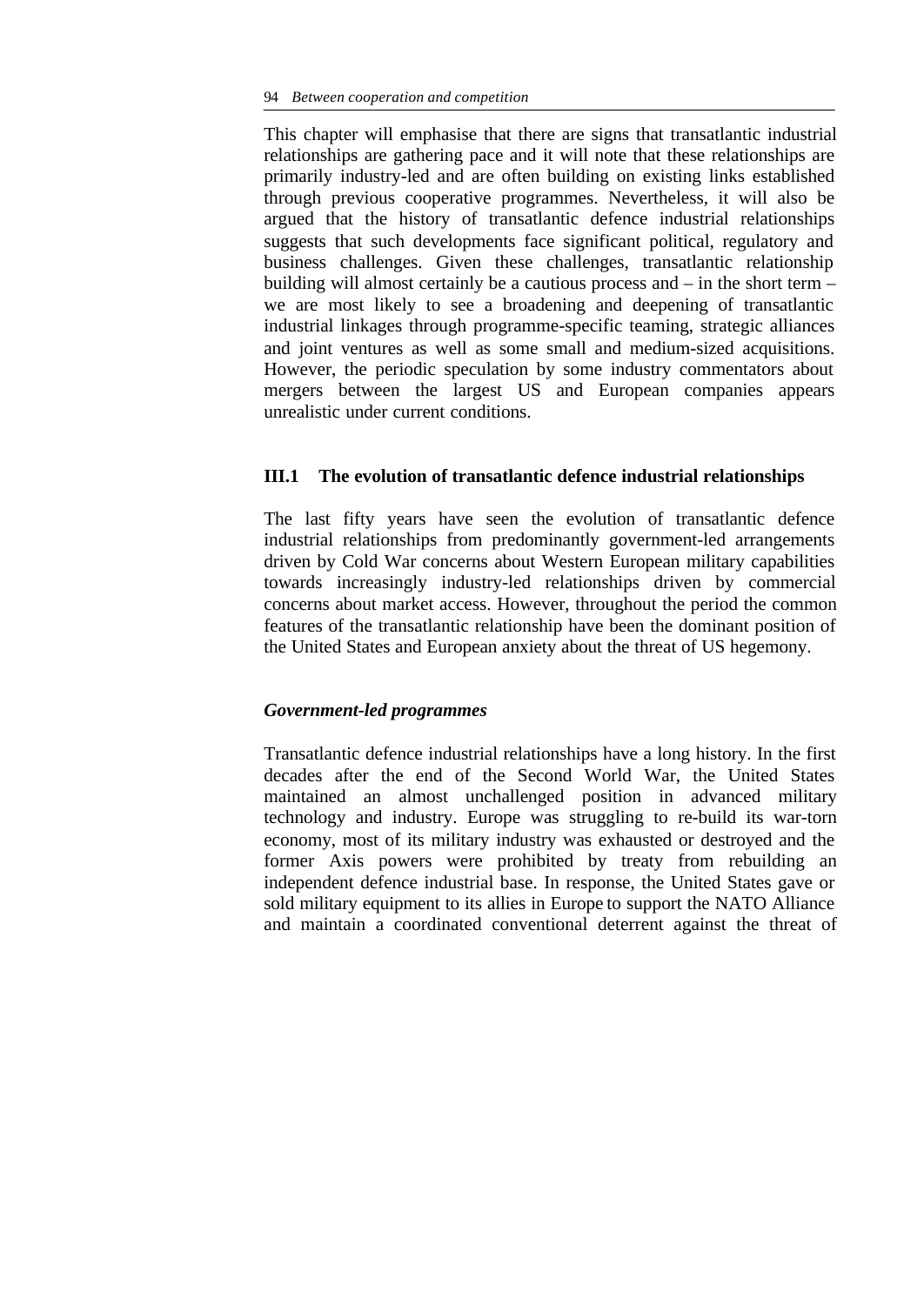Warsaw Pact invasion of Western Europe.<sup>3</sup> Thus, the 1950s and 1960s saw the United States license the production of a number of weapons systems to Europe. These included the F-104 fighter to Belgium, Germany, Italy and the Netherlands, the F-4 fighter to the United Kingdom, the M-60 tank to Italy and the *Sidewinder* and *Hawk* missiles to a number of European NATO countries.<sup>4</sup>

The 1970s saw the emergence of new forms of transatlantic collaboration in response to growing NATO concerns about the standardisation, rationalisation and interoperability of defence equipment and a desire on the part of European countries to create more of a 'two-way street' in the transatlantic relationship. Thus, under a co-production agreement, the USdeveloped F-16 fighter aircraft was produced in two European countries (Belgium and the Netherlands) for a number of European partner countries that initially included Denmark and Norway and later also Greece and Turkey. These partners were guaranteed a work share in sub-assemblies for the entire European and US production.<sup>5</sup> The next three decades also saw a series of other government-to-government initiatives to promote arms cooperation within NATO, all of which were to meet with rather limited success and often conspicuous failure. The 'family of weapons' concept emerged, under which a group of NATO countries would develop and produce a range of similar weapons systems. In 1978, NATO agreed that the United States would lead the development of one family member (AMRAAM – Advanced Medium-Range Air-to-Air Missile) and the Europeans would lead the development of another (ASRAAM – shortrange). Both sides were to buy the equipment from each other but the programmes were to eventually collapse as a result of cost overruns and programme delays.<sup>6</sup>

<sup>3</sup> Jeffrey Becker, 'The future of Atlantic defense procurement', *Defense Analysis*, vol. 16, no. 1, 2000, pp. 9-32. William W. Keller, *Arm in Arm – The Political Economy of the Global Arms Trade* (New York: BasicBooks, 1995).

<sup>4</sup> Richard A. Bitzinger, 'The globalization of the arms industry', *International Security*, vol. 19, no. 2, Fall 1994, pp. 170-98; Elisabeth Sköns 'Western Europe: internationalization of the arms industry' in H. Wulf ed., *Arms Industry Limited* (Oxford: Oxford University Press for SIPRI, 1993). 5

See Richard A. Bitzinger; Elisabeth Sköns, op. cit. in note 4.

<sup>6</sup> Trevor Taylor, 'Transatlanticism versus regional consolidation', in David G. Haglund and S. Neil MacFarlane (eds.), *Security, Strategy and the Global Economics of Defence Production* (Montreal & Kingston: McGill-Queen's University Press, 1999). Also see Richard A. Bitzinger op. cit. in note 4.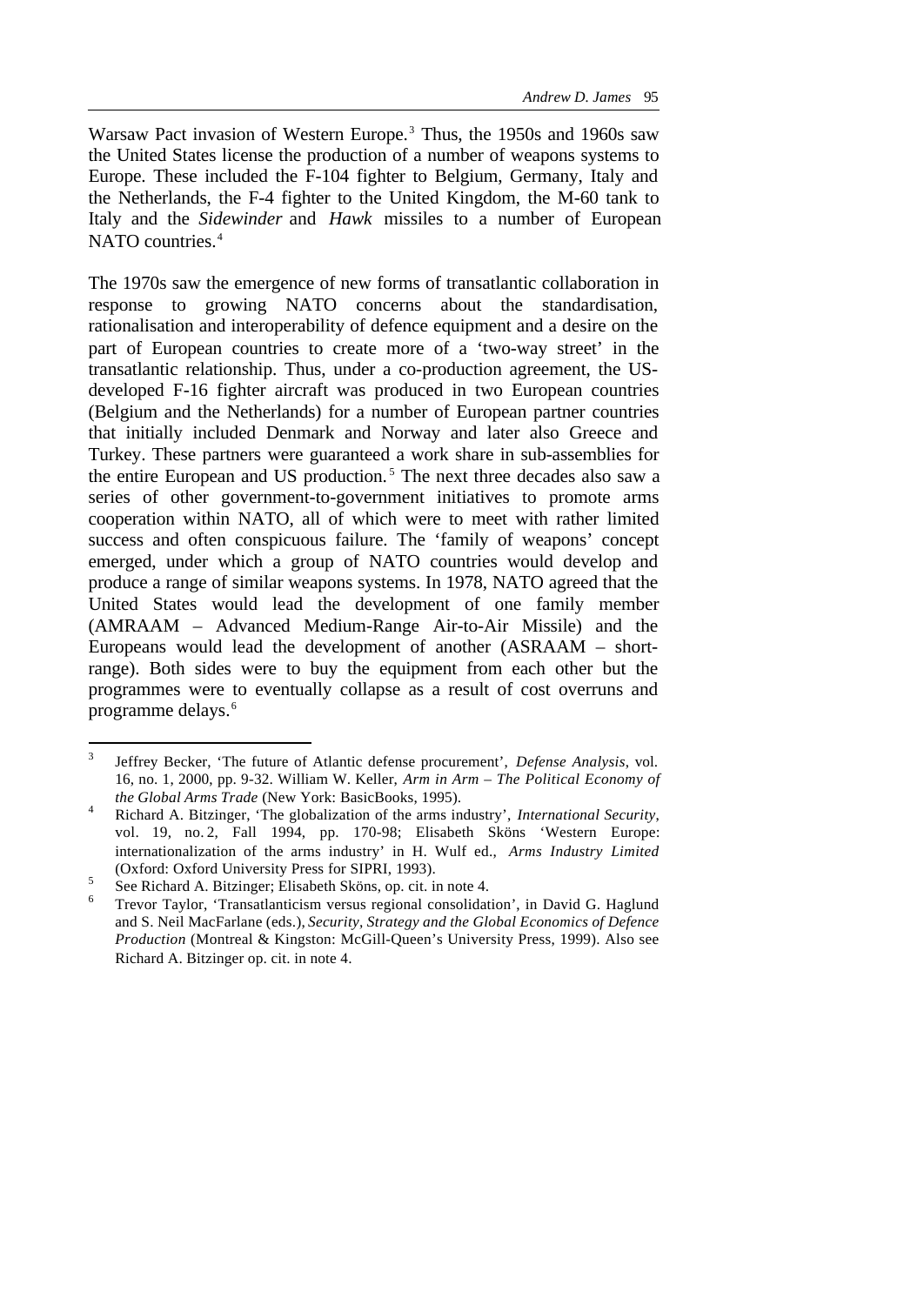Similarly, in the late 1980s, the US government engaged in a number of government-to-government joint weapons development programmes with NATO European allies. Several of these so-called 'Nunn amendment' programmes were abandoned at an early stage, including the NATO Frigate Replacement (NFR 90), the Autonomous Precision-Guided Munitions (APGM) programme and the Modular Stand-Off Weapon (MSOW). Their failure reflected the difficulty of harmonising military requirements, as well as limited political commitment on the part of the governments involved in the programmes.<sup>7</sup>

Undaunted by this troubled history, the Clinton administration also gave high-level political support to the goal of NATO armaments cooperation, not least through cooperative initiatives on three particular programmes. The US Joint Strike Fighter (JSF) programme was the largest and most significant programme that the United States opened to cooperative development with participation by Canada, Denmark, the Netherlands, Norway and the United Kingdom, among others. The United States also entered the Multifunction Information Distribution Systems (MIDS) programme – a digital-information-distribution system to provide integrated battlefield communications, navigation and identification – with European participation by France, Germany, Italy and Spain.<sup>8</sup> The Medium Extended Air Defence System (MEADS) was the other government-to-government programme launched under the first-term of the Clinton administration, and it provides a good illustration of some of the challenges that have so often dogged these types of transatlantic industrial relationships.

MEADS began in the late-1980s as the joint US Army and US Marine Corps CORPSAM effort to replace the *Hawk* air defence system. In February 1995, France, Germany, Italy and the United States signed a statement of intent for cooperation on the programme, which was then renamed MEADS.<sup>9</sup> However, the programme was soon to run into difficulties. From the beginning, the US Congress viewed MEADS as overlapping with other, higher priority US ballistic missile defence programmes, and it required vigorous lobbying by the Pentagon to get

 $\overline{7}$  $\frac{7}{8}$  William W. Keller, op. cit. in note 3.

<sup>8</sup> Robert P. Grant 'Transatlantic Armament Relations Under Strain', *Survival*, vol. 39, no. 1, 1997, pp. 111-37.

<sup>9</sup> Scott Gourley, 'USA may withdraw from joint MEADS programme', *Jane's Defence Weekly*, 14 October 1998, p. 8.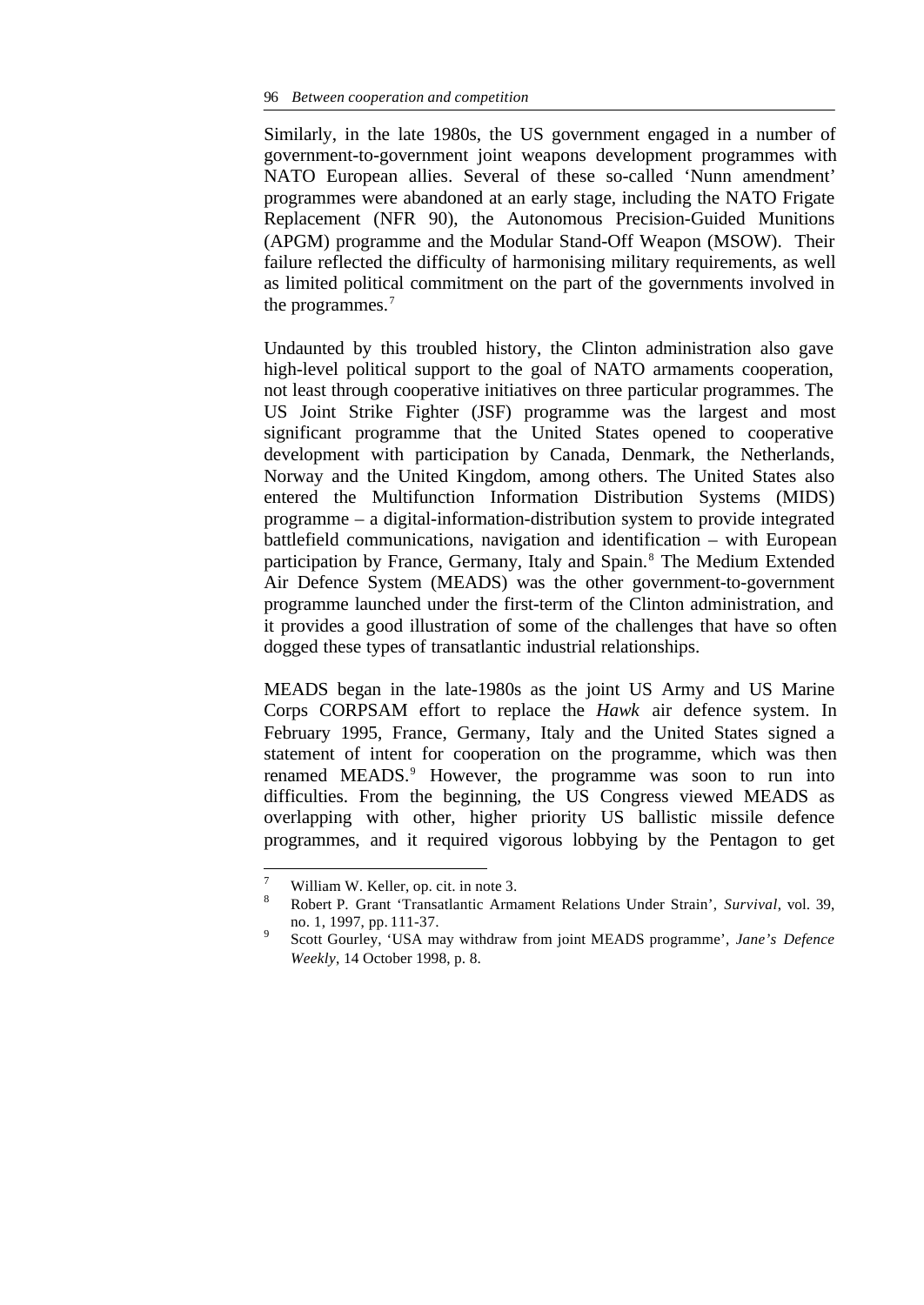funding for the programme – albeit at a much reduced level.<sup>10</sup> At the same time, a defence procurement budget crisis meant that France dropped out of the programme before the signing of the memorandum of understanding in April 1996.<sup>11</sup> Thus, the programme was restructured as a trinational project between the United States, Germany and Italy, and under the MoU work shares and development costs were split in the ratio 60:25:15.

More problems were to follow. In September 1998, the US Congress halted funding for the MEADS programme. A number of factors influenced the decision but – in important respects – Congress was merely reflecting the scepticism towards the programme that was felt within parts of the Pentagon. Whilst Pentagon officials may have been expressing their support for the programme in public they had not lobbied vigorously for its continued funding – citing the cost of the system and the fact that it duplicated capabilities that the United States already possessed.<sup>12</sup> Uncertainty over US funding for the project was to continue throughout the next year. In May 1999, it was announced that MEADS International – a joint venture between Lockheed Martin, Dasa and Alenia Marconi Systems – had been selected as the US contractor, but the Department of Defense and Congress continued to be embroiled in a row over spending on the project.<sup>13</sup>

Funding cuts were also to provoke a major dispute over the specification of the system. Thus, the US Army decided that the original plan to develop a new interceptor missile for the programme would be too expensive and opted instead for the use of the PAC-3 *Patriot* missile. This raised new tensions, with the German and Italian partners arguing that Europe was yet again being forced to buy US technology. Eventually, they accepted the US option – not least because the Pentagon threatened that otherwise it would withhold programme funding.<sup>14</sup> In turn, the use of PAC-3 triggered another dispute – this time over technology transfer. The United States insisted on having the right to conduct on-site security inspections of German and

<sup>10</sup>  $^{10}$  Robert P. Grant, op. cit. in note 8.

<sup>&</sup>lt;sup>11</sup> Ibid.; Scott Gourley op. cit. in note 9.<br><sup>12</sup> I iso Burgess and Colin Clark, 'US N.

<sup>12</sup> Lisa Burgess and Colin Clark, 'US MEADS cutback shocks Germany, Italy', *Defense News*, 5-11 October 1998, p. 4.

<sup>13</sup> Greg Seigle, 'US spending row puts MEADS in jeopardy', *Jane's Defence Weekly*, 25 August 1999, p. 3.

<sup>&</sup>lt;sup>14</sup> Colin Clark and George Seffers 'US security restrictions hinder MEADS cooperation', *Defense News*, 18 October 1999, pp. 1-98.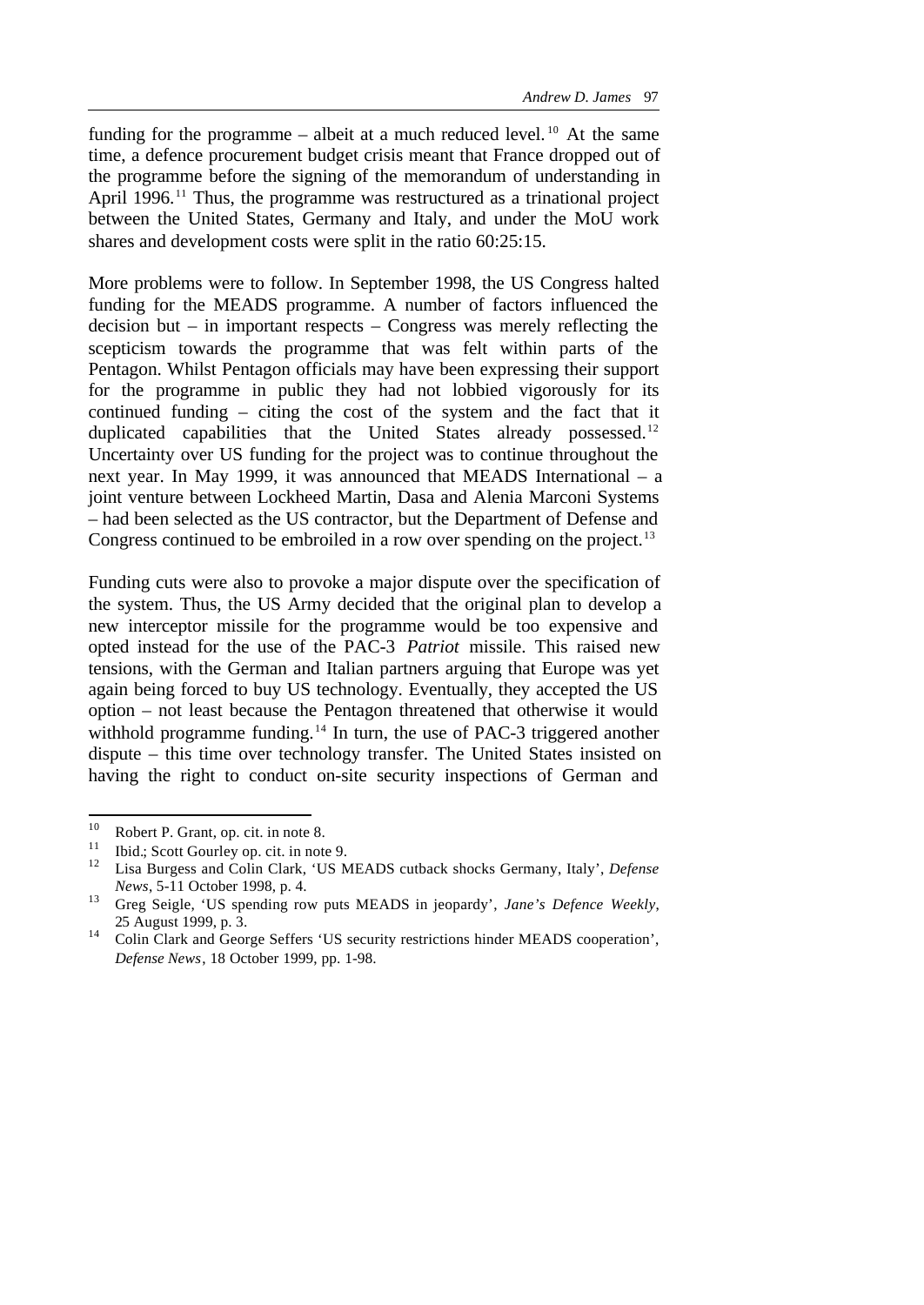Italian facilities, and at the same time proposed the use of 'black boxes' to protect US technology. Such proposals were rejected by the German government, which saw MEADS as a test case for US willingness to share technology with its allies. A stalemate ensued which was only broken after eight months of sometimes tense negotiations.<sup>15</sup> All in all, the history of MEADS highlights the sensitivity of technology transfer issues in transatlantic industrial relationships and the often limited political commitment to these kinds of government-to-government collaborative programmes.

## *Industry-led collaboration*

Whilst government-to-government relationships have been dogged by problems, industry-to-industry collaborative arrangements became increasingly common in the 1990s. Thus, a number of transatlantic strategic alliances have been established over the last decade. For example, General Dynamics Corp. and British Aerospace entered into a relationship in the early 1990s to explore cooperation on armoured vehicles.<sup>16</sup> The US-Italian Lockheed Martin-Alenia Tactical Transport Systems joint venture was established to develop the C-27J medium transport aircraft<sup>17</sup> and  $-$  in April 2000 – Dasa/EADS and Northrop Grumman signed a memorandum of understanding to explore opportunities in the defence market.<sup>18</sup> At the same time, European acquisitions of US defence companies grew in number. Between 1988 and 1992, according to one estimate, sixty US defence companies were sold – mostly to European companies – for some \$10 billion. These included the 1988 acquisition of Singer Electronic Systems division by Plessey of the United Kingdom and the 1989 sale of Fairchild Space & Defense to Matra of France.<sup>19</sup>

<sup>15</sup> <sup>15</sup> Colin Clark 'Germany, US resolve MEADS tech dispute', *Defense News*, 29 May 2000, pp. 1-35.

<sup>&</sup>lt;sup>16</sup> See Richard A. Bitzinger; Elisabeth Sköns, op. cit. in note 4.<br><sup>17</sup> Pierre Sparaco. 'US, Europe explore transatlantic partner

<sup>17</sup> Pierre Sparaco, 'US, Europe explore transatlantic partnerships', *Aviation Week & Space Technology*, 13 September 1999, pp. 37-8.

<sup>18</sup> John D. Morrocco, 'EADS, Northrop Grumman broaden cooperative links', *Aviation Week & Space Technology*, *12* June 2000, pp. 35-6.

<sup>19</sup> Figures cited in William W. Keller, op. cit. in note 3.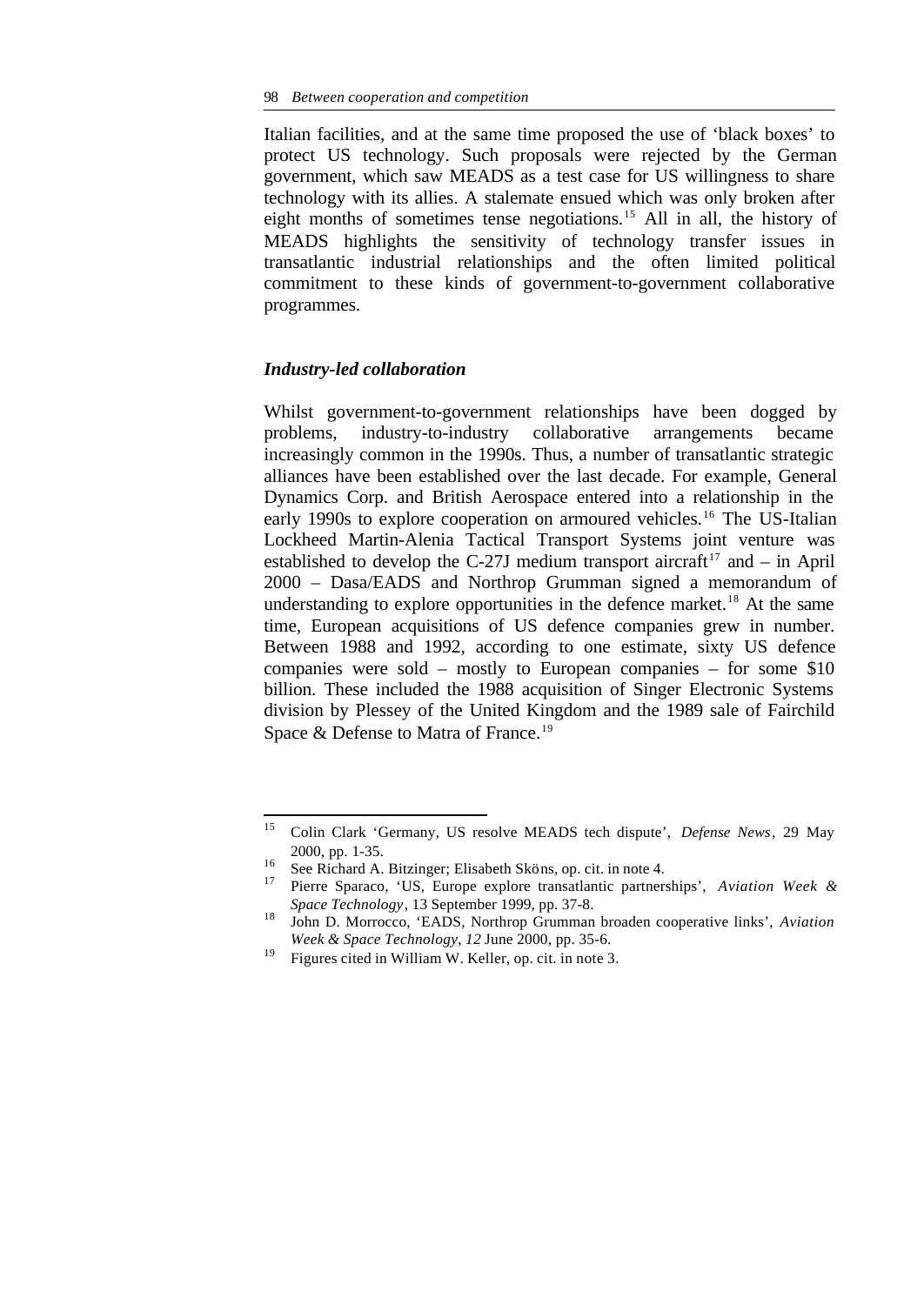However, the development of such transatlantic relationships has not always been without controversy: Matra, for example, resold Fairchild in 1996, complaining that US government security regulations constrained freedom of management action. <sup>20</sup> Thomson-CSF, renamed Thales in December 2000, had an even worse experience when it sought to acquire the Missiles Division of the LTV Aerospace and Defense Company in the early 1990s. The French company – in a consortium with the Hughes Aircraft Company – successfully outbid Martin Marietta and Lockheed to take control of the US missile house only to see the deal become the object of a concerted lobbying campaign in Congress by Martin Marietta and others. Congressional hearings followed and opposition from leading US politicians eventually caused Thomson to withdraw its bid.<sup>21</sup> The LTV Missile debacle may have been an unusually public case but it does serve to emphasise the political sensitivities that can be stirred up by foreign participation in a country's defence industrial base – especially where it threatens the business interests of powerful domestic rivals.

Certainly, the experience soured Franco-US relations and only served to heighten French suspicions about 'Fortress America'. However, it did not put an end to European acquisition activity in the United States, and the 1990s were to see UK companies in particular take control of a number of important and sensitive US defence industrial assets. Thus, in 1994, Rolls-Royce acquired Allison Engine Company – a major manufacturer of military aircraft engines.<sup>22</sup> More significant still was the US government's decision in 1998 to allow GEC Marconi to acquire the defence electronics company Tracor. Many industry observers saw this at the time as a pathbreaking acquisition, not least because of the nature of many of the technologies developed by Tracor and the role of the company in a number of highly sensitive US government programmes in the defence and intelligence fields.

In addition, other modes of transatlantic industrial cooperation became increasingly important during the 1990s, not least the continued growth of the transatlantic sourcing of subsystems and components by prime

 $20$ <sup>20</sup> See Richard A. Bitzinger, op. cit. in note 4.<br><sup>21</sup> Ibid.

 $\frac{21}{22}$  Ibid.

<sup>22</sup> Rolls-Royce was the 31st ranking contractor to the Pentagon in 1998, with \$345m. in contract awards. It sells jet engines for the two joint US/UK aircraft AV-8 *Harrier* and T-45 trainer.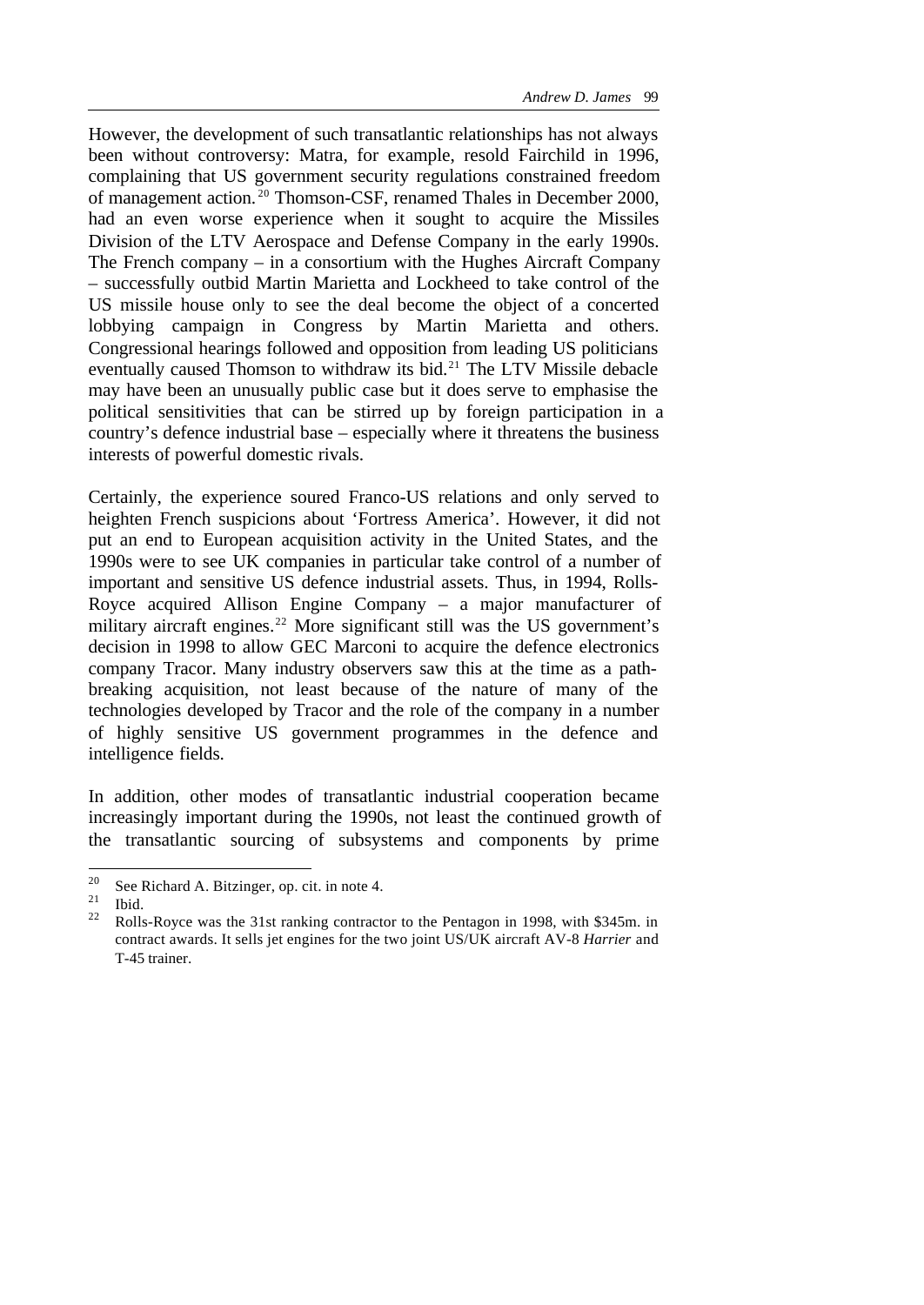contractors.<sup>23</sup> The transatlantic market in this area was estimated to be worth over \$11 billion in 1997, with European sales of components and subsystems to the United States worth  $$6.1$  billion.<sup>24</sup> Offset arrangements associated with major US equipment sales accounted for an important share of this figure and – according to one estimate – European components represented some 10 per cent of the value of F-16 aircraft bought by the United States Air Force.<sup>25</sup> US components and subsystems also play an important part in European systems. Thus, Litton Industries estimates that each *Eurofighter* aircraft contains Litton avionics worth \$1 million supplied from either direct transatlantic sales or Litton's European subsidiaries.<sup>26</sup> Similarly, Sweden's JAS-39 *Gripen* fighter aircraft depends on more than a dozen foreign suppliers of key subsystems and components, including US companies Lockheed Martin, Sundstrand, Honeywell and General Electric.<sup>27</sup>

### *The new transatlantic environment*

For the last fifty years, the United States has almost always been the dominant partner in the transatlantic defence industrial relationship. The spectre of US hegemony has long haunted Europe, and much of European thinking in the second half of the 1990s was dominated by the size of the companies that had emerged from the US consolidation process. In 1998, the failure of Lockheed Martin's proposed merger with Northrop Grumman signalled the end of the main phase of top-tier consolidation in the United States and attention began to turn towards the prospects for a transatlantic dimension to restructuring. The expectation on both sides of the Atlantic was that the newly consolidated US companies would lead this process, and a number of European commentators sounded shrill warnings about the coming threat of US dominance. The immediate focus of speculation was the Marconi Electronic Systems defence business owned by the UK

<sup>23</sup> Andrew D. James, *Medium Sized Defence Electronics Companies and US Defence Industry Restructuring* (Stockholm: FOA Defence Research Establishment, April 2000).

<sup>24</sup> International Institute for Strategic Studies, *The Military Balance 1998/99* (Oxford: Oxford University Press for The International Institute for Strategic Studies, 1999).

<sup>&</sup>lt;sup>25</sup> William W. Keller, op. cit. in note 3.

 $^{26}$  Andrew D. James op. cit. in note 23.

<sup>27</sup> Maria Andersson and Johan Lilliecreutz, *Supply Chain Strategies and Sub-Tier Structures*, FOA User Report, FOA Defence Research Establishment, Stockholm, March 2000.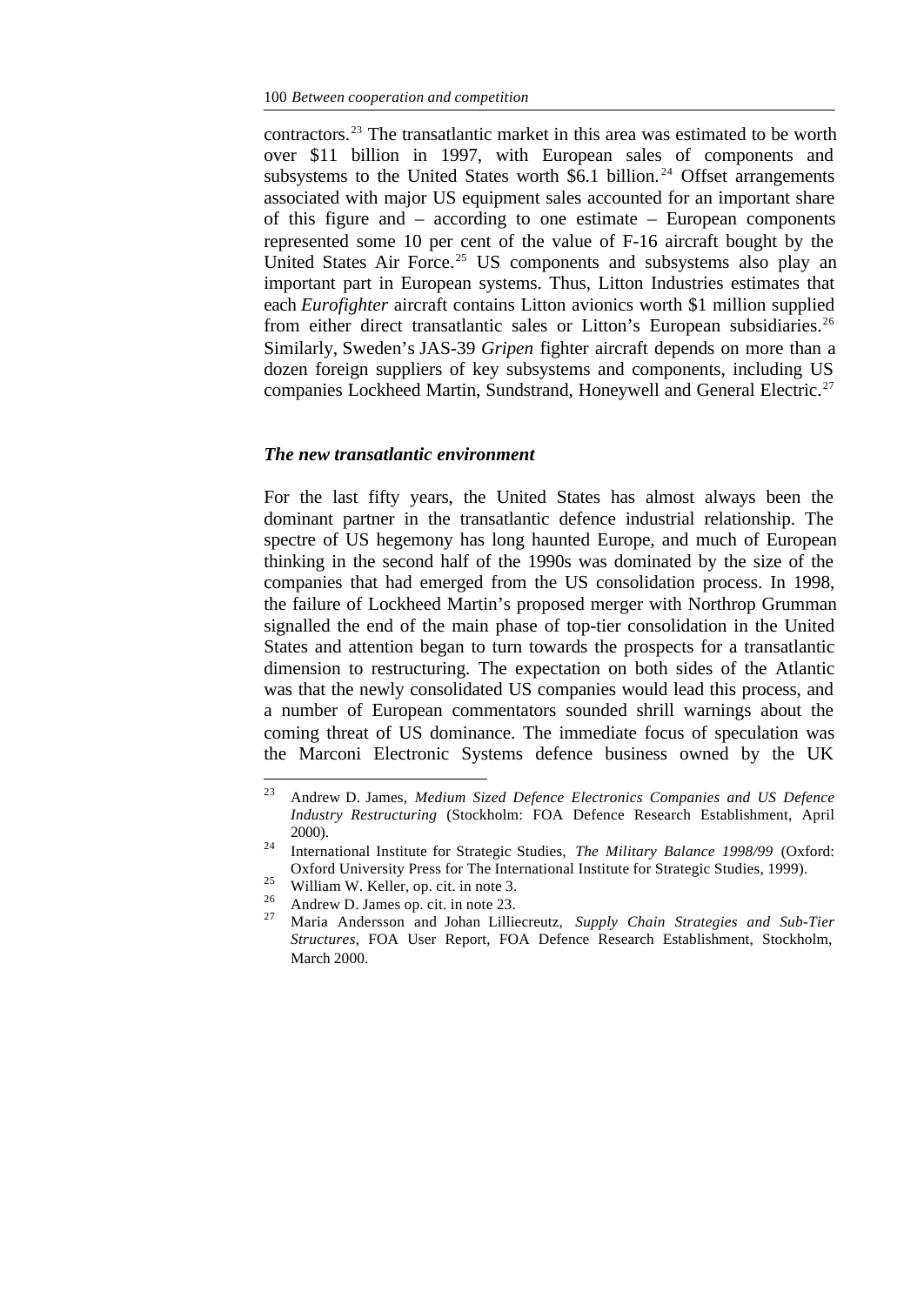company GEC, and rumours grew about the possibility of a joint venture or outright acquisition or merger with either Northrop Grumman or Lockheed Martin.<sup>28</sup> The Pentagon – and in particular Deputy Secretary of Defense John Hamre – indicated support for closer transatlantic industrial relationships, and the US government began a review of its regulatory frameworks to deal with the anticipated growth in transatlantic acquisitions and other industrial relationships.<sup>29</sup>

In the end, Marconi Electronic Systems was acquired by British Aerospace in a deal that provoked dismay in certain quarters on both sides of the Atlantic. Senior US Department of Defense officials expressed the view that it had put back the cause of transatlantic cooperation and represented another step towards a Fortress Europe<sup>30</sup>. In Europe, it provoked a fierce reaction from Dasa – which had been courting British Aerospace – and only sought to strengthen the belief of some continental European observers that the United Kingdom was more interested in transatlantic relationships than European cooperation.<sup>31</sup> In response, negotiations began between Aerospatiale-Matra of France, Dasa of Germany and CASA of Spain that were eventually to lead to the formation of EADS.<sup>32</sup> There is little doubt that these developments in Europe have changed the terms of the debate on the transatlantic defence industry relationship. Consolidation in Europe has created two companies – BAE Systems and EADS – that match the leading US defence contractors in terms of the size of their turnover and breadth of their activities. Together with Thales (the former Thomson-CSF), they represent the three poles of the new European defence industry structure and will be major players in any future transatlantic developments.

 $2\sqrt{8}$ <sup>28</sup> Alexander Nicoll, 'Gunning for top spot in defence's complicated game', *Financial Times*, 5/6 December 1998, p. 21; Daniel Bogler, 'Transatlantic target comes within range of GEC', *Financial Times*, 9 December 1998, p. 26; 'Locking on to Lockheed', *Financial Times*, 31 December 1998, p. 20.

<sup>29</sup> Bryan Bender, 'USA moves to pave way for easier Europe links', *Jane's Defence Weekly*, 23 December 1998, p. 19.

<sup>&</sup>lt;sup>30</sup> See comments by the US Deputy Defense Secretary John Hamre reported by Thomas E. Ricks and Anne Marie Squeo, 'Pentagon urges caution involving trans-atlantic mergers', *Wall Street Journal*, 27 October 1999, and similar comments by Jacques Gansler the US Undersecretary of Defense for Acquisition and Technology.

 $31$  See Alexandra Ashbourne 'Introduction' in Adams et al., op. cit. in note 2.

<sup>32</sup> Burkard Schmitt, 'From Cooperation to Integration: Defence and Aerospace Industries in Europe', *Chaillot Papers* 40 (Paris: Institute for Security Studies of WEU, July 2000).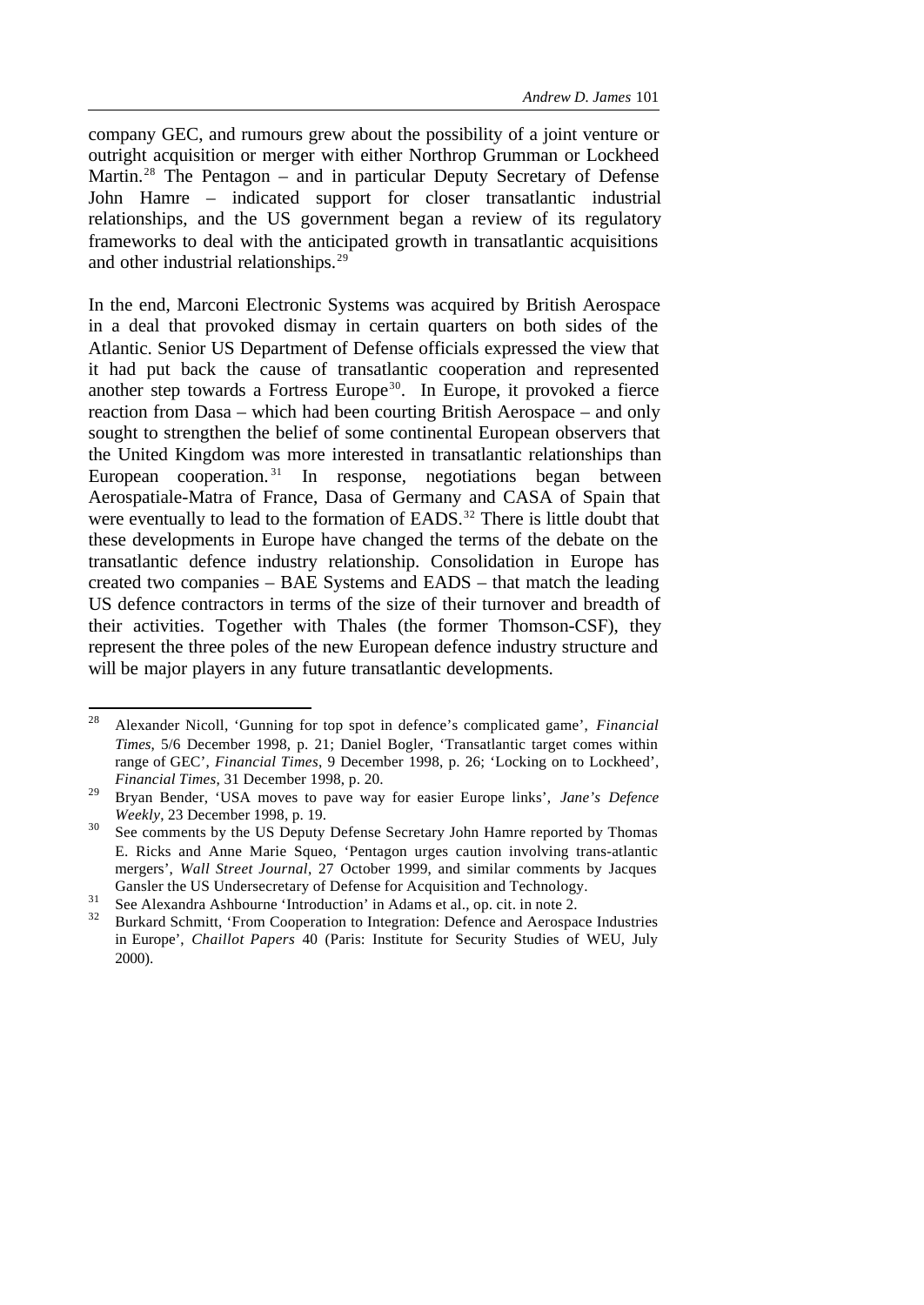#### **III.2 Business pressures for closer transatlantic relationships**

Inevitably, there has been considerable speculation about the implications of such changes for transatlantic defence industrial relationships. What is clear is that the companies in the newly consolidated European defence industry and their US counterparts face significant business pressures to expand their international activities, and transatlantic relationships are likely to be an important dimension of their strategies.

# *Limited defence spending*

l

Both US and European defence companies are facing growing pressures to internationalise their activities, not least because their home markets do not offer sufficient prospects to sustain them in the future. Since the end of the Cold War, European countries have made considerable cuts in their defence budgets. Between 1989 and 1998, France, Germany and the United Kingdom – which together accounted for 58 per cent of the Western European total in 1998 – reduced their defence expenditure by 12, 28 and 24 per cent respectively. <sup>33</sup> Even sustaining defence budgets at their reduced levels is likely to represent a political challenge for the majority of NATO European governments, especially as they seek to meet the Maastricht Treaty criteria for government debt. At the same time, many governments are faced with the management of competing priorities such as the professionalisation of their armed forces and equipment modernisation within static or shrinking defence budgets.<sup>34</sup> Certainly, there is little sign that any European country shares the US intention to increase defence spending (particularly on procurement) during the next five years. Indeed, even in the United States – where the Clinton administration's budget for 2000 contained the first sustained and long-term increase in US defence spending since the end of the Cold War – companies will continue to struggle to meet the financial expectations of their investors. The end of merger-driven opportunities for expansion has left US defence contractors struggling to raise growth rates in their defence businesses, and Wall Street remains

<sup>33</sup> Stockholm International Peace Research Institute, *SIPRI Yearbook 1999* (Oxford: Oxford University Press for SIPRI, 1999).

<sup>&</sup>lt;sup>34</sup> International Institute for Strategic Studies, op. cit. in note 24; Douglas Barrie, 'Defense budgets remain tight throughout Europe', *Defense News*, 20 December 1999, p. 26; 'The European way of defence', *The Economist*, 24 June 2000, p. 23.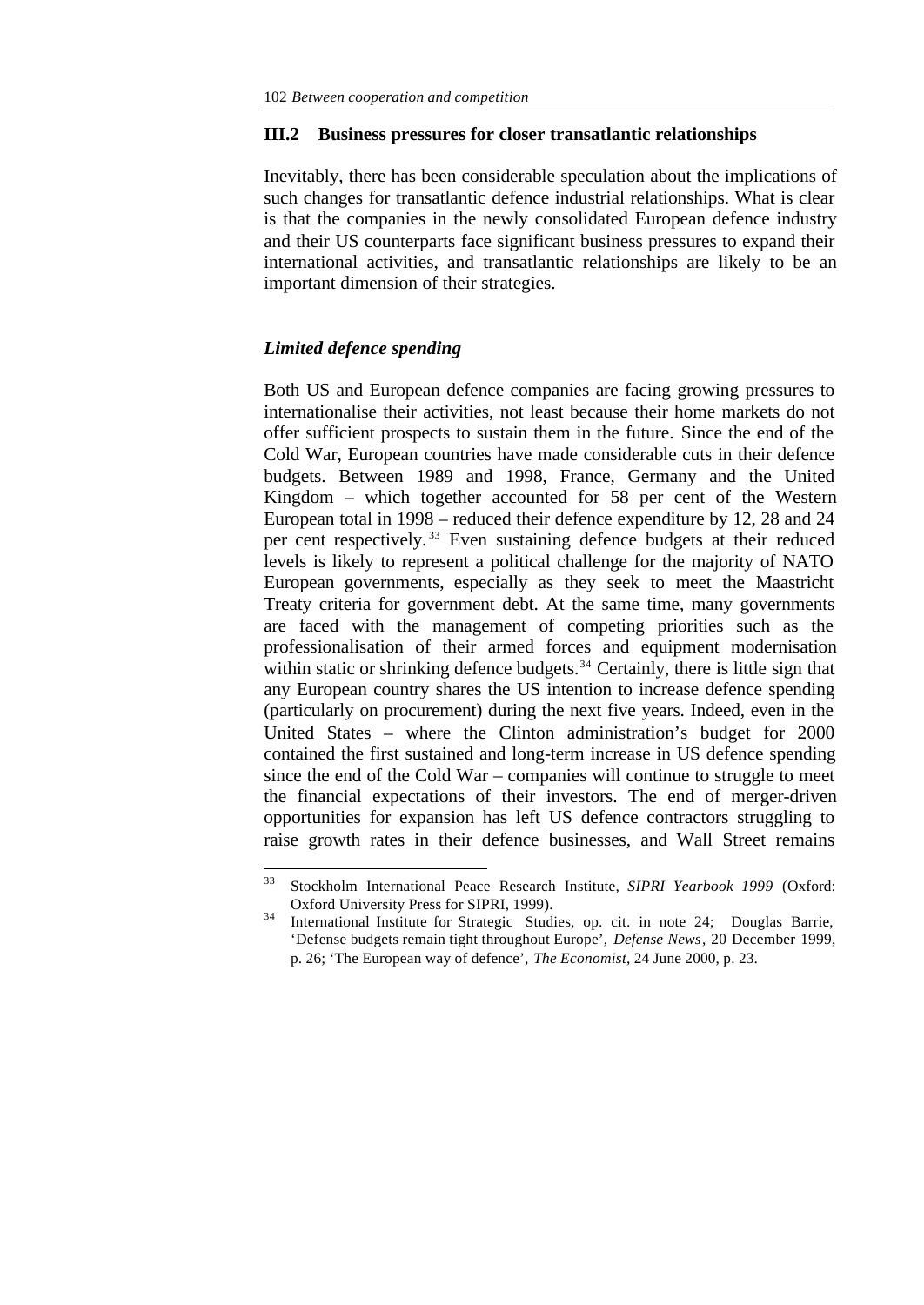sceptical about their ability to utilise defence-related technologies to diversify into civil markets. Thus, US companies are increasingly seeking new defence contracts by expanding their international presence.<sup>35</sup>

#### *Access to markets and programmes*

Ultimately, budget trends mean that – for the foreseeable future – there will be few new weapons programmes, and existing programmes face the prospect of being scaled-down or even cancelled. Thus, the challenge for defence companies is to ensure that they are able to participate in as many new programmes as possible and that they reduce their dependence on any one particular contract or national government customer. This emphasises the importance to companies of having a presence in both the US and European markets, and of capturing an increasing share of markets elsewhere in the world.<sup>36</sup>

Accordingly, defence firms in both the United States and Europe have aggressively pursued arms exports as a way of making up for some of the post-Cold War decline in their home markets, and this has brought US and European companies into often intense and sometimes acrimonious head-tohead competition in third countries.<sup>37</sup> Nevertheless, the size of the US and European markets is such that it is inevitable that they are becoming the focus for new transatlantic business strategies, and the nature of the defence market means that a local presence is vital for any company that wishes to participate in major programmes. In the US market, barriers to direct sales by foreign companies mean that European companies have often concluded that the only way to gain access to US programmes has been to acquire a US company. In contrast, US defence contractors have long had access to European markets, prompting the long-running European complaint about a 'one-way street' in arms procurement. However, there appears to be a

<sup>35</sup> <sup>35</sup> See Andrew D. James, *Post-Merger Strategies of the Leading US Defence Aerospace Companies* (Stockholm: FOA Defence Research Establishment, December 1998), and Andrew D. James op. cit. in note 23.

<sup>36</sup> Keith Hayward 'The globalisation of the defence business' in Gordon Adams et al., op. cit. in note 2.

 $37$  Jens Van Scherpenberg, 'Transatlantic competition and European defence industries: a new look at the trade-defence linkage', *International Affairs*, vol. 73, no. 1, 1997, pp. 99-122.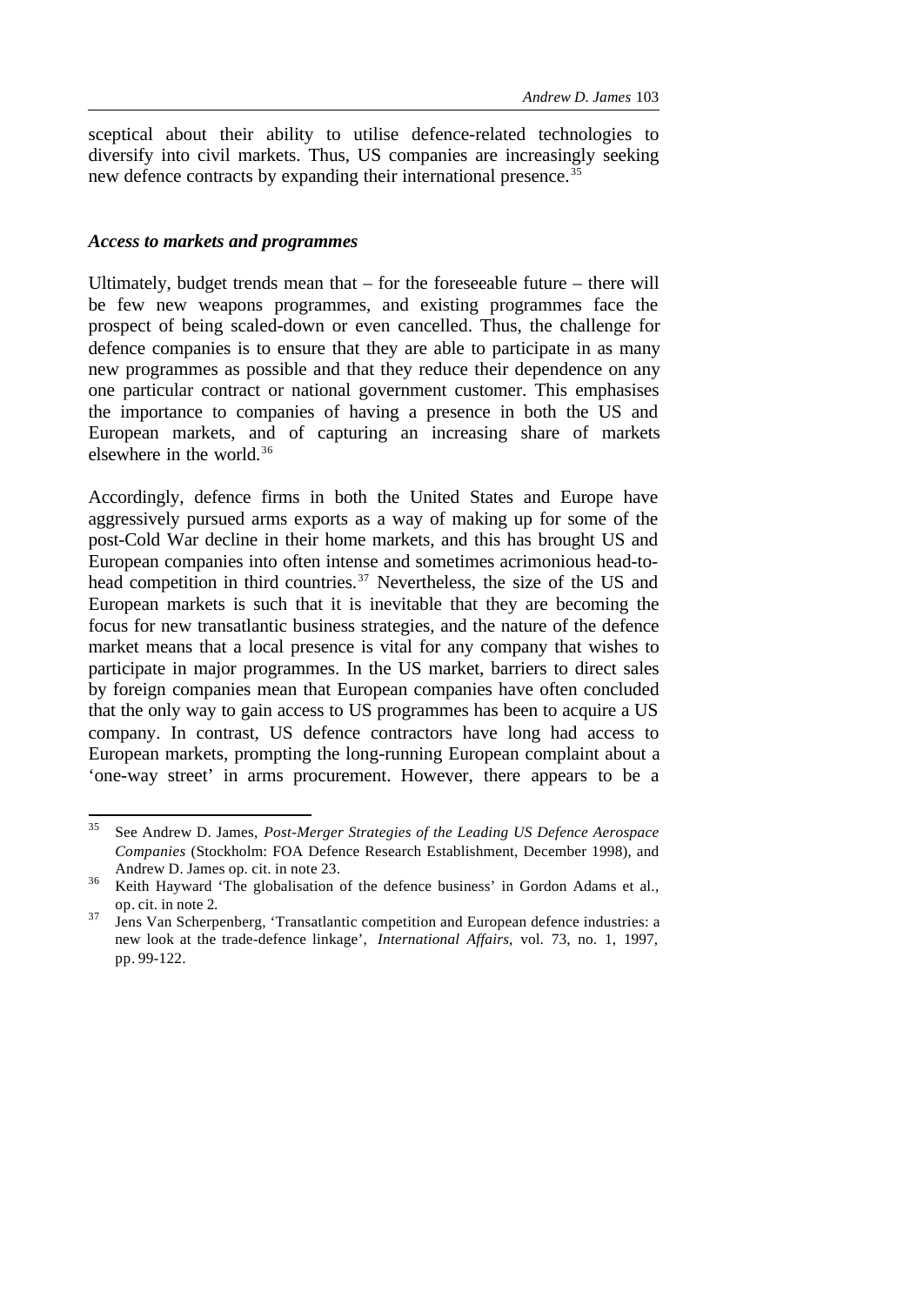growing recognition amongst US companies that they need to do more than offer offsets if they are to secure European contracts in the future. Thus, building strong European programme teams, supported by significant technology transfer from the United States, is seen as increasingly important by US companies if they are to meet increasing European demands for greater technology transfer and industrial participation in major programmes.<sup>38</sup>

#### *Sharing costs and risks*

At the same time, companies are increasingly looking to share the costs and risks of new programmes in the face of the growing cost and technological complexity of designing and developing advanced weapons systems.<sup>39</sup> In practical terms, these pressures mean that it is increasingly difficult for any single company – whether in the United States or Europe – to find the investment funds and technological capabilities needed to develop such programmes alone. Thus, internationalisation is also being driven by a desire on the part of even the largest US contractors to share programme costs, access specific non-US technologies and seek new sources of capital. For European companies, transatlantic industrial relationships promise opportunities to access US technology that will enable them to meet European programme requirements.

### **III.3 Influences on strategic options**

l

Nevertheless, companies will not operate with a free hand as they seek to develop business strategies to address this new defence industry environment. Instead, their strategic options will be influenced by a number of interrelated factors that are likely to have an impact on both the extent to which they will enter into transatlantic relationships and the mode of collaboration that they will choose for the implementation of their strategies.

<sup>38</sup> See Andrew D. James, op. cit. in note 23. The UK ASTOR and BVRAAM programmes are good illustrations of these new bid strategies.

<sup>39</sup> See 'Linking Arms: A Survey of the Global Defence Industry', *The Economist*, 14 June 1997, and Burkard Schmitt, op. cit. in note 32.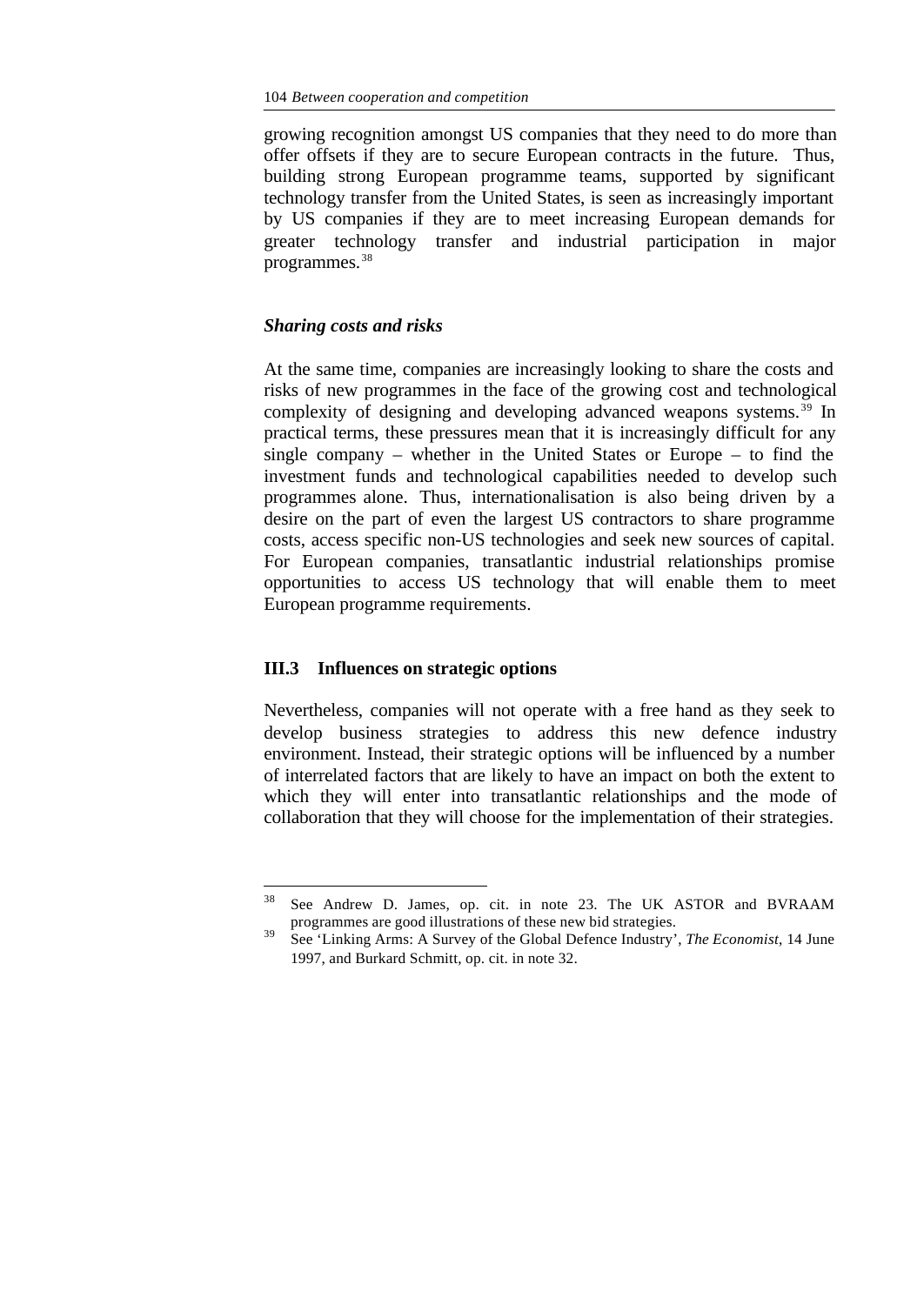# *Political will*

l

The willingness of policy-makers and politicians to support the development of a transatlantic defence industry will have a critical impact on company decision-making. The nature of the defence industry is such that contractors will always be highly sensitive to the political context in which they are operating, and they are unlikely to move forward without a strong sense that they have backing from key policy-makers in national legislatures, defence ministries and the military.

In many respects, it is the US government that has taken the lead in this area with the Department of Defense giving high-profile support to greater transatlantic defence industrial cooperation. Three factors have driven its policy initiatives: first, a view that opening up the US market to European competition may be one way to increase competition and provide a counterbalance to the dominance of certain sectors by Boeing, Lockheed Martin and Raytheon; second, a wish to prevent the emergence of a 'Fortress Europe' in which US companies are excluded from European procurement programmes; finally, a belief that transatlantic defence industrial cooperation may provide a means of promoting greater interoperability between NATO forces.

There has, however, been some criticism of the Department of Defense for sending what some in the industry feel are mixed signals on policy towards globalisation. Thus, in July 1999, Jacques Gansler stated that the Department of Defense was open to the prospect of a European defence company merging with or purchasing all or part of some of the leading US defence companies. Gansler indicated that second tier companies such as Northrop Grumman, TRW and General Dynamics could become targets for teaming, joint ventures and mergers.<sup>40</sup> However, comments by John Hamre in October 1999 seemed to signal a change in attitude. Hamre argued that it was premature to expect any large transatlantic mergers soon, and his message was said to be 'Cooperation now, possible consolidation later'. The proposed merger of Dasa and Aerospatiale Matra was felt to have erected a second pillar of a new 'Fortress Europe', making it unlikely that a US defence firm would merge or be taken over by a European company.

<sup>40</sup> Bryan Bender 'USA seeking solutions to globalisation trend', *Jane's Defence Weekly*, 31 March 1999, p. 20.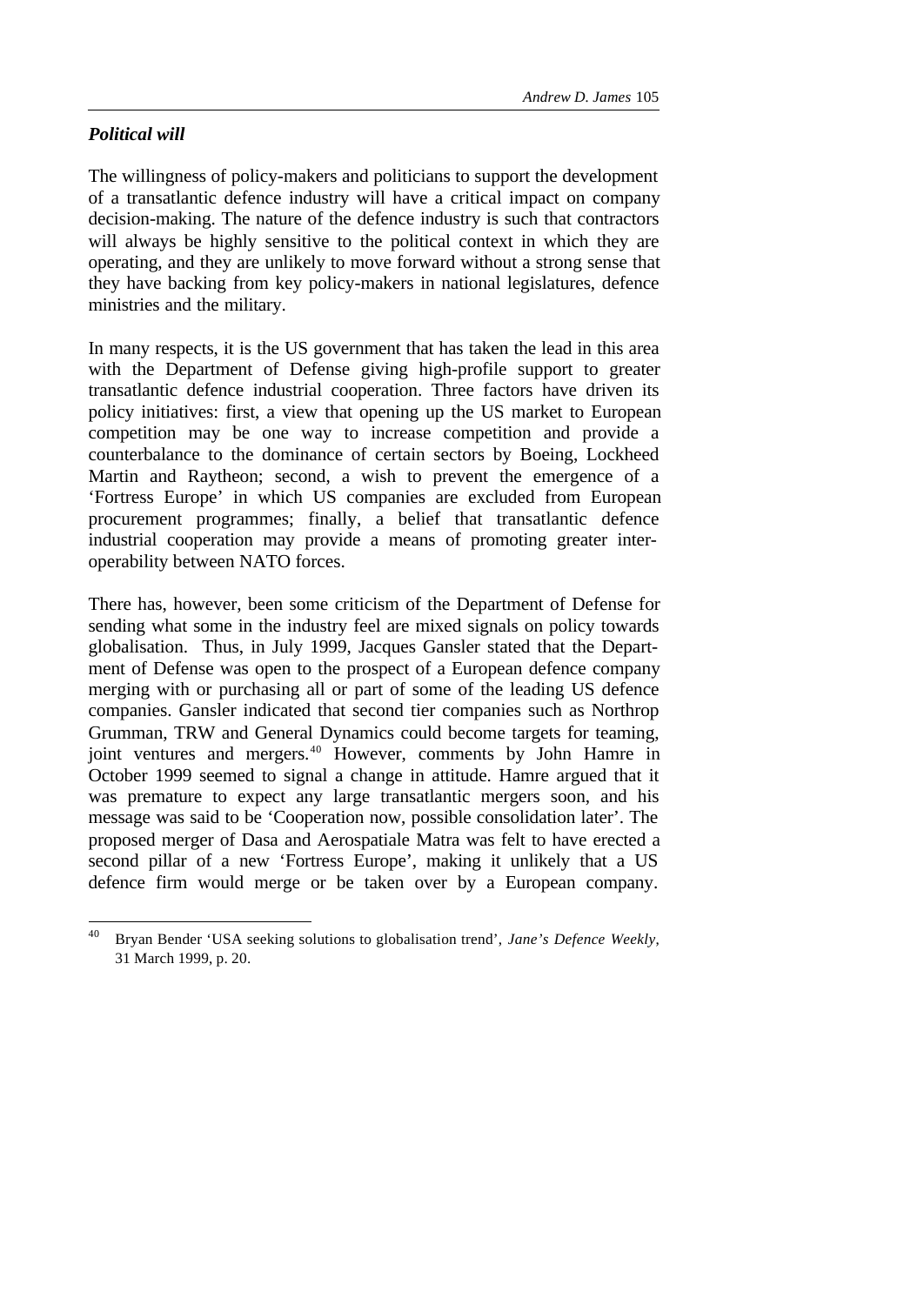Instead, Hamre emphasised that joint ventures, partnerships and other alliances would be the way forward.<sup>41</sup>

Nevertheless, foreign participation in a nation's defence market remains an area of great political sensitivity and – even if senior policy-makers are increasingly supportive of the case for a transatlantic defence industry – it is unclear whether politicians, mid-level officials and the military will necessarily share this commitment. Thus, when BAE Systems announced its plan to acquire Lockheed Martin's aerospace electronics business it was seen by many commentators as a test of the preparedness of the US government to allow the globalisation of key parts of its defence industrial base. The acquisition meant that BAE Systems would own more than half of the advanced electronic warfare technology programmes in the United States and the prospect of significant foreign participation in such a key sector prompted speculation that senior figures in the US military might oppose such a deal. In November 2000, the US government gave the goahead for the deal in what has been hailed as a landmark for transatlantic industrial cooperation. Nevertheless, it was reported that the decision was made against a background of State Department concerns about the security implications of allowing a European company into the inner circle of advanced US military electronics technology. <sup>42</sup> In Europe, Germany applied intense political pressure on the Spanish government in a bid to prevent the planned sale of Empresa Santa Barbara de Industrias Militares (ENSB), the Spanish combat vehicle and munitions manufacturer, to General Dynamics of the United States.<sup>43</sup> The German government cited intellectual property concerns as the reason for its opposition but it seems clear that broader political issues about Germany's role in the consolidation of the European armoured vehicle industry were at the heart of the dispute. The example shows – once again – that governments are more than willing to raise political objections when cross-border deals do not favour their own national companies.

 $41$ <sup>41</sup> See Thomas E. Ricks and Anne Marie Squeo, op. cit. in note 30.

Anthony L. Velocci and Philip J. Klass, 'BAE Systems bid unsettling to many', *Aviation Week & Space Technology*, 29 May 2000, pp. 37-8; 'BAE Systems opens door for European defence companies in US', *Defence Systems Daily*, 27 November 2000, http://www.defence-data.com.

<sup>43</sup> Ralph Atkins and Alexander Nicoll, 'Spain "must halt sale of arms maker to US"', *Financial Times*, 7 July 2000, p. 8.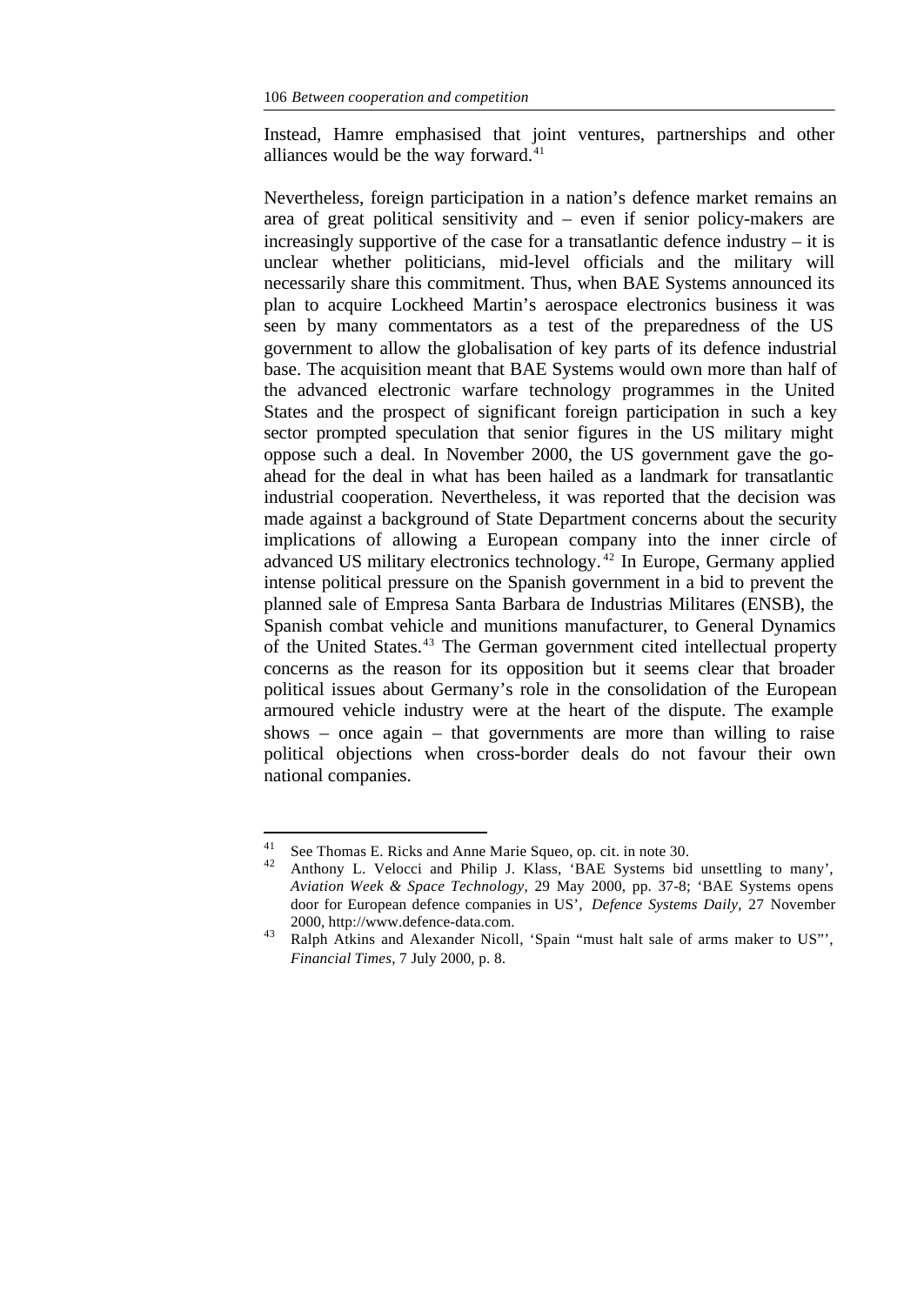# *Regulatory framework*

Equally, the regulatory framework that governments put in place to govern foreign ownership, technology transfer, arms exports and so forth will heavily influence the strategic options chosen by companies. Certainly, European companies have long cited US controls on firms under foreign ownership, control and influence as a barrier to effective transatlantic operations.<sup>44</sup> Even BAE Systems, although a major player on the American market, has indicated for some time that a merger with a US prime contractor is probably out of the question, given the regulatory barriers to such a move that currently exist. The company argues that a framework has to be created enabling US and UK companies to handle sensitive technologies in each other's countries.<sup>45</sup> Thus, the issue has been the subject of intense lobbying both by US and European companies and the US Aerospace Industries Association, and a series of reform proposals have emerged from the US Department of Defense and State Department. The US-UK 'Declaration of Principles' signed in February 2000 provides a bilateral model for the management of transatlantic relationships covering the harmonisation of military requirements, export procedures, information and technology-related security, as well as joint research programmes.<sup>46</sup> The US Defence Trade Security Initiative announced in May 2000 represents a potentially significant change in US rules on export controls. The Initiative promises to streamline the licence approval process and provide licensing exemptions for unclassified items for qualified firms provided that there is an agreement between the United States and that country. In a separate but related move, security restrictions imposed on Rolls-Royce in its dealings with its Allison subsidiary have been altered eliminating the Proxy company that operated within Rolls-Royce's US subsidiary and incorporating all Allison's activities under a single Special Security Agreement. This eliminated the bizarre situation where security restrictions had meant that engineers in one part of Allison were unable to talk to colleagues in another part on the same site without receiving clearance from the Department of Defense.

 $44$ See Richard A. Bitzinger, op. cit. in note 4.

<sup>45</sup> See Alexander Nicoll, 'The coming battle to survive and dominate in the defence industry', *Financial Times*, 30 November 1999, p. 30.

<sup>&</sup>lt;sup>46</sup> In July 2000, a Statement of Principles was signed between the US and the Australian defence ministry.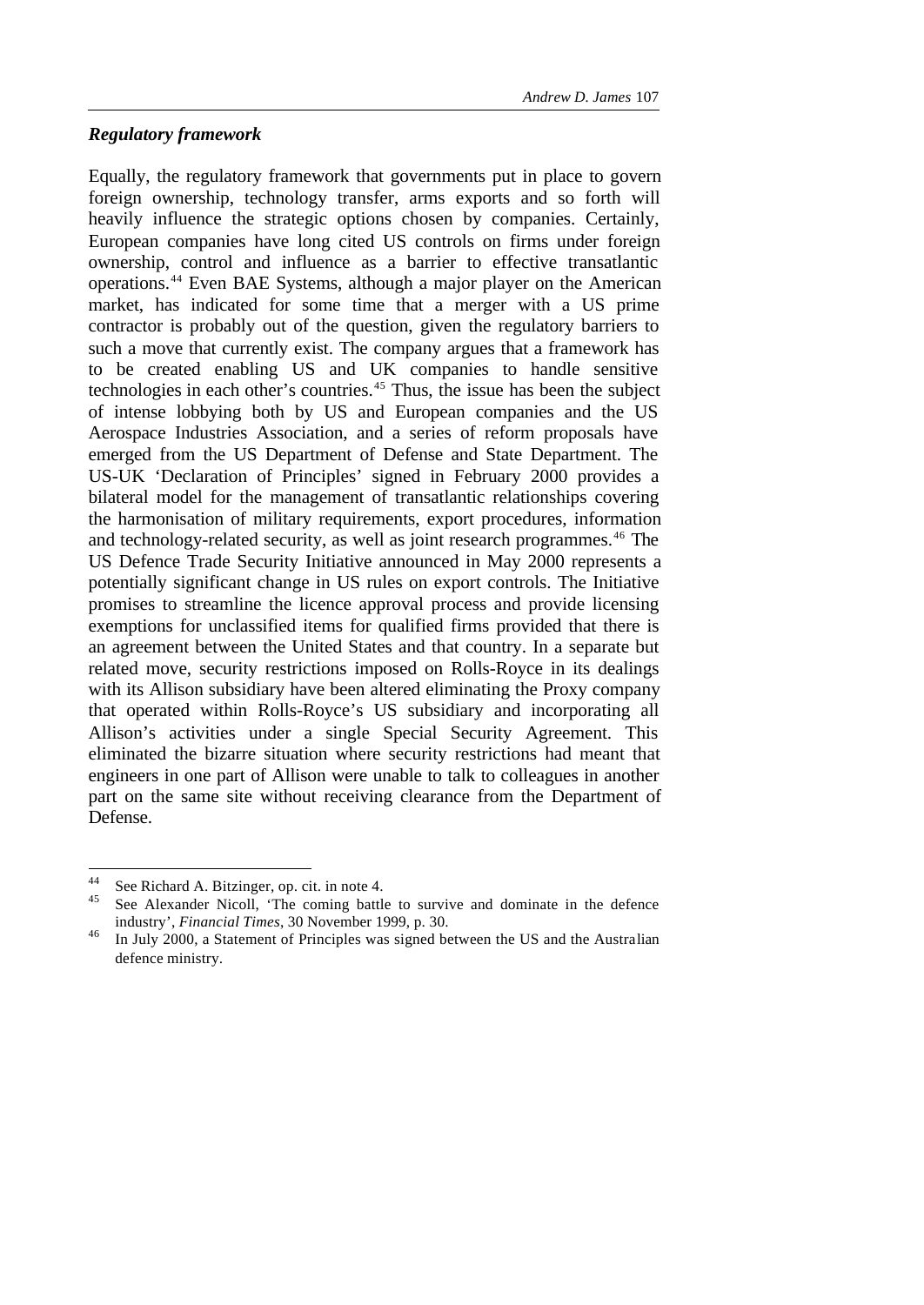#### *Opportunities*

Inevitably, the opportunities that are open to companies will also be a critical factor in shaping transatlantic relationships. The on-going process of post-merger portfolio shaping by companies in both the United States and Europe, as well as consolidation amongst lower-tier US defence companies, present opportunities for transatlantic acquisitions. In the United States, Lockheed Martin and Raytheon in particular have shifted their emphasis from merger-driven consolidation to divestment-driven reshaping of their portfolios, and Lockheed Martin's disposal of its Control Systems and aerospace electronic systems businesses provided BAE Systems with the opportunity to strengthen its position in the United States On a smaller scale, Raytheon's sonobuoy business was sold to the UK company Ultra Electronics. Similarly, in Europe, portfolio shaping by the Swedish company Saab following its merger with Celsius led to the sale of the Swedish company's Bofors Weapons Systems business to United Defense of the United States.<sup>47</sup>

However, whilst portfolio reshaping may provide opportunities to enter new markets and existing programmes, the limited number of new programme opportunities in the foreseeable future may well act as a constraint on the pace of transatlantic developments. New programmes can act as the focus for transatlantic team building yet – in Europe – the A400M and the *Meteor* missile are the only two major new aerospace programmes for the foreseeable future. In the United States, the emerging KC-X requirement for a replacement for the KC-135 tanker aircraft may provide opportunities for transatlantic teaming, as could the potential US requirements for a new naval air defence missile and a new shipboard radar system.<sup>48</sup> At the same time, opportunities for cooperation are not necessarily confined to the transatlantic market. Thus, BAE Systems and Boeing teamed to acquire a minority stake in Korean Aerospace Industries and there may be emerging opportunities for further such deals in Asia.<sup>49</sup> Similarly, partnerships may

 $47$ <sup>47</sup> Christopher Brown-Humes 'United Defense set to buy Bofors of Sweden', *Financial Times*, 16 June 2000, p. 30.

<sup>48</sup> Robert Holzer, 'Standard missile pact could shape pattern for naval cooperation', *Defense News*, 15 May 2000, pp. 1-20; Robert Holzer, 'US Navy seeks foreign aid for new radars', *Defense News*, 22 May 2000, p. 4.

<sup>49</sup> On Korean Aerospace Industries see, John D. Morrocco, 'Boeing looks to boost global presence', *Aviation Week & Space Technology*, 3 April 2000, p. 37. On the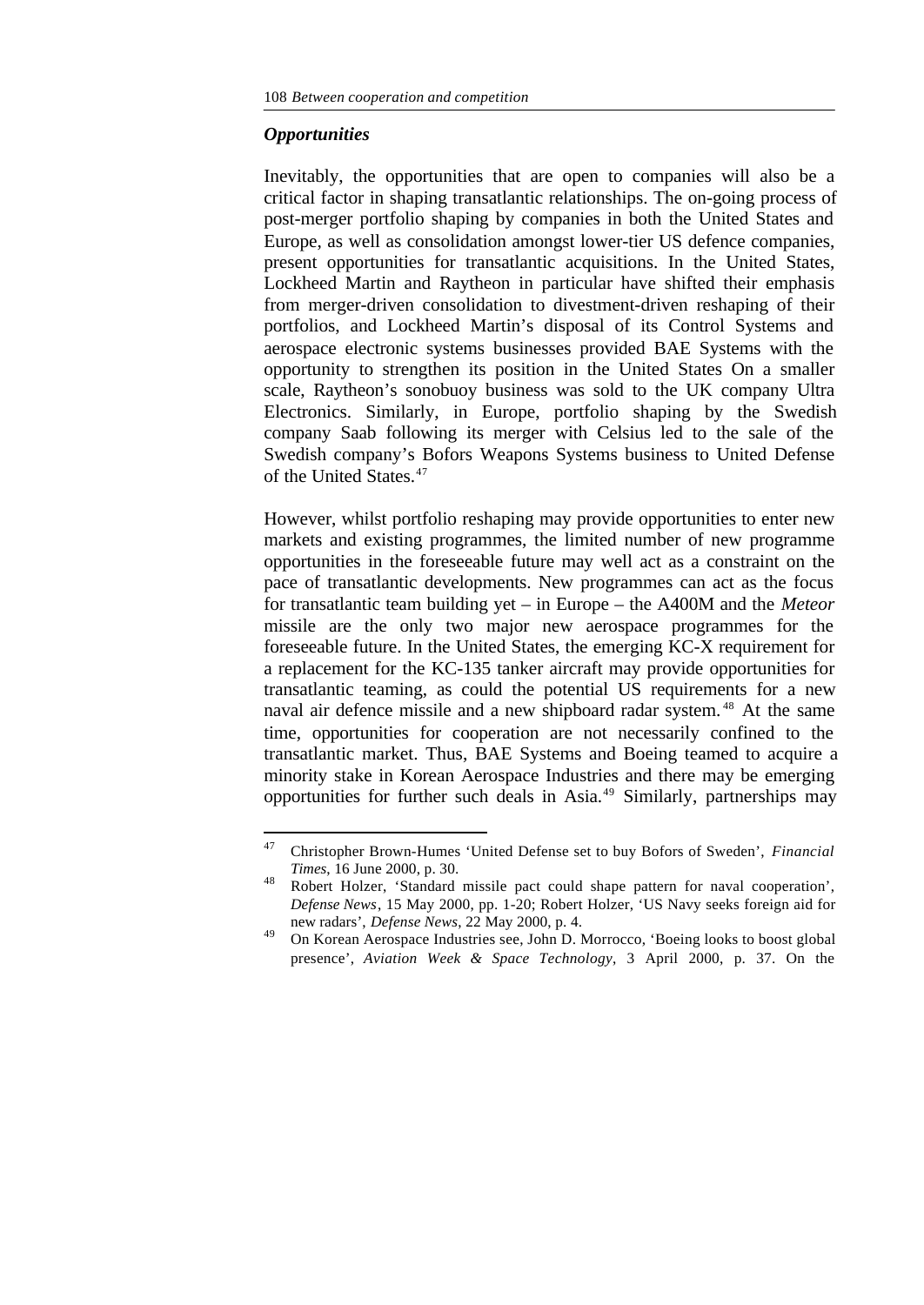give access to third countries and  $-$  in this respect  $-$  Boeing has seen BAE Systems as a strong potential partner, not least because of its access to Saudi Arabia.<sup>50</sup> Nevertheless, identifying mutually beneficial business opportunities presents some challenges. Even in US companies where senior company executives continue to make positive statements about transatlantic mergers, there is a strong feeling amongst some programme managers that the companies may derive little benefit from giving European companies access to the US market.<sup>51</sup> Equally, the margin that is acceptable to gain access to these markets as well as the technological capabilities that a firm may wish to share are also issues of concern.

#### *Post-merger integration challenges*

Equally, strategic options in some companies may be constrained by the post-merger organisational challenges that they face. Thus, during 1999 and 2000, management attention in Raytheon and Lockheed Martin was – by necessity – focused on post-merger rationalisation and portfolio shaping as they struggled to restore investor confidence, improve post-merger management and reduce their debt levels. Similarly, BAE Systems and EADS both face their own post-merger integration challenges.<sup>52</sup> Clearly, the companies will not allow such issues to stop them exploring transatlantic links but they may well constrain the strategic options open to them – especially those that would have significant financial implications. Indeed, companies on both sides of the Atlantic would do well to learn the lessons of the US consolidation experience, where the leading companies are generally regarded as having over-extended themselves both financially and managerially – with damaging consequences. $53$ 

restructuring of the aerospace industry in Asia see, Philip Finnegan, 'Aerospace merger trend takes hold in Asia', *Defense News*, 28 February 2000, pp. 1-60.

<sup>50</sup> See Andrew D. James, op. cit. in note 35.

<sup>&</sup>lt;sup>51</sup> Author's interviews with programme managers from Boeing and Lockheed Martin.<br><sup>52</sup> See Bigger Secrets, in RS ferrors, sultant hardler's Authority West of Sec

<sup>52</sup> See Pierre Sparaco, 'EADS foresees cultural hurdles', *Aviation Week & Space Technology*, 21 February 2000, pp. 42-3.

<sup>53</sup> See Andrew D. James, op. cit. in note 23.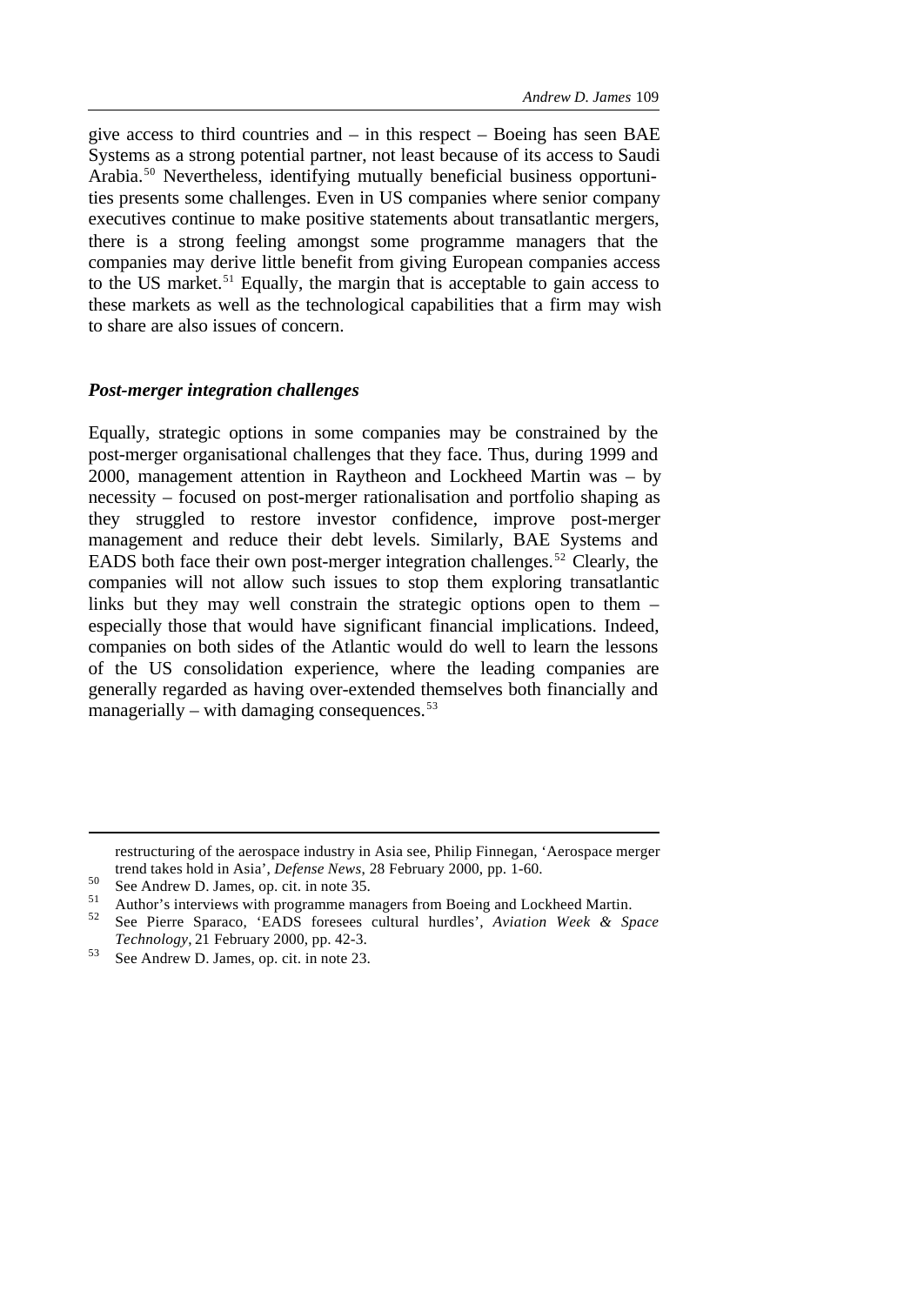l

## *Financial considerations and shareholder value*

Indeed, the faltering financial performance of the leading US defence contractors has been a major constraint on them as they have considered their strategic options. Low stock prices and high debt levels have made acquisitions and other equity arrangements difficult. Thus, Raytheon's plans to acquire the defence electronics business of the United Kingdom's Racal came to a stop in large part because of Raytheon's financial and management problems, and this ultimately opened the way for Racal's acquisition by Thomson-CSF (now Thales). Indeed, the financial situation of the leading European companies is generally healthier than that of US companies, not least because most large European deals have been done by swapping assets through stock and a limited amount of cash. In contrast, US consolidation has been based principally on debt through all-cash transactions and consequently the repeat acquirers have dramatically increased their debt-to-capital ratios and damaged their credit ratings.<sup>54</sup>

Accordingly, their recent poor financial performance means that shareholder value is now a predominant theme in the US defence industry. Investor confidence in the leading US defence companies has been shaken as a result of their recent poor performance, and any transatlantic moves by the leading companies are likely to be carefully scrutinised for their implications for return on capital, cash-flow, debt levels and so forth.<sup>55</sup> Certainly, there is a feeling that, in the current environment, it remains difficult for US companies to create a strong commercial case for transatlantic acquisitions. Many leading Wall Street financial analysts hold a negative view on the matter and one industry survey in 1999 found that many analysts believed that European mergers would dilute earnings because of the limited scope they offered for cost savings.<sup>56</sup> In Europe, this raises interesting questions. Certainly, the distributed ownership base of BAE Systems means that, like its US counterparts, it has been keen to emphasise its concerns about shareholder value. However, other European firms – not least EADS – are

<sup>54</sup> Kevin Done 'European aerospace profits booming', *Financial Times*, 6 July 2000, p. 13.

<sup>55</sup> See Andrew D. James, op. cit. in note 23. These constraints hold particularly for Lockheed Martin and Raytheon. Other companies – such as General Dynamics – are viewed in a more positive light by Wall Street investment analysts.

<sup>56</sup> *Industry Outlook – GEIA Ten Year Forecast*, Government Electronics & Information Technology Association, Arlington, VA, 1999.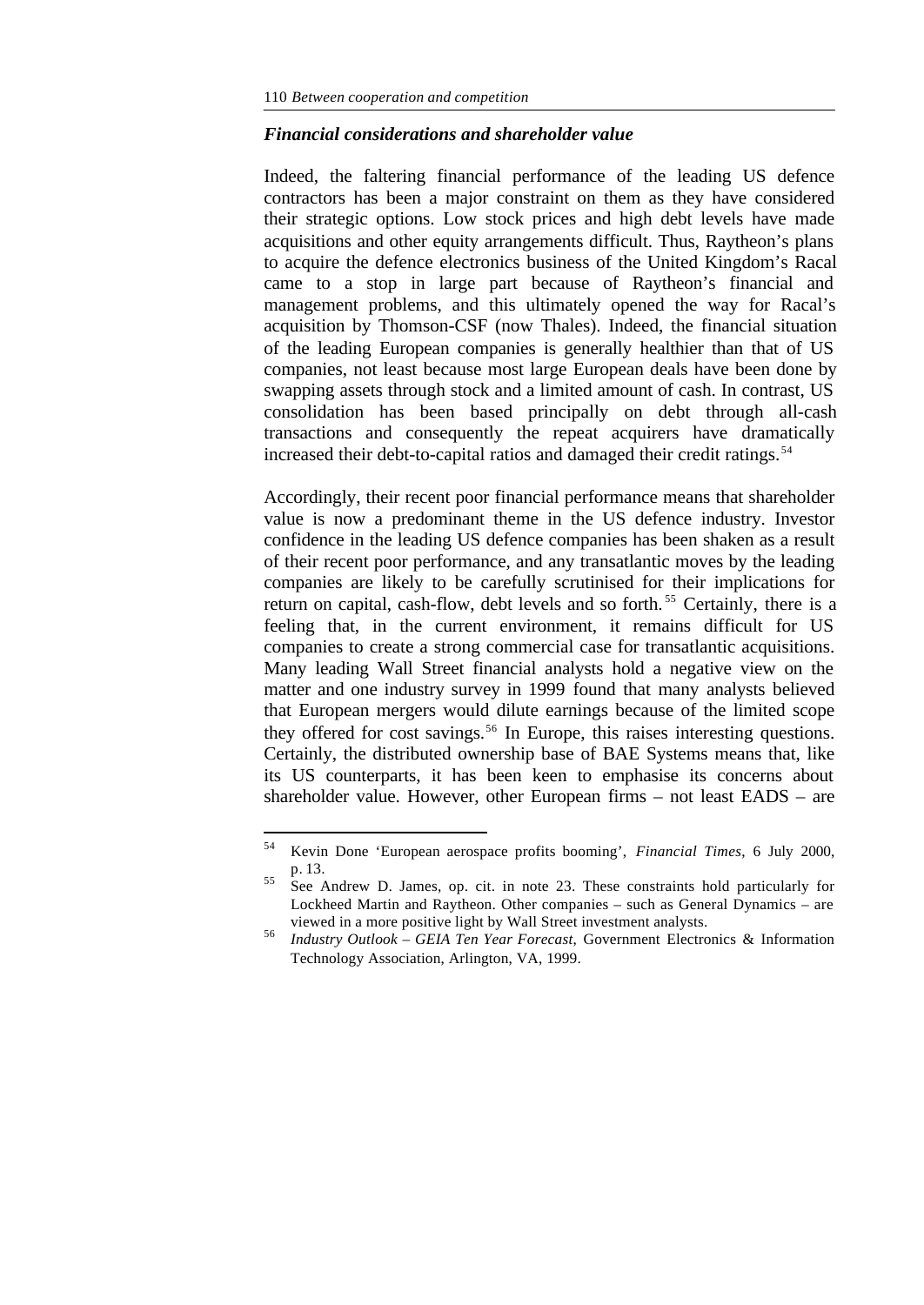seeking to reconcile more complex shareholding structures, and it remains to be seen what this means for their investment priorities and strategy. There is little doubt that EADS will come under increasing pressure to demonstrate that it recognises the importance of shareholder value, particularly after its relatively poor showing in its Initial Public Offering.<sup>57</sup> The impact that such factors will have on the strategy of European companies is an interesting and important question as they evaluate the commercial case for greater transatlantic ties.

# **III.4 The emerging transatlantic industrial landscape**

US and European companies are in the process of formulating strategies that take into account these various political, regulatory and commercial influences in this new environment. Developments during 1999 and the first half of 2000 established the elements of a new transatlantic industrial landscape, although the situation is dynamic and the landscape is likely to see further change in the near future.

# *Emerging strategies*

BAE Systems has already forged ahead to create a truly transatlantic business strategy. British Aerospace's acquisition of GEC's Marconi Electronic Systems provided the company with a bridgehead into the US market, not least because it brought with it GEC's recently acquired Tracor business. The newly created BAE Systems built on this US presence when it announced its \$510 million acquisition of Lockheed Martin's Control Systems business in May 2000, and followed that in July 2000 with the \$1.67 billion acquisition of Lockheed Martin's aerospace electronics business.<sup>58</sup> The latter acquisition was significant not only because it included

<sup>57</sup> <sup>57</sup> Kevin Done, 'Share price in EADS float well below hopes', *Financial Times*, 10 July 2000, p. 21; Alexander Nicoll, 'EADS market debut fails to take-off', *Financial Times*, 11 July 2000, p. 34.

<sup>58</sup> Alexander Nicoll, 'GEC in \$1.4bn takeover of US defence group Tracor', *Financial Times*, 22 April 2000**,** p. 1; John D. Morrocco, 'BAE Systems boosting North American clout', *Aviation Week & Space Technology*, 1 May 2000, p. 31; Andrew Edgecliffe-Johnson and Christopher Parkes, 'BAe in \$1.6bn US purchase', *Financial Times*, 14 July 2000.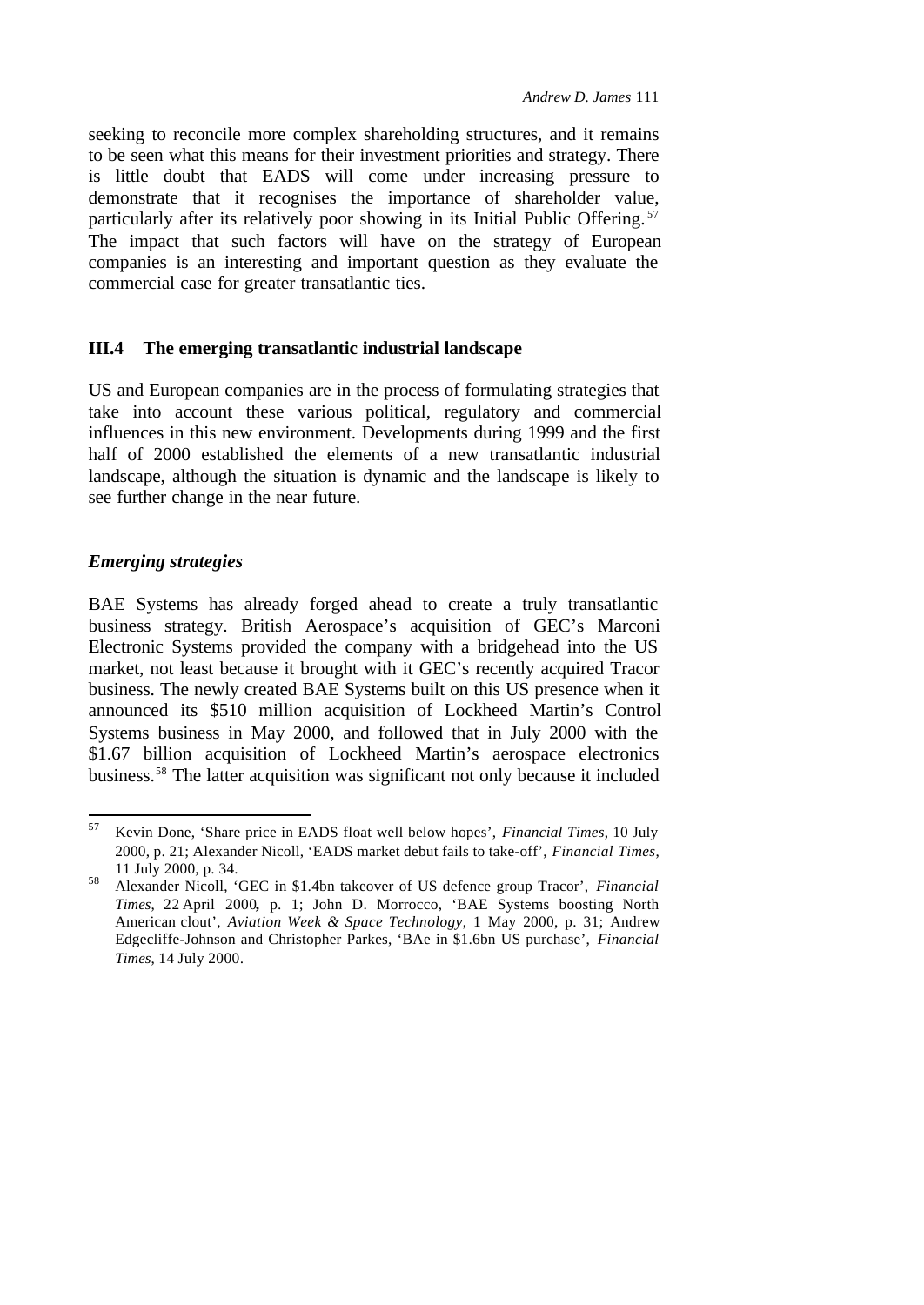within it Lockheed Martin Sanders – the leading company in the electronic warfare market – but it also meant that BAE Systems replaced Lockheed Martin as the largest defence company in the world.<sup>59</sup>

EADS has also expressed its intention to develop a transatlantic dimension to its strategy and entered the competition to acquire Lockheed Martin's aerospace electronics business teamed with the US defence electronics company L-3 Communications. EADS has signed an MoU with Northrop Grumman under which the two companies are exploring opportunities in ground surveillance and a number of other areas of defence electronics, such as aerial targets and decoys, airborne electronic attack and fire control radar. The first product of this relationship was an agreement to offer a 'European version' of a weather and navigation radar, developed by Northrop Grumman, for the Airbus A400M military transport aircraft.<sup>60</sup> The company's French Chief Executive Officer, Philippe Camus, recently confirmed that EADS plans to strengthen its defence activities (in order to reduce its dependence on Airbus) through acquisitions in the United States. On the other hand he excluded a merger with Northrop Grumman, pointing out that a transaction of this size would not be realistic for the time being. <sup>61</sup>

Thales is also seeking to expand its US presence. Despite its ties with Raytheon, Thales has always been rebuffed in its efforts to penetrate the US market due to the Pentagon's long-standing suspicion of French intentions. The company's acquisition in 2000 of the UK defence electronics company Racal may alter Thales's position in the United States. One of Racal's most attractive features to Thales was its established position in the US defence market, where it ranked as a leading supplier of radio systems and data recorders to the US armed forces. The acquisition allows Thales to absorb Racal's proxy structure in the United States and – combined with the fact that Thales was granted a Secret level Special Security Agreement in 1999 for its Texas-based Training and Simulation business – the French company now has a security structure under which it can build a larger US presence. Indeed, Thales has already shown its intent to establish closer ties with US companies by winning two major contracts from Lockheed Martin. The first is to supply electronic warfare equipment for Turkish F-16 fighter aircraft

<sup>59</sup> Kevin Done, 'BAe set to top the defence league', *Financial Times*, 15/16 July 2000, p. 14.

 $^{60}$  John D. Morrocco, op. cit. in note 18.

<sup>61</sup> Interview in *Frankfurter Allgemeine Zeitung*, 2 December 2000, p. 17.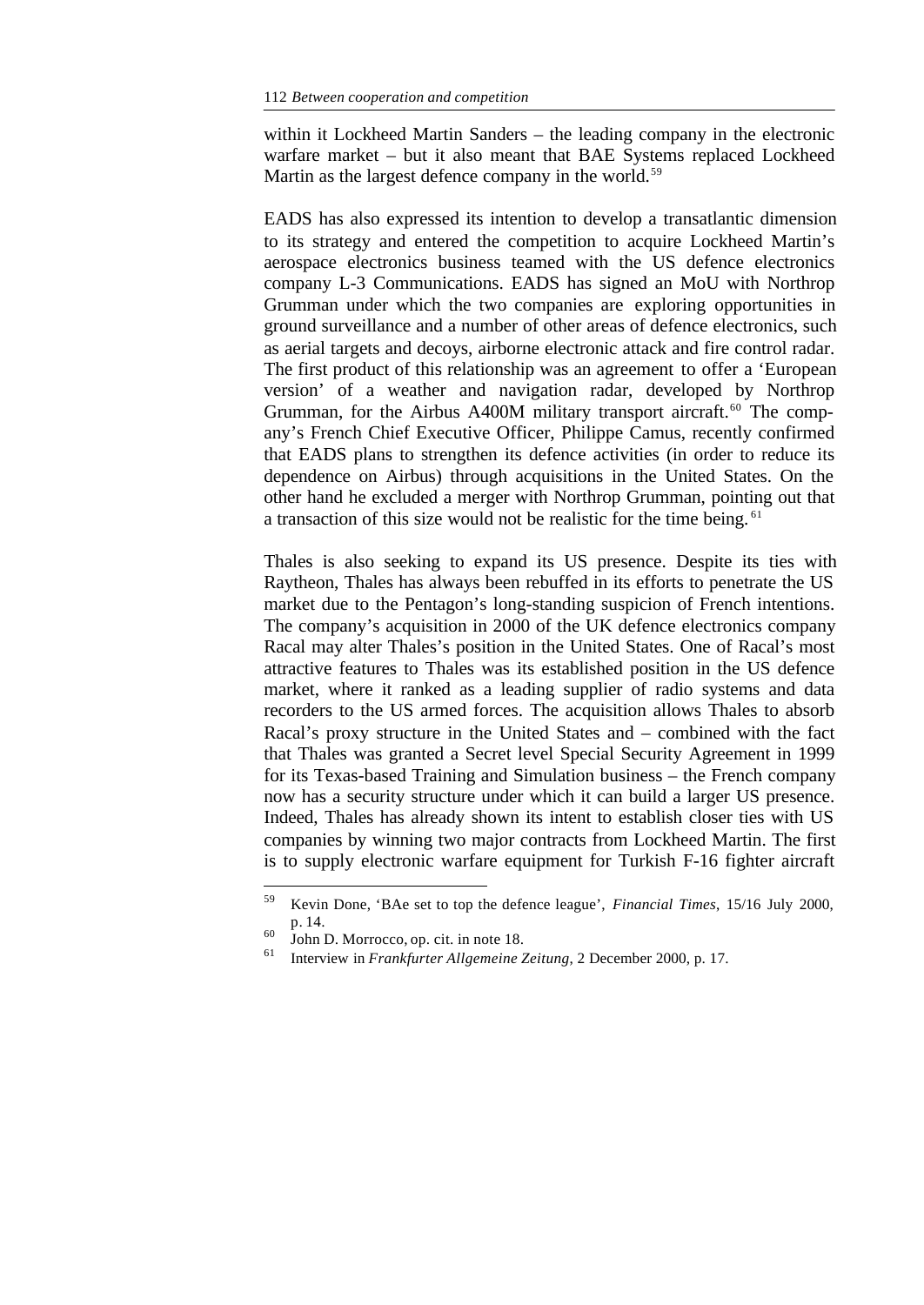and the second is to supply radio and communications systems for F-16s being sold to the United Arab Emirates. Thales hopes that such contracts will open the door for participation in the JSF programme, most probably through its Dutch or UK subsidiaries Signaal and Racal.<sup>62</sup>

In contrast, US companies have moved cautiously, preferring to await the outcome of European consolidation before entering into new relationships. Northrop Grumman has been one of the most visibly active companies, with its MoU with EADS. Raytheon has a long-standing relationship with Thales and, as mentioned earlier, explored the acquisition of Racal before withdrawing because of its financial problems. Lockheed Martin has long been engaged in discussions with Aerospatiale-Matra. Similarly, Boeing is seeking to establish a presence in Europe and Asia, and is evaluating joint venture and acquisition opportunities in key markets.<sup>63</sup> Indeed, the company's strong balance sheet and healthy cash flow means that it may have more strategic options open to it than Raytheon or Lockheed Martin. At the same time, many US companies see Boeing's participation in the *Meteor* consortium as a model for collaboration at the programme level.

#### *Teaming arrangements*

l

Companies are using a variety of strategies to develop these transatlantic relationships, from programme-specific teaming to strategic alliances and – in some cases – acquisitions. Boeing's entry onto the European *Meteor* team may well open up a range of new possibilities for both Boeing and its European partners. For the Europeans, Boeing's participation offers the possibility that the missile could be fitted to Boeing's F/A-18 and F-15 aircraft as part of their upgrades. For Boeing, it offers an opportunity to strengthen its presence in a sector where it is currently relatively weak with the possibility that *Meteor* could offer an alternative to Raytheon in arming the Joint Strike Fighter.<sup>64</sup> Similarly, Raytheon's successful bid strategy for the UK Airborne Stand-off Radar (ASTOR) programme provides another

<sup>62</sup> Jean-Pierre Neu, 'Thomson-CSF monte en puissance sur le F16', *Les Echos*, 29/30 Septembre 2000.

<sup>63</sup> See John D. Morrocco, 'Boeing looks to boost global presence', *Aviation Week & Space Technology*, 3 April 2000.

<sup>64</sup> See John D. Morrocco, 'Looming missile decision to shape transatlantic ties', *Aviation Week & Space Technology*, 7 February 2000.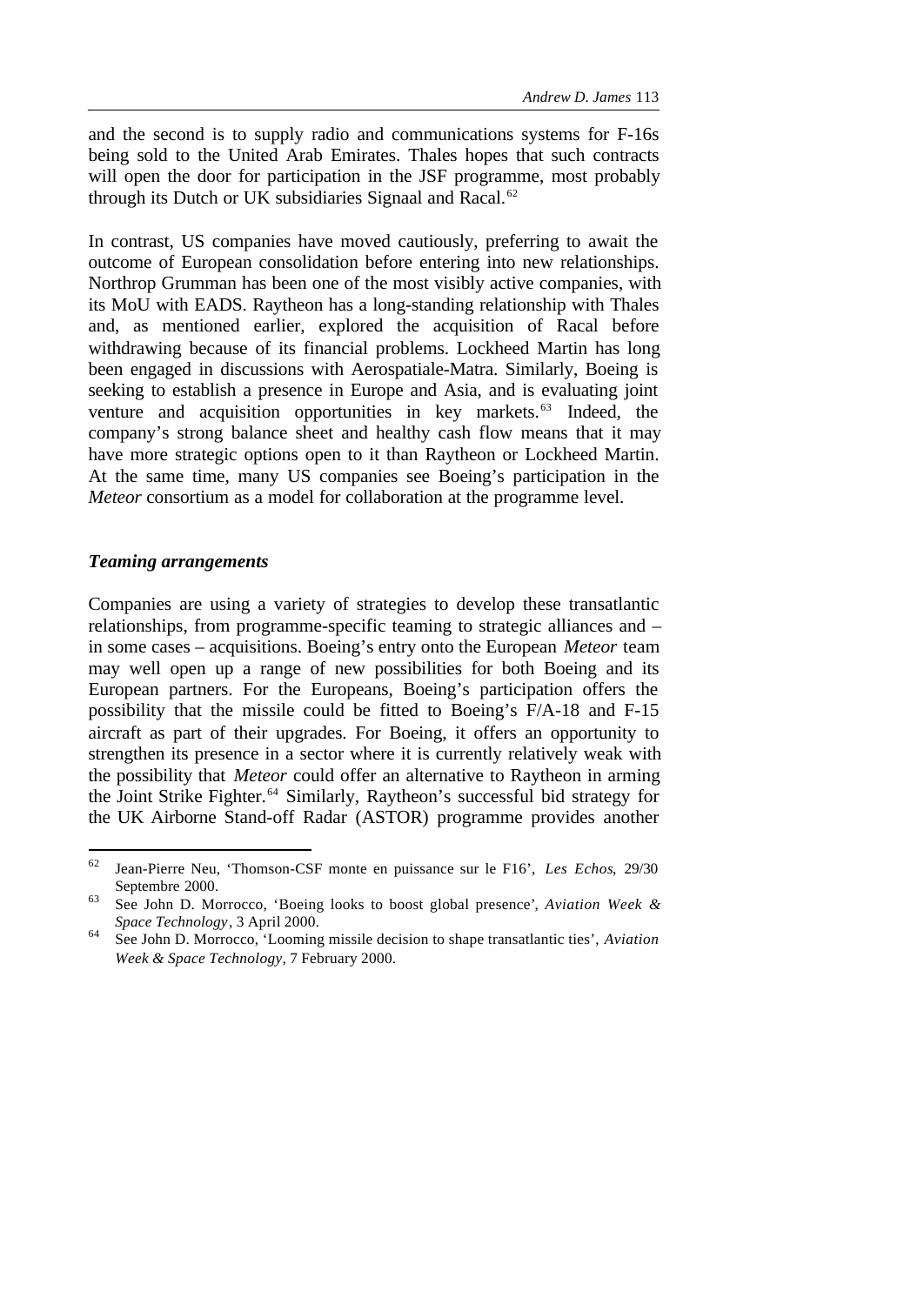illustration of the potential of teaming. Thus, Raytheon's bid team for the £750 million programme included GEC Marconi, Bombardier Short Brothers and Ultra Electronics.

#### *Evolution in business relationships*

l

At the same time, there appears to be some evidence of a deepening of established business relationships and an evolution of such relationships from ad hoc teaming arrangements towards – in some instances – more formal alliances.

The deepening relationship between Raytheon and Thales is an example of how companies may build on their existing relationships. Thales (Thomson-CSF)'s relationship with Raytheon goes back a number of years, and the companies collaborate as joint developers, integrators and suppliers to each other on 17 industrial programmes.<sup>65</sup> A Raytheon-Thales consortium is installing a new air defence system for Switzerland and a Raytheon-Thales joint venture – Air Command Systems International – was awarded the NATO air command and control contract. Raytheon is also part of Thales's team bidding to supply new aircraft carriers to the United Kingdom. Speculation about a deepening of the relationship between the two companies grew during 1999 and the first half of 2000. In February 2000, Chairman and Chief Executive Denis Ranque said that the two companies were working, in consultation with their respective governments, to develop a deeper relationship but it needed an evolution in political thinking for it to succeed.<sup>66</sup> In June 2000, the two companies were reported to be seeking a joint venture in ground-based radar and air defence command and control systems.<sup>67</sup> In December 2000, the many months of speculation were ended when Raytheon and Thales announced an agreement to form an equally owned joint venture encompassing their businesses in air defence/command and control centres and ground-based air surveillance and weapons-locating radars. The planned enterprise will have 1,300 employees and pro forma

<sup>65</sup> Brooks Tigner, 'Raytheon and Thomson-CSF plan joint venture in radar', *Defense News*, 3 July 2000, pp. 1-18.

<sup>66</sup> Christophe Jakubyszyn and Anne-Marie Rocco, 'Thomson-CSF travaille a un rapprochement avec l'americain Raytheon', *Le Monde,* 3 February 2000.

<sup>67</sup> Alexander Nicoll, 'Thomson and Raytheon discuss link', *Financial Times*, 29 June 2000, p. 1; Brooks Tigner op. cit. in note 65.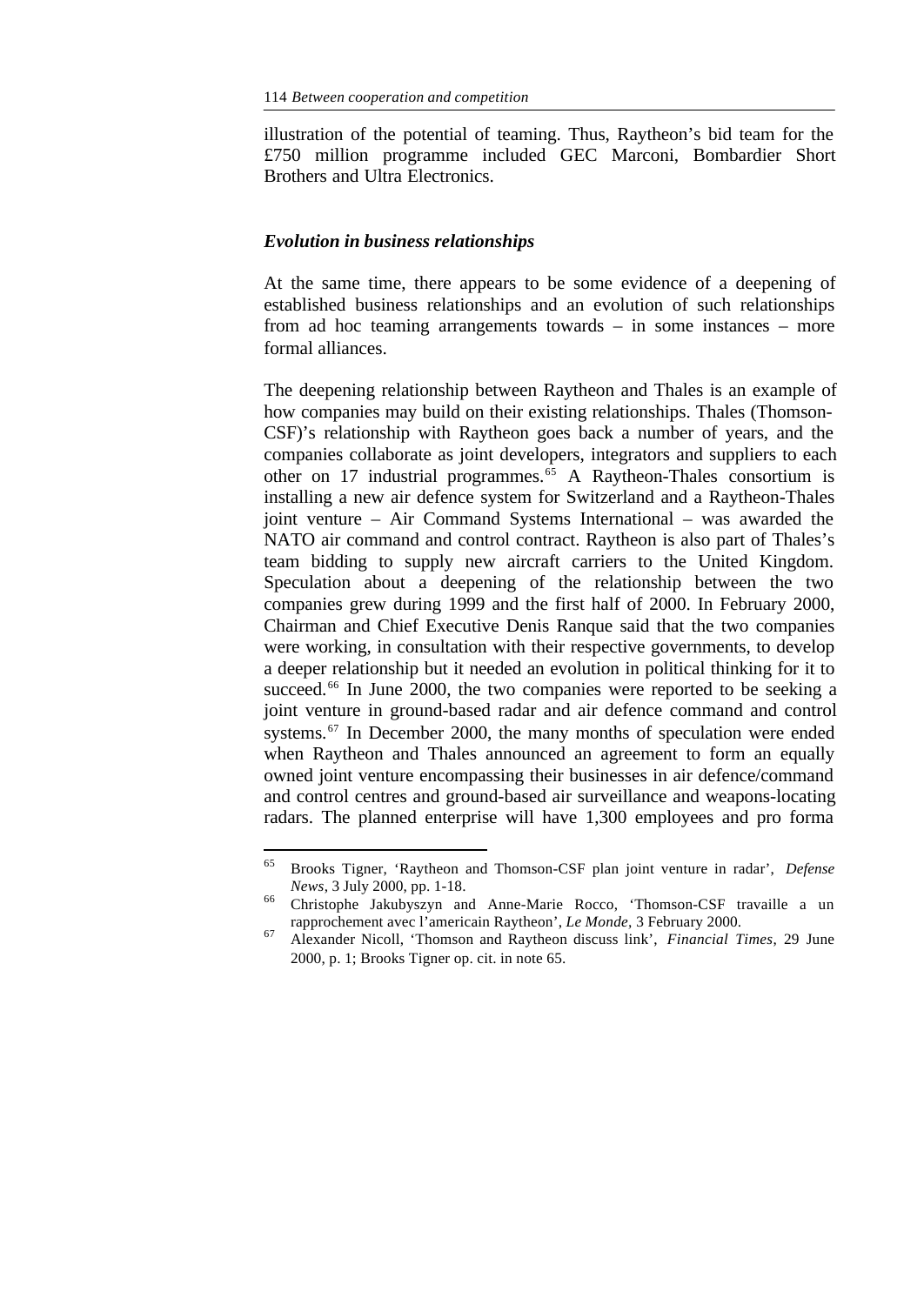revenues of \$500-700 million. <sup>68</sup> Certainly, the Raytheon-Thales case illustrates the opportunities for established transatlantic relationships to evolve into deeper strategic alliances in areas of mutual business interest.

Boeing and BAE Systems also appear to be building on their established relationship. The two companies have long-standing relationships through the AV-8B and T-45 aircraft programmes in the United States as well as the UK *Nimrod* maritime reconnaissance aircraft upgrade programme. The two companies appear to be deepening these established relationships through a number of formal and informal alliances across a range of activities. Thus, Boeing has entered the *Meteor* BVRAAM (Beyond Visual Range Air-to-Air Missile) team that is led by Matra BAe Dynamics, and BAE Systems is said to have lobbied the UK Ministry of Defence on Boeing's behalf to secure the lease of Boeing C-17 transport aircraft for the RAF. Also, the two companies have jointly acquired a minority stake in Korea Aerospace Industries.

EADS has also sought to build on links previously established by its heritage companies. On the one hand, Dasa's relationship with Northrop Grumman was a key factor in the signing of the EADS-Northrop Grumman MoU. On the other, EADS appears to be building on Aerospatiale-Matra's links with Lockheed Martin. Thus, for a number of years the two companies have been looking at the opportunities for collaboration on mission aircraft. Aerospatiale and Lockheed Martin have been exploring links for some time, not least in the area of the proposed Multi-Role Tanker/Transport derivative of the Airbus A310 commercial transport as a potential bid for the KC-X. In 1999, the companies joined forces in 1999 to bid for a British requirement for tanker aircraft.<sup>69</sup>

<sup>68</sup> Jean-Pierre Neu, 'Thales et Raytheon ouvrent le bal des alliances transatlantiques', *Les Echos*, 18 décembre 2000.

<sup>&</sup>lt;sup>69</sup> Pierre Sparaco and John D. Morrocco, 'Aerospatiale to explore Lockheed Martin lin k', *Aviation Week & Space Technology*, 20 January 1997, p. 26; John D. Morrocco, 'Lockheed Martin talks with Airbus partners', *Aviation Week & Space Technology*, 5 May 1997, pp. 20-1; Pierre Sparaco, 'US, Europe explore transatlantic partnerships', *Aviation Week & Space Technology*, 13 September 1999, pp. 37-8.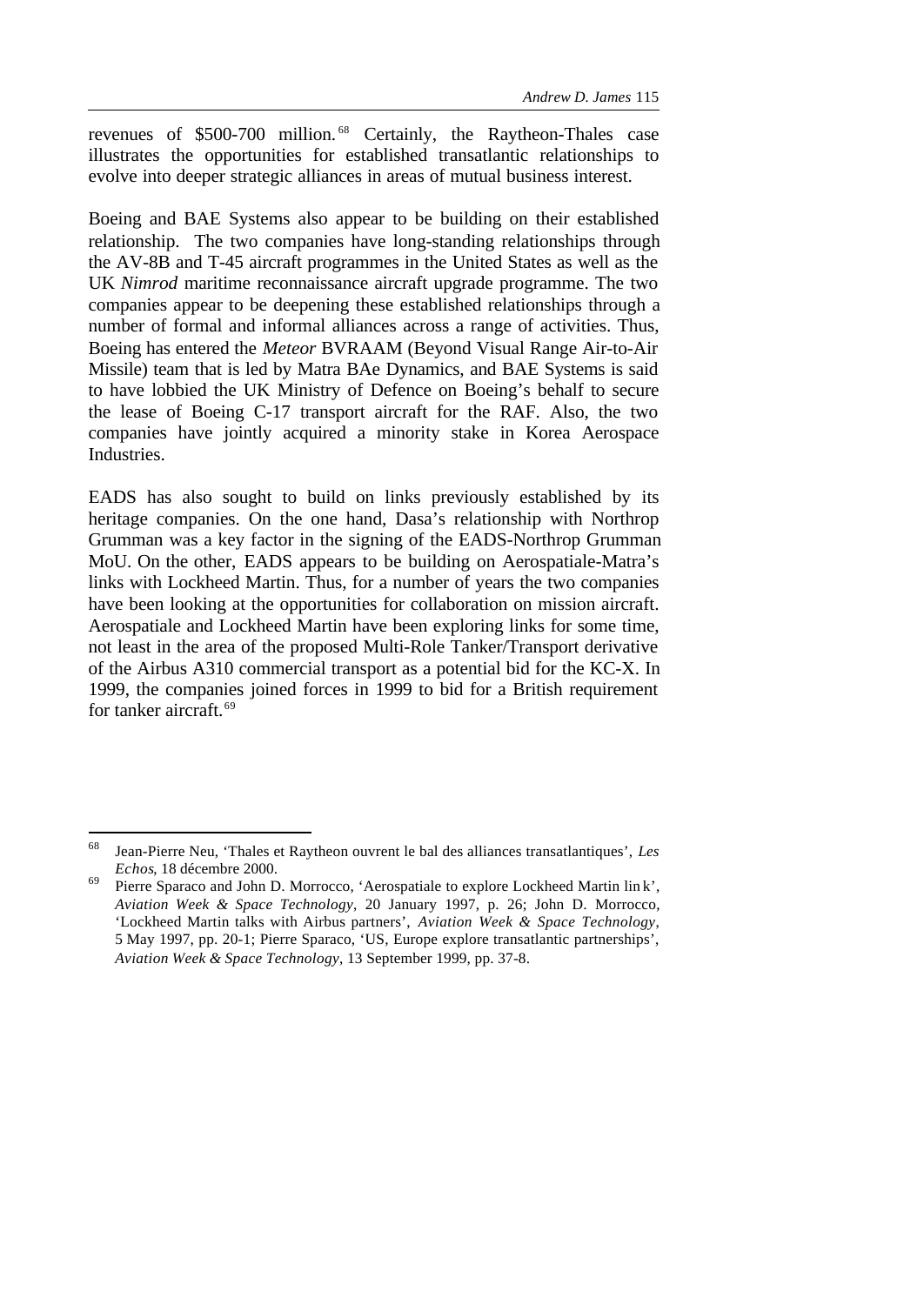#### *Acquisitions*

However, BAE Systems has been the only one of the leading companies to pursue the acquisition route with the other transatlantic acquisitions involving smaller prime contractors or first-tier suppliers. Nevertheless, the number of transatlantic acquisitions appears to have gathered pace in recent years (see Table 2 at the end of this chapter). Thus, UK companies such as Smiths Industries and Ultra Electronics have made a series of acquisitions that have given them an established position in the US market. At the same time, the acquisition of LucasVarity by TRW – although driven primarily by the demands of the companies' automotive businesses – has created a significant transatlantic aerospace and defence supplier. The acquisition of LucasVarity has provided TRW with a significant presence in Europe through Lucas Aerospace, and this is seen by TRW as a platform for expansion in the European defence and aerospace market. TRW has already shown its intent through its 1999 acquisition of French flight systems company SAAM, and TRW is looking at the opportunities to transfer its Unmanned Aerial Vehicle technology from the United States to meet future UK requirements. At the same time, TRW is teaming with BAE Systems on a contract proposal on the digitisation of the battlefield for the UK Ministry of Defence.<sup>70</sup> Interestingly, these transatlantic deals have overwhelmingly involved the acquisition of businesses manufacturing subsystems and components, and these lower profile, less politically sensitive transatlantic deals have passed almost without comment. Significantly, the first half of 2000 saw the announcement of two acquisitions by US companies in Europe. Thus, United Defense announced its intention to acquire Bofors Weapons Systems from Saab-Celsius in a move that United Defense sees as a means of gaining a presence in the European market and a platform to build relationships with other European firms.<sup>71</sup> Similarly, it was announced in April 2000 that General Dynamics was to acquire the armoured vehicle manufacturer Santa Barbara Blindados.<sup>72</sup> The acquisition of Santa Barbara by General Dynamics is the only example of the acquisition of a platform

<sup>70</sup> Teresa Hitchens, 'TRW Aeronautical Systems strengthens with SAAM buy', *Defense News*, 28 June 1999, p. 22. For a case study of TRW see Andrew D. James, op. cit. in note 23.

<sup>71</sup> Christopher Brown-Humes, op. cit. in note 47.

<sup>72</sup> General Dynamics Corp. 'General Dynamics to buy Spain's ENSB, maker of combat vehicles and munitions', *News Release*, 13 April 2000, General Dynamics Corp., Falls Church, VA.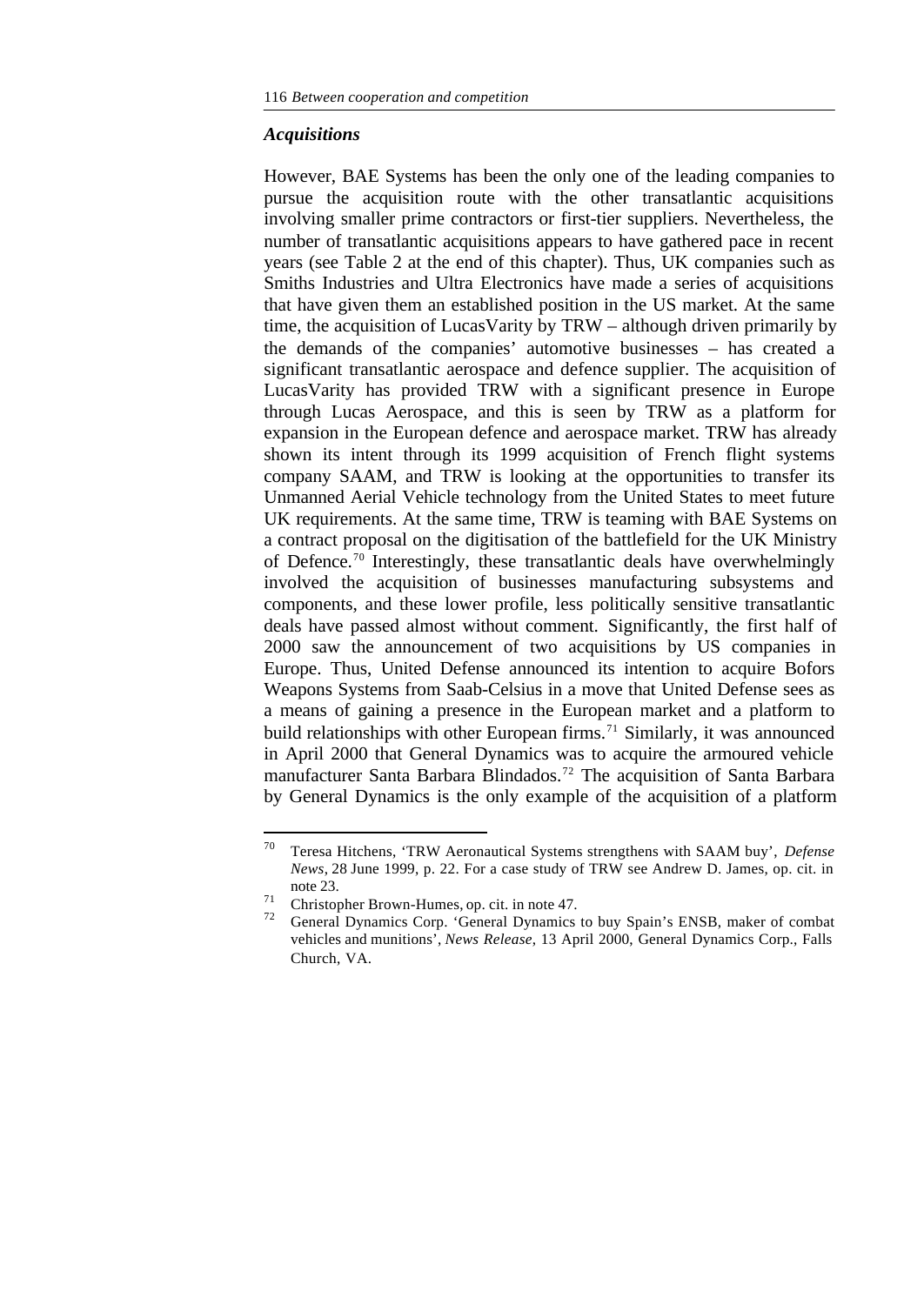manufacturer, and it may not be a coincidence that – as was noted earlier – it has also stimulated the greatest political dispute.

## **III.5 Near- and mid-term prospects**

Irrespective of these recent developments, however, there are good reasons to be cautious about the prospects for the future. Past experience suggests that the development of a transatlantic dimension to the defence industry is likely to be slow and there are likely to be plenty of political, regulatory and business challenges ahead.

# *Mega-mergers*

Although a number of acquisitions have been completed, full mergers between the leading US and European prime contractors seem highly unlikely in current circumstances. Such deals would require enormous political commitment from governments on both sides and a step-change in attitudes towards national defence industrial capabilities and national security. Equally important, perhaps, the business risks and costs associated with any transatlantic mega-merger would most likely outweigh the potential commercial benefits. To make business sense any deal would need to provide real cost savings through operational synergies and much more than merely market access and political influence. Equally, it seems rather unrealistic to expect major transatlantic acquisition activity while other, less risky and lower commitment forms of US-European industrial relationships remain at a relatively early stage of development for many companies.<sup>73</sup> Instead, equity relationships amongst the largest companies are more likely to emerge slowly and then only after they have overcome numerous business and political hurdles. This is not to say that transatlantic acquisitions will not continue and perhaps increase in number. Certainly, small and medium-sized transatlantic acquisitions involving leading defence companies may well occur where they make business sense. Thus, we could see more deals such as those announced by BAE Systems in the United States and United Defense in Europe, and there is likely to be further acquisition activity amongst lower-tier suppliers.

<sup>73</sup> Robert P. Grant, op. cit. in note 8.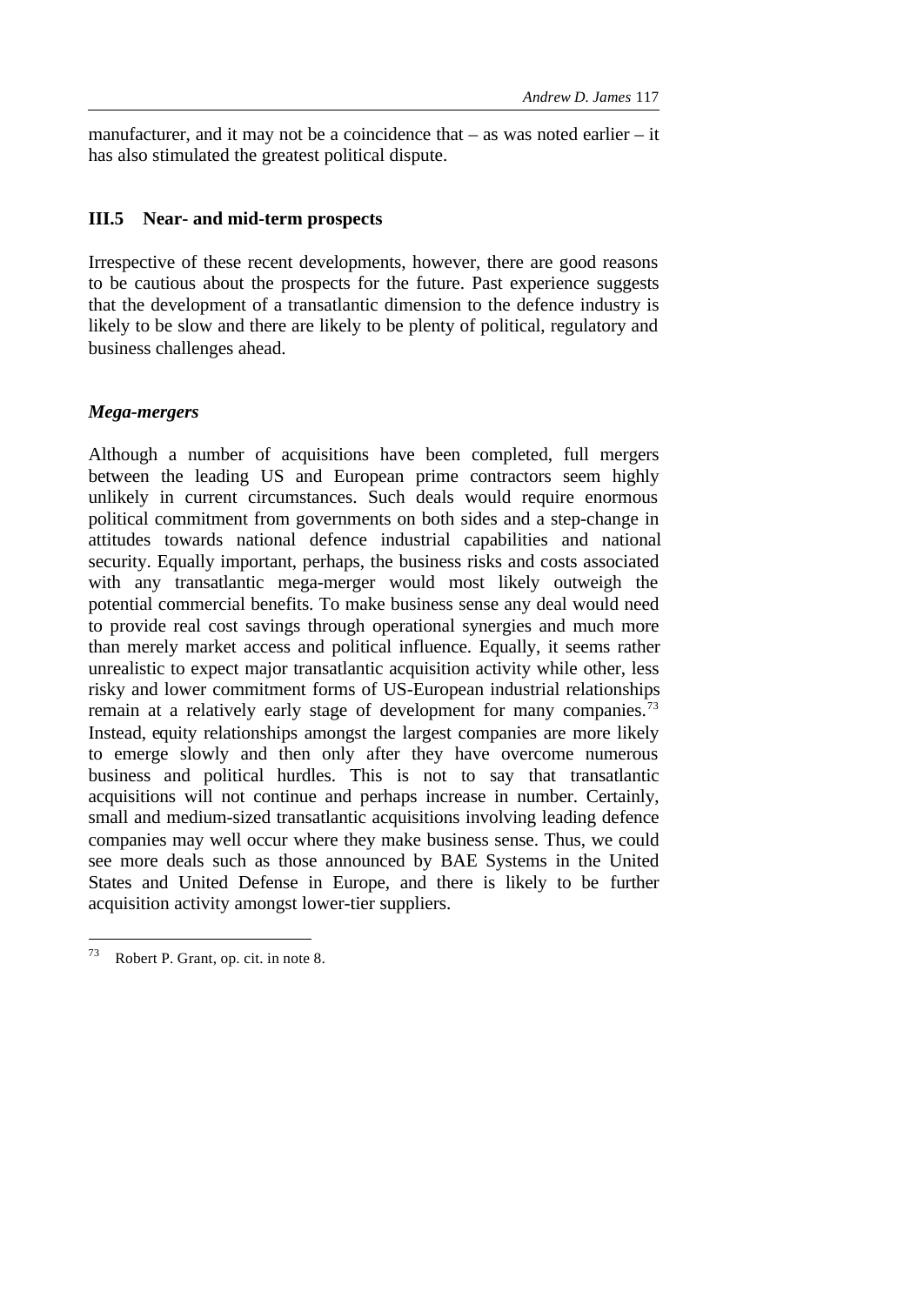## *Growing cooperation*

However, cooperation rather than merger will almost certainly remain the principal means by which the leading companies will seek to develop transatlantic relationships. Thus, we are likely to see more programmespecific teaming on new US, European and transatlantic programmes. At the same time, some companies may well identify opportunities in certain business areas to bring their activities together into informal alliances, more formal collaborative agreements or perhaps equity-based joint venture structures. In many respects, this scenario sees the extension of current trends and would seem to be the most practical route to building transatlantic relationships between prime contractors. In time, we may witness an evolution of these relationships and we will quite probably see those companies that have worked together on particular programmes considering the prospects for strategic alliances, and we may see established alliances evolving towards full mergers. This step-by-step approach represents a pragmatic response to the existing political, regulatory and business challenges and will allow the confidence building between governments and the growth of business experience in managing such relationships that are necessary to build a transatlantic defence industry.

#### **III.6 Conclusions**

Much of the debate about the prospects for a significant transatlantic dimension to defence industry consolidation has focused on the political and regulatory impediments to closer industrial linkages. These issues are very important but this chapter has also argued that the shape of any future transatlantic defence industry will ultimately be governed by the commercial decisions of the defence contractors themselves. Policy makers are already finding that defence contractors – now almost exclusively in the private sector – are more likely to be influenced in decisions on transatlantic linkages by stock market sentiment, balance sheet issues and business strategy than the concerns of their governments about interoperability and political relations within NATO. Certainly, there are signs that transatlantic industrial relationships are gathering pace but it is nevertheless significant that these new relationships are being led primarily by industry rather than government.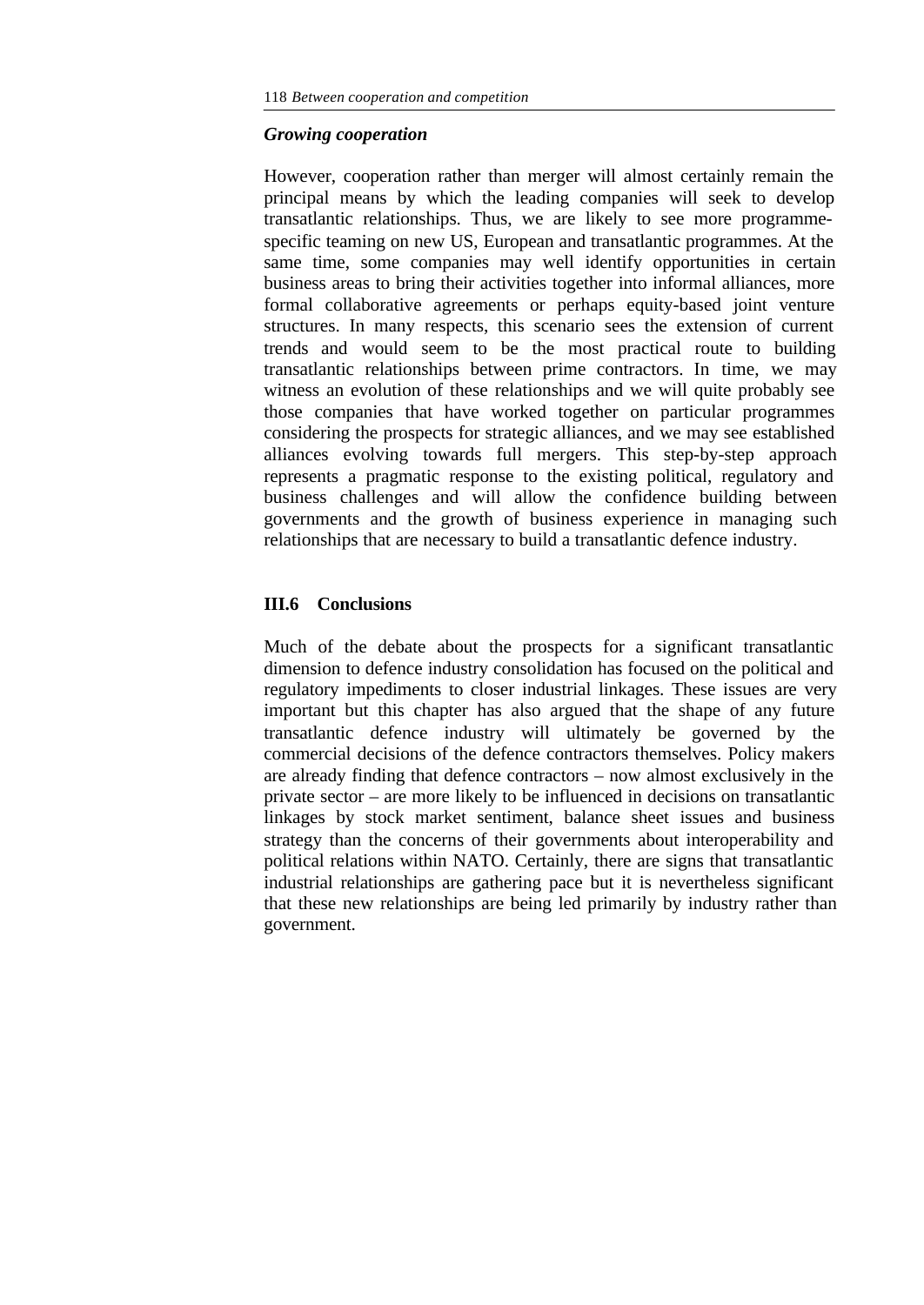At the same time, whilst we may be seeing the first steps towards a significant transatlantic dimension to the defence industry, the path ahead is littered with potential political, regulatory and business barriers. Not least amongst these is the attitude of US policy-makers. Politically, the time will come – and probably not very far in the future – when the US government will be challenged to prove that it is serious about developing a true US-European two-way street in arms procurement. At the moment, most of the emerging alliances and teaming arrangements appear to be focused on European programmes, and access to the US market has effectively been denied to all except UK-owned companies. The French and German industries are justified in asking when they might gain similar access. For instance, might the United States be willing to purchase a future tanker aircraft for the US Air Force from a Lockheed Martin-EADS team offering an Airbus airframe manufactured under licence in the United States by Lockheed Martin? Might the United States be willing to purchase the *Meteor* BVRAAM to generate competition with Raytheon? Would the US government accept the acquisition of a US company by EADS or Thales? Transatlantic defence industry discussions are awash with rhetorical calls for market access and reciprocity. Of course, creating open defence markets based on procurement policies that curb protectionist instincts is easier said than done, and in practice concerns about national security and local jobs will always remain important. However, there are ways in which the US government could actively promote a two-way street in arms procurement. Thus, in procurement decisions, the Department of Defense could give priority to bidding teams or joint ventures that are substantially transatlantic in composition, in preference to US-only entrants. Such a move would have a dramatic impact on the climate for transatlantic industrial cooperation.

Another way would be to tackle the imbalance in the United States's treatment of its European allies in matters of regulation. The French and German governments – and their defence industries – are already asking when the new regulatory frameworks proposed by the US government will be expanded to incorporate them. The US Defense Trade Security Initiative needs to expand beyond being a US-UK agreement as quickly as practical to ensure that it is inclusive of the major European defence industries. In addition, the regulatory system must embrace a multilateral as well as bilateral dimension. Many of the key players in the European defence industry, such as EADS and Matra BAe Dynamics, are multinational in character and it is unclear whether the current US reforms can fully embrace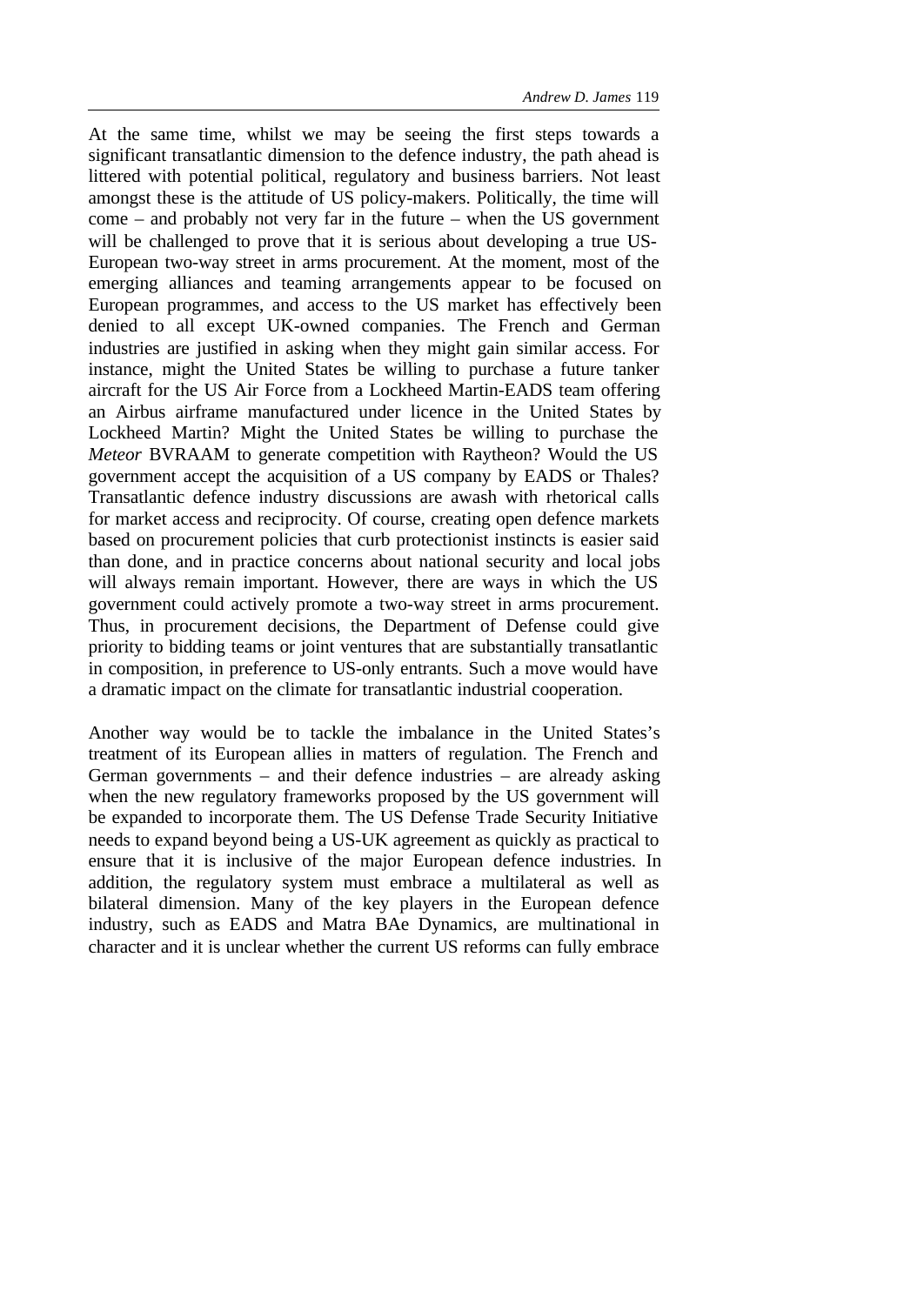such organisational structures. These are important issues. They will test traditional political prejudices – not least the mutual suspicions that have dogged the US-French relationship. Equally, they will influence the opportunities open to EADS and Thales, and the character of their emerging transatlantic relationships. There is no way that either the companies or their governments could – or should – tolerate the *de facto* regulatory advantage held by BAE Systems and other UK companies in the transatlantic defence industry.

Such issues remain to be resolved, but the first moves have already been made towards a significant transatlantic dimension to defence industry restructuring. What will be the next step? There is little doubt that current political, regulatory and business conditions mean that talk of mega-mergers amongst the leading players appears wildly unrealistic – at least for the foreseeable future. Instead, it seems that the creation of closer industrial relationships will continue to be a cautious process that will have to remain sensitive to the business and political realities of the transatlantic environment if it is to be successful. In this way – little by little – a transatlantic defence industry will emerge.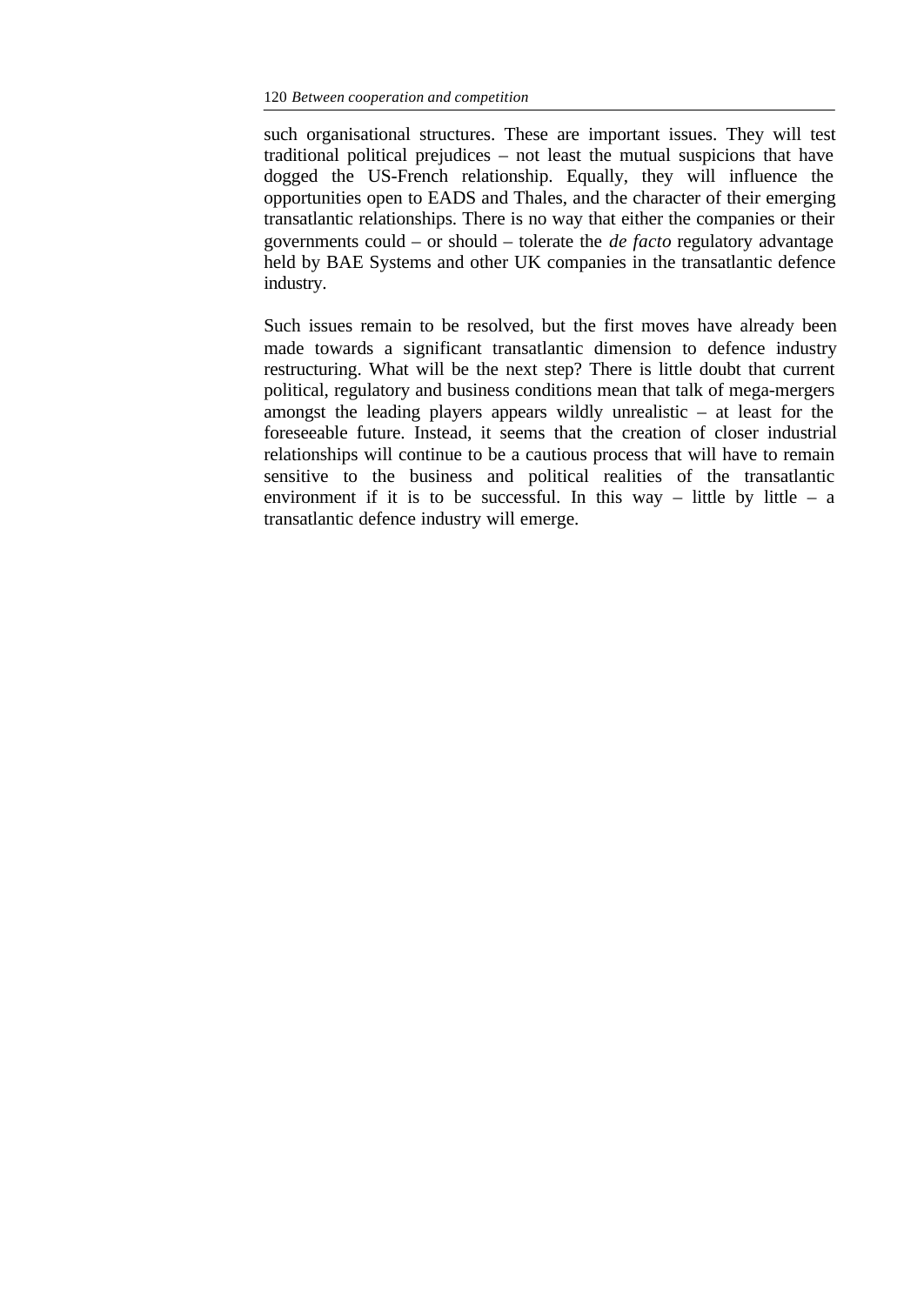| <b>Type</b>           | <b>Example</b>                                              | <b>Participants</b>                                                                                                                      |
|-----------------------|-------------------------------------------------------------|------------------------------------------------------------------------------------------------------------------------------------------|
| Licensing             | Patriot PAC-3 upgrade for<br>German army                    | Lockheed Martin (US)<br>EADS (France/Germany/Spain)                                                                                      |
| Co-production         | Rolling Airframe Missile                                    | Raytheon (US)<br><b>BGT</b> (Germany)                                                                                                    |
| Co-development        | Joint Strike Fighter                                        | Full development partners:<br>United Kingdom, United States<br>Associated partners:<br>Denmark, the Netherlands,<br>Norway               |
|                       |                                                             | Informal partners:<br>Canada, Italy<br>Major participants:<br>Israel, Turkey, Singapore                                                  |
| Teaming               | Meteor                                                      | Matra BAe Dynamics (France/UK)<br>Alenia Marconi Systems (Italy)<br>EADS (France/Germany/Spain)<br>Saab Dynamics (Sweden)<br>Boeing (US) |
| Strategic<br>alliance | Alliance for medium calibre<br>ammunition                   | Primex Technologies Inc. (US)<br>NAMMO, AS (Norway)                                                                                      |
| Joint venture         | Lockheed Martin Alenia<br><b>Tactical Transport Systems</b> | Lockheed Martin (US)<br>Alenia Aerospazio (Italy)                                                                                        |
| Acquisition           | Lockheed Martin aerospace<br>electronics business           | <b>BAE Systems (UK)</b><br>Lockheed Martin (US)                                                                                          |
| Supply chain          | Saab JAS-39 Gripen                                          | General Electric-Volvo Aero<br>(US/Sweden)<br>Honeywell (US)<br>Lockheed Martin (US)<br>Sundstrand (US)                                  |

# **Table 1 Examples of current transatlantic defence industrial relationships**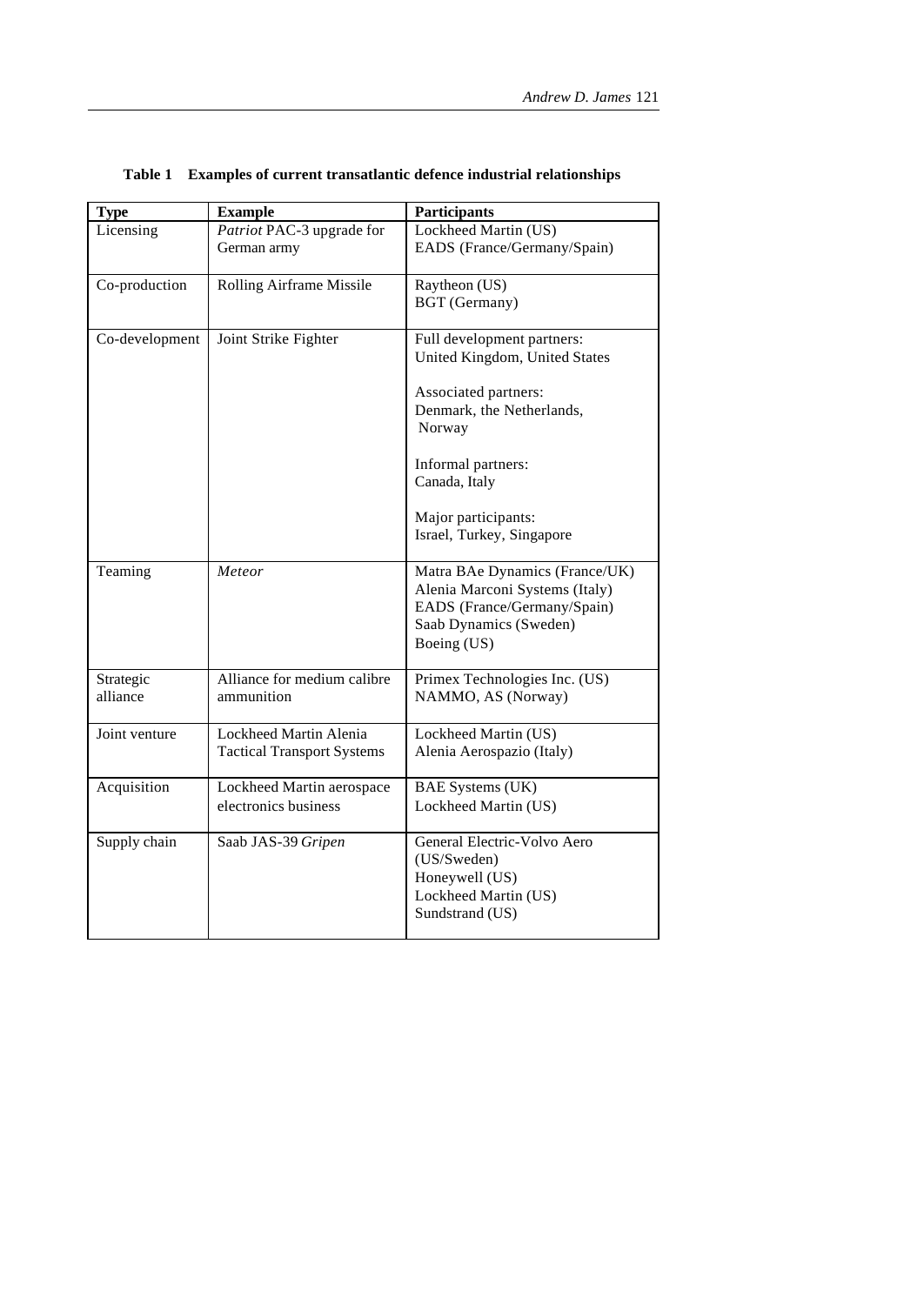| Year                    | <b>Acquired company</b>                                          | Acquirer                    | <b>Sector</b>                     | Price paid              |
|-------------------------|------------------------------------------------------------------|-----------------------------|-----------------------------------|-------------------------|
| 1998                    | Tracor (US)                                                      | GEC (UK)                    | Electronics                       | \$1.4bn                 |
| 1999                    | LucasVarity<br>(US/UK)                                           | TRW (US)                    | Electronics                       | \$7bn                   |
| 2000<br>(April)         | Santa Barbara (Spain)                                            | General<br>Dynamics<br>(US) | Combat vehicles                   | \$0.05bn                |
| 2000<br>(May)           | <b>Lockheed Martin</b><br>Control Systems (US)                   | <b>BAE</b> Systems<br>(UK)  | Electronics                       | \$0.51bn                |
| 2000<br>(June)          | Bofors Weapons<br>Systems (Sweden)                               | United<br>Defense (US)      | Ordnance and<br>precision weapons | <b>Not</b><br>disclosed |
| 2000<br>$(\text{July})$ | <b>Lockheed Martin</b><br>aerospace electronics<br>business (US) | <b>BAE</b> Systems<br>(UK)  | Electronics                       | \$1.67bn                |

**Table 2 Examples of transatlantic mergers and acquisitions 1998-2000**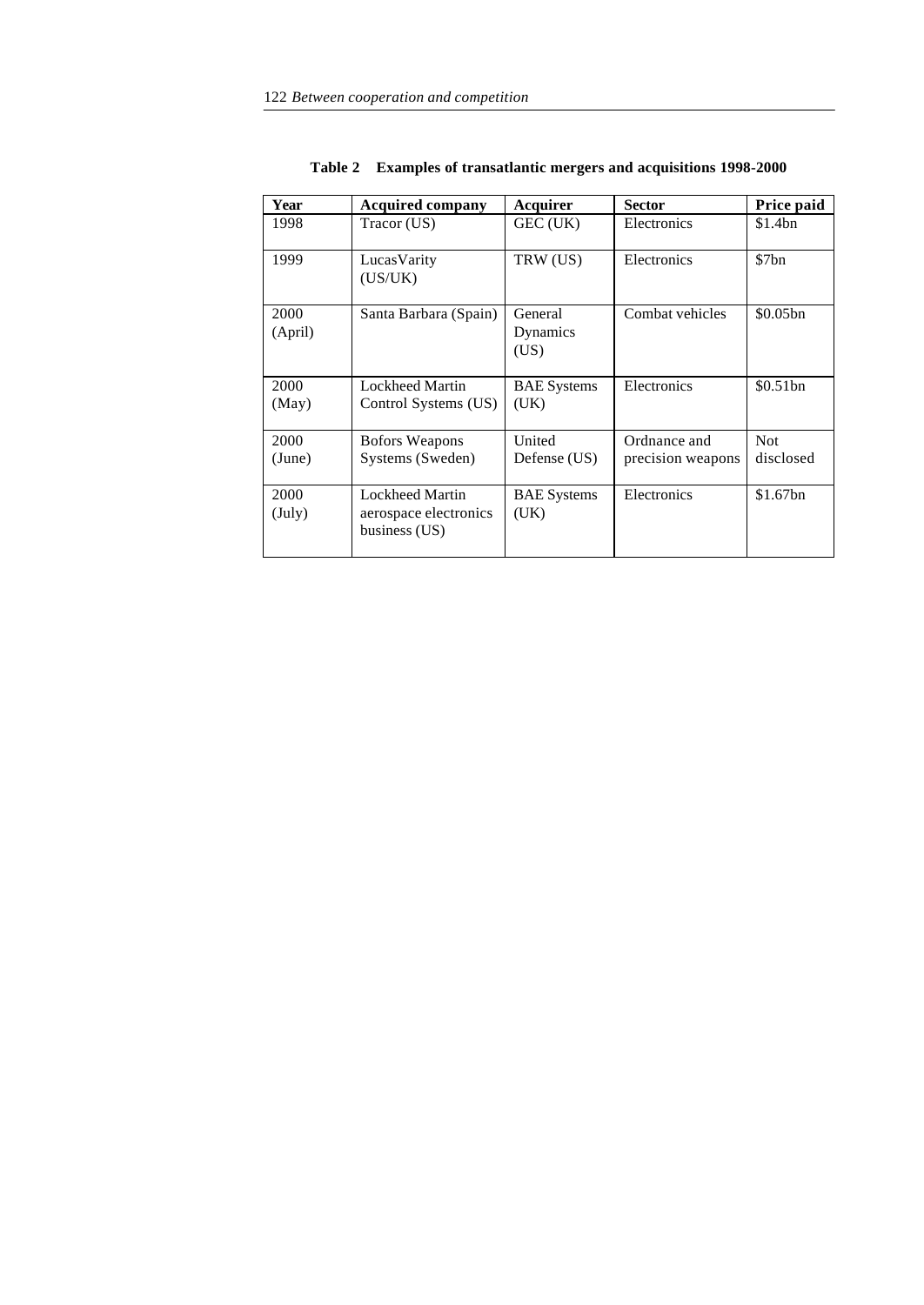# *Conclusion*

# *Burkard Schmitt*

Despite more than 50 years of military cooperation within NATO, armaments has always been a difficult domain for transatlantic relations. The importance of cooperation in this field is widely recognised but important obstacles remain.

One of the major problems that prevent a true Euro-American partnership is the strong imbalance between a powerful and very real 'fortress America' and a large number of small national 'fortresses', which are themselves rivals, in Europe. The situation is therefore very different on the two sides. The paradox is that it is the United States that suspects that a 'fortress Europe' will be created once the Europeans decide to improve cooperation among themselves. For a transatlantic market to become more likely, it will be important to guard against Europe turning into an impregnable bastion as far as armaments are concerned – but it will be just as important to level American fortifications.

In the United States, the obstacles to cooperation are all the more difficult to surmount as they are rooted in a very widespread culture of insularity that pays little attention to the concerns of allies. The strengthening of transatlantic cooperation thus depends on an awareness in Washington that there is a real need for change. Even if recent initiatives might be considered the beginning of such an evolution, persuading the American political class of the virtues of cooperation will be a long-term affair that must involve all the parties concerned on both sides of the Atlantic, in particular US Congressmen.

As Gordon Adams emphasises, there is a real desire in the Pentagon to facilitate transatlantic cooperation, while there is still reluctance in the State Department and the Congress. Given this political resistance, there is a danger that the Defense Trade Security Initiative will be watered down when it comes to implementing it. In addition, the 'declaration of principles' is merely a declaration of intent, and in Europe only concerns the United Kingdom. Equally, restrictions concerning investment remain in place. The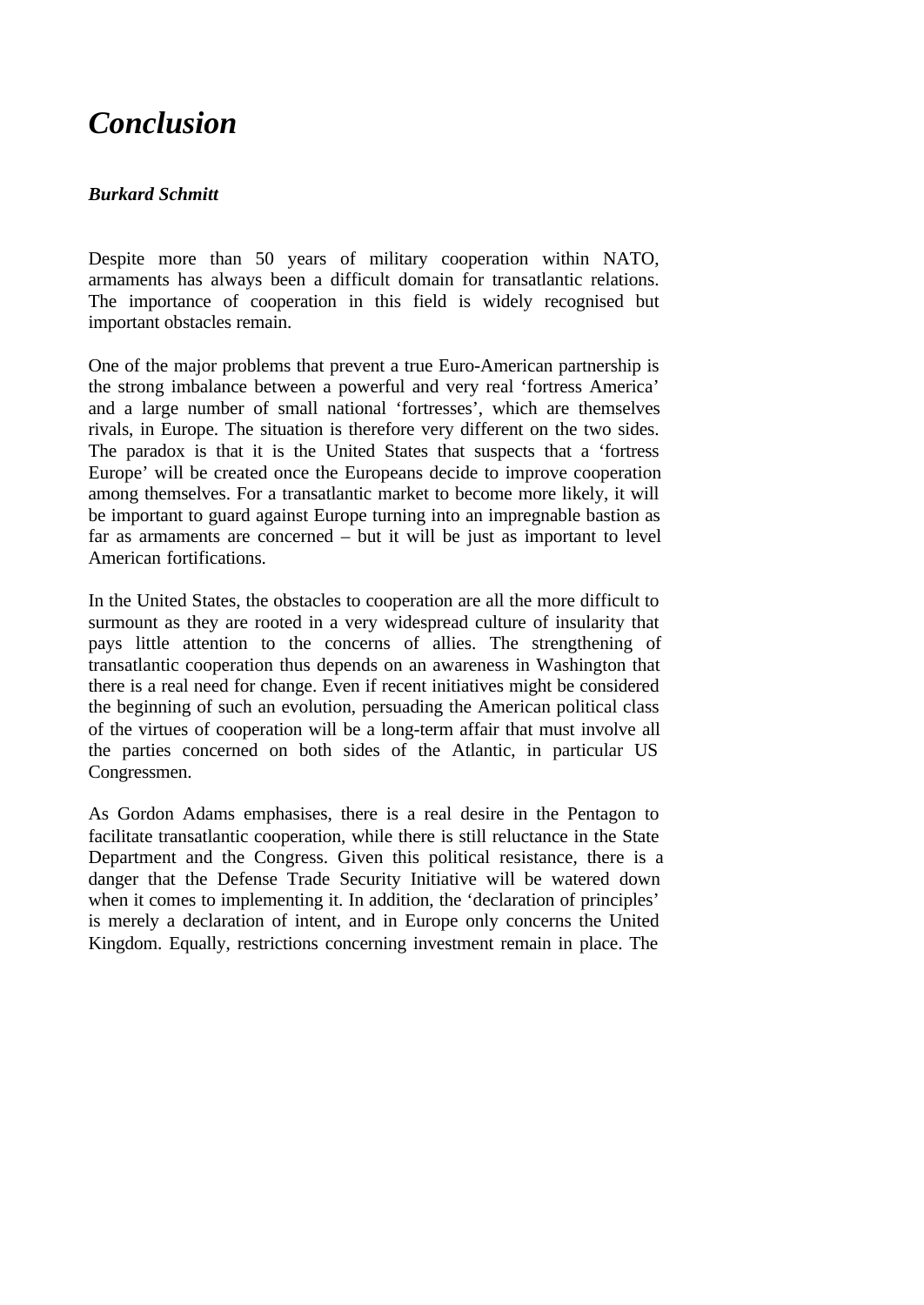reforms envisaged are thus potentially important but hardly sufficient. Moreover, it remains to be seen whether all European countries will benefit to the same extent, or whether application of the new regulatory arrangements will once again favour British companies. It will be essential to abandon the traditional discrimination against continental European countries so that transatlantic cooperation does not in practice boil down simply to a special relationship between the United States and the United Kingdom.

As in other spheres, the future of transatlantic relations on armaments will depend on two key questions: is the United States ready to treat the Europeans as partners on an equal footing, and will the Europeans manage to devote the means necessary to becoming equal partners?

Among the high-technology industries, the conditions necessary for a balanced relationship between the two shores of the Atlantic now exist: following the creation of BAE Systems and EADS, as well as consolidation in some specific sectors, Europe has groups of a size and technological breadth to allow them to play in the same division as the American giants.

If the new European champions have a handicap *vis-à-vis* their American competitors, it is to be found in Europe's political weakness. The problem is not simply one of budgets: having different perceptions, concepts and objectives, it is only natural that the Europeans spend less than the United States on defence, and that their priorities are not the same. Even the imbalance, in many national budgets in Europe, between personnel and equipment can be redressed once professionalisation and restructuring of armed forces has been accomplished. The real problem (and, from the taxpayer's viewpoint, the real scandal) is the persistence of duplication in Europe and the resulting waste of resources. This phenomenon does not concern only industrial capacity or equipment but also procurement agencies and defence-related regulations. Given the general shortage of public finances, and reduced defence budgets in particular, the absence of a common procurement system and a homogeneous defence economic space is a luxury that defies political and economic logic.

Will the Europeans succeed in creating a common armaments market and policy? Will this be constructed as an integral part of the European Union? If so, will all members of the Union participate, or will it take the form of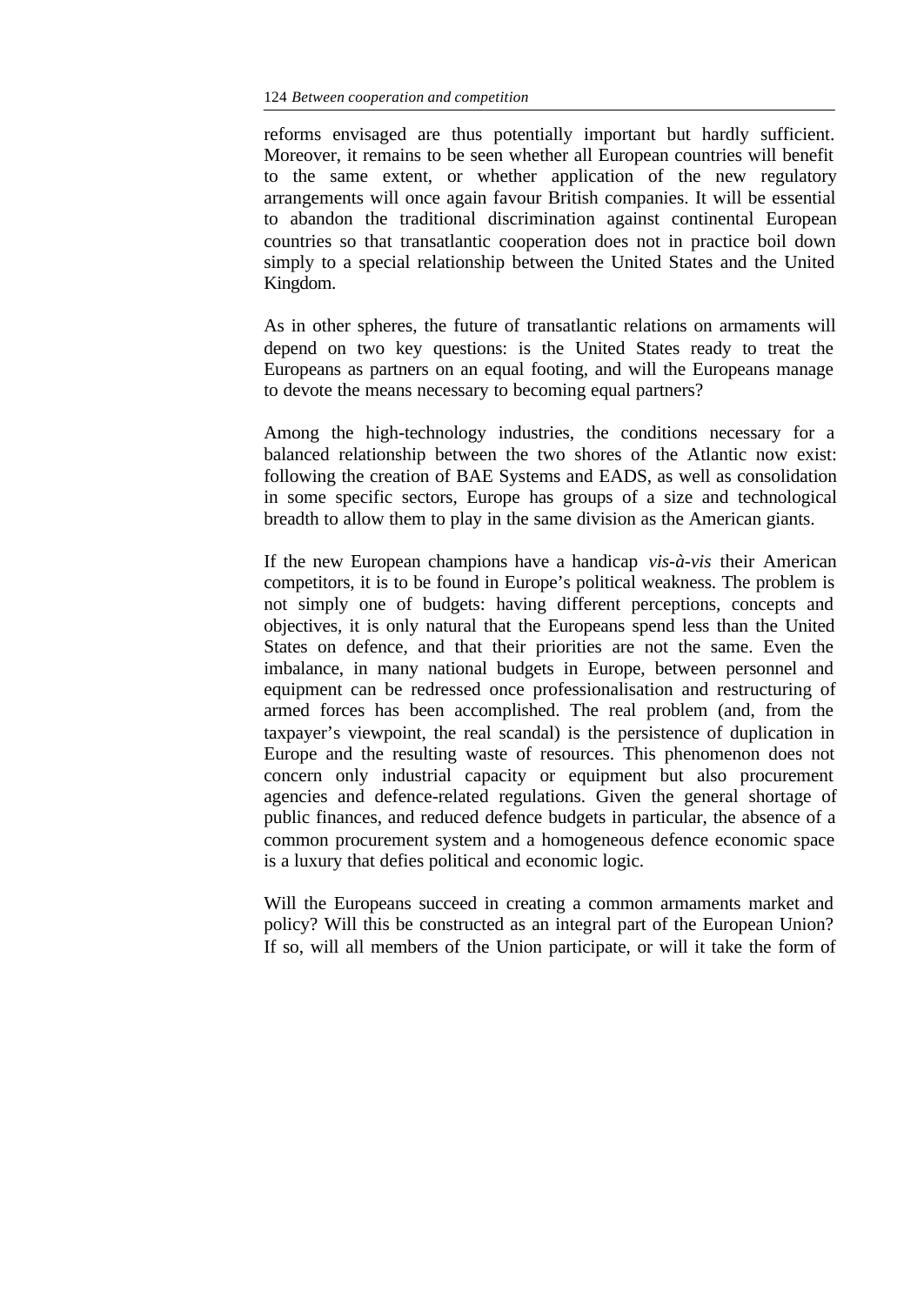enhanced cooperation? If not, will it be organised outside the TEU, or will there be a mixed collection of organisations formed within different frameworks?

The answers to these questions will largely determine the future of European defence but also the future of transatlantic cooperation. It is hard to see how the Europeans could become true partners of the United States if they do not first improve cooperation among themselves. To achieve that, it will be important to:

- maintain the impetus of the CESDP and use it as a catalyst for armaments cooperation;
- coordinate the various initiatives on armaments (LoI, OCCAR, etc.) better, complement them and gradually integrate them into a common framework;
- find the means necessary to gurarantee the funding of current projects and finance new R&D/T programmes.

Developing European policy along these lines will not (necessarily) result in the creation of a 'fortress'. Strengthening military capabilities in the framework of the CESDP, for example, will underpin cooperation on armaments in that it will make standardisation and interoperability even more urgent. In today's circumstances, however, it is probable that standardisation will remain in the first instance an exclusively European matter, and that NATO will restrict itself to the question of interoperability between American and European forces. The United States and Europe in fact have strategic interests and politico-military cultures that are too divergent to lead to more extensive harmonisation of their needs. If this hypothesis turns out to be correct, the DCI and the Headline Goal will strengthen transatlantic cooperation, particularly in the field of C3. The positive effects could therefore be limited to a specific part of the armaments market, but one that will become more important in financial and technological terms.

If implementation of the Headline Goal results in better harmonisation of European requirements, cooperation on R&D will also gain from it. The challenge is neither to spend as much as the United States nor (necessarily) to invest in the same areas, but to obtain better cost-effectiveness at the European level. To do that it will be necessary both to restructure national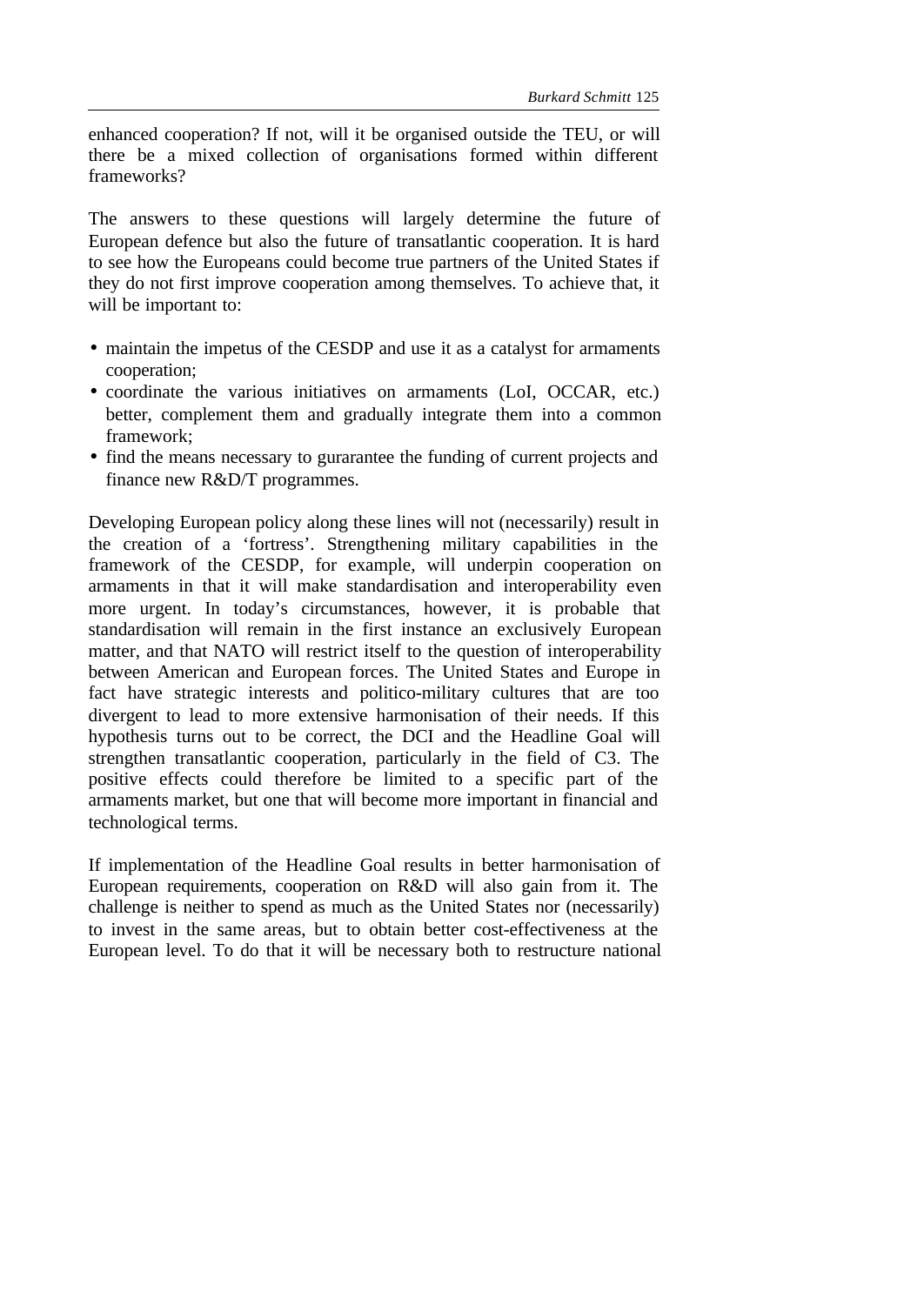defence budgets (in order to increase the proportion devoted to investment without raising overall expenditure) and reorganise cooperative structures (to avoid duplication and coordinate national efforts). Improved European R&D performance would make it possible to release extra resources for new investment, which in turn would support transatlantic cooperation: with new research programmes, the possibilities for joint projects would multiply and European industries would become more attractive partners.

It is very probable that intensified cooperation in the fields of defence and armaments will also influence the Europeans' procurement policy. In this respect the American fear that a 'fortress' could appear is not altogether unfounded, but greatly exaggerated. A certain European preference could in time replace today's national preferences, for two reasons:

- industrial integration within the LoI area de facto creates a European market of the main armaments-producing countries, and opening it to American competition will depend on the political willingness of the countries concerned to maintain their own industrial and technological capacity. In areas where that is the case, the main producing countries will certainly apply European preference;
- for the other countries the prospects are less clear: they too could in time move towards a more European procurement policy to the extent that implementation of the Headline Goal encourages standardisation of European equipment. Active participation in the CESDP and the institutions of a future European armaments policy would also encourage non-producing countries to lean in the direction of European preference. An increasing number of links between local companies and the major European groups could be a third factor affecting the procurement policy of the governments concerned.

The consequences of such preference should nevertheless be put into perspective. Firstly, it seems logical in that the factors determining armaments procurement are never purely financial but also political, strategic, economic and technological. Next, European preference would correspond to the United States's strategy, which will certainly continue to give preference to its own industry. Last but not least, preference for one does not necessarily mean the systematic exclusion of the other: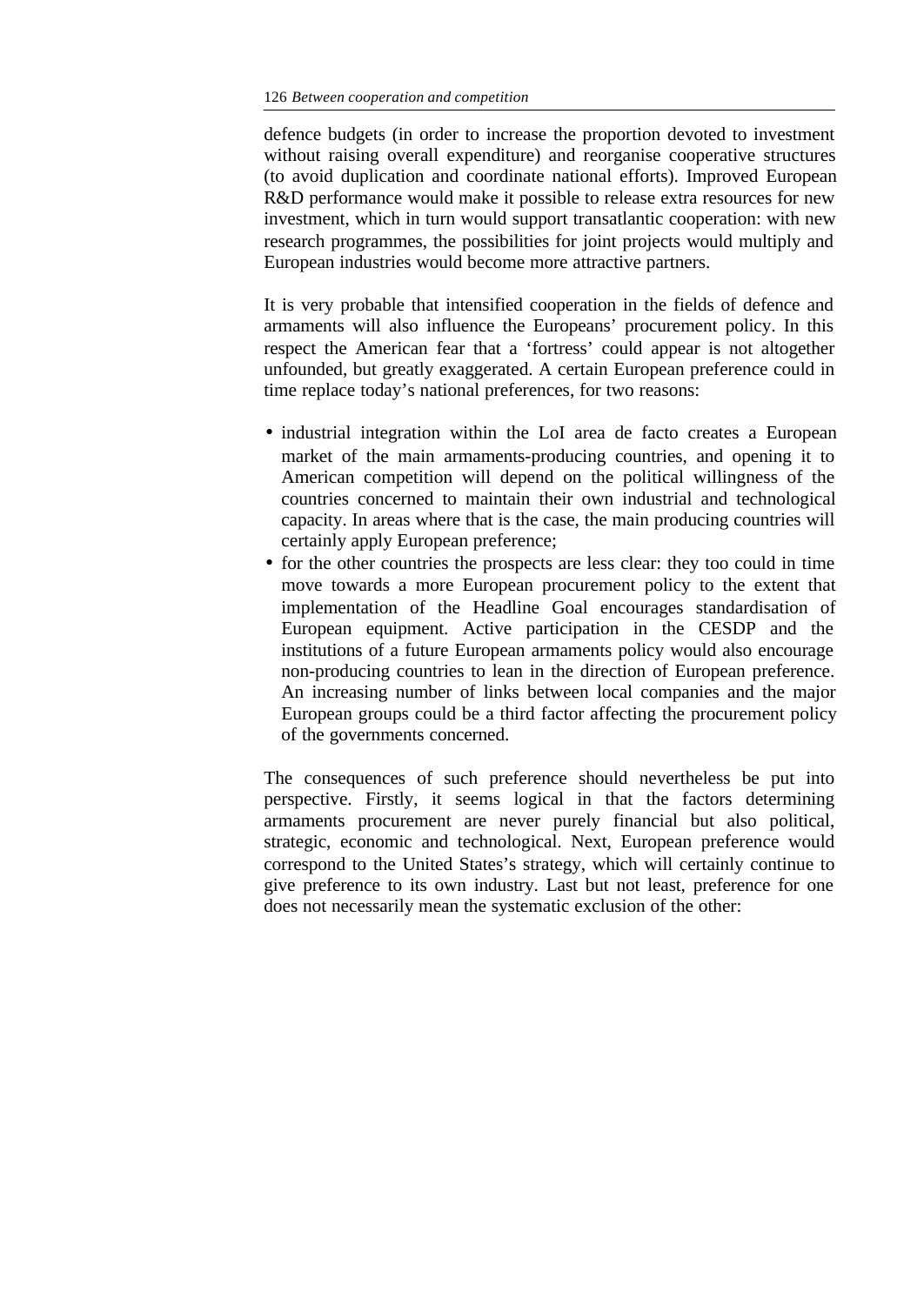- for non-producing countries, it is unlikely that choosing a more European procurement policy would mean totally closing their defence market to American suppliers. Maintaining industrial competition and American security guarantees are for these countries good reasons not to adopt an exclusive policy of European preference;
- for armaments-producing countries, such a choice does not in any way exclude the partial opening of markets: there remain transatlantic programmes, and off-the-shelf purchases in areas where Europe chooses not to acquire a capacity of its own, but also the participation of American companies in European programmes. At subsystem and component level, the importance of American companies to programmes with European prime contractorship will doubtless continue to increase. Even at system manufacturer level, there is nothing to prevent European governments from encouraging transatlantic alliances when they call for tenders, and European companies to join them – provided that industrial agreements are balanced.

The question of European preference is all the more complex since the European market is still fragmented. The disadvantages of this are obvious: from the industrial point of view, it makes the internal functioning of transnational companies extremely complicated and obliges them to go through complex cooperative arrangements in order to arrive at a sufficient volume of orders. From the political point of view, it creates costly duplication and weakens governments' positions as customers *vis-à-vis* the new transeuropean champions. Yet the idea of a common, even single, defence market in Europe is still Utopian. For the foreseeable future it seems more realistic to strive for an increasing number of joint programmes, better coordination among armaments-producing countries and partial repeal of Article 296 for non-sensitive military goods. It would, in this context, be essential – particularly for the functioning of transnational companies – to establish a regime concerning the free movement of defence goods. In this respect, the LoI agreement provides for a first mechanism for armamentsproducing countries but Community regulation along the lines of the regime for dual-use technologies would no doubt be preferable.<sup>1</sup>

<sup>1</sup> Dual-use goods may move freely within the Union, because all member states recognise each others' authorisation for exports to third countries.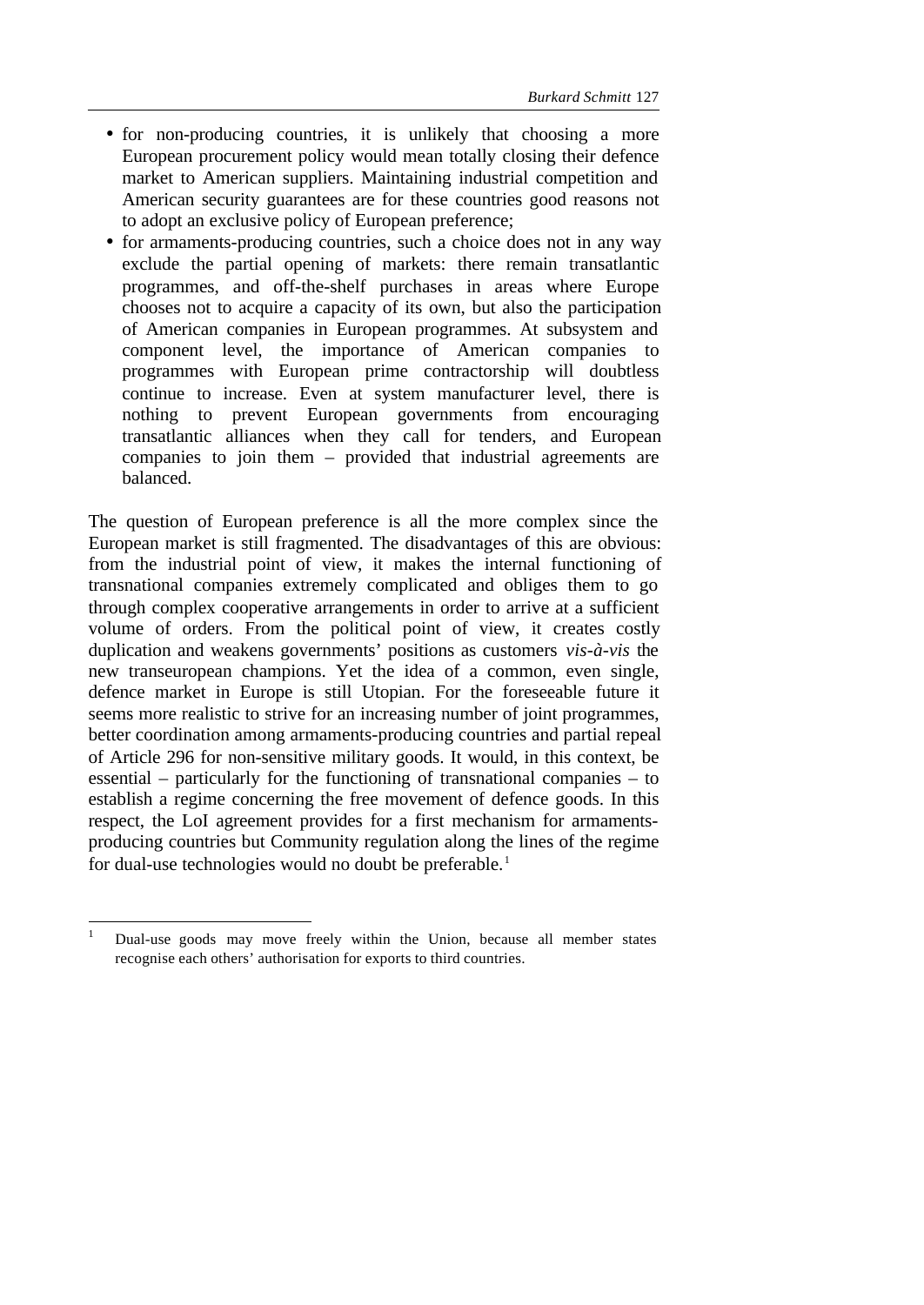Neither a certain degree of European preference nor an intra-Community free movement regime would prevent the gradual rapprochement of industries across the Atlantic described by Andrew James. Indeed the aerospace and electronics groups are the most interested in the transatlantic dimension. For them, and in particular the European companies, access to new markets and the search for more economic solutions are very important reasons to demand an overhaul of the present regime. At the same time, the possibilities – and importance – of intergovernmental programmes are limited by divergences of interest and politico-military concepts. That being the case, the most essential thing in the field of armaments is not to launch new joint programmes but to reform regulatory frameworks and procurement policies so that companies can act on both sides of the Atlantic.

Until now, transatlantic discussions on the commercial aspects of armaments have taken place in strictly bilateral settings. From the European point of view, this approach seems particularly difficult – and anachronistic – since most leading-edge industrial capacity in Europe is already organised within transnational entities. Even if bilateral negotiations are successful, the result will be a collection of separate agreements, which is likely to perpetuate discrimination (and therefore tensions) between the 'good' and 'bad' transatlantic allies, and can only complicate attempts to harmonise regulations in Europe.

In this context, the United Kingdom finds itself in a key position: on the one hand, it is one of the major armaments-producing countries in Europe and is deeply involved in the LoI process; on the other, it has a privileged relationship with the United States and is particularly well placed to satisfy American conditions for greater cooperation. British industry is also stretched between participation in important European joint ventures and greater presence on the American market. If Washington proposes an arrangement to London exclusively, that will be likely to disrupt attempts to consolidate industrial and political links in Europe. British policy will therefore be a determining factor in the future development of Euro-American armaments cooperation.

Whether it is a question of military equipment planning, harmonisation of requirements, R&D cooperation or regulatory issues, the absence of a common policy weakens the Europeans' position *and* makes Euro-American cooperation difficult. And yet, as Christophe Cornu underlines, a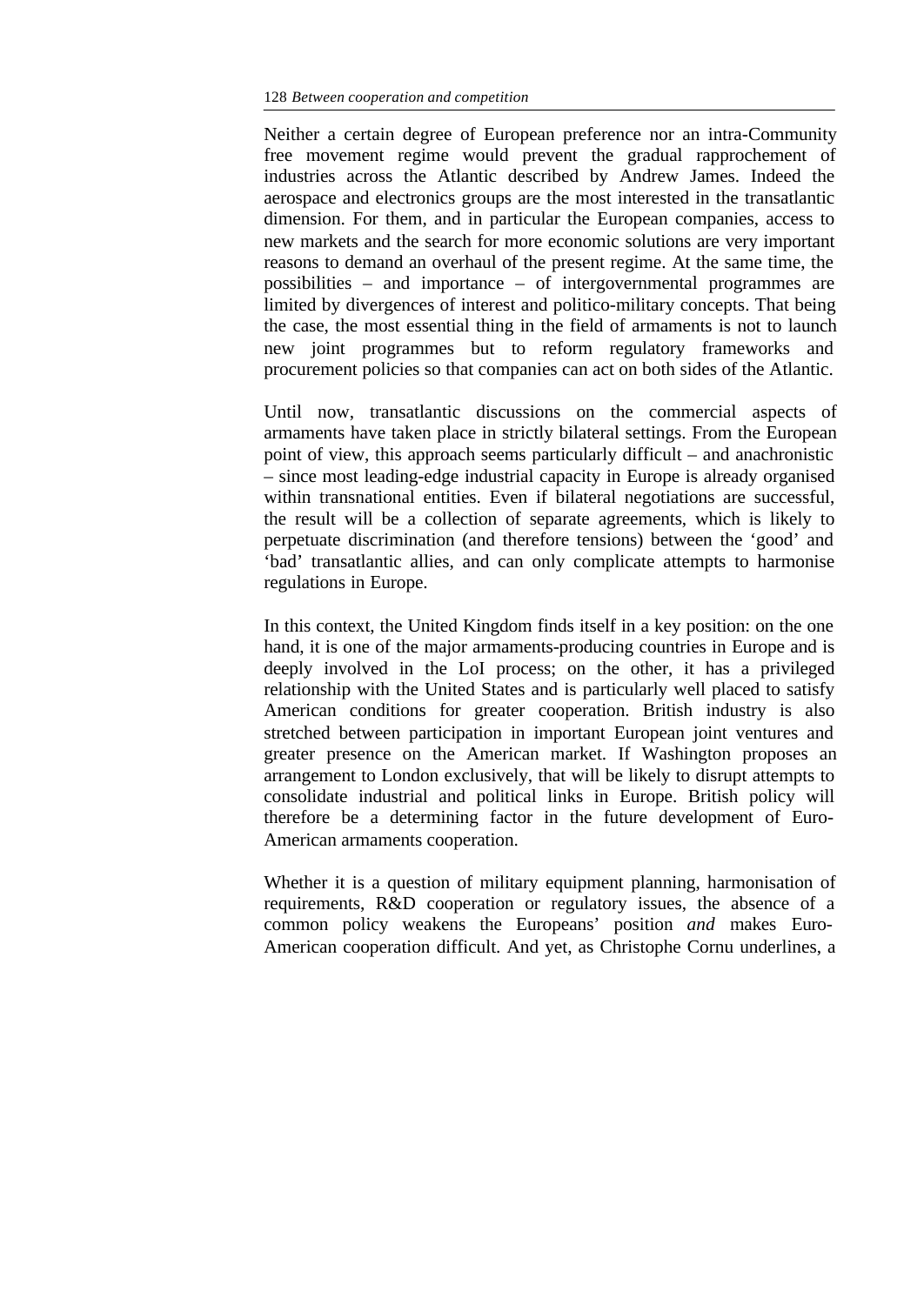European armaments policy is still a long way off. European countries still diverge on questions as fundamental as the strategic importance of the defence-related industry, export policy or the attitude to adopt towards the United States. The record of bodies concerned with cooperation is also mixed: the traditional actors like WEAG are moribund, OCCAR remains for the moment only a concept and the success of the LoI will depend on the speed and seriousness with which it is enforced, including in associated areas such as R&D and the harmonisation of requirements.

None the less, armaments is too important an element of defence policy not to be included in the CESDP. Ultimately, it will probably be necessary to go even beyond the purely intergovernmental approach that today characterises European armaments and defence cooperation. At least for certain economic, regulatory and technological aspects, it would doubtless be more rational and efficient to involve the European Commission. The wholesale *communautarisation* of armaments being excluded, it is necessary to consider imaginative arrangements that ensure efficiency, flexibility and coherence.

Since the creation of a European armaments policy in no way rules out improved interoperability within NATO or the strengthening of transatlantic industrial links, American concerns over a 'Fortress Europe' are unfounded. The European objective is not a fight between 'fortresses' but a balanced partnership. But it takes two to tango.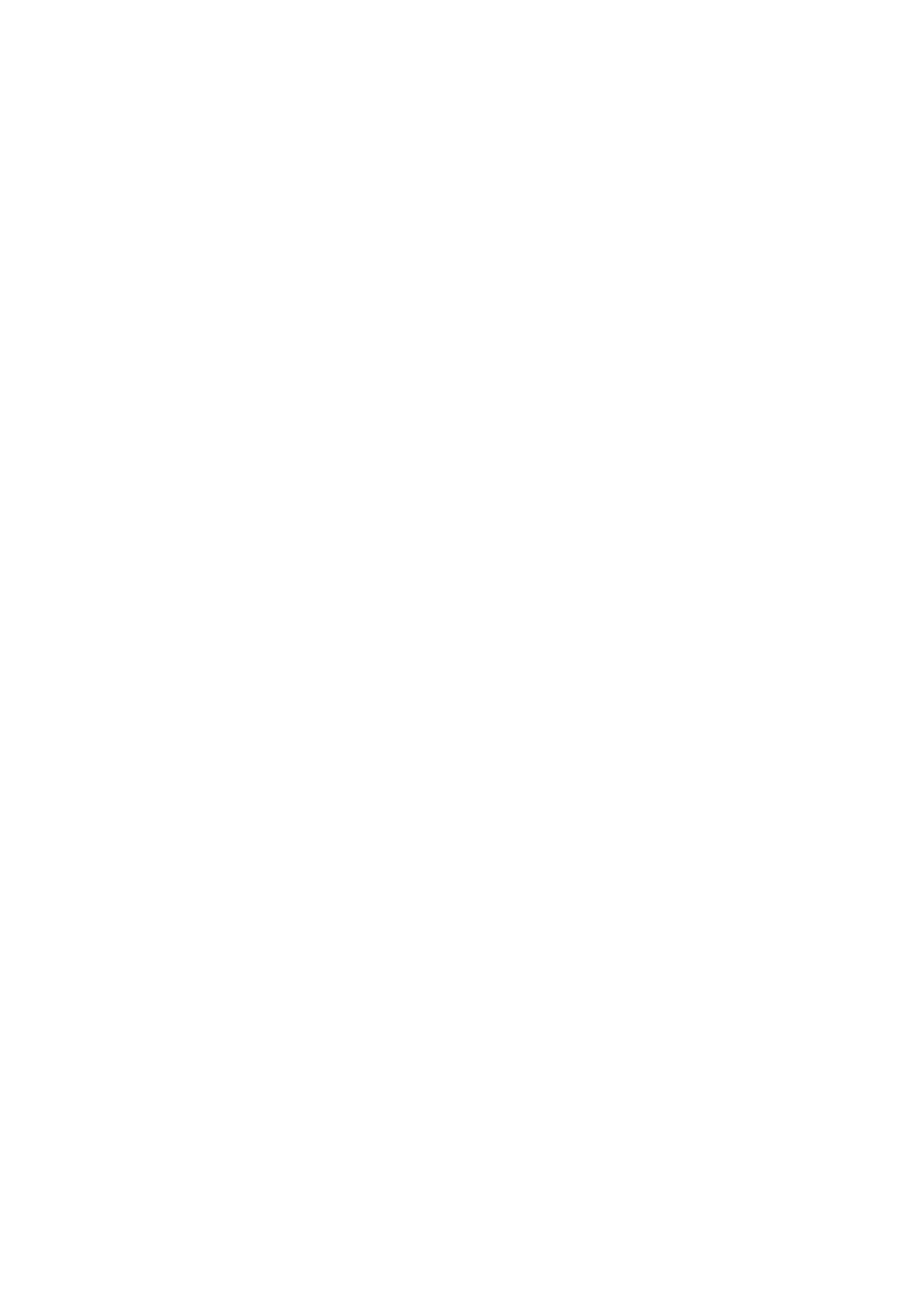# *About the authors*

Gordon Adams is Director of the Security Policy Studies Program at the Elliott School of International Affairs, The George Washington University, in Washington DC. He was previously Deputy Director at the International Institute for Strategic Studies and, for five years, the Associate Director for National Security and International Affairs in the White House Office of Management and Budget.

Christophe Cornu was responsible for communications and European armaments cooperation at GICAT (French Land Defence Manufacturers Association) before working as Counsellor responsible for armaments in the French delegation to WEU in Brussels and subsequently joining the Secretariat-General of WEU (Political Division). Since September 2000 he has been an administrator at the International Secretariat of NATO (Political Affairs Division); he writes here in a personal capacity. He is the author of many articles on the defence industry and, with Pierre Dussauge, of *L'Industrie Française de l'Armement – coopération, restructurations et intégration européenne*.

Andrew D. James is a Research Fellow and member of faculty at the University of Manchester in the United Kingdom. He has a particular interest in strategy and technology management in the defence industry and is the author of a number of recent reports on US defence industry consolidation and its implications for Europe. He has been a consultant in this field to projects for the European Commission, FOA (the Swedish government's defence research establishment) and the UK Economic and Social Research Council.

Burkard Schmitt is currently a research fellow at the Institute for Security Studies of WEU. He was formerly an independent researcher and journalist, writing in particular on the Franco-German relationship, the French Fifth Republic and nuclear deterrence. He is the author of the book *Frankreich und die Nukleardebatte der Atlantischen Allianz 1956-1966*. At the Institute for Security Studies he covers nuclear issues, defence industry and armaments cooperation, organising a defence industries task force.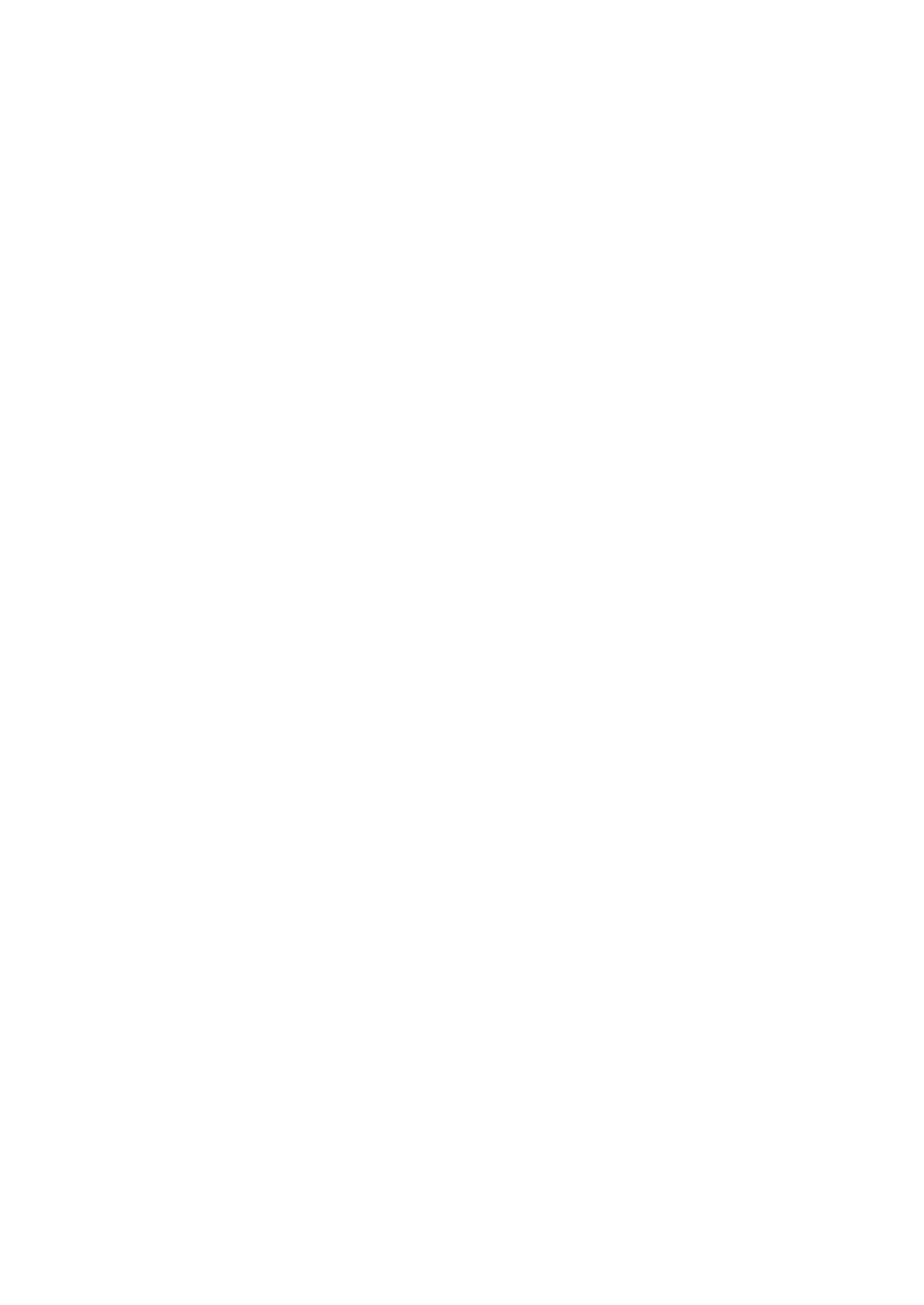# *Abbreviations*

| <b>AECA</b>        | Arms Export Control Act                                           |  |
|--------------------|-------------------------------------------------------------------|--|
| <b>AECMA</b>       | European Association of Aerospace Industries (French abbreviation |  |
|                    | normally used)                                                    |  |
| AMRAAM             | Advanced Medium-Range Air-to-Air Missile                          |  |
| APGM               | <b>Autonomous Precision-Guided Munitions</b>                      |  |
| <b>ASTOR</b>       | Airborne Stand-Off Radar                                          |  |
| AWACS              | Airborne Early Warning and Control System                         |  |
| <b>BVRAAM</b>      | Beyond Visual Range Air-to-Air Missile                            |  |
| C <sub>3</sub>     | Command, Control and Communications                               |  |
| C <sub>4</sub> ISR | Command, Control, Communications, Computers, Intelligence,        |  |
|                    | Surveillance and Reconnaissance                                   |  |
| <b>CCT</b>         | <b>Common Customs Tariff</b>                                      |  |
| <b>CESDP</b>       | Common European Security and Defence Policy                       |  |
| <b>CFIUS</b>       | Committee on Foreign Investment in the United States              |  |
| <b>CFSP</b>        | Common Foreign and Security Policy                                |  |
| <b>CNAD</b>        | Conference of National Armaments Directors                        |  |
| <b>COARM</b>       | Working Group on Exports of Conventional Arms                     |  |
| <b>COCOM</b>       | Coordinating Committee for Multilateral Export Controls           |  |
| <b>CPD</b>         | <b>Coherent Policy Document</b>                                   |  |
| DCI                | Defence Capabilities Initiative                                   |  |
| <b>DITB</b>        | Defence Industrial and Technological Base                         |  |
| DoD                | Department of Defense                                             |  |
| <b>DTSI</b>        | Defense Trade Security Initiative                                 |  |
| EAA                | European Armaments Agency, Export Administration Act              |  |
| <b>EADC</b>        | European Aerospace and Defence Company                            |  |
| <b>EADS</b>        | European Aeronautic, Defense and Space Company                    |  |
| <b>EDIG</b>        | <b>European Defence Industries Group</b>                          |  |
| EU                 | European Union                                                    |  |
| EUROLONGTERM       | a study group on long-term military planning and armed forces'    |  |
|                    | operational requirements                                          |  |
| <b>FINABEL</b>     | a European arms cooperation and coordination group                |  |
| FLA                | Future Large Aircraft                                             |  |
| <b>IEEPA</b>       | International Emergency Economic Powers Act                       |  |
| <b>IEPG</b>        | Independent European Programme Group                              |  |
| <b>IPO</b>         | Initial Public Offer(ing)                                         |  |
| <b>ITAR</b>        | <b>International Traffic in Arms Regulations</b>                  |  |
| JSF                | Joint Strike Fighter                                              |  |
| <b>JSTARS</b>      | Joint Surveillance Target Attack and Radar System                 |  |
| LoI                | Letter of Intent                                                  |  |
| <b>MBT</b>         | Main Battle Tank                                                  |  |
| <b>MEADS</b>       | Medium Extended Air Defence System                                |  |
| <b>MIDS</b>        | Multifunction Information Distribution Systems                    |  |
| MoU                | Memorandum of Understanding                                       |  |
| MRAV               | Multi-Role Armoured Vehicle                                       |  |
|                    |                                                                   |  |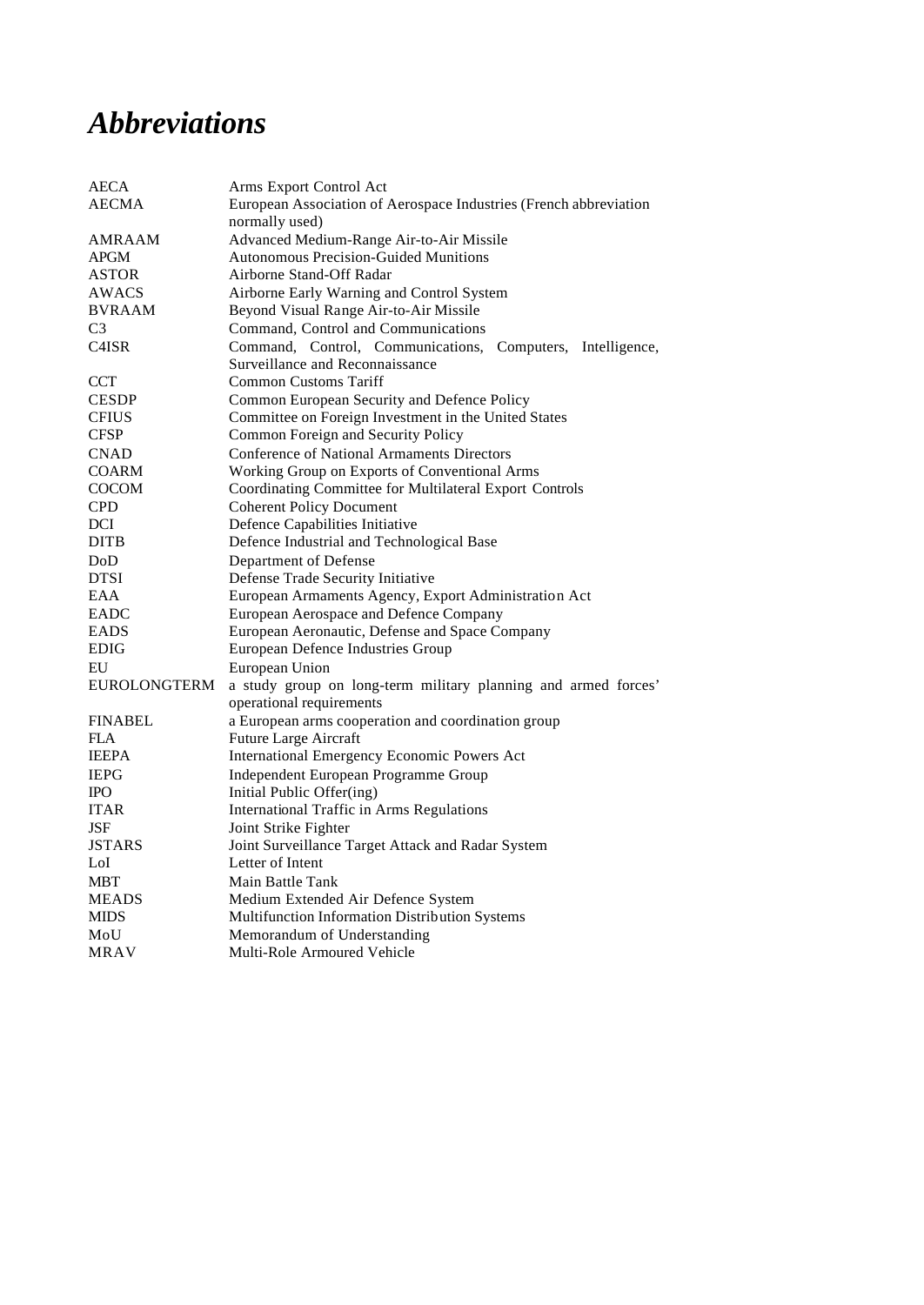134 *Between cooperation and competition*

| <b>MSOW</b>       | Modular Stand-Off Weapon                                          |
|-------------------|-------------------------------------------------------------------|
| <b>NADC</b>       | NATO Air Defence Committee                                        |
| <b>NATO</b>       | North Atlantic Treaty Organisation                                |
| NC <sub>3</sub> O | NATO Consultation, Command and Control Organisation               |
| <b>NCAC</b>       | NATO Committee for Armaments Cooperation                          |
| <b>NIAG</b>       | <b>NATO</b> Industrial Advisory Group                             |
| <b>OCCAR</b>      | Organisation for Joint Armaments Cooperation (French abbreviation |
|                   | normally used)                                                    |
| <b>ODTC</b>       | Office of Defense Trade Controls                                  |
| <b>PAAMS</b>      | Principal Anti-Air Missile System                                 |
| <b>POLARM</b>     | European armaments policy Council Working Group                   |
| QDR               | Quadrennial Defense Review                                        |
| R&D               | <b>Research and Development</b>                                   |
| R&T               | Research and Technology                                           |
| <b>RMA</b>        | <b>Revolution in Military Affairs</b>                             |
| <b>SNLC</b>       | Senior NATO Logisticians' Conference                              |
| SSA.              | Special Security Agreement/Arrangement                            |
| TEU               | Treaty on European Union                                          |
| <b>UAV</b>        | Unmanned Aerial Vehicle                                           |
| WEAG              | Western European Armaments Group                                  |
| <b>WEAO</b>       | Western European Armaments Organisation                           |
| WEU               | Western European Union                                            |
|                   |                                                                   |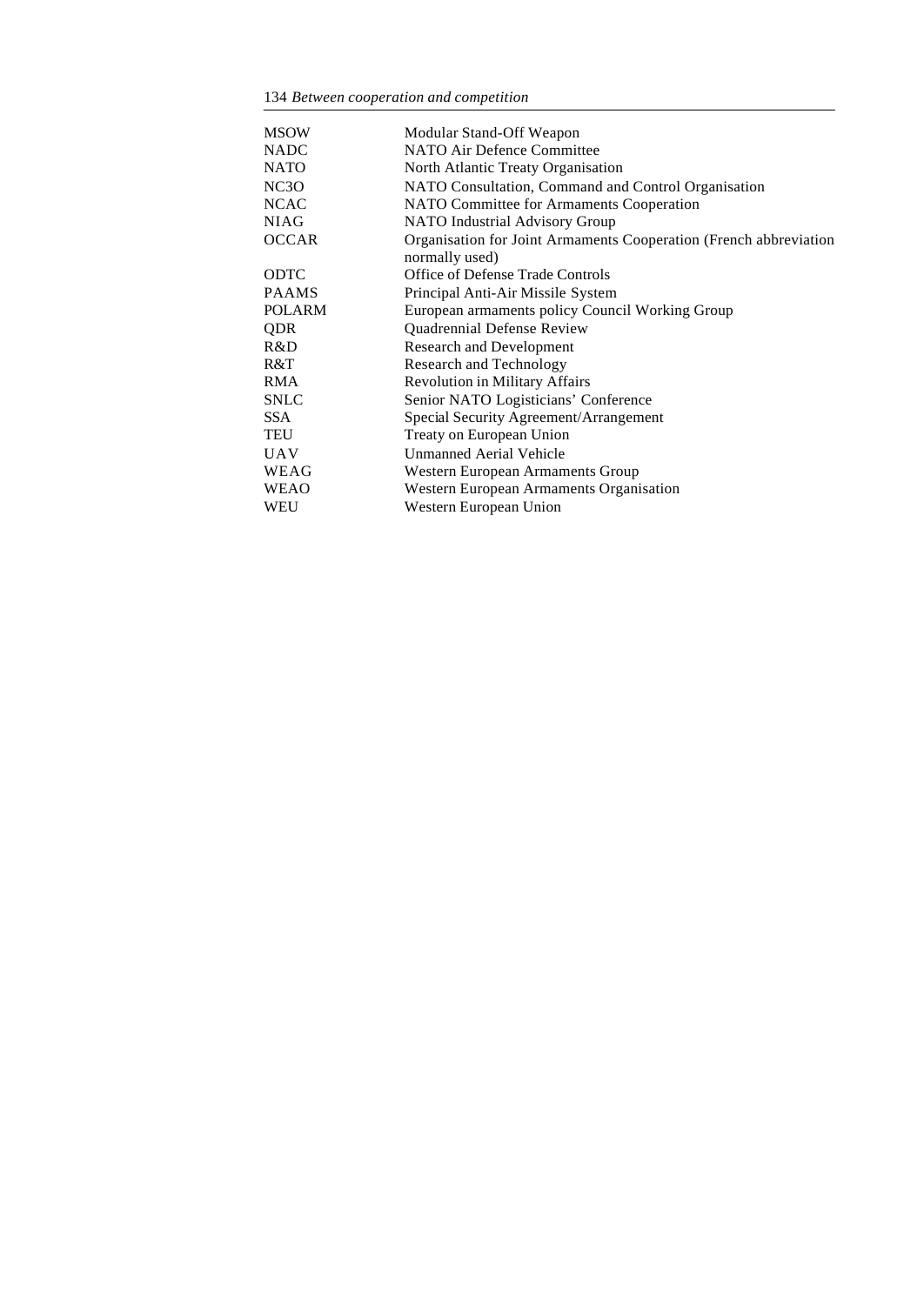# *List of Annexes*

- Annexe A US/UK Declaration of principles for defence equipment and industrial cooperation, 5 February 2000
- Annexe B FR/GE/UK joint statement on the restructuring of the European defence aerospace and electronics industry, 9 December 1997
- Annexe C FR/GE/IT/SP/UK joint draft statement on restructuring of the defence industry, 20 April 1998
- Annexe D Extracts from the FR/GE/IT/SP/SW/UK Letter of Intent concerning measures to facilitate the restructuring of European defence industry, 6 July 1998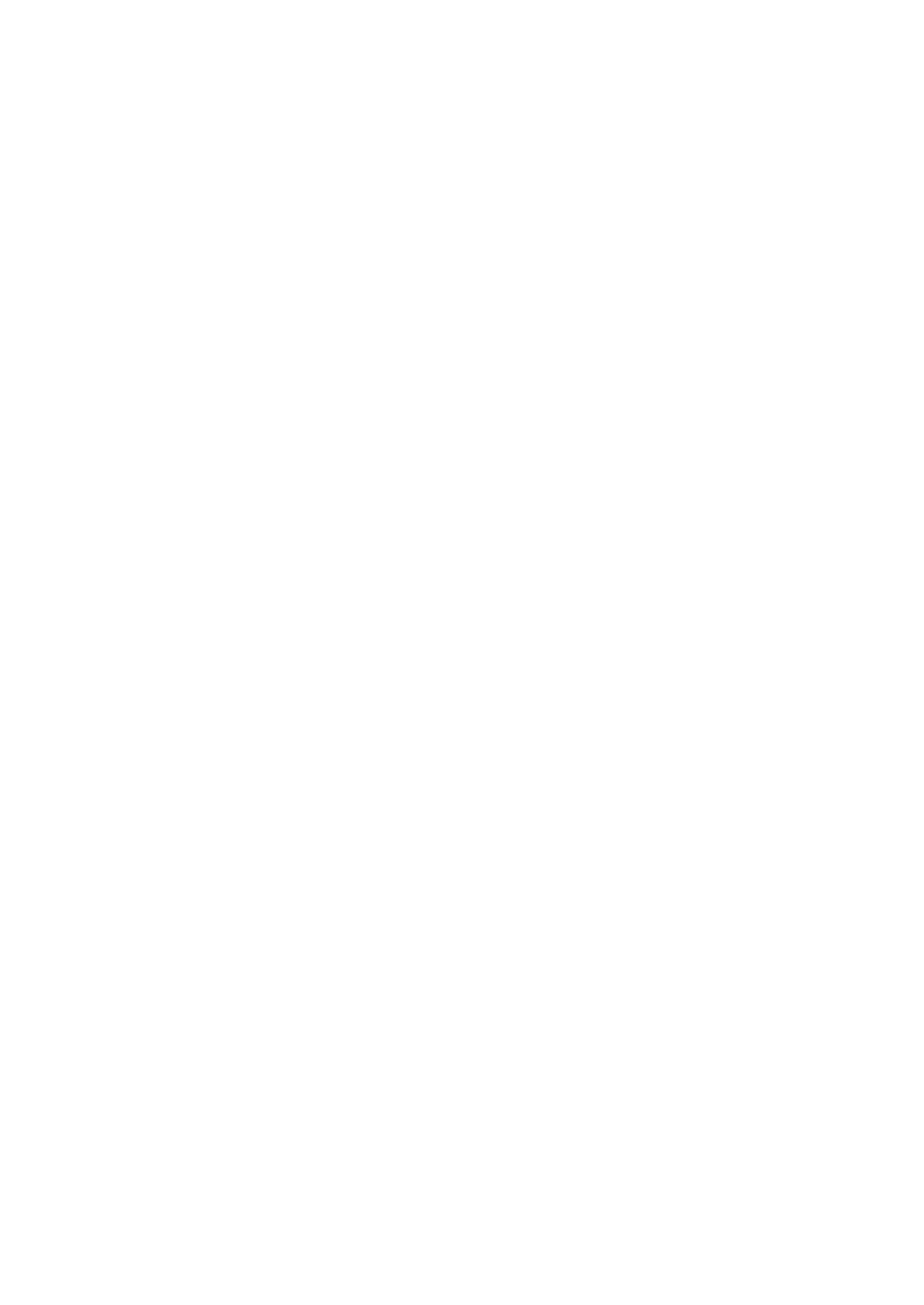#### **DECLARATION OF PRINCIPLES FOR DEFENCE EQUIPMENT AND INDUSTRIAL COOPERATION**

The Department of Defense of the United States of America

and

The Ministry of Defence of the United Kingdom of Great Britain and Northern Ireland Declaration of Principles for Defense Equipment and Industrial Cooperation

The Governments of the United States of America and the United Kingdom of Great Britain and Northern Ireland have a longstanding cooperative relationship across a broad spectrum of defense activities, including strict enforcement of export policies for armaments and technologies; strong industrial security systems and compatible industrial security practices; close relationships in law enforcement and cooperation on industrial security matters and export control violations; and close relationships in intelligence sharing on matters of counterintelligence and industrial security, and countering economic espionage and export control violations. Moreover, the Department of Defense of the United States of America (U.S. DoD) and the Ministry of Defence of the United Kingdom of Great Britain and Northern Ireland (U.K. MOD) desire to maximize value for money in defense equipment acquisition, based on the principle of competition.

Our relationship is underpinned by the Memorandum of Understanding between the Department of Defense of the United States of America and the Secretary of State for Defence of the United Kingdom of Great Britain and Northern Ireland concerning Principles for Research, Development, Production and Procurement, dated December 13, 1994, and other bilateral arrangements and agreements.

Our past efforts to improve the level of defense equipment cooperation and trade have not realized their full potential. Nonetheless, we believe that it is fundamental to our common interests to enhance the environment for mutual defense equipment and industrial cooperation. We therefore intend to improve significantly the cooperative framework that will facilitate both traditional and new types of collaboration by our defense companies and a more integrated and stronger industrial base. It is also our intention to take the necessary steps to ensure that U.K. industry doing business in the United States will be treated no less favorably than U.S. industry doing business in the United Kingdom . We believe that this initiative will provide an important and welcome opportunity to enhance our mutual interdependence in the defense equipment field.

The U.S. DOD and U.K. MOD intend to apply the provisions of this Declaration and Annex to those matters within their respective areas of responsibility. They affirm the prerogatives of other agencies of their respective governments on certain matters related to this Declaration and Annex and note that in the case of the United States, the provisions of the Declaration and Annex do not apply to matters that are under the jurisdiction of other agencies of the government including the Department of State. They also note that within their respective governments there is ongoing work related to such matters to further the objective of cooperation between their governments, the outcome of which is not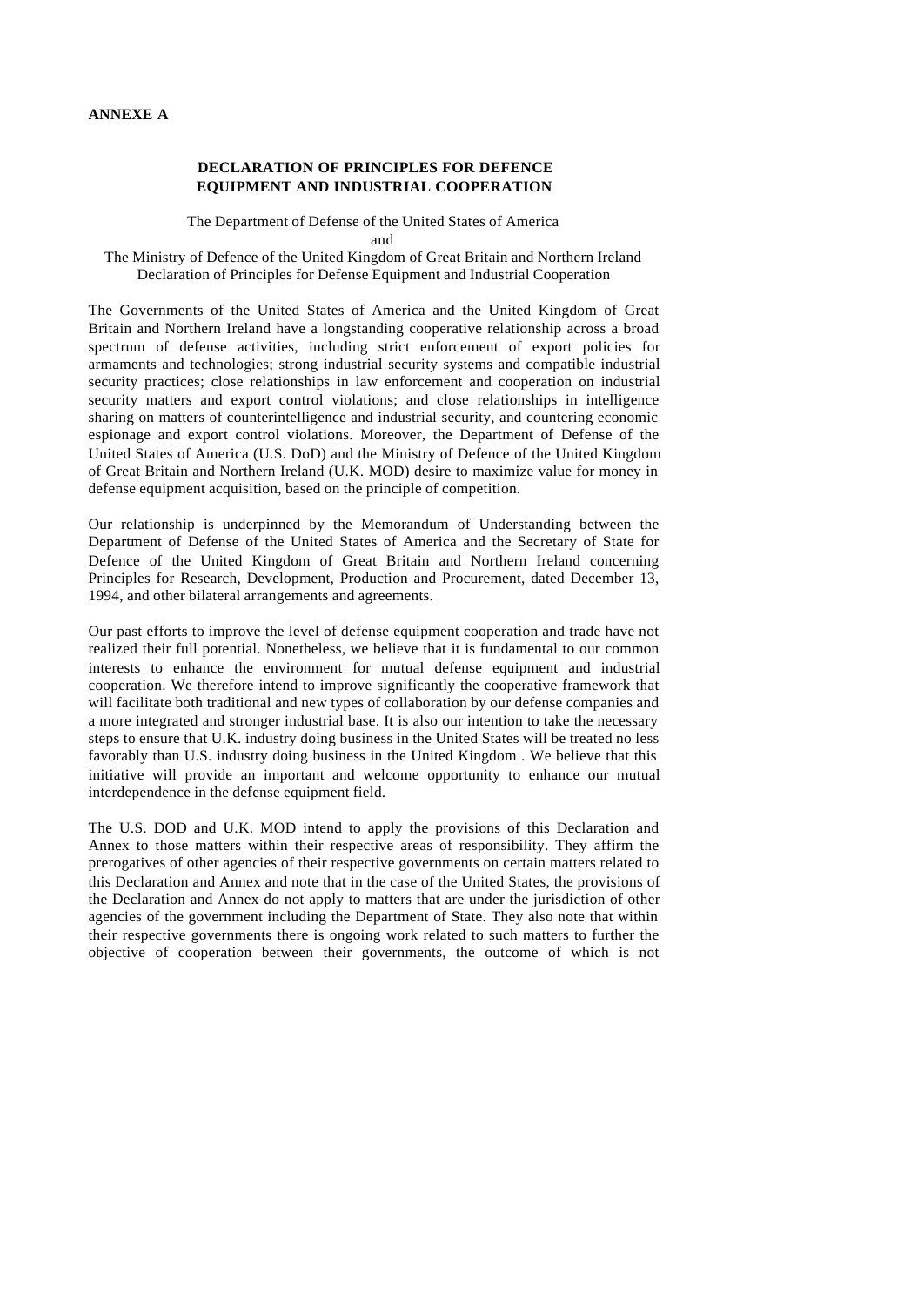prejudiced by the provisions of this Declaration and Annex. They also affirm their desire to promote similar cooperation between each of them and other allies, both bilaterally and multilaterally.

Therefore, the U.S. DOD and U.K. MOD have reached the understandings reflected in this Declaration of Principles and its Annex attached hereto. The principles established in this Declaration and in the Annex to this Declaration, which is an integral part of the Declaration, are not intended to be legally binding, nor to entail new fiscal obligations on the part of either the U.S. DoD or the U.K. MOD, but to point the way to arriving at future arrangements or agreements which may be legally binding. It is further understood that these future arrangements or agreements may entail amendments to national laws or regulations.

Signed in duplicate at Munich, Federal Republic of Germany, on the  $5<sup>th</sup>$  day of February 2000.

William S. Cohen, Secretary of Defense, United States of America Geoffrey Hoon, Secretary of State for Defence, United Kingdom of Great Britain and Northern Ireland

#### Annex

Purpose

1. The purpose of this Annex to the Declaration of Principles (Declaration) is to indicate the areas in which the U.S. DoD and the U.K. MOD ("the Participants") intend to find common solutions to the problems identified; to define the principles on which appropriate follow-on arrangements or agreements, or amendments to existing arrangements or agreements, will be based; and to establish a process and intended timescale for the negotiation of follow-on arrangements or agreements, or amendments to existing arrangements or agreements, to implement these principles.

2. This Declaration is intended to establish principles for future arrangements or agreements, or amendments to existing arrangements or agreements, which may cover the industrial, investment, and export sectors of defense in both countries.

3. The Participants have the firm intention to pursue the objectives of this Declaration and to adopt, where appropriate, specific arrangements or agreements, or amendments to existing arrangements or agreements between them, to underpin the effective application of the principles specified in this Declaration.

Harmonization of Military Requirements and Acquisition Processes

1. The Participants will seek better means to harmonize the military requirements of their armed forces. To this end, and proceeding from identified capabilities of common interest, the Participants will identify areas in which better harmonization is considered possible. In doing so, they will seek to make use of existing fora, wherever practicable.

2. The Participants will identify projects at an early stage for cooperative research, development, production, and procurement. (See Research and Development, below.)

3. The Participants will examine the possibility of harmonizing the procedures applicable to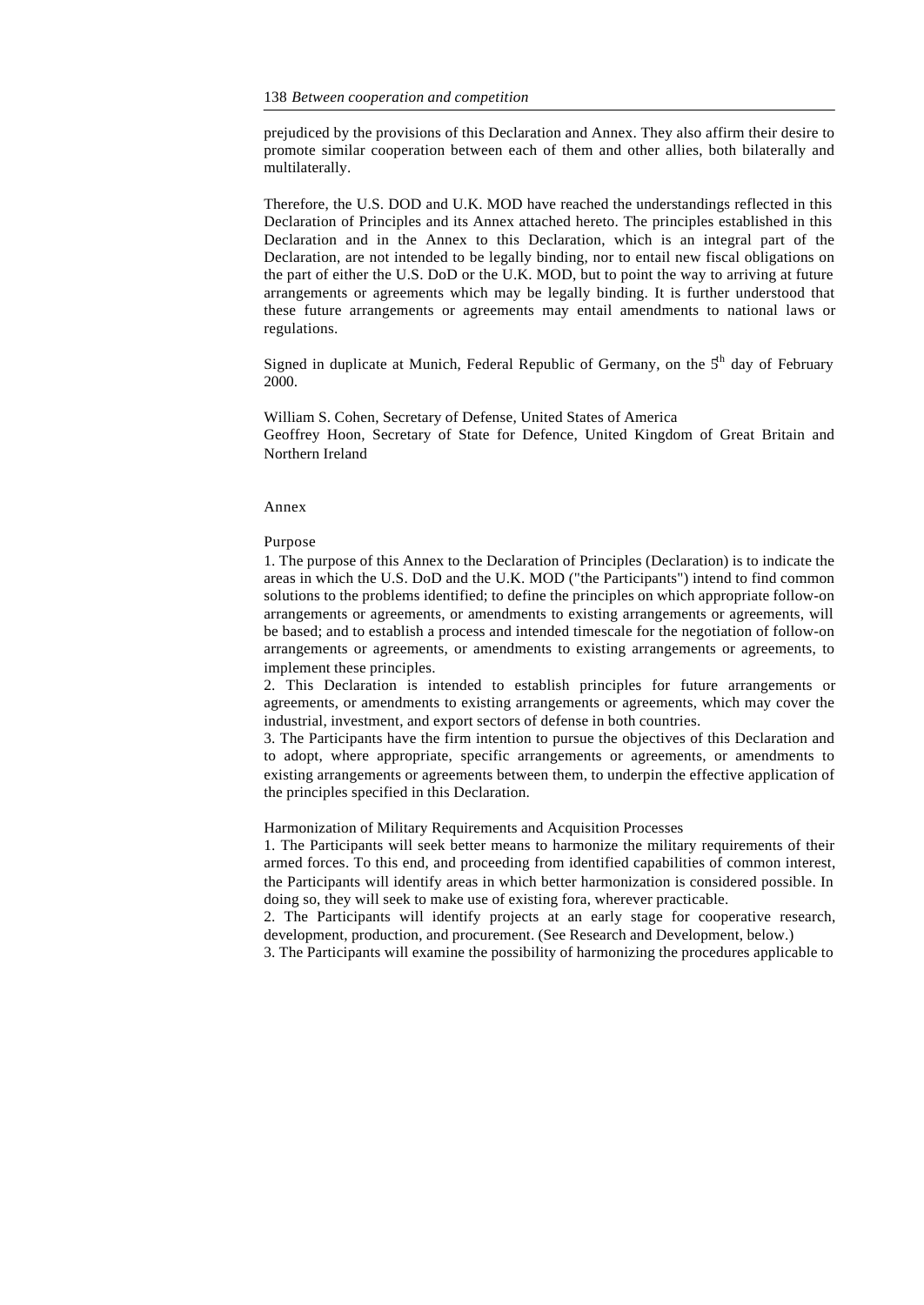armaments acquisition, so as to remove impediments to effective cooperation.

#### Meeting National Defense Requirements

1. Each Participant will require assurance that the other Participant will facilitate the supply of certain specified defense articles and defense services necessary to discharge their national security and foreign policy commitments. The Participants acknowledge that this assurance of supply is as important for industry as it is for governments, if industry is to adapt to the process of globalization.

2. The Participants recognize the potential for a degree of interdependence of supplies needed for national security. In order to achieve acceptance of this concept, the Participants will explore solutions for achieving assurance of supply for both Participants. These solutions may include obtaining assurances, some of which may be legally binding, relating to the supply of defense articles and defense services, including technical data, agreed upon by the Participants.

3. To further enhance this assurance, and with due consideration for the right of each Participant's government to control the disclosure and use of technical information, arrangements will be considered to enable the other Participant to reconstitute, in exceptional circumstances to be defined, an indigenous supply of a particular defense article or defense service.

## Export Procedures

1. The Participants confirm their desire to maintain a strong defense industrial capability as part of their industrial bases and the ability to export defense articles and defense services. Consistent with the intent of this Declaration, they will explore possible approaches to achieving greater transparency and efficiency in their national procedures for exports of defense articles and defense services*.*

2. The Participants will explore means of simplifying the procedures for export of defense articles and defense services between themselves for their own use.

3. The Participants desire to see an improvement in the efficiency of the procedures for exports of jointly produced military goods to third parties. They will therefore examine the scope for establishing a procedure based on mutually agreed lists of acceptable export destinations for jointly developed and produced military goods and technologies on a project by project basis. These lists would be updated on a continuing basis.

4. The Participants will seek to ensure that their national laws and regulations for defense exports to third parties are implemented in a spirit of cooperation and with maximum efficiency. They will reinforce their cooperation and promote convergence in the field of conventional arms exports. They will pursue necessary measures to harmonize their conventional arms export policies as far as possible and examine means of establishing common standards of implementation.

5. The Participants will establish a high-level council on export control and coordination measures, with a view towards accomplishing the preceding measures.

6. Pending agreements reached pursuant to paragraph 5, above, re-transfers by a Participant of defense articles and services, including technical information, originating in the territory of the other Participant will be made in accordance with existing agreements, arrangements, contracts and procedures between the Participants.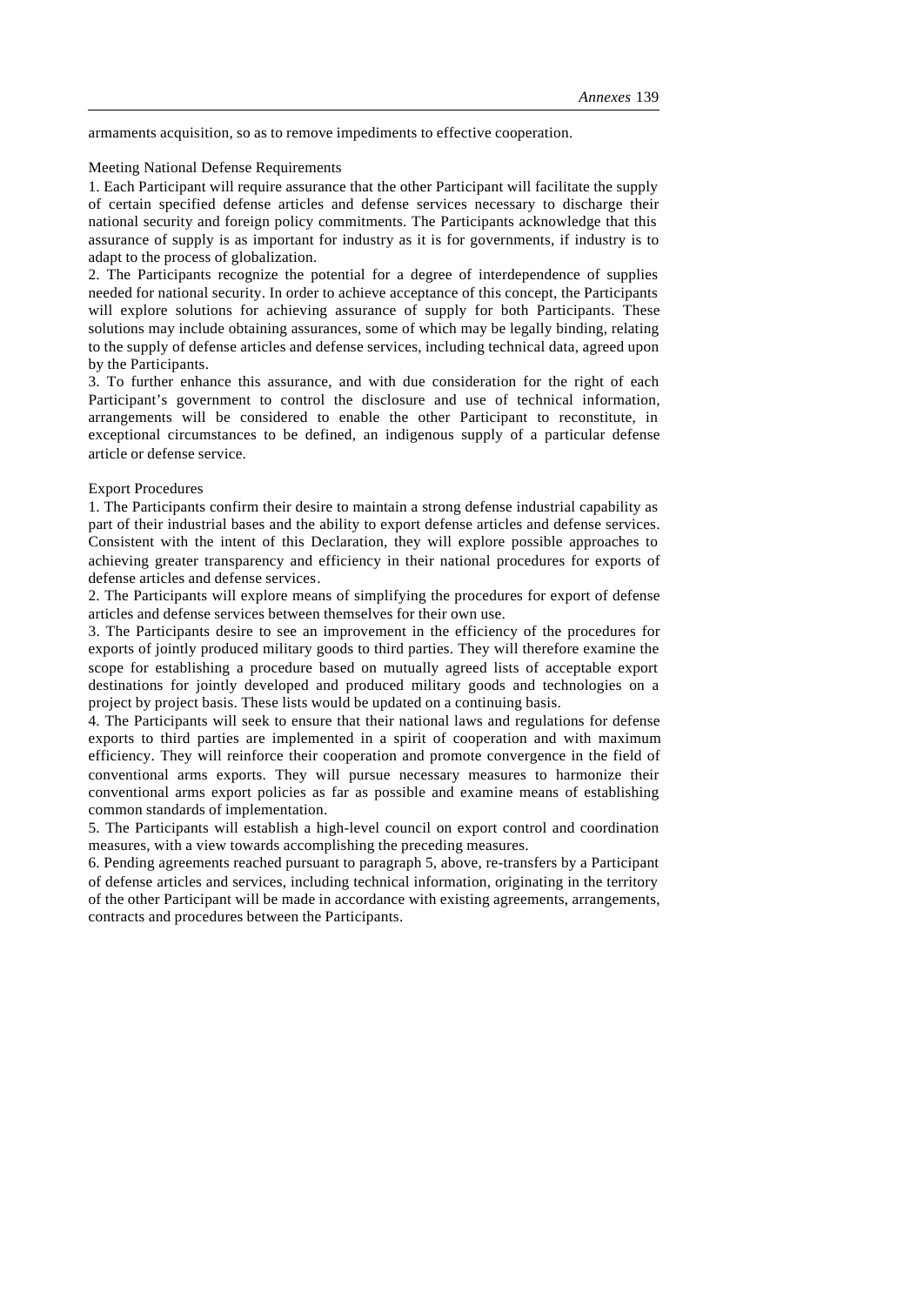#### Security

1. The Participants recognize the need to ensure that adequate and appropriate security provisions for the protection of classified information are in force in any relevant U.S. or U.K. company, regardless of any multinational aspects of a company's ownership or management structure. The Participants will endeavor to avoid placing unnecessary restrictions on the movement of staff, information, or material between the Participants or their industry.

2. The Participants will examine means to expedite the transmission of classified information between themselves or between their industries while maintaining the requisite degree of security protection.

3. In doing so, consistent with the General Security Agreement of 1961 between the Governments of the United States of America and the United Kingdom of Great Britain and Northern Ireland, the Participants will ensure that no classified information is passed to companies or persons not suitably cleared or needing to receive it; that no classified information originated by one Participant is passed to a third country national without the consent of the originating Participant; and no information carrying national caveats is passed to foreign nationals.

4. Consistent with the preceding paragraphs, the Participants will use their best efforts, both individually and working together, to lessen the administrative burdens placed on their industry in the establishment and oversight of industrial security measures.

5. The Participants intend to develop procedures to streamline the process for approving visits to government or contractor facilities by employees of the government or contractors of the other Participant that may involve access to classified information.

6. The Participants will jointly address security vulnerabilities posed by new technologies.

7. The Participants will endeavor to harmonize and streamline their security regulations.

## Ownership and Corporate Governance

1. The Participants believe that the ownership of defense companies sited in the United States and the United Kingdom is a matter for the companies to determine, subject to the application of the relevant national merger control, anti-trust and other relevant laws. They wish to encourage the freest possible cross-border investment in defense-related industry.

2. While considering the implications for national security of any proposed international merger or acquisition, the Participants will not place unreasonable or unnecessary security restrictions on corporate governance.

3. The Participants will seek to establish arrangements or agreements whereby, on a reciprocal basis, each Participant will apply substantially the same standards in the granting of facility security clearances to companies that are organized and incorporated within its territory but are owned or controlled by entities within the territory of the other Participant, considering, among other factors, any connection with entities owned, controlled, or influenced by entities of any third country. These arrangements or agreements will include measures to address issues of corporate governance as well as security of information held by companies and compliance with national export control regimes.

## Research and Development

1. The Participants recognize that technology, research and development are indispensable for maintaining an effective defense industrial base and therefore recognize the need to use the limited resources available for defense-related research and development in an efficient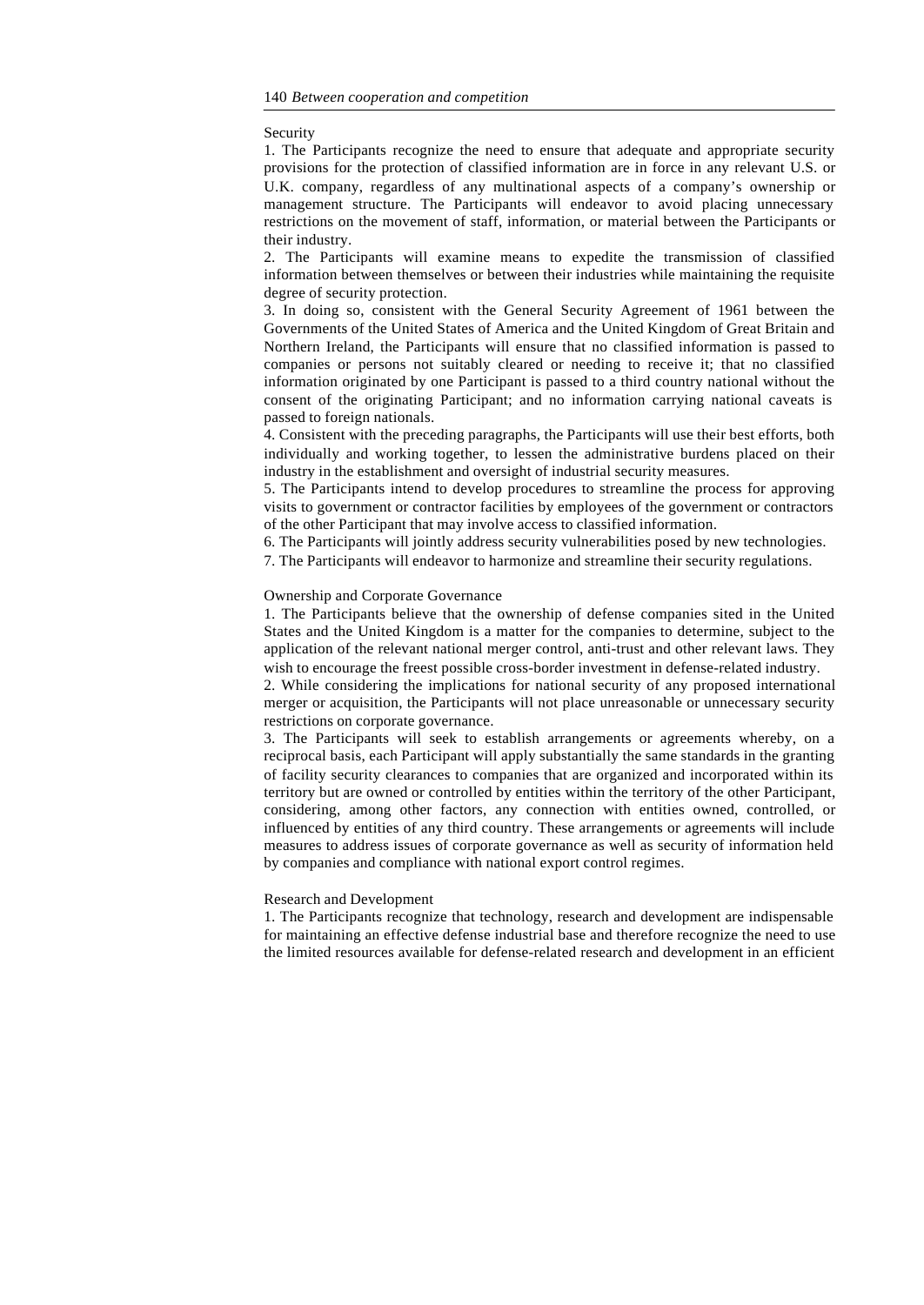and effective manner.

2. In the context of this Declaration, the Participants intend to establish arrangements or agreements and make use of existing fora to:

(a) harmonize research and development programs and exchange information about national research activities where there are common interests with a view towards setting common objectives for research and development, avoiding unnecessary duplication of effort or major gaps in technology and technical capability, and making the most effective use of dual-use and commercial off-the-shelf (COTS) technology;

(b) increase cooperation in programs that follow-on from research activity, in particular by undertaking technological developments with each other; and

(c) ensure the adequate funding, and efficient cost sharing, of cooperative research and development.

Technical Information

1. The Participants confirm their desire to maximize the flow of technologies and technical information between themselves and between their defense-related industries. Accordingly, they will explore methods that could facilitate the flow of technologies and technical information between them and between their defense-related industries, while ensuring that the further flow of these technologies and technical information is strictly regulated by the governments. (See Export Procedures, above.)

2. These methods could include, where appropriate, the removal of unnecessary controls on the flow of technology and technical information, different ways to authorize the flow of technology, and different ways to optimize the exploitation for defense of technology investments.

3. The Participants will seek the establishment of arrangements relating to the disclosure, transfer, and use of technical information which will facilitate the efficient operation of U.S. and U.K. defense companies, consistent with proper safeguards. The Participants recognize that technical information received from the other Participant shall not be further disclosed without the authority of the owner and, in the case of classified or export controlled unclassified information, without the authority of that Participant under whose authority the information was created.

4. The Participants will encourage the harmonization of their laws, regulations, and procedures for controlling disclosure and use of technical information in the field of defense.

Promoting Defense Trade

1. The Participants will, on a reciprocal basis, endeavor to diminish legislative and regulatory impediments to optimizing market competition.

2. The Participants will endeavor to revise their acquisition practices to remove impediments to efficient global market operations and to support reciprocity of international market access for each other's companies.

3. The Participants will give full consideration to all qualified sources in each other's country in accordance with the policies and criteria of the purchasing government.

4. Each Participant will explore means to eliminate laws, regulations, practices and policies that require or favor national industrial participation in its defense acquisitions.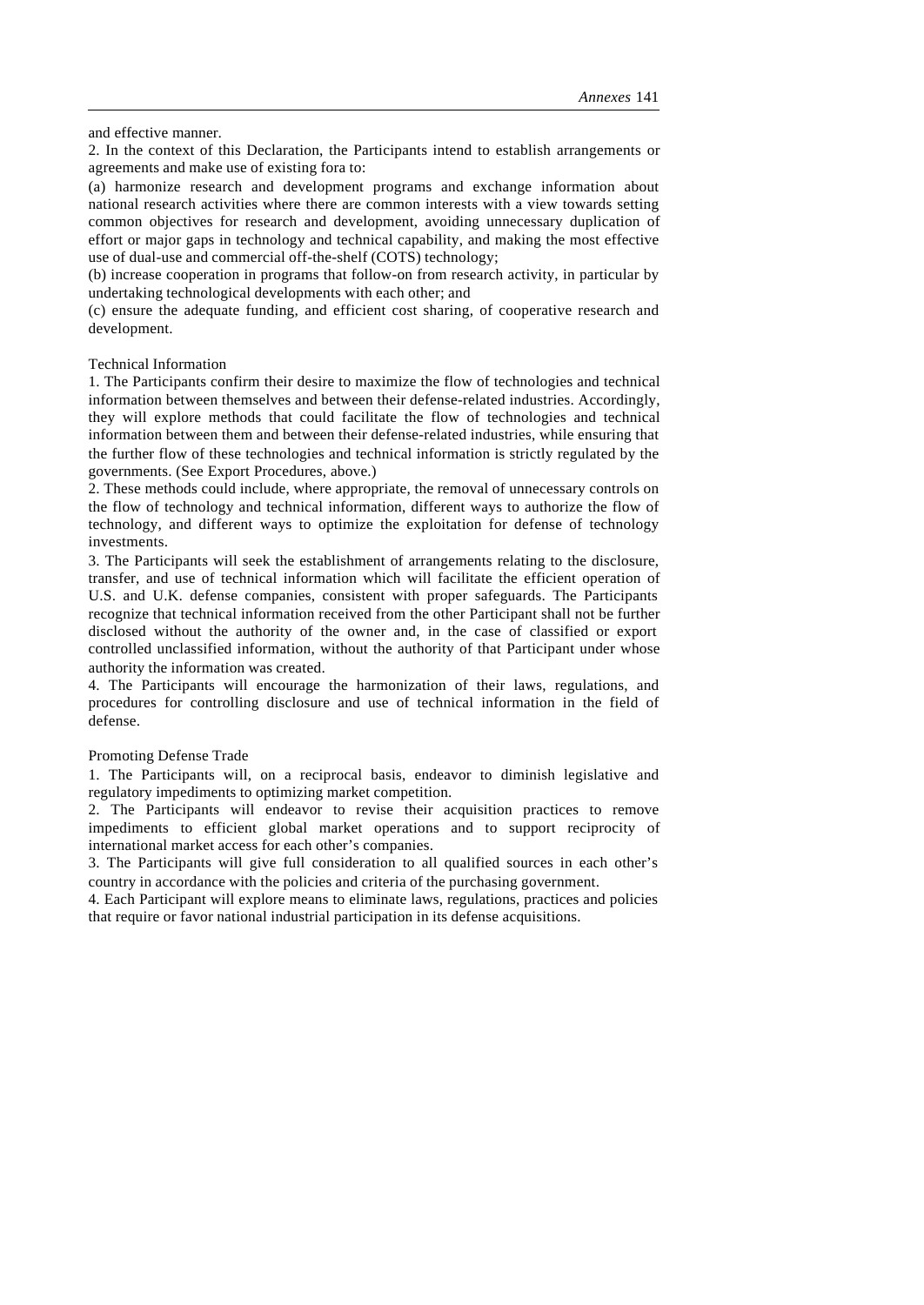Timetable

1. Policy-level discussions concerning the principles underlying this Declaration and its Annex and the intended U.S.-U.K. cooperation and collaboration in facilitating the restructuring of their defense industry will be carried out by appropriate national authorities.

2. Working-level discussions will be held by working groups of subject matter experts, which may include representatives from other government agencies. These working groups may consult with the Participants' defense industries, as appropriate.

3. It is the intent of the Participants that the agreements and arrangements, or amendments to existing agreements or arrangements, envisioned by this Declaration and its Annex be put in place as expeditiously as possible. Accordingly, they will endeavor to develop such agreements and arrangements so that they can be presented to the Secretary of Defense and the Secretary of State for Defence within one year after signature of this Declaration and its Annex. In addition, they will make periodic reports to the Secretary of Defense and the Secretary of State for Defence on the progress that is being made on achieving the goals of this Declaration and its Annex.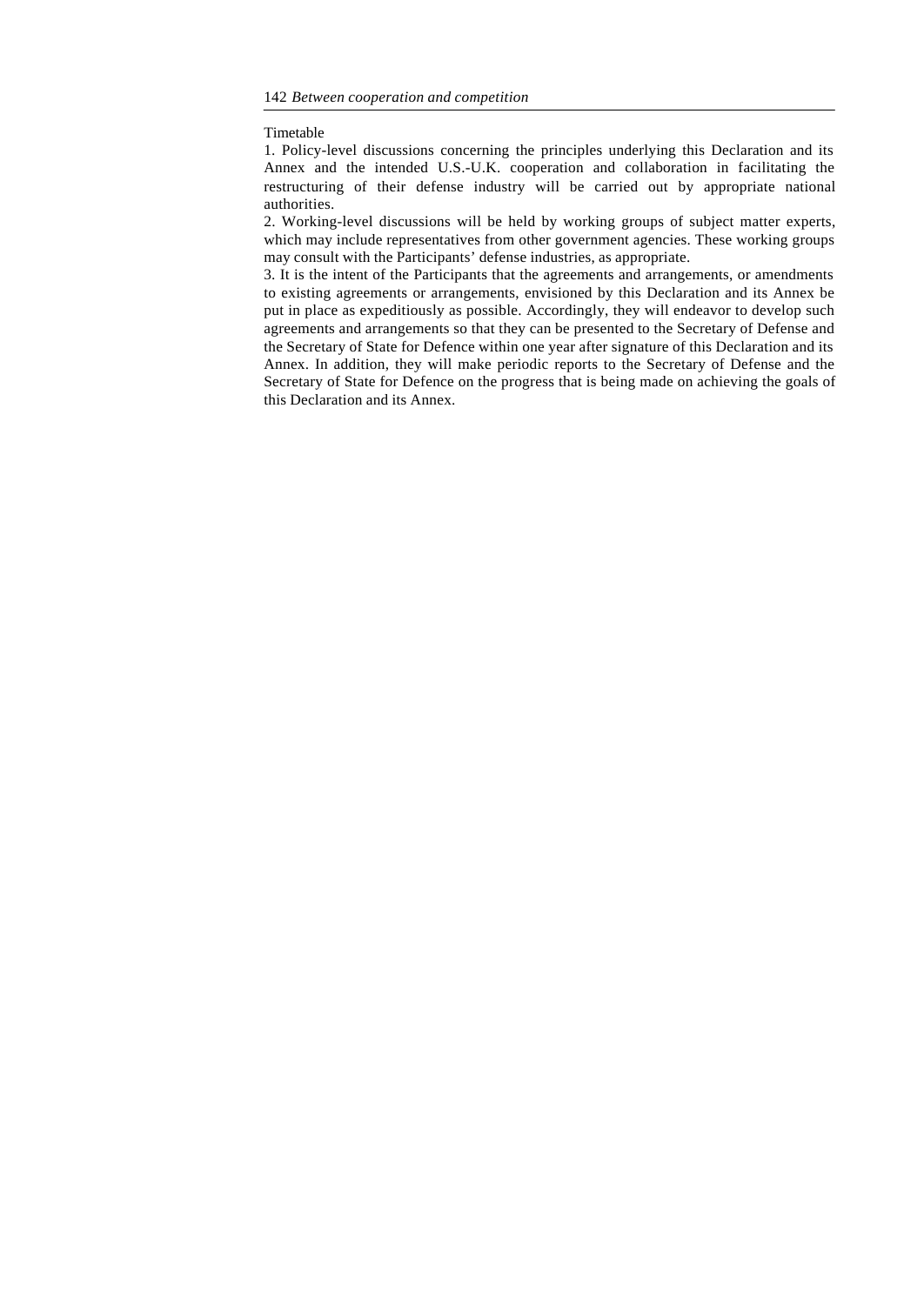# **ANNEXE B**

# **JOINT STATEMENT BY THE PRESIDENT OF THE REPUBLIC AND THE FRENCH PRIME MINISTER, THE CHANCELLOR OF THE FEDERAL REPUBLIC OF GERMANY AND THE PRIME MINISTER OF THE UNITED KINGDOM**

France, Germany and the United Kingdom share a vital political and economic interest in an efficient and globally competitive European aerospace and defence electronics industry. This will help to improve Europe's position in the global market, to promote European security, and ensure that Europe will play a full role in its defence.

We are agreed on the urgent need to restructure the aerospace and defence electronics industries. This should embrace civil and military activities in the field of aerospace, and should lead to European integration based on balanced partnership.

In the field of aerospace and related defence industries, we welcome the fact that a number of European companies, including Daimler-Benz Aerospace, Aérospatiale and British Aerospace, have already demonstrated their intention to regroup their activities. We ask that they should present a clear plan and detailed timetable for this restructuring and integration by 31 March 1998.

The first steps in this process of European civil and military integration should include swift progress in establishing Airbus as a Single Corporate Entity, along the lines advocated by the four Presidents of Airbus on 13 January 1997.

It is primarily for industry to work out the structure required. We undertake for our part to implement the necessary measures in national policies relating to this industry in order to facilitate such restructuring.

We would welcome the involvement of other companies and other European nations as appropriate, while this work moves forward, and particularly those already engaged in collaborative projects.

This initiative is a practical example of co-operation between European partners, which we will promote actively.

9 December 1997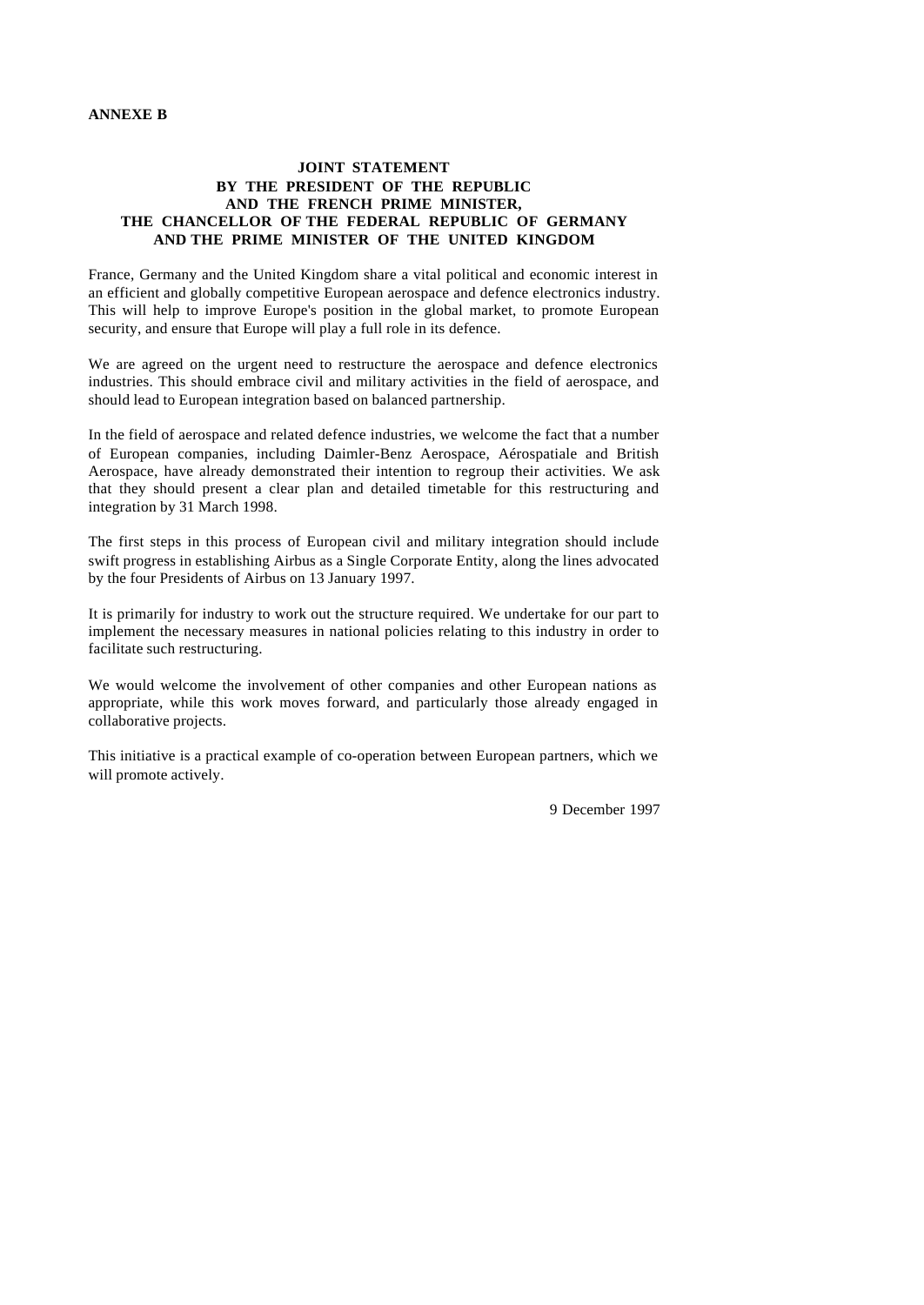# **ANNEXE C**

# **JOINT DRAFT STATEMENT OF 20 APRIL 1998**

The Minister of Defence of the French Republic, the Federal Minister of Defence of the Federal Republic of Germany, the Minister of Defence of the Republic of Italy, the Minister of Defence of the Kingdom of Spain and the Secretary of State for Defence of the United Kingdom of Great Britain and Northern Ireland, met on April 20 in order to discuss their common interest in the area of defence and restructuring of defence industry.

Ministers consider that a strong, competitive and efficient defence industry is a key element of European security and identity as well as of the European scientific and technological base. If the full benefits from restructuring are to be realised, a number of conditions need to be met. There is a need to harmonise the requirements of their armed forces, to pursue cooperative solutions where possible, and avoid unnecessary duplication of development and production. In this context, there should be full consultation before major decisions are taken. The defence related aspects of procurement policies, including policies of competition and policies on research and technology, and of export procedures should be harmonised. Participation in the European armaments base should be balanced and should reflect the principle of interdependance.

Ministers recalled the Declaration signed by the Head of State and Government of the French Republic, the Federal Republic of Germany and the United Kingdom of Great Britain and Northern Ireland on 9 December 1997, supported by the Heads of Government of the Republic of Italy and the Kingdom of Spain, the objective of which is to facilitate the restructuring of the European aerospace and defence electronics industries.

They took note of the considerable progress underway in the rationalisation of the defence industries in their countries and the various European fora in which they are actively involved, as well as their determination to develop a strong, competitive and efficient European industry.

They acknowledged that it was primarily for industry to establish a rationalised industrial base for European defence, and welcomed the recent report on industrial restructuring in European aerospace and its related defence industries. They encouraged defence industries in their countries to focus on the goals and means of restructuring and to keep up momentum.

Ministers agreed that, in order to capitalise fully on industrial restructuring at European level, it will be a priority for them to seek to harmonise the requirements of their armed forces, their procurement, research and technological development policies and defencerelated aspects of their export procedures. In order to meet these objectives, they give high priority to the elimination of certain obstacles to industrial restructuring that fall primarily to them, in the areas of: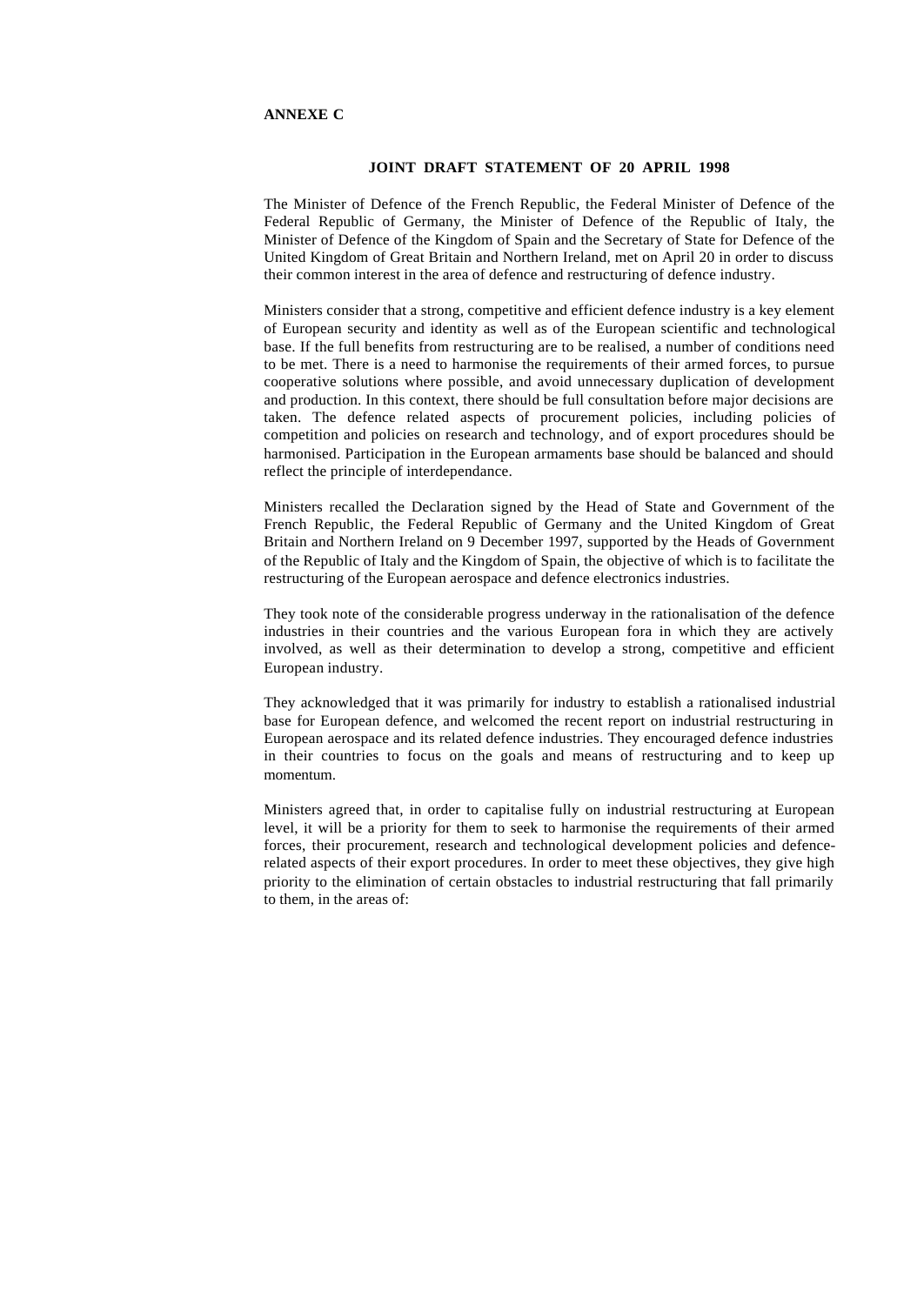- security of supply ;
- export procedures ;
- research and development funding ;
- security of information and personnel clearances ;
- intellectual property rights.

Ministers decided that they would approve in June 1998 a letter of intent which spelt out the objectives and principles for handling these issues and set forth the organisation and timetable for the tasks involved.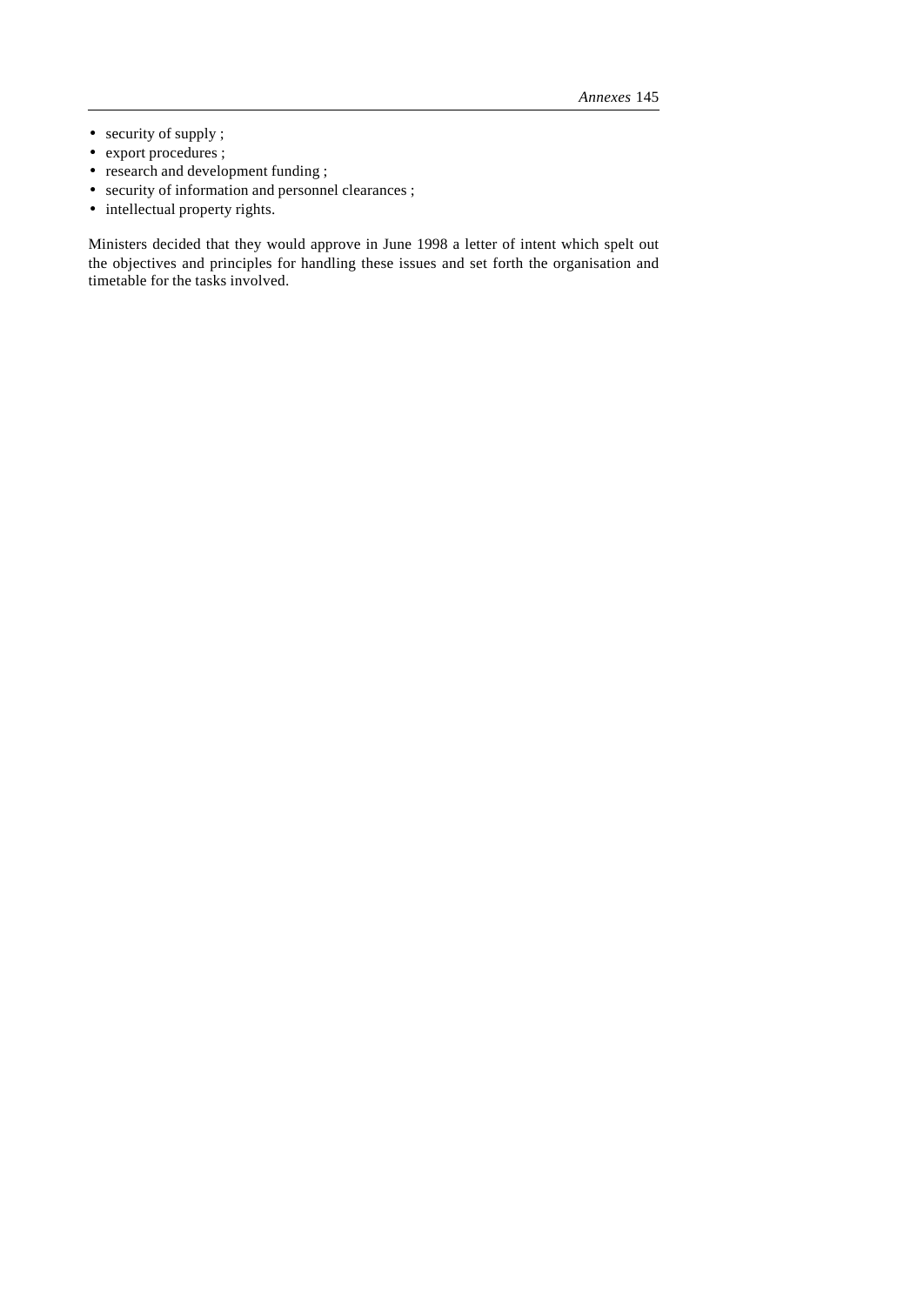## **LETTER OF INTENT**

# **between THE MINISTER OF DEFENCE OF THE FRENCH REPUBLIC, THE FEDERAL MINISTER OF DEFENCE OF THE FEDERAL REPUBLIC OF GERMANY, THE MINISTER OF DEFENCE OF THE REPUBLIC OF ITALY, THE MINISTER OF DEFENCE OF THE KINGDOM OF SPAIN, THE MINISTER OF DEFENCE OF THE KINGDOM OF SWEDEN, and**

# **THE SECRETARY OF STATE FOR DEFENCE OF THE UNITED KINGDOM OF GREAT BRITAIN AND NORTHERN IRELAND concerning MEASURES TO FACILITATE THE RESTRUCTURING OF EUROPEAN DEFENCE INDUSTRY [Extracts]**

# SECTION 1. OBJECTIVES AND PRINCIPLES

## General

1.1 The Participants desire to establish a co-operative framework to facilitate the restructuring of European defence industry.

1.2 The aim of this LoI (Letter of Intent) is:

1.2.1 to indicate the areas in which the participants intend to find common solutions to the problems identified;

1.2.2 to that end, to define the principles, organisation and responsibilities, in order to negotiate appropriate follow-on arrangements and agreements, which could imply the amendment of national regulations where appropriate.

# Security of Supply

1.3 The Participants require assurance that the restructuring of European defence industry will not hinder the supply of Defence Articles and Defence Services necessary to discharge their military commitments. Moreover, industry will wish to be reassured that supplies will be maintained when rationalisation across national boundaries is achieved.

1.4 Consequently the Participants will accept mutual interdependence and the possibility of abandoning industrial capacity. To this end, they will examine solutions for achieving Security of Supply under the same conditions for each of the Participants. This will include obtaining commitments, some of which may be legally binding, from each of the Participants involved either in the constitution of a Transnational Defence Company, or in the jointly determined abandonment of activities by a company located within the territory of one Participant to the benefit of a company located within the territory of one or more of the other Participants.

1.5 Through these commitments, the Participant(s), on whose territory is located the Transnational Defence Company or the company which has benefited from the abandonment of certain activities by a company located on the territory of another Participant, undertake(s) in respect of the other Participant(s)involved: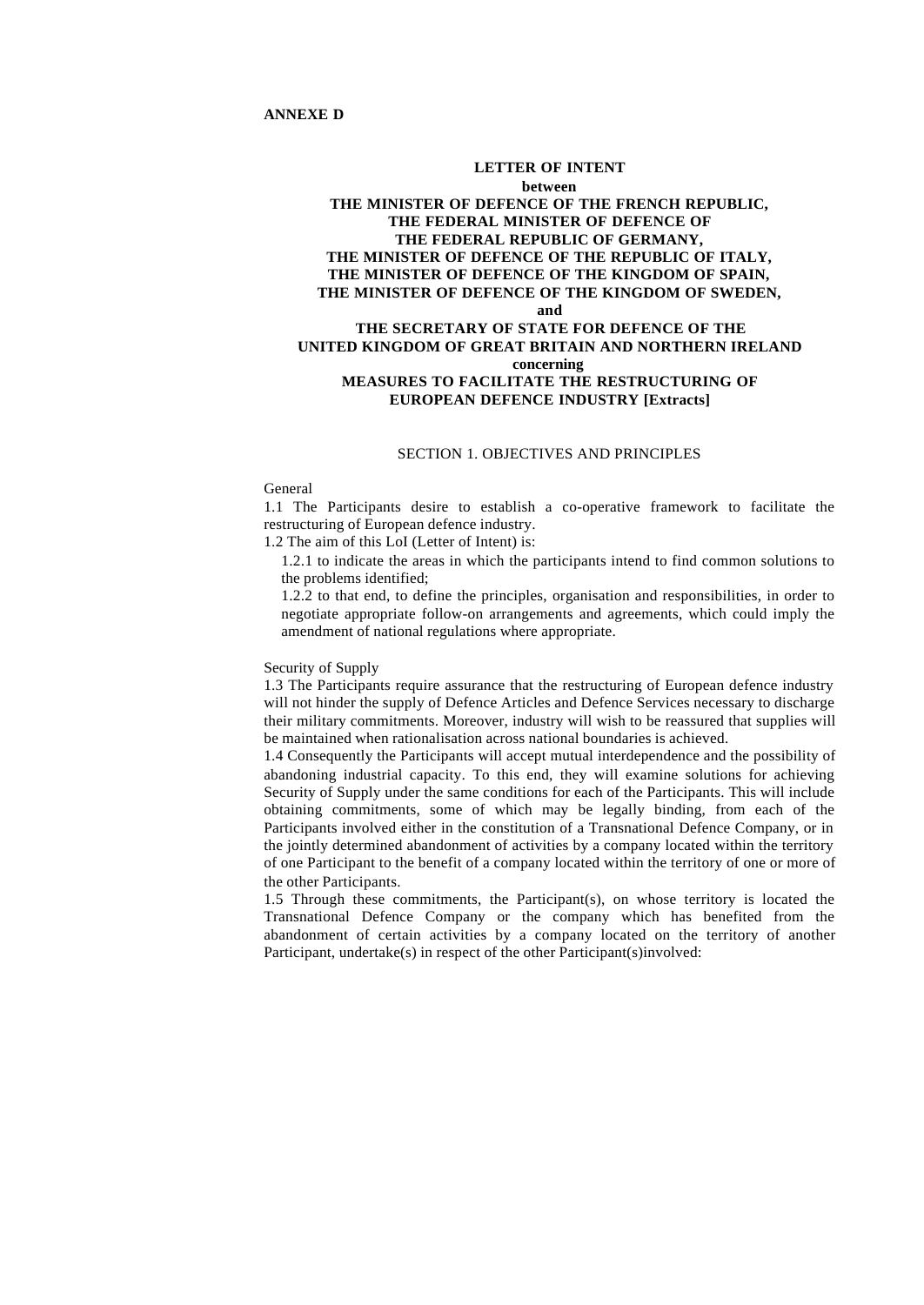1.5.1 not to hinder the supply to them in peace-time, times of crisis and in war. To that end, the control procedures for the transfer of armaments amongst the Participants should be simplified, with the aspiration gradually to reduce and, where appropriate, remove them in due course;

1.5.2 to ensure that the full or partial take-over of a defence company on their territory by any legal entity outside the Participants territory will not hinder the Security of Supply to, or any other legitimate national security interest of, the other Participants;

1.5.3 to co-ordinate with them in respect of strategic activities, assets and installations belonging to the Transnational Defence Company;

1.5.4 to take protective measures to enable the transfer of the Transnational Defence Company's activities assessed as strategic to at least one of the other Participants on a case-by-case basis.

Export Procedures

1.6 The restructuring of European defence industry should not hinder hte ability of the Participants to export Defence Articles and Defence Services.

1.7 The Participants confirm their wish to maintain a defence industry as part of their industrial base and the ability to export Defence Articles and Defence Services. In view of the high sensitivity of defence exports, they will refer to the EU Code of Conduct on Arms Exports agreed to in the framework of the Common Foreign and Security Policy in order to seek greater transparency and efficiency in the export procedures for Defence Articles and Defence Services.

1.8 The Participants will reinforce their co-operation and promote convergence in the field of conventional arms exports. They will take the necessary measures to develop common rules about defence exports, including the harmonisation of their control policies (procedures, lists and authorisation levels), and examine the scope for establishing a standard procedure.

1.9 They will seek means of simplifying the circulation of Defence Articles and Defence Services between themselves, with limited exceptions, for their own use or for any subsequent re-export within the European Union, with the aspiration gradually to reduce and, where appropriate, remove control procedures for transfers between them in due course.

1.10 They will apply their existing national laws and regulations for defence exports to third parties in a spirit of co-operation and in a more efficient way.

1.11 Moreover, they will deal with the issue of recognising the political responsibility of the final exporter, taking into account the need for prior consultation with the Participants involved, within the ambit of the EU Code of Conduct on Arms Exports.

## Security of Information

1.12 The Participants recognise the need to ensure that adequate security provisions for the protection of classified information are in force in a Transnational Defence Company without placing unnecessary restrictions on the movement of staff, information and material.

1.13 The Participants will decide the minimum amount of measures that are necessary to protect classified information. The national security arrangements for each Transnational Defence Company will be laid out in a security protocol between the relevant Designated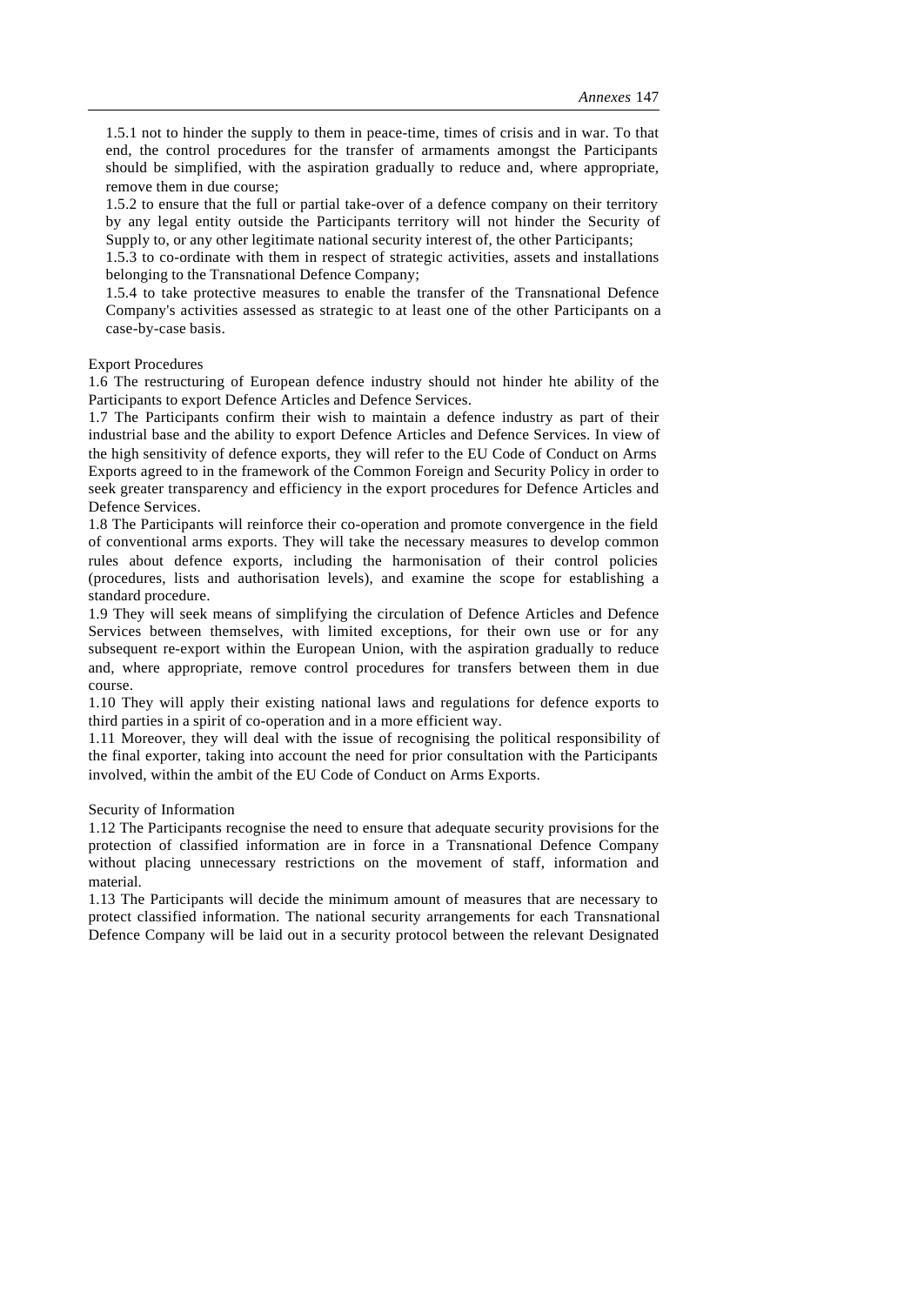Security Authorities and the Transnational Defence Company. In addition to this, the Participants will examine methods to enable:

1.13.1 classified information, held by a Transnational Defence Company, to be exchanged between appropriately cleared employees of different nationalities on a need to know basis;

1.13.2 national personnel clearances in respect of Transnational Defence Companies to be completed expeditiously and be accepted by the other Participant;

1.13.3 international visits procedures to be made more efficient.

To this end, the Participants will examine the possibility for harmonising and streamlining their regulations.

## Research and Technology

1.14 The Participants are aware that Research and Technology are indispensable for maintaining an effective European defence industry and therefore recognise the need to use the limited resources available for defence-related Research and Technology in an efficient and effective manner.

1.15 The Participants recognise the work on Research and Technology that has been undertaken in other European fora. In the context of this LoI, they intend to establish arrangements, and to make use of work in existing fora, as appropriate, to:

1.15.1 harmonise research and development programmes and exchange information about national research activities with a view to setting common objectives for Research and Technology, avoiding unnecessary duplication of effort, major gaps in technology and technical capability, and maximising the employment of dual use technology;

1.15.2 initiate co-operation to follow on from research activity, in particular by undertaking technological developments with each other;

1.15.3 ensure the adequate funding, and efficient cost-sharing, of Research and Technology by the Participants involved, and allow access to the results to the Participants under fair and reasonable conditions.

Treatment of Technical Information

1.16 The Participants recognise that current restrictions on the disclosure and use of Technical Information could impair the efficient working of a Transnational Defence Company. In doing so the Participants recognise that Technical Information cannot be disclosed by the Participants without the authority of the owner.

1.17 For the purposes of facilitating the restructuring of the European defence industry, the Participants will, therefore, consider arrangements that will embody the following principles and objectives:

1.17.1 ownership of Technical Information will, as a general rule, vest in the generator of that Technical Information;

1.17.2 subject to the Participant having the right to authorise disclosure and use of Technical Information, the disclosure and use of that Technical Information will be considered favourably taking into account any legal constraints for the protection of that Technical Information.

1.17.3 subject to the rights of any third party, the Participants will facilitate the transfer of any relevant Technical Information;

1.17.4 the pre-existing rights of the Participants with regard to Technical Information held by Transnational Defence Companies will be adequately preserved;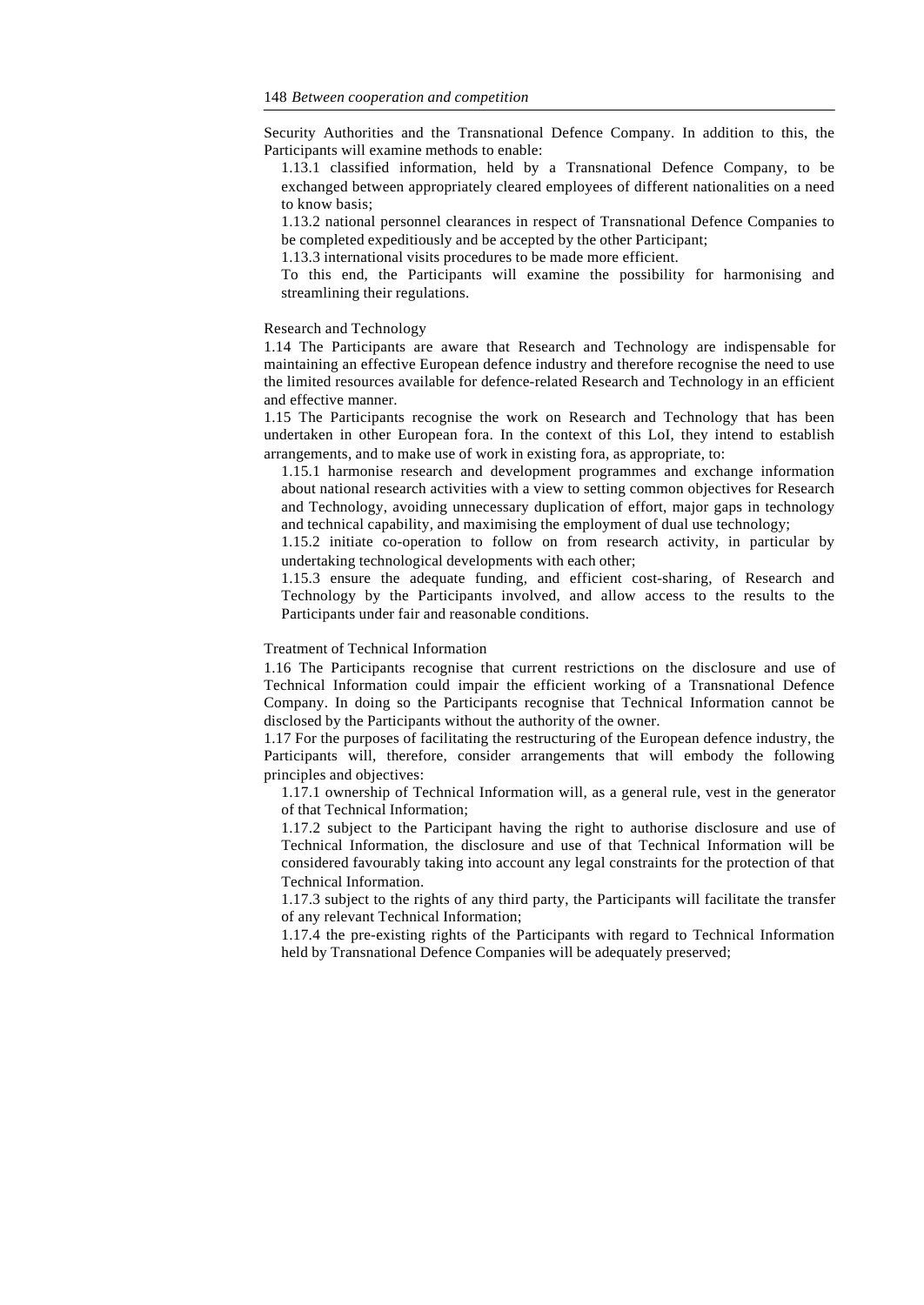1.17.5 arrangements will be considered to enable a Participant to reconstitute, in exceptional circumstances to be defined, an indigenous supply of a particular Defence Article or Defence Service to further protect Security of Supply.

1.18 The Participants will encourage the harmonisation of their laws, regulations and procedures for controlling disclosure and use of Technical Information in the field of defence.

## Harmonisation of Military Requirements

1.19 The Participants intend to conduct an analysis of their military capabilities geared to the spectrum of missions of the armed forces that takes account of the different characteristics of those missions. Based on this analysis the Participants will seek to harmonise the military requirements of their armed forces.

1.19.1 Future force capabilities must reflect the challenges posed by possible operations (including peacekeeping and peace support operations), interoperability, and developments in technology. Proceeding from identified capabilities of common interest, the Participants should identify areas in which harmonisation is considered possible.

1.19.2 The Participants will identify projects at an early stage for co-operative research, development and procurement.

1.19.3 The Participants will examine the possibility of harmonising the basic procedures applicable to armaments projects (defence materiel acquisition cycle).

## Legal Framework

1.20 The Participants ahve the firm intention to pursue the objectives of this LoI and to adopt, where appropriate, and in accordance with the timetable in section 2.5, specific arrangements to underpin the effective application of the principles laid out in this LoI.

1.21 The Participants have determined that this LoI:

1.21.1 does not represent a legally binding commitment between them under international or national law; and

1.21.2 involves no financial commitment on their behalf.

# SECTION 2. ORGANISATION AND TIMETABLE

#### Executive Committee

2.1 The only permanent organisation envisaged is the Executive Committee. The Executive Committee will be composed of a high level representative of each Participant, who may be represented and asssisted by additional experts, as necessary. Each member should act as a focal point in his country for the purposes of this LoI. The Participants intend that the Executive Committee will be responsible for:

2.1.1 co-ordinating the drafting of any arrangements and agreements pursuant to this LoI;

2.1.2 monitoring the effectiveness of the implementation of any international instrument established pursuant to this LoI;

2.1.3 establishing ad hoc Working Groups to carry out tasks pursuant to this LoI;

2.1.4 co-ordinating, reviewing and evaluating tasks undertaken by the Working Groups;

2.1.5 preparing periodic reports to the Participants, as necessary.